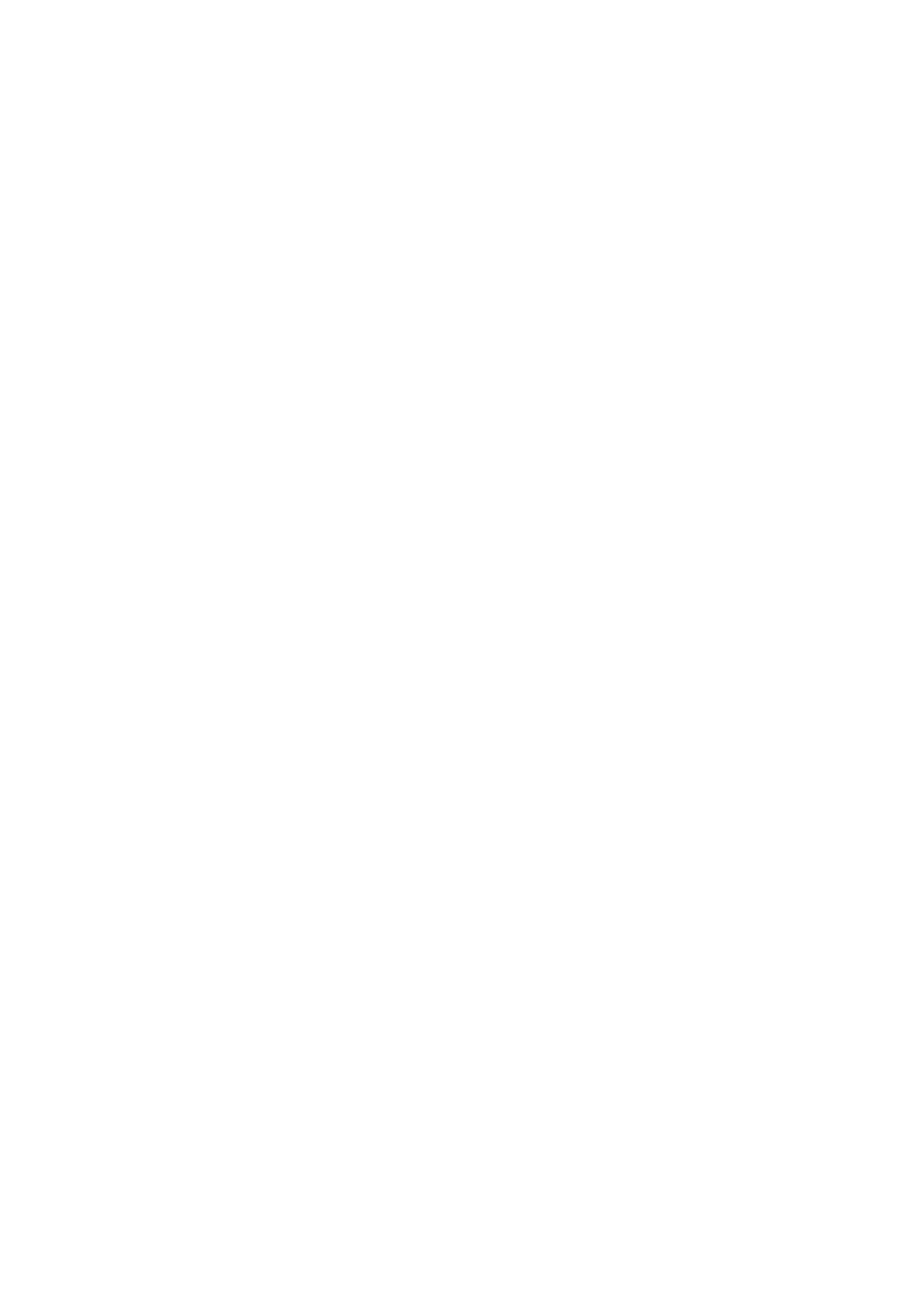## STATUTES AND RULES

### *Texts valid as from April 2017*

### TABLE OF CONTENTS

| Statutes of the Inter-Parliamentary Union                                               |    |  |  |  |  |
|-----------------------------------------------------------------------------------------|----|--|--|--|--|
| Rules of the Assembly                                                                   | 12 |  |  |  |  |
| Rules of the Governing Council                                                          | 21 |  |  |  |  |
| Rules of the Executive Committee                                                        | 30 |  |  |  |  |
| Rules of the Standing Committees                                                        | 36 |  |  |  |  |
| Rules of the Forum of Women Parliamentarians                                            | 46 |  |  |  |  |
| Rules of the Bureau of Women Parliamentarians                                           | 56 |  |  |  |  |
| Rules and working modalities of the Forum of Young<br>Parliamentarians of the IPU       | 60 |  |  |  |  |
| Rules and practices of the Committee on the<br>Human Rights of parliamentarians         | 63 |  |  |  |  |
| Rules of the Secretariat of the Inter-Parliamentary Union                               | 80 |  |  |  |  |
| Financial Regulations of the Inter-Parliamentary Union                                  | 84 |  |  |  |  |
| Practical modalities of the rights and responsibilities<br>of observers at IPU meetings | 90 |  |  |  |  |
|                                                                                         |    |  |  |  |  |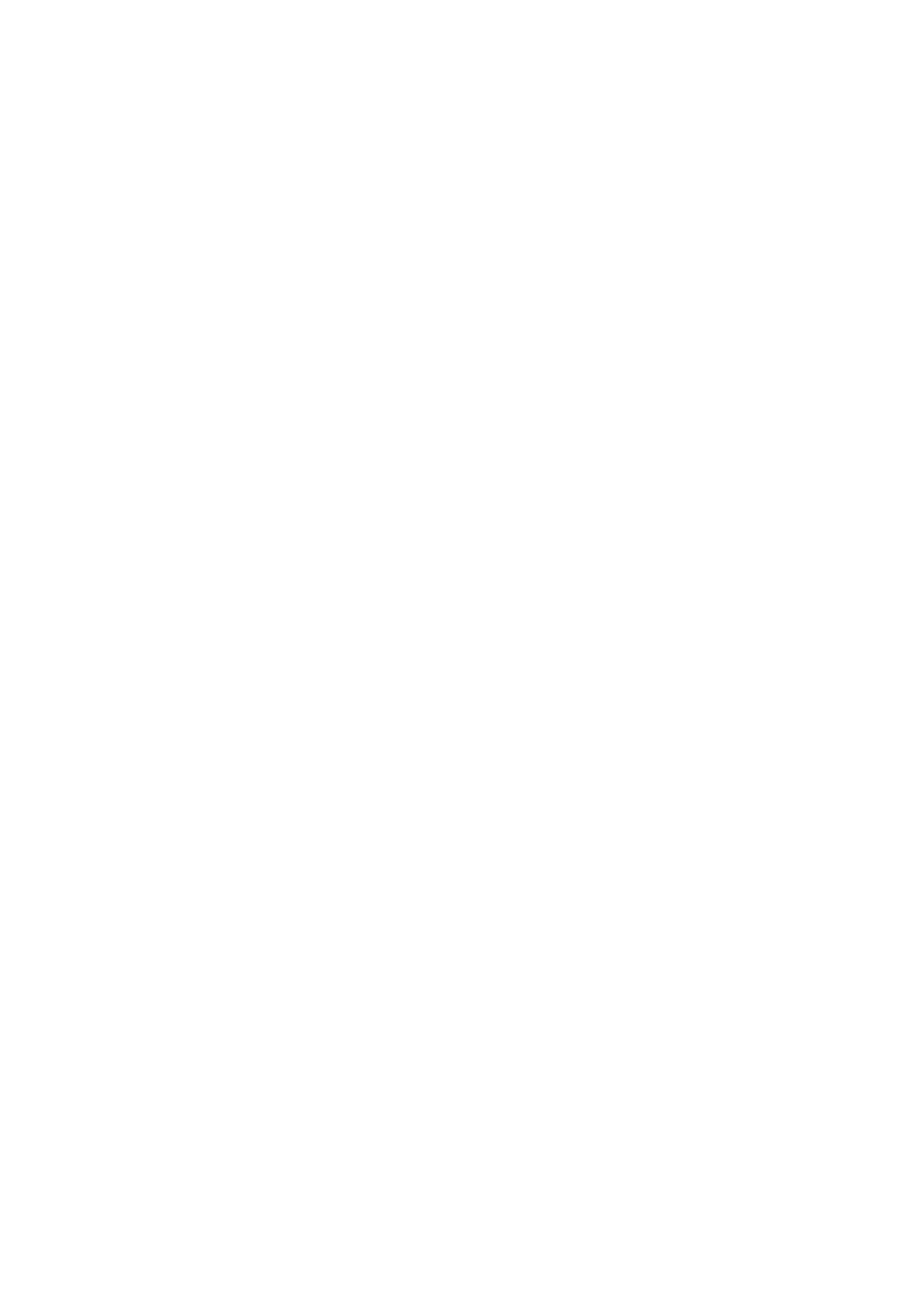### **STATUTES**<sup>1</sup> **OF THE INTER-PARLIAMENTARY UNION**

*Adopted in 1976, extensively revised in October 1983 and amended in April 2003, October 2013, March 2016 and April 2017*

### **I. NATURE, PURPOSE AND COMPOSITION**

### **ARTICLE 1**

1. The Inter-Parliamentary Union (IPU) is the international organization of the Parliaments of sovereign States.

2. As the focal point for worldwide parliamentary dialogue since 1889, the Inter-Parliamentary Union shall work for peace and cooperation among peoples and for the solid establishment of representative institutions. To that end, it shall:

- (a) Foster contacts, coordination and the exchange of experience among Parliaments and parliamentarians of all countries;
- (b) Consider questions of international interest and express its views on such issues with the aim of bringing about action by Parliaments and their members;
- (c) Contribute to the defence and promotion of human rights, which are universal in scope and respect for which is an essential factor of parliamentary democracy and development;
- (d) Contribute to better knowledge of the working of representative institutions and to the strengthening and development of their means of action.

3. The IPU, which shares the objectives of the United Nations, supports its efforts and works in close cooperation with it. It also cooperates with regional inter-parliamentary organizations, as well as with international, intergovernmental and non-governmental organizations which are motivated by the same ideals.

### **ARTICLE 2**

The Headquarters of the Inter-Parliamentary Union shall be at Geneva.

### **ARTICLE 3**

1. Every Parliament constituted in conformity with the laws of a sovereign State whose population it represents and on whose territory it functions may request affiliation to the Inter-Parliamentary Union. A National Group representing any such Parliament and which is already affiliated at the time of the approval of this Article $^{\overset{2}{}}$  may choose to remain a Member of the IPU.

<sup>1.</sup> In these Statutes, whenever the words "parliamentarian", "President", "Vice-President", "delegate", "representative", "member" and "observer" are used, they should be construed as referring to both women and men.

<sup>2</sup> April 2001.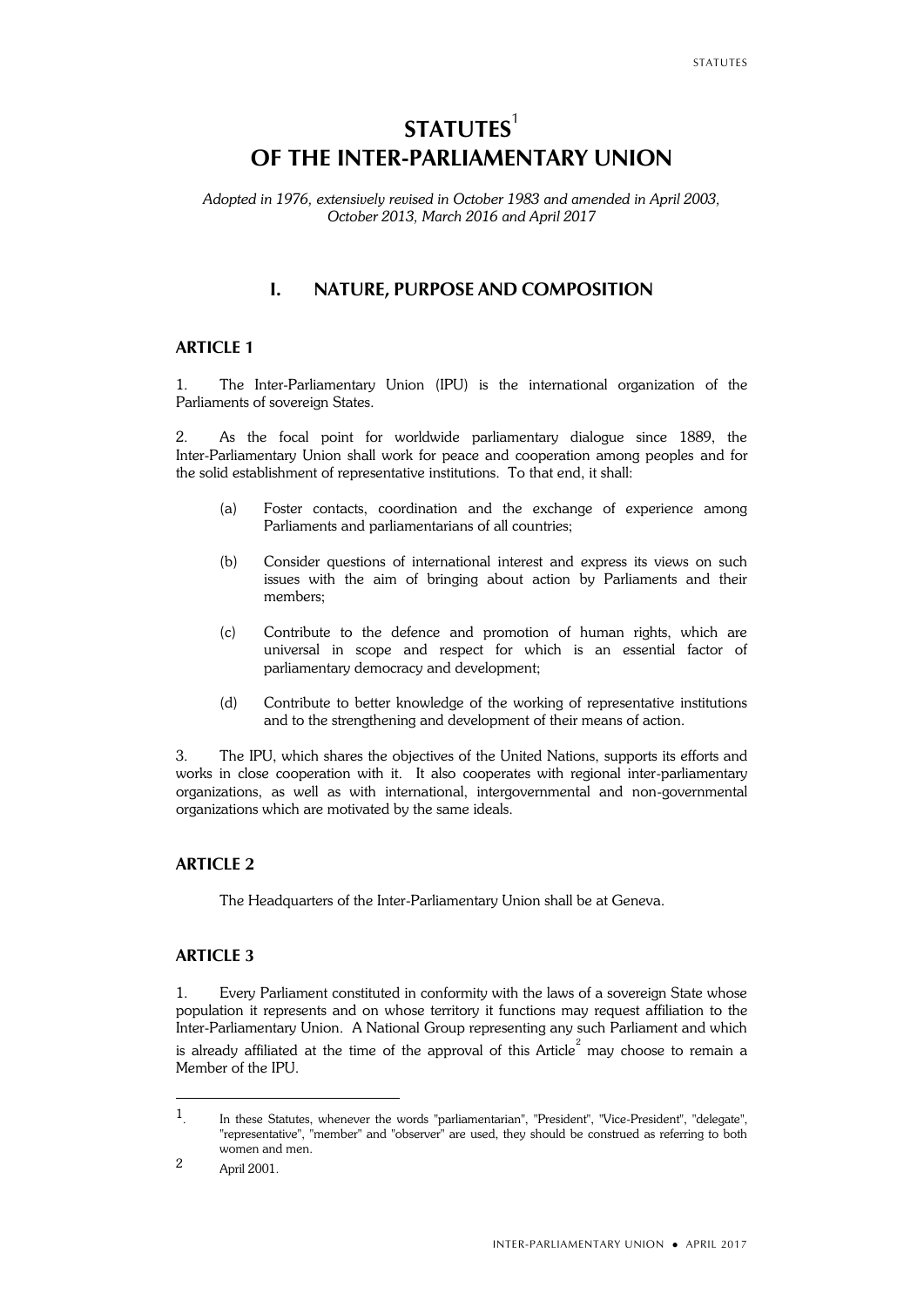2. Any Parliament constituted in conformity with the basic law of a territorial entity whose aspirations and entitlement to statehood are recognized by the United Nations, and which enjoys the status of Permanent Observer to the United Nations with substantial additional rights and privileges, may also become a Member of the Inter-Parliamentary Union.

3. In a federal State, only the federal Parliament may make a request to become a Member of the Inter-Parliamentary Union.

4. Every Member of the IPU shall adhere to the principles of the IPU and comply with its Statutes.

5. International parliamentary assemblies established under international law by States which are represented in the IPU may, upon their request and after consultation with the relevant Members of the IPU, be admitted by the Governing Council as Associate Members.

### **ARTICLE 4**

1. The decision to admit or readmit a Parliament shall be taken by the Governing Council, to which requests for affiliation or reaffiliation are communicated by the Secretary General. The Governing Council shall take its decision based on the advice of the Executive Committee, which shall consider whether the conditions stipulated in Article 3 are fulfilled, and report thereon.

2. When a Member of the IPU has ceased to function as such, the Executive Committee shall consider the situation and express an opinion to the Governing Council. The Governing Council shall take a decision on the suspension of the affiliation of that Member to the IPU.

### **ARTICLE 5**

1. Each Member and Associate Member of the IPU shall make an annual contribution to the expenses of the IPU in accordance with a scale approved by the Governing Council (cf. Financial Regs., Rule 5).

2. Any Member of the IPU which is in arrears in the payment of its financial contributions to the Organization shall have no votes in the statutory bodies of the Inter-Parliamentary Union if the amount of its arrears equals or exceeds the amount of the contributions due from it for the preceding two full years. The Governing Council may, nevertheless, permit such a Member to vote if it is satisfied that the failure to pay is due to conditions beyond the control of the Member of the IPU. Prior to examining this question, the Governing Council may receive a written explanation from the Member concerned. Notwithstanding the provisions of Article 10.2 of the Statutes, such a Member shall not be represented by more than two delegates at meetings convened by the IPU. An Associate Member which is in arrears of the payment of its financial contributions in an amount that equals or exceeds the amount of the contributions due from it for the preceding two full years, shall not be represented by more than one delegate at meetings convened by the IPU.

3. When a Member or Associate Member of the IPU is three years in arrears in the payment of its contributions to the IPU, the Executive Committee shall consider the situation and express an opinion to the Governing Council. The Governing Council shall take a decision on the suspension of the affiliation of that Member or Associate Member to the IPU.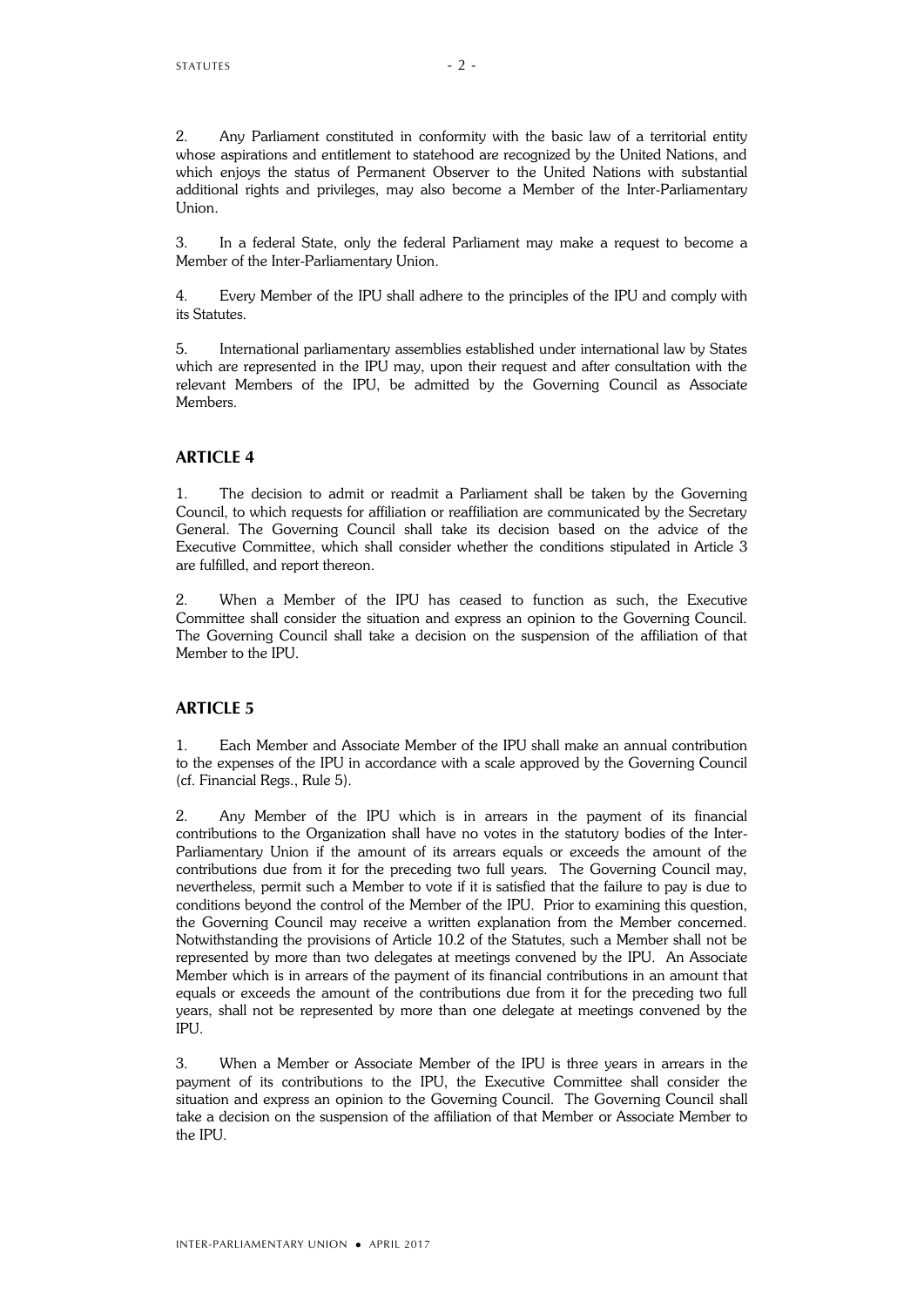### **ARTICLE 6**

1. All Members or Associate Members of the IPU shall have their own rules governing their participation in the IPU's work. They shall make all structural, administrative and financial provisions required to ensure their effective representation in the IPU, the implementation of the decisions taken and to maintain relations with the IPU Secretariat, to which they shall submit an annual report of their activities, including the names of their officers and the list or the total number of their members.

2. It is the sovereign right of each Member of the IPU to decide on the manner in which it organizes its participation in the IPU.

### **ARTICLE 7**

It is the duty of the Members of the IPU to submit the resolutions of the IPU within their respective Parliament, in the most appropriate form; to communicate them to the Government; to stimulate their implementation and to inform the IPU Secretariat, as often and fully as possible, particularly in its annual reports, of the steps taken and the results obtained (cf. Assembly, Rule 39.2). To this end, all heads of delegations to IPU Assemblies should submit in accordance with national laws a report to their national parliaments with a copy to the IPU Secretary General as soon as possible following the closure of the Assembly.

### **II. ORGANS**

### **ARTICLE 8**

The organs of the Inter-Parliamentary Union are: the Assembly, the Governing Council, the Executive Committee and the Secretariat.

### **III. THE ASSEMBLY**

### **ARTICLE 9**

1. The Inter-Parliamentary Union shall meet in Assembly twice a year.

2. The place and date of each session shall be determined by the Governing Council (cf. Assembly, Rule 4.2).

3. In exceptional circumstances, the Governing Council may decide to change the place and date of the Assembly or not to hold it. In an emergency, the President of the Inter-Parliamentary Union may take such a decision with the consent of the Executive Committee.

### **ARTICLE 10**

1. The Assembly shall be composed of parliamentarians designated as delegates by the Members of the IPU. Members shall include men and women parliamentarians in their delegation and shall strive to ensure their equal representation.

2. The number of members of Parliament appointed as delegates to the Assembly by a Member of the IPU shall in no case exceed eight in respect of Parliaments of countries with a population of less than 100 million inhabitants, or 10 in respect of Parliaments of countries with a population of 100 million inhabitants or more.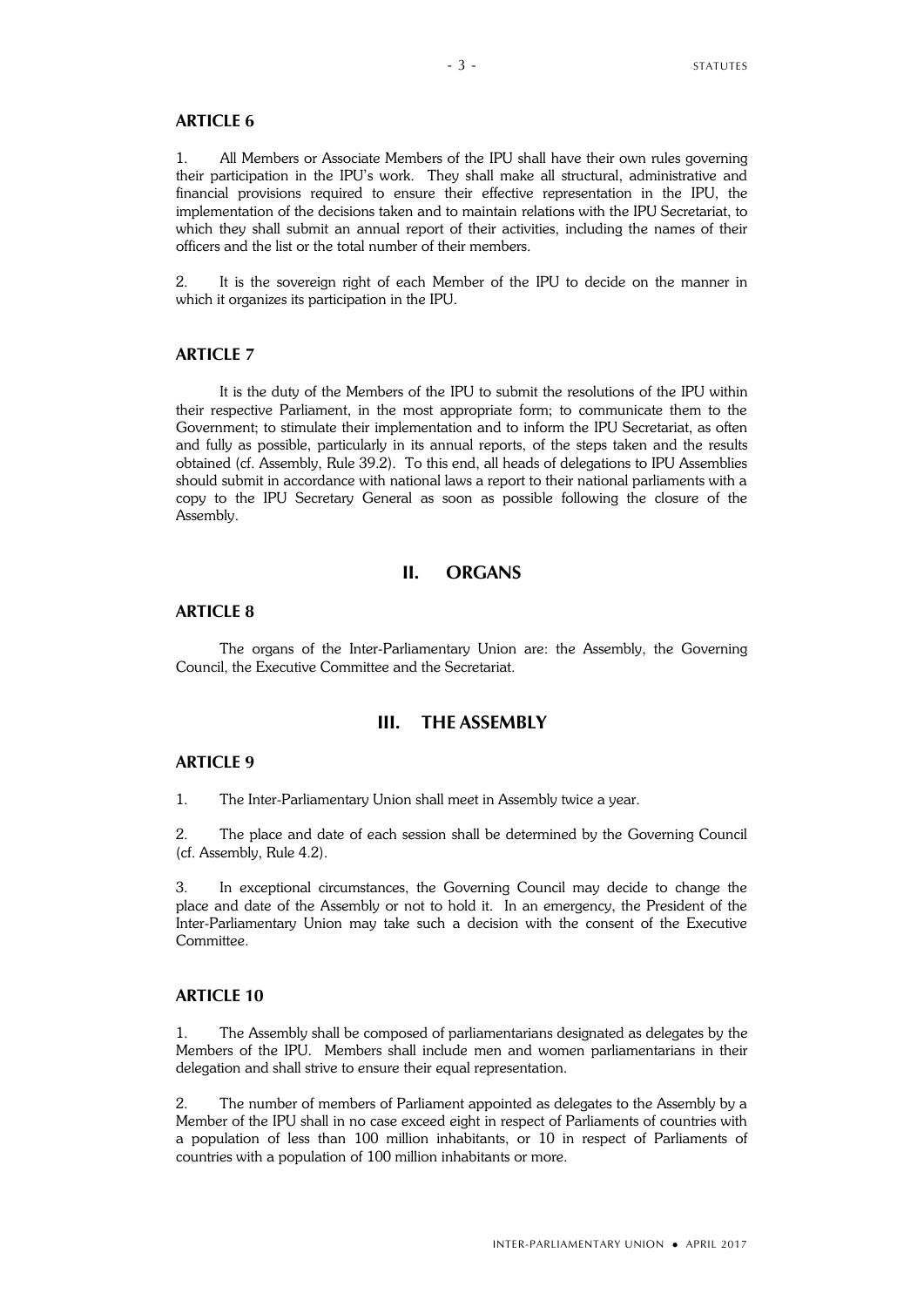3. Any delegation that for three consecutive sessions of the Assembly is composed exclusively of parliamentarians of the same sex shall automatically be reduced by one person.

### **ARTICLE 11**

1. The Assembly shall be opened by the President of the Inter-Parliamentary Union or, in his/her absence, by the Vice-President of the Executive Committee designated in conformity with Rule 5.2 of the Rules of the Executive Committee.

2. The Assembly shall choose its President, Vice-Presidents and Tellers.

3. The number of Vice-Presidents shall be equal to that of the Members of the IPU represented at the Assembly.

### **ARTICLE 12**

The Assembly debates issues which, under the provisions of Article 1 of the Statutes, fall within the scope of the IPU, and makes recommendations expressing the views of the Organization on these questions.

### **ARTICLE 13**

1. The Assembly is assisted in its work by Standing Committees, whose number and terms of reference are determined by the Governing Council (cf. Art. 21 (e)).

2. Standing Committees shall normally prepare reports and/or draft resolutions for the Assembly and perform other functions as set out in the Rules (cf. Standing Committees, Rule 6.5).

3. Standing Committees may also be instructed by the Governing Council to study an item included in the latter's agenda and make a report to that organ.

### **ARTICLE 14**

1. The Assembly shall establish the agenda for its subsequent session (cf. Assembly Rule 10).

2. The Assembly may include one emergency item in its agenda (cf. Assembly Rule 11).

### **ARTICLE 15**

1. Only delegates present in person shall have the right to vote.

2. The number of votes to which each Member of the IPU is entitled shall be calculated on the following basis:

(a) Each Member of the IPU shall have a minimum of 10 votes;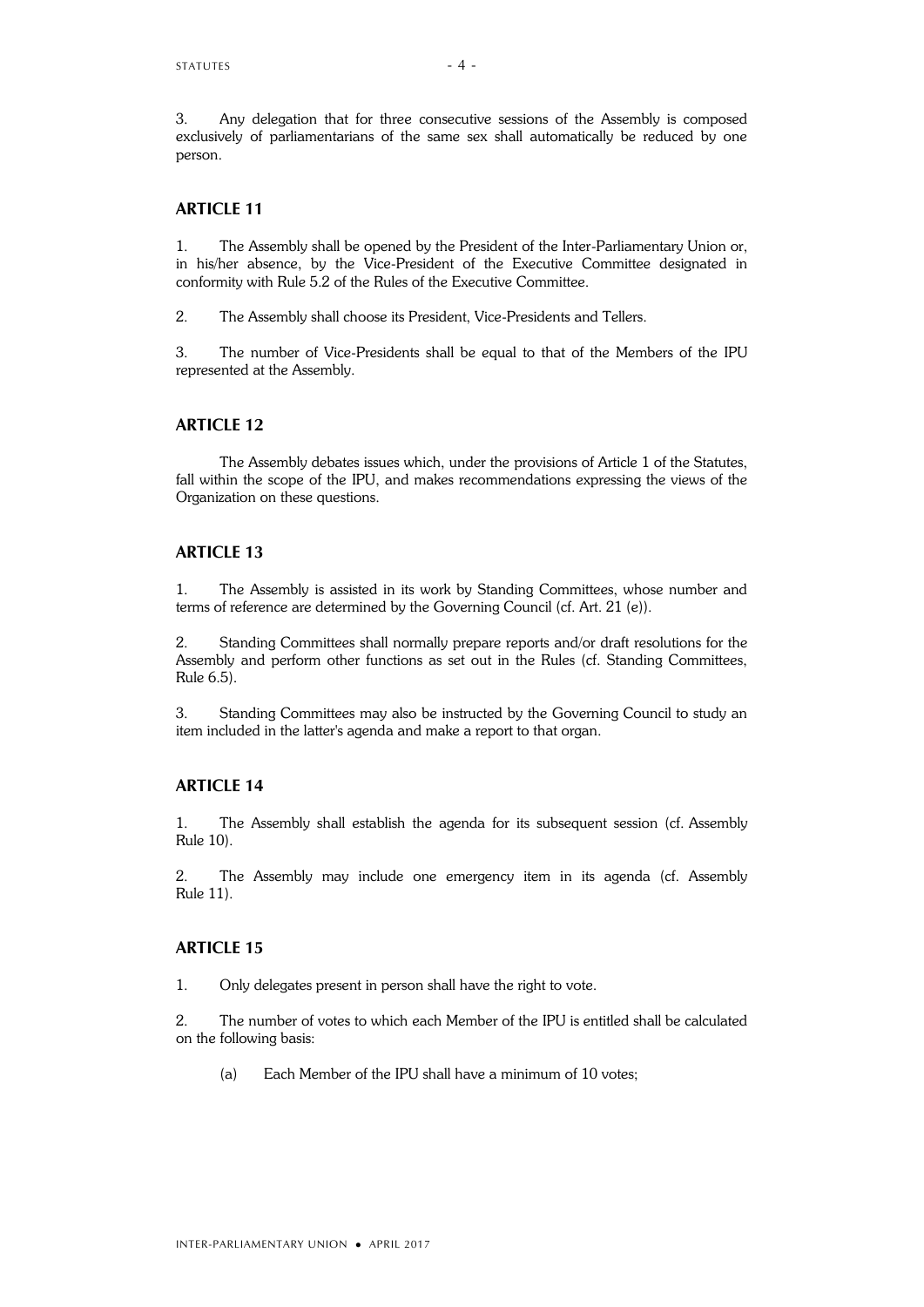(b) Each Member of the IPU shall have the following additional number of votes in relation to the population of its country:

| From             |                   |                   |     | to | 5   | million inhabitants: |                   |    | vote              |
|------------------|-------------------|-------------------|-----|----|-----|----------------------|-------------------|----|-------------------|
| From more than 5 |                   |                   |     | to | 10  | $^{\prime}$          | $^{\prime\prime}$ | 2  | votes             |
| п                | 11                | $^{\prime\prime}$ | 10  | to | 20  | $^{\prime\prime}$    | $^{\prime\prime}$ | 3  | $^{\prime\prime}$ |
| п                | $^{\prime\prime}$ | $^{\prime\prime}$ | 20  | to | 30  | $^{\prime}$          | 11                | 4  | 11                |
| п                | 11                | $^{\prime}$       | 30  | to | 40  | $^{\prime}$          | 11                | 5  | 11                |
| $^{\prime}$      | $\mathbf{H}$      | $^{\prime}$       | 40  | to | 50  | $^{\prime}$          | $^{\prime\prime}$ | 6  | $^{\prime\prime}$ |
| п                | 11                | $^{\prime\prime}$ | 50  | to | 60  | $^{\prime}$          | $^{\prime\prime}$ | 7  | 11                |
| п                | 11                | $^{\prime\prime}$ | 60  | to | 80  | $^{\prime\prime}$    | $^{\prime\prime}$ | 8  | $^{\prime\prime}$ |
| $^{\prime}$      | $\mathbf{H}$      | $^{\prime}$       | 80  | to | 100 | $^{\prime}$          | $^{\prime\prime}$ | 9  | $^{\prime\prime}$ |
| п                | 11                | $^{\prime}$       | 100 | to | 150 | $^{\prime}$          | 11                | 10 | 11                |
| $\blacksquare$   | 11                | $^{\prime\prime}$ | 150 | to | 200 | $^{\prime}$          | 11                | 11 | 11                |
| п                | 11                | $^{\prime}$       | 200 | to | 300 | $^{\prime}$          | 11                | 12 | 11                |
| om               | 11                | $^{\prime\prime}$ |     |    |     | $^{\prime}$          | 11                | 13 | $^{\prime\prime}$ |

(c) Any delegation that for three consecutive sessions is composed exclusively of parliamentarians of the same sex shall have a minimum of eight votes (instead of the 10 for mixed delegations) at the Assembly of the Inter-Parliamentary Union. For delegations entitled to a certain number of additional votes, the overall calculation will be made on the basis of eight votes instead of 10.

3. A delegation may split its votes so as to express the diverse views of its members. No single delegate may record more than 10 votes.

### **ARTICLE 16**

1. Voting at the Assembly shall be conducted by roll call, except when the decision before the Assembly meets with no opposition.

2. For the election of officers, voting shall be held by secret ballot if at least 20 delegates so request.

### **IV. GOVERNING COUNCIL**

### **ARTICLE 17**

1. The Governing Council shall normally hold two sessions a year (cf. Governing Council, Rule 5).

2. The Governing Council shall be convened in extraordinary session by the President if the latter or the Executive Committee deems this necessary, or a quarter of the Governing Council's members so request.

### **ARTICLE 18**

1. The Governing Council shall be composed of three representatives from each Member of the IPU (cf. Governing Council, Rule 1.2). The term of office of a member of the Governing Council shall last from one Assembly to the next.

2. All the members of the Governing Council must be sitting members of Parliament.

3. In case of the death or resignation of a representative, or a representative's inability to attend, the IPU Member concerned shall appoint a substitute.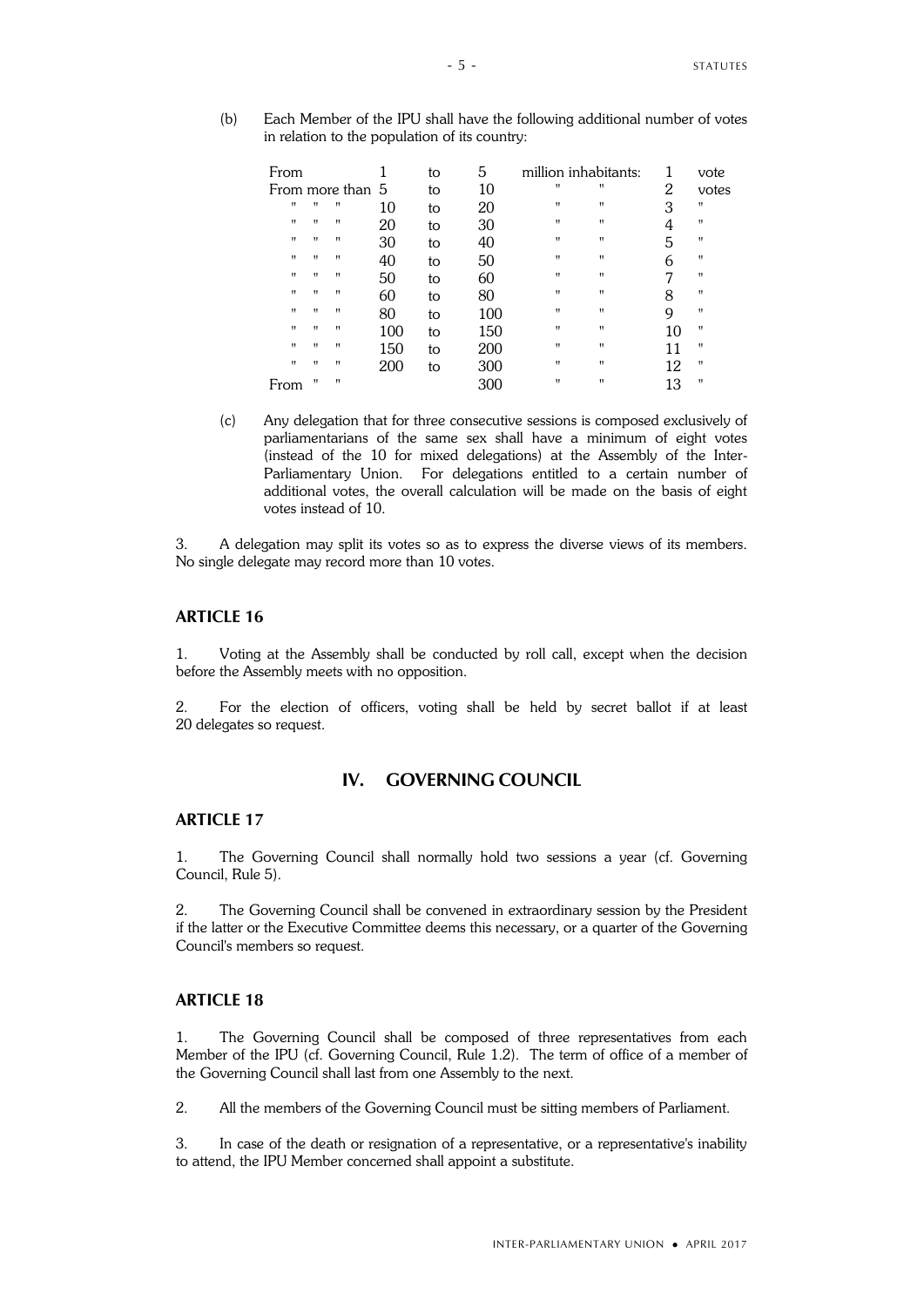### **ARTICLE 19**

1. The Governing Council shall elect the President of the Inter-Parliamentary Union for a period of three years (cf. Governing Council, Rules 6, 7 and 8). The President of the Inter-Parliamentary Union is the political head of the Organization and shall be ex officio President of the Governing Council.

2. The retiring President shall not be eligible for re-election for three years and shall be replaced by a person belonging to another Parliament. An endeavour will be made to ensure a regular rotation between the different geopolitical groups.

3. The election shall take place during the second Assembly of the year. If, for exceptional reasons, the Assembly cannot be convened, the Governing Council may nevertheless hold the election.

4. In case of the resignation, loss of parliamentary mandate or death of the President, the functions of the President shall be exercised by the Vice-President of the Executive Committee appointed by the latter, until such time as the Governing Council elects a new President. The same provision shall apply in the case of the suspension of the affiliation of the Member of the IPU to which the President of the Inter-Parliamentary Union belongs.

5. The President shall also be assisted in his/her work between the statutory sessions by a group of six vice-presidents representing each of the geopolitical groups and appointed from among the members of the Executive Committee for a renewable term of one year.

### **ARTICLE 20**

1. The Governing Council determines and guides the activities of the Inter-Parliamentary Union and oversees their implementation in conformity with the purposes defined in the Statutes.

2. The Governing Council shall adopt its agenda. A provisional agenda shall be established by the Executive Committee (cf. Governing Council, Rule 12.2). Any member of the Governing Council may submit supplementary proposals to this provisional agenda (cf. Governing Council, Rule 13).

### **ARTICLE 21**

The Governing Council shall perform, in particular, the following functions:

- (a) Decide on the admission and readmission of Members of the IPU, as well as on the suspension of their affiliation, in accordance with Article 4 of the Statutes;
- (b) Decide on the place and date of the Assembly (cf. Art. 9.2 and Assembly, Rule 4.2);
- (c) Propose the President of the Assembly;
- (d) Decide on the holding of all other inter-parliamentary meetings by the IPU, including the creation of ad hoc committees to study specific problems; determine the modalities thereof and express its opinion on their conclusions;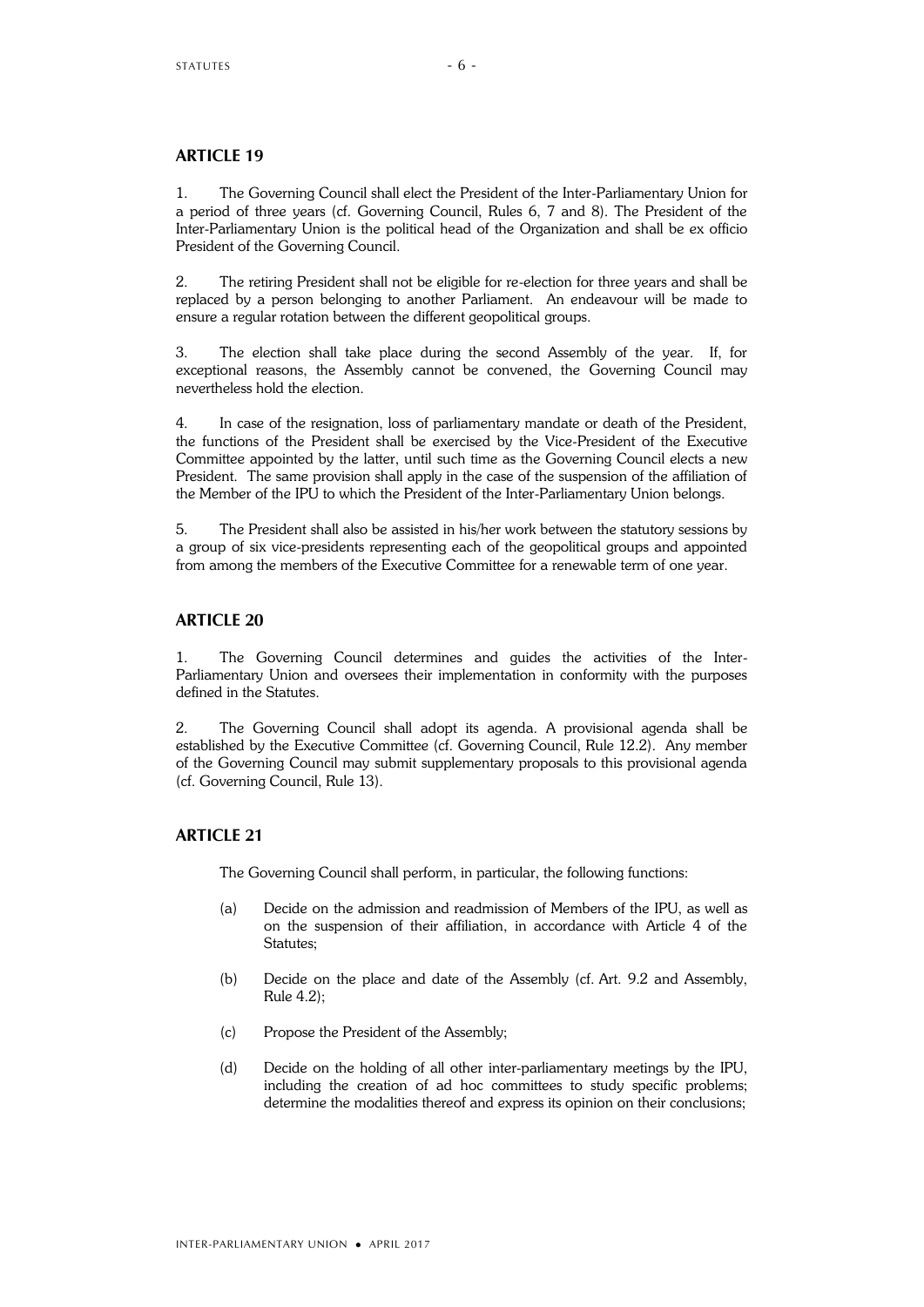- (e) Set the number and terms of reference of the Standing Committees of the Assembly (cf. Art. 13.1);
- (f) Set up ad hoc or special committees and working groups while ensuring geopolitical, geographical (regional and sub-regional) and gender balance in their composition;
- (g) Determine the categories of observers at IPU meetings and their rights and responsibilities and decide which international organizations and other bodies shall have observer status at the IPU's meetings on a regular basis (cf. Assembly, Rule 2; Governing Council, Rule 4; Standing Committees, Rule 3.1), in addition to inviting on an occasional basis observers that may contribute to the study of a particular item on the Assembly agenda;
- (h) Adopt annually the work programme and budget of the IPU and establish the scale of contributions (cf. Financial Regs., Rules 3.1 and 5.2);
- (i) Approve, each year, the accounts for the preceding fiscal year on the recommendation of two Auditors, whom it shall appoint from among its members (cf. Governing Council, Rule 41; Financial Regs., Rule 13.3; Secretariat, Rule 12);
- (j) Authorize the acceptance of donations and legacies (cf. Financial Regs., Rule 7.1);
- (k) Elect the members of the Executive Committee (cf. Governing Council, Rules 37, 38 and 39);
- (l) Appoint the Secretary General of the IPU (cf. Art. 28.1; Secretariat, Rule 3.1);
- (m) Adopt its own Rules and express its opinion on proposals to amend the Statutes (cf. Governing Council, Rule 45.1).

### **ARTICLE 22**

The Forum of Women Parliamentarians shall meet on the occasion of both annual sessions of the Assembly and shall report on its work to the Governing Council. This Forum shall establish its own Rules, which shall be approved by the Governing Council. The Forum is assisted by a Bureau, whose Rules it shall approve. The Bureau will meet during both annual sessions of the Assembly.

### **ARTICLE 23**

The Committee on the Human Rights of Parliamentarians shall meet on the occasion of both annual sessions of the Assembly and may hold additional sessions and organize missions as necessary. The Committee shall report on its work to the Governing Council. The Committee shall establish its own Rules, which shall be approved by the Governing Council.

### **ARTICLE 24**

The Forum of Young Parliamentarians of the IPU shall meet on the occasion of both annual sessions of the Assembly and shall report on its work to the Governing Council. The Forum shall establish its own Rules, which shall be approved by the Governing Council.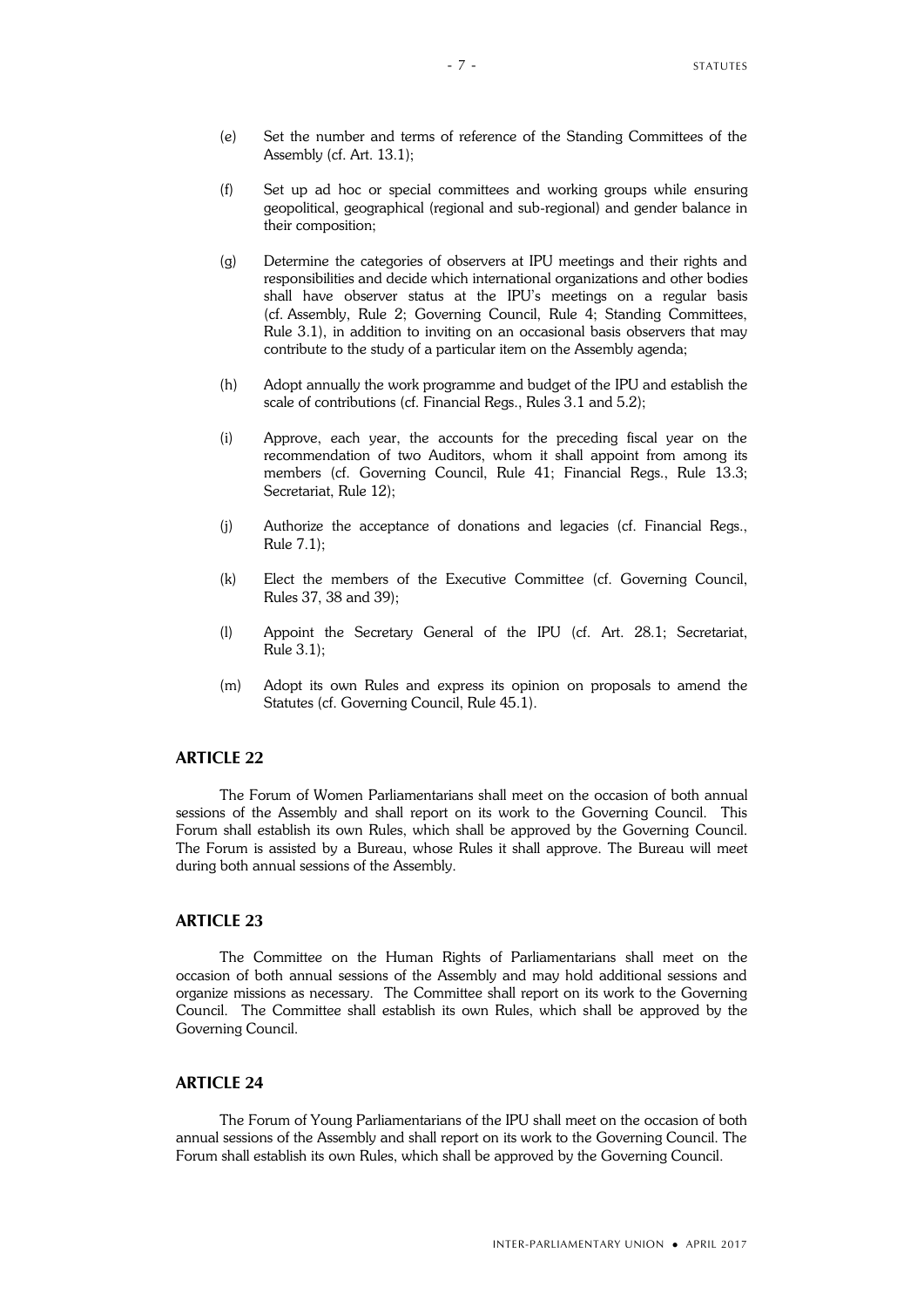### **V. EXECUTIVE COMMITTEE**

### **ARTICLE 25**

1. The Executive Committee shall be composed of the President of the Inter-Parliamentary Union, 15 elected members belonging to different Parliaments, the President of the Bureau of Women Parliamentarians and the President of the Board of the Forum of Young Parliamentarians.

2. The President of the Inter-Parliamentary Union shall be ex officio President of the Executive Committee. Fifteen members shall be elected by the Governing Council; not less than 12 shall be elected from among the members of the Governing Council to which they shall continue to belong during their mandate. Each sex shall be represented by no less than one third of the elected members.

3. In elections to the Executive Committee, consideration shall be given to the contribution made to the work of the IPU by the candidate and the Member of the IPU concerned**.** Only parliamentarians from States where women have both the right to vote and the right to stand for election are eligible to sit on the Executive Committee.

4. The 15 elected seats will be assigned to the geopolitical groups by applying the St. Laguë system to the total number of votes their members are entitled to cast in the Assembly. Should there be a change in the number of seats on the Executive Committee to which a geopolitical group is entitled, each seat concerned shall only be reassigned once the term of the existing holder of the seat has expired.

5. The term of office of the elected members of the Executive Committee shall be four years. At least two members shall retire in rotation each year. A retiring member shall not be eligible for re-election for two years and shall be replaced by a member belonging to another Parliament. The President of the Bureau of Women Parliamentarians shall serve a two-year term, which can be renewed once (cf. Forum of Women Parliamentarians, Rule 33.4). The President of the Board of the Forum of Young Parliamentarians shall serve a two-year term, which cannot be renewed (cf. Board of the Forum of Young Parliamentarians, Rule 5.7).

6. If a member of the Executive Committee dies, resigns or ceases to be a parliamentarian, the Member of the IPU concerned shall appoint a substitute to serve until the next session of the Governing Council, when an election shall be held. If the newly elected member is from a different Parliament than the outgoing member, he/she will serve a full term. Otherwise, the new member shall complete the term of office of his/her predecessor. If the President of the Bureau of Women Parliamentarians dies, resigns or ceases to be a parliamentarian, the First Vice-President or Second Vice-President, as the case may be, will complete the term of office of the predecessor. The youngest member present of the Board of the Forum of the Young Parliamentarians shall replace the President of the Board in his/her absence. (cf. Board of the Forum of Young Parliamentarians, Rule 5.9).

7. If the President of the Bureau is already a member of the Executive Committee or belongs to the same Parliament as one of the 15 members, she shall be replaced by the First Vice-President of the Bureau, or the Second Vice-President should the First Vice-President be a member of the Executive Committee or belong to the same Parliament as one of the 15 members.

8. If a member of the Executive Committee is elected President of the Inter-Parliamentary Union, the Governing Council shall elect a member to fill the vacant seat. In such a case, the question shall be included automatically in the agenda of the Governing Council. The term of office of the new member shall be four years.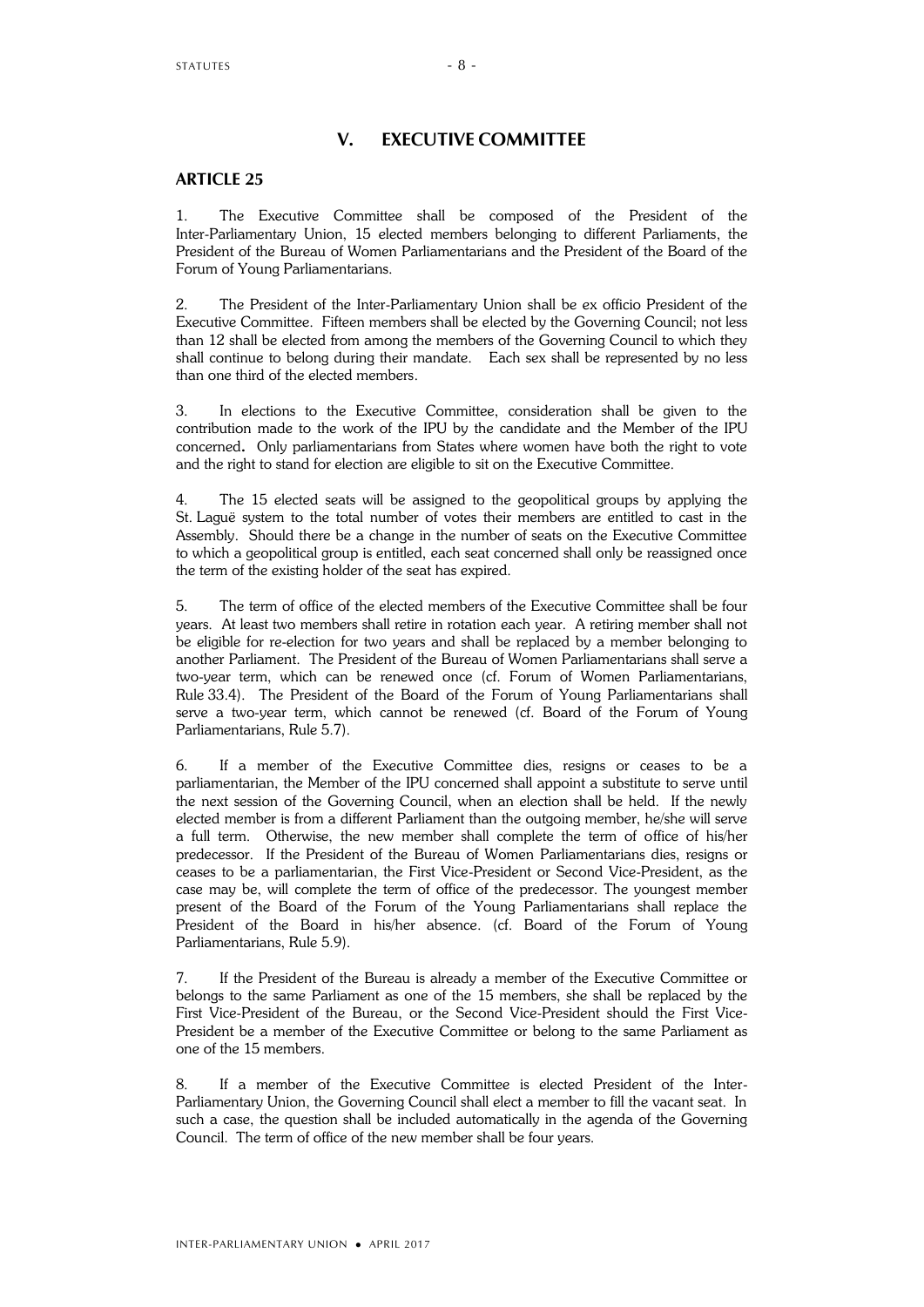9. Members of the Executive Committee shall not simultaneously hold office as Bureau members of Standing Committees.

### **ARTICLE 26**

1. The Executive Committee shall be the administrative organ of the Inter-Parliamentary Union.

- 2. The Executive Committee shall perform the following functions:
	- (a) Consider, whenever a Parliament makes a request for affiliation or reaffiliation to the Union, whether the conditions mentioned in Article 3 of the Statutes are fulfilled, and to inform the Governing Council of its conclusions (cf. Art. 4);
	- (b) Summon the Governing Council, in case of emergency (cf. Art. 17.2);
	- (c) Set the date and place of the Governing Council sessions and establish the provisional agenda;
	- (d) Express an opinion on the insertion of supplementary items in the agenda of the Governing Council;
	- (e) Propose to the Governing Council the annual work programme and budget of the IPU (cf. Financial Regs., Rule 3.4);
	- (f) Inform the Governing Council at its sessions about the activities of the Executive Committee through a report by the President;
	- (g) Oversee the administration of the IPU Secretariat as well as its activities in the execution of the decisions taken by the Assembly or by the Governing Council and receive, for this purpose, all reports and necessary information;
	- (h) Examine candidatures for the post of Secretary General with the aim of submitting a proposal to the Governing Council and establish the terms of office of the Secretary General appointed by the Governing Council;
	- (i) Request the Governing Council to grant supplementary appropriations should the budget appropriations approved by the Governing Council appear to be insufficient to cover the expenditure required for the execution of the programme and the administration of the IPU; in urgent cases, grant these appropriations provided that it shall inform the Governing Council of such action at the latter's next session;
	- (j) Designate an External Auditor entrusted with auditing the accounts of the IPU (cf. Financial Regs., Rule 13.1);
	- (k) Determine the scales of the salaries and allowances of staff members of the IPU Secretariat (cf. Staff Regs., Section IV);
	- (l) Adopt its own Rules;
	- (m) Carry out all the functions which the Governing Council delegates to it in accordance with the Statutes and Rules.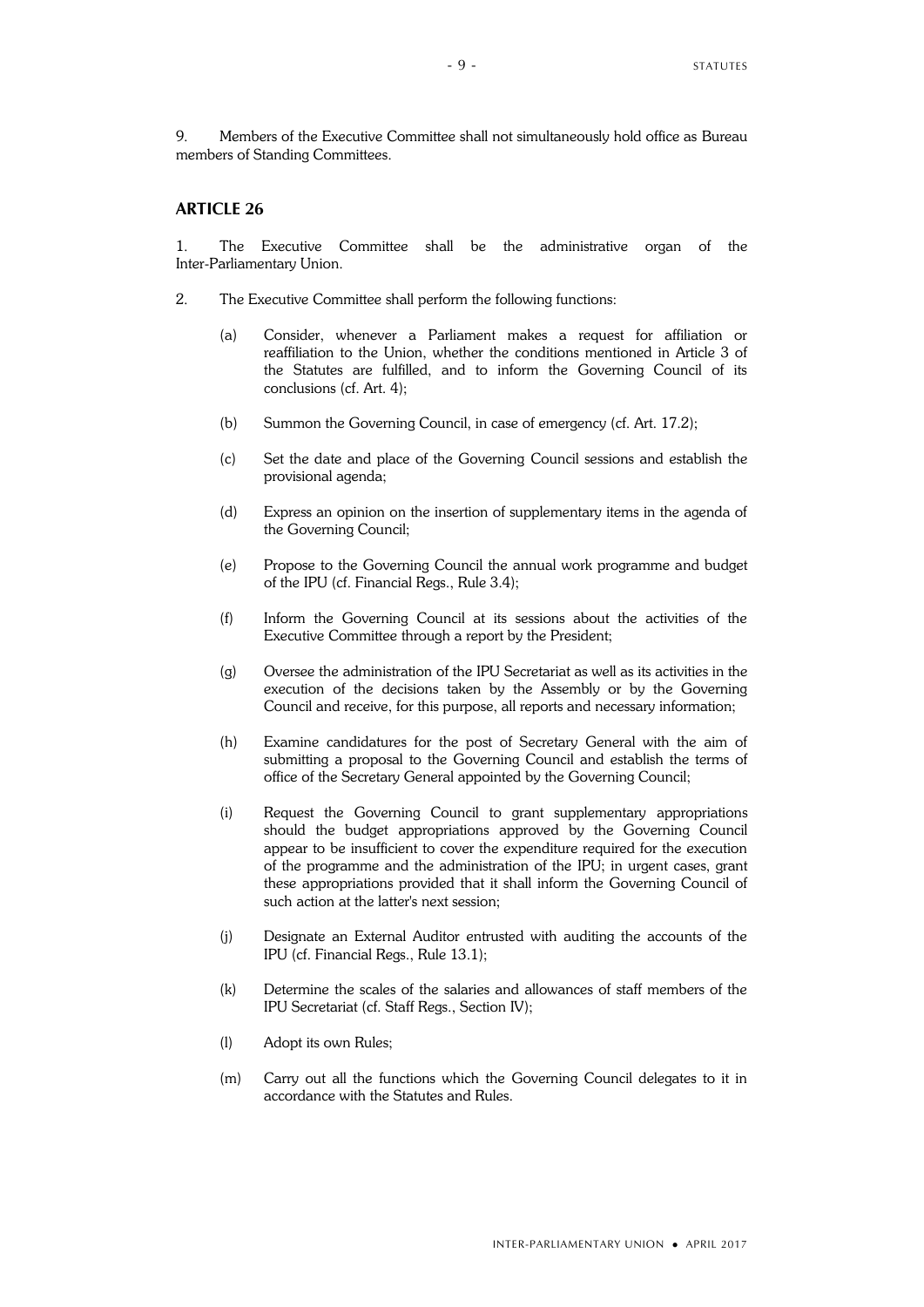### **VI. GEOPOLITICAL GROUPS**

### **ARTICLE 27**

1. The Members of the Inter-Parliamentary Union may form geopolitical groups<sup>3</sup> Each group shall decide on the working methods that best suit its participation in the activities of the Organization. It shall inform the IPU Secretariat of its composition, the names of its officers, and its rules of procedure.

2. The Members that belong to more than one geopolitical group shall inform the Secretary General which geopolitical group they represent for the purposes of submitting candidatures for positions within the IPU.

3. The Executive Committee may invite the Chairs of the geopolitical groups to participate in its discussions in an advisory capacity.

### **VII. IPU SECRETARIAT**

### **ARTICLE 28**

1. The IPU Secretariat comprises the totality of the staff of the Organization under the direction of the Secretary General of the IPU (cf. Secretariat, Rule 2), who shall be appointed by the Governing Council (cf. Art. 21 (l)).

- 2. The Secretariat shall perform the following functions:
	- (a) Be the permanent Headquarters of the IPU;
	- (b) Keep records on the Members of the IPU and endeavour to foster new requests for affiliation;
	- (c) Support and stimulate the activities of the Members of the IPU and contribute, on the technical level, towards the harmonization of these activities;
	- (d) Prepare the questions to be considered at inter-parliamentary meetings and distribute the necessary documents in due time;
	- (e) To provide for the execution of the decisions of the Governing Council and of the Assembly;
	- (f) Prepare proposals for a draft work programme and budget for the consideration of the Executive Committee (cf. Financial Regs., Rule 3.2, 3.3 and 3.7);
	- (g) Collect and disseminate information concerning the structure and functioning of representative institutions;
	- (h) Maintain relations between the IPU and other international organizations and, in general, its representation at international conferences;
	- (i) Maintain the archives of the Inter-Parliamentary Union.

<sup>3</sup> At the time of approval of this Article, the geopolitical groups active in the IPU were the African Group, the Arab Group, the Asia-Pacific Group, the Eurasia Group, the Group of Latin America and the Caribbean and the Twelve Plus Group.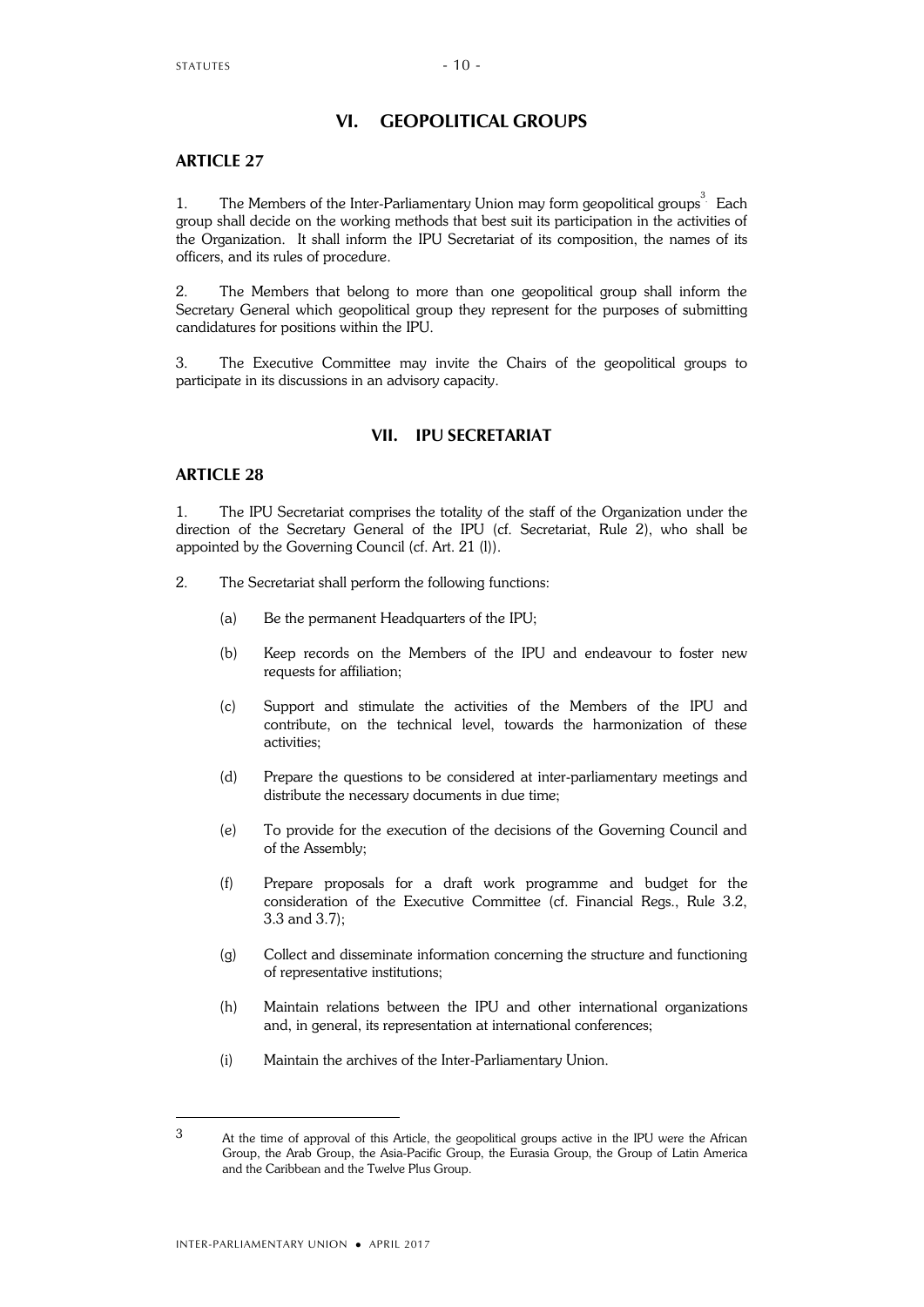### **VIII. ASSOCIATION OF SECRETARIES GENERAL OF PARLIAMENTS**

### **ARTICLE 29**

1. The Association of Secretaries General of Parliaments (ASGP) shall be a consultative body of the Inter-Parliamentary Union.

2. The activities of the ASGP and those of the organs of the Inter-Parliamentary Union competent to study parliamentary institutions are complementary. They shall be coordinated by means of consultations and close collaboration at the stages of preparation and implementation of projects.

3. The ASGP shall be administered autonomously. The IPU shall make an annual contribution to the budget of the ASGP. The Rules which the ASGP establishes shall be approved by the Governing Council of the Inter-Parliamentary Union.

### **IX. AMENDMENTS TO THE STATUTES**

### **ARTICLE 30**

1. Any proposal to amend the Statutes shall be submitted in writing to the IPU Secretariat at least three months before the meeting of the Assembly. The IPU Secretariat will immediately communicate all such proposals to the Members of the IPU. The consideration of such proposed amendments shall be automatically placed on the agenda of the Assembly.

2. Any sub-amendments shall be submitted in writing to the IPU Secretariat at least six weeks before the meeting of the Assembly. The Secretariat will immediately communicate all such sub-amendments to the Members of the IPU.

3. After hearing the opinion of the Governing Council, expressed through a simple majority vote, the Assembly shall decide on such proposals by a two-thirds majority vote.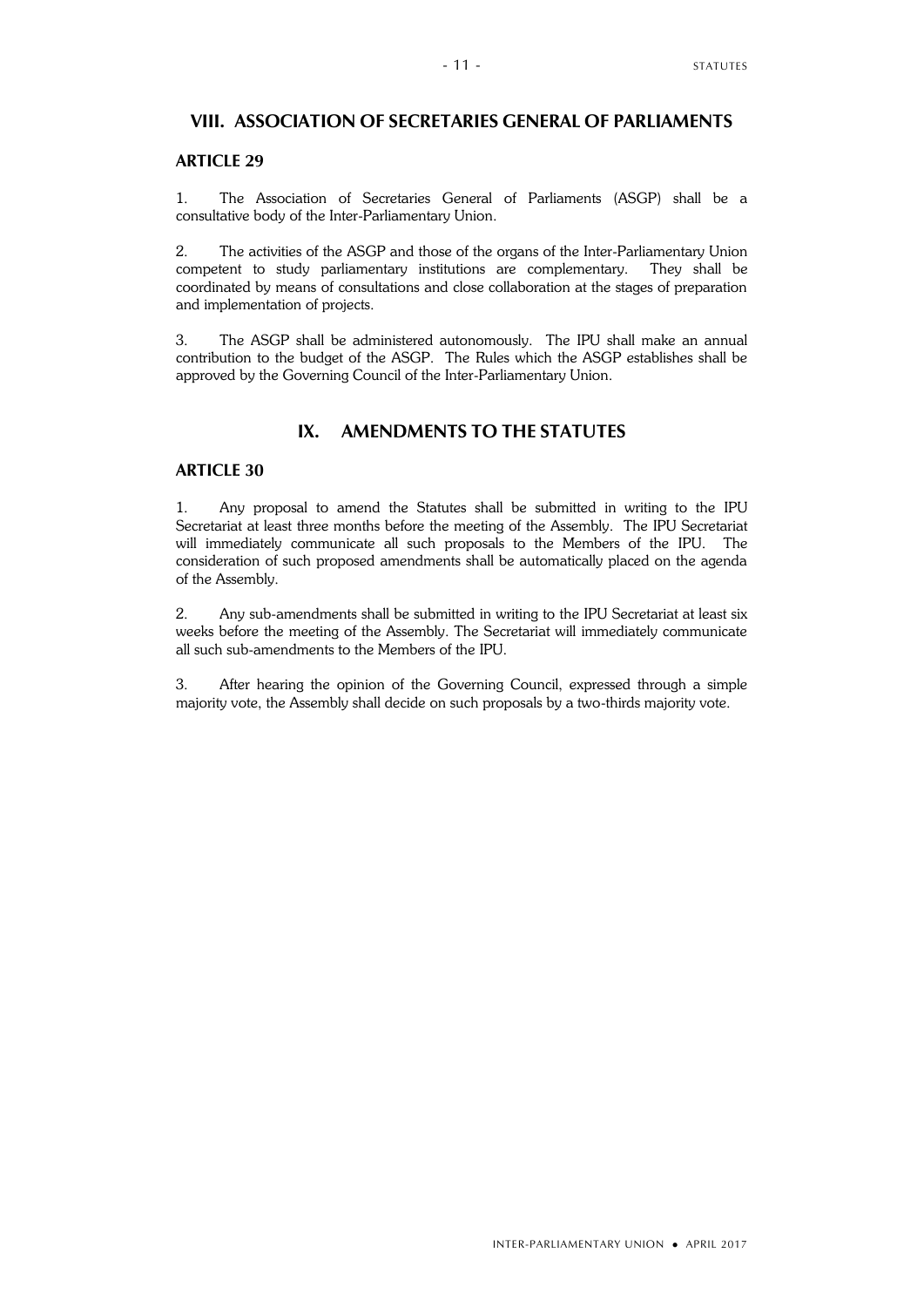### **RULES OF THE ASSEMBLY**<sup>1</sup>

### *Adopted in 1971, extensively revised in October 1983 and amended in April 2003, October 2013, March 2016 and April 2017*

### **I. COMPOSITION**

### **RULE 1**

1. The Assembly shall be composed of sitting members of Parliament designated by the Members of the IPU as delegates in conformity with Article 10 of the Statutes.

2. Associate Members shall participate in the Assembly and its Standing Committees with the same rights as ordinary Members, with the exception of the right to vote and to present candidates for elective offices.

### **RULE 2**

1. Representatives of international organizations may be invited by the Governing Council to follow the work of the Assembly in the capacity of observers. Representatives of other bodies to which observer status has been granted by the United Nations General Assembly may also be invited by the Governing Council as observers (cf. Statutes, Art.  $21 (g)$ ).

2. Observers may only speak on the invitation of the President.<sup>2</sup>

### **RULE 3**

Members of the IPU may designate former parliamentarians to follow the work of the Assembly as honorary members of their delegation.

### **II. SESSIONS**

### **RULE 4 (cf. Statutes, Art. 9)**

1. The Assembly will meet twice a year and normally last for four days. At least one session of the year shall be held in Geneva, unless the IPU governing bodies decide otherwise.

2. The place and date of each Assembly shall be determined by the Governing Council, if possible one year in advance (cf. Statutes, Art. 21 (b), Assembly Rule 6). The Assembly may be held in a host country only if all IPU Members, Associate Members and Observers are invited and if their representatives shall be granted the visas required for participation by the government of the host country. The convocation of the Assembly shall be sent to all Members of the IPU at least four months before the opening of the session.

<sup>1.</sup> In these Rules, whenever the words "President", "Vice-President", "representative", "delegate", "member" and "observer" are used, they should be construed as referring to both women and men.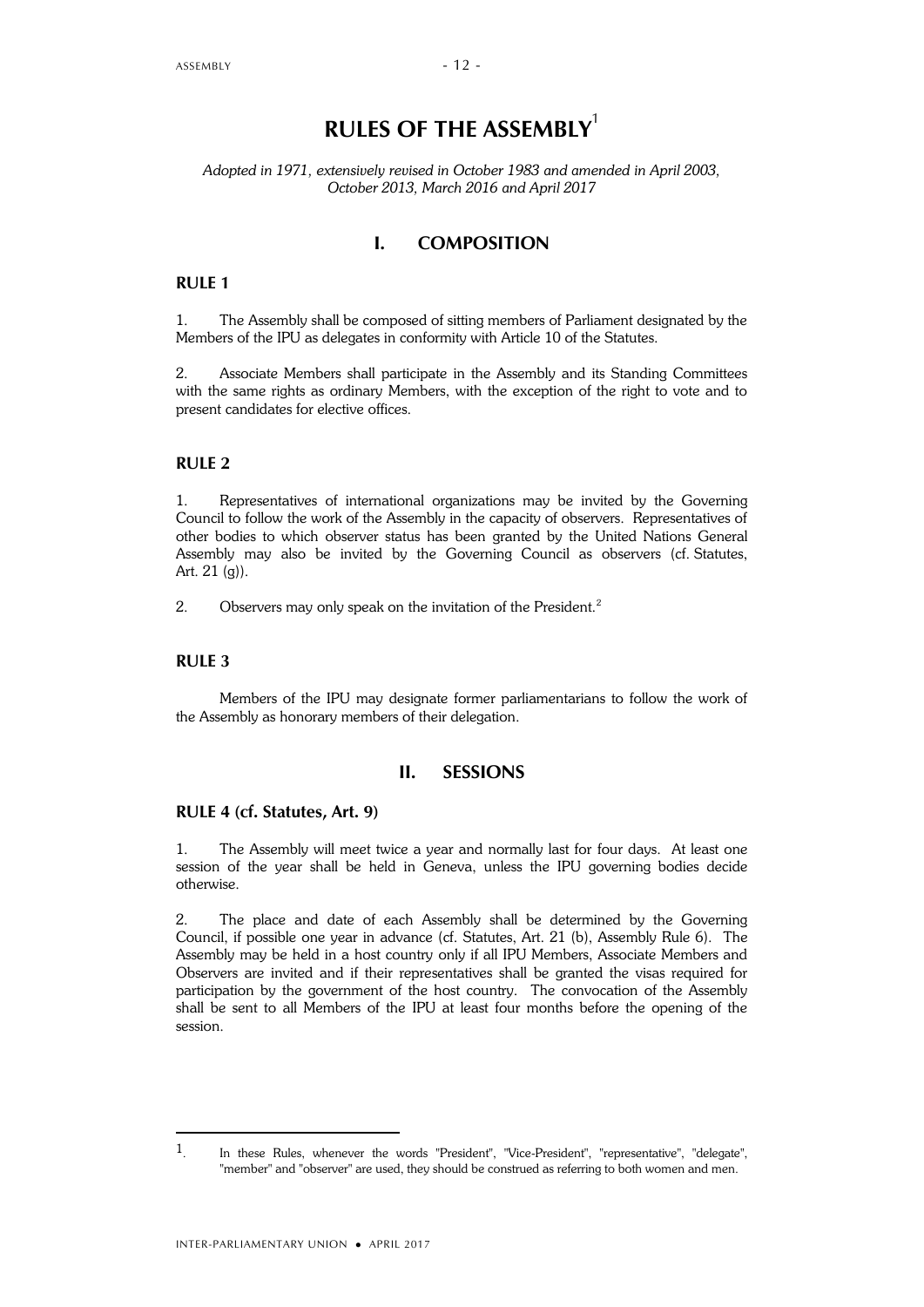1. The Member of the IPU inviting the Assembly shall be responsible for providing all necessary facilities for the session, in conformity with an Agreement concluded with the Secretary General acting on behalf of the IPU.

2. The Governing Council may, however, decide whether it is necessary in certain cases for the IPU and other Members of the IPU to bear part of the expenses of organizing an Assembly.

### **RULE 6**

The dates of each Assembly shall be determined by the Governing Council in consultation with the host Member (cf. Assembly Rule 4.2).

### **III. PRESIDENCY - STEERING COMMITTEE**

### **RULE 7 (cf. Statutes, Art. 11)**

1. The Assembly shall be opened by the President of the Inter-Parliamentary Union or, in the President's absence, by the Vice-President of the Executive Committee designated in conformity with Rule 5.2 of the Rules of the Executive Committee.

2. The Assembly shall choose its President (cf. Statutes, Art. 21 (c)), Vice-Presidents and Tellers.

3. The number of Vice-Presidents shall be equal to that of the Members of the IPU represented at the Assembly.

### **RULE 8**

1. The President shall open, suspend and close the sittings, direct the work of the Assembly, see that the Rules are observed, call upon speakers, put questions to the vote, make known the results of the voting and declare the Assembly closed. The President's decisions in these matters shall be final and not open to debate.

2. The President shall decide on all matters not covered by these Rules, after having taken the advice of the Steering Committee if necessary.

### **RULE 9**

1. The Steering Committee of the Assembly shall be composed of the President of the Assembly, the President of the Inter-Parliamentary Union and the Vice-President of the Executive Committee designated in conformity with Rule 5.2 of the Rules of the Executive Committee. The Presidents of Standing Committees may take part in its work in an advisory capacity.

2. This Committee, which shall be assisted by the Secretary General of the IPU, shall take all appropriate measures to ensure the effective organization and normal functioning of the Assembly proceedings, in conformity with the Statutes and Rules of the IPU.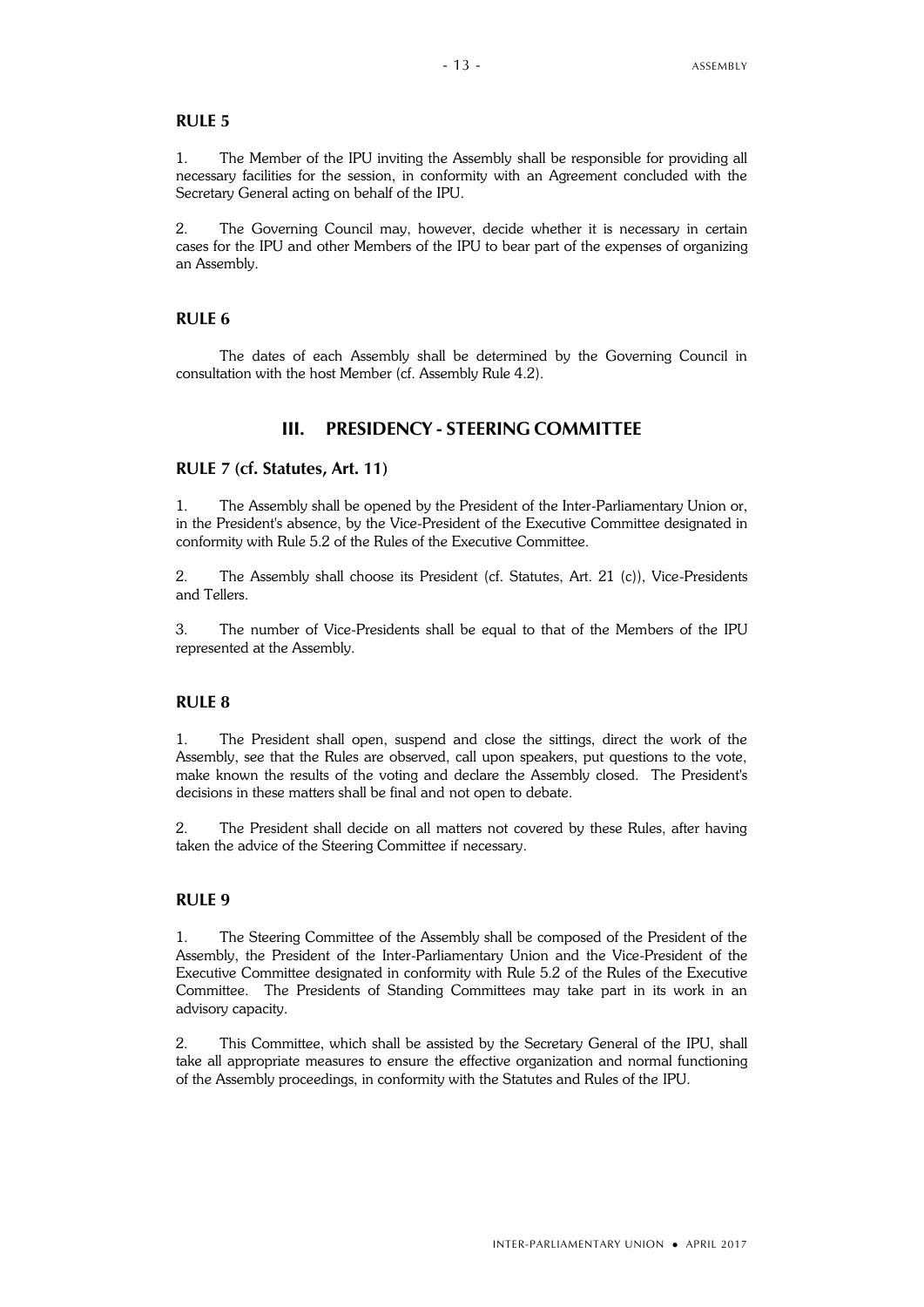### **IV. AGENDA – REPORTS AND RESOLUTIONS - ORDER OF DEBATES**

### **RULE 10**

1. The agenda of the Assembly, approved on the occasion of its previous session, shall include a General Debate with an overall theme, normally two subject items proposed by the Standing Committees and relating to their own field of competence (cf. Standing Committees, Rule 6.1 and Statutes, Art. 14.1) as well as possible reports submitted by the Standing Committees.

2. The agenda shall be communicated to all Members of the IPU by the Secretary General at least four months before the opening of the Assembly.

### **RULE 11 (cf. Statutes, Art. 14.2)**

1. Any Member of the IPU may request the inclusion of an emergency item in the Assembly agenda. Such a request must be accompanied by a brief explanatory memorandum and a draft resolution, which clearly define the scope of the subject covered by the request. The IPU Secretariat shall communicate the request and any such documents immediately to all Members.

2. Consideration and acceptance by the Assembly of a request for the inclusion of an emergency item in its agenda shall be subject to the following provisions:

- (a) A request for the inclusion of an emergency item must relate to a recent major situation of international concern on which urgent action by the international community is required and on which it is appropriate for the IPU to express its opinion and mobilize a parliamentary response. Such a request must receive a two-thirds majority of the votes cast in order to be accepted.
- (b) The Assembly may place only one emergency item on its agenda. Should several requests obtain the requisite majority, the one having received the largest number of positive votes shall be accepted.
- (c) The authors of two or more requests for the inclusion of an emergency item may combine their proposals to present a joint one, provided that each of the original proposals relates to the same subject.
- (d) The subject of a proposal that has been withdrawn by its authors or rejected by the Assembly cannot be included in the draft resolution submitted on the emergency item, unless it is clearly referred to in the request and title of the subject adopted by the Assembly.

### **RULE 12**

Before taking a decision on a request for the inclusion of an emergency item and after hearing the opinion of the Steering Committee on its admissibility, the Assembly shall hear a concise explanation from the sponsor and a statement from one speaker holding a contrary opinion, neither of whom shall enter into the substance of the matter.

### **RULE 13**

As a rule, the Assembly will appoint two rapporteurs for each subject item proposed by a Standing Committee. These rapporteurs will prepare a succinct, action-oriented draft resolution and an accompanying explanatory memorandum. Members of the IPU may contribute to the drafting process by submitting their brief written inputs in one of the official languages of the IPU (cf. Assembly, Rule 37.1). The arrangements for the submission of such written inputs shall be indicated in the convocation of the Assembly (cf. Standing Committees, Rule 13.1).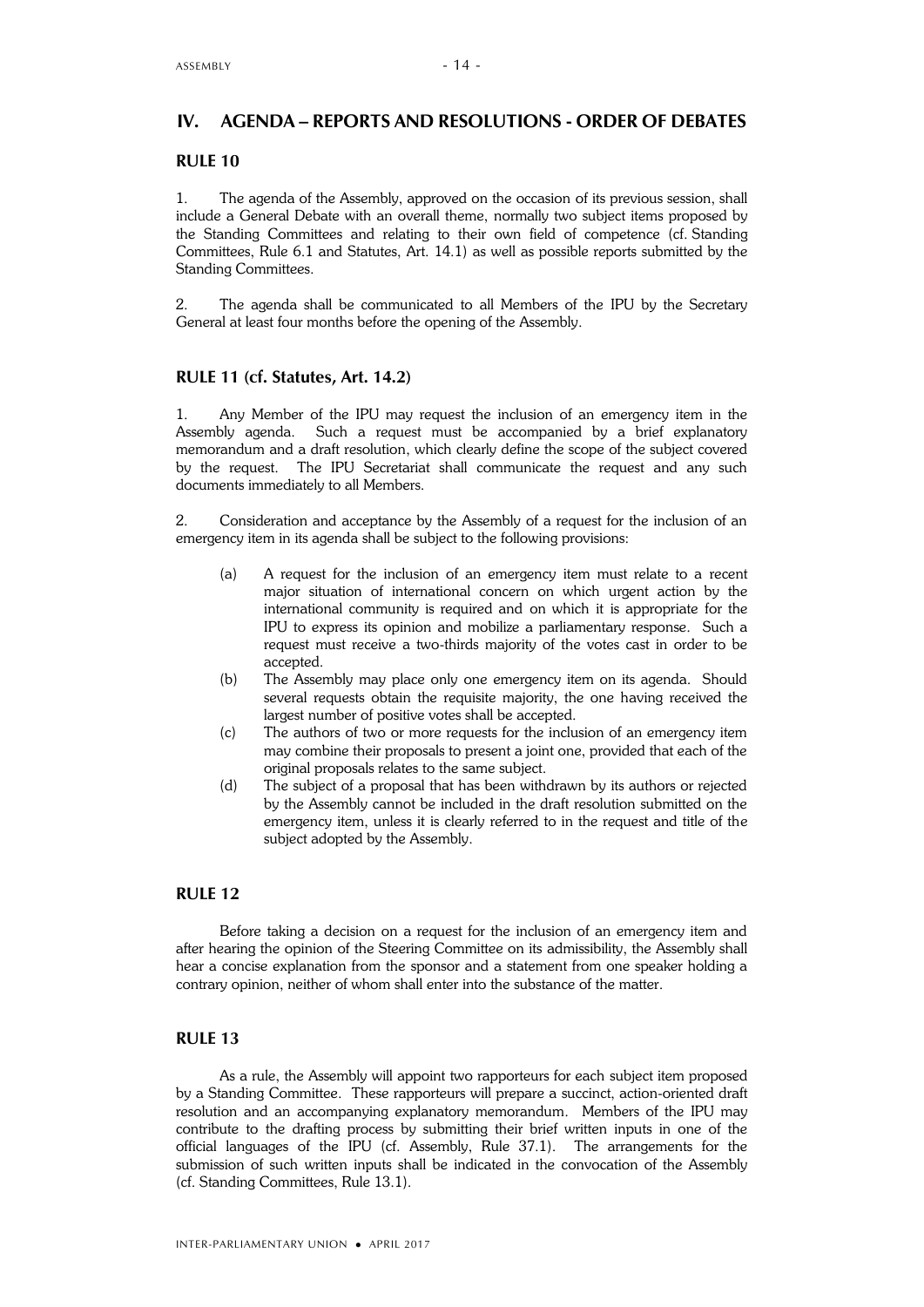The procedure for the submission of draft resolutions on the emergency item shall be determined by the Assembly on the recommendation of the Steering Committee.

### **RULE 15**

1. The Assembly shall start by holding a General Debate with an overall theme. During this General Debate, Members may also address the political, economic and social situation in the world. This debate may give rise to the adoption of an outcome document, as decided by the Assembly Steering Committee and approved by the IPU Executive Committee.

2. The subject items placed by the Assembly on its agenda shall be debated by the Standing Committees, which shall prepare draft resolutions for consideration by the Assembly (cf. Statutes, Art. 13.2).

3. The emergency item shall be dealt with according to an ad hoc procedure approved by the Assembly, on the proposal of the Steering Committee.

4. The Assembly shall vote on the texts submitted by the Standing Committees, without holding a debate on the substance of these questions.

### **RULE 16**

1. No debate may be opened or vote taken on a question which the Assembly has examined and on which it has taken a decision.

2. However, in exceptional circumstances, the Steering Committee may submit to the Assembly a motion proposing that a procedural decision already taken be reconsidered; a positive decision on such a motion shall be based on a consensus among the delegations.

### **V. AMENDMENTS**

### **RULE 17**

1. Any delegate may submit amendments relating to the draft resolutions prepared by the rapporteurs on the subject item included in the agenda approved by the Assembly. They shall be deposited with the IPU Secretariat no later than 15 days before the opening of the Assembly. However, the Forum of Women Parliamentarians shall be permitted to submit amendments incorporating a gender perspective at any time prior to the closure of the first sitting of the respective Standing Committee (cf. Standing Committees, Rule 13.2).

2. Sub-amendments relating to these draft resolutions may be submitted until the Standing Committee adopts the draft resolution intended for the Assembly.

3. In order to facilitate the work of the Committee, the rapporteurs may propose a new text in order to give due consideration to proposed amendments and sub-amendments.

4. When the Assembly is called upon to take a decision on the draft resolution prepared by the Standing Committee, the only amendments in order, other than those of a purely drafting nature, shall be those incorporating the content of earlier proposals submitted within the statutory deadlines but not accepted by the Standing Committee.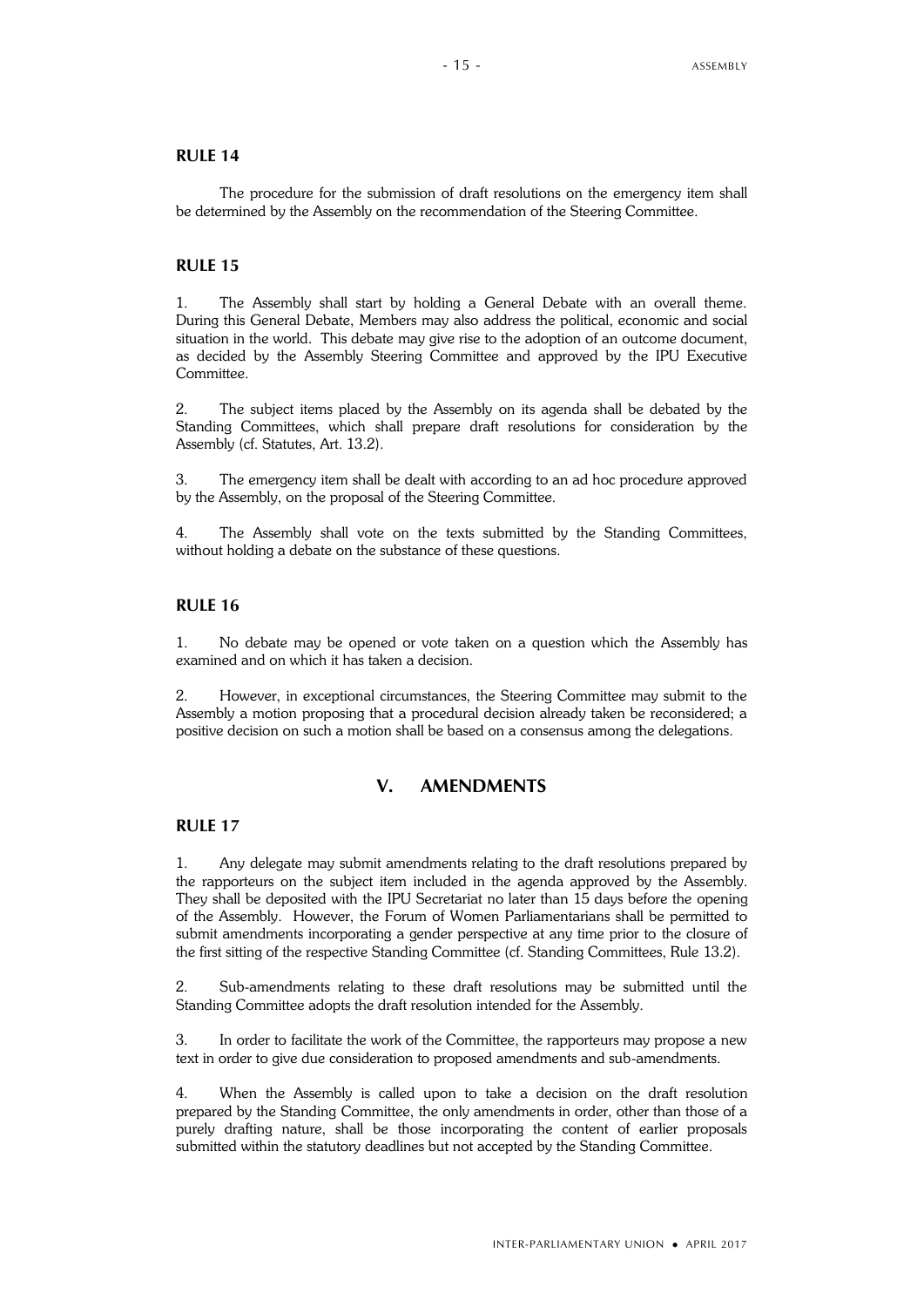5. When the Assembly is called upon to take a decision on any other draft resolution, amendments and sub-amendments may be submitted until the Assembly adopts the texts to which they relate.

### **RULE 18**

1. Amendments and sub-amendments shall relate directly to the text. They may only call for an addition, a deletion or a modification to the initial draft, without having the effect of changing its scope or nature.

2. The President of the Assembly shall determine whether or not amendments and sub-amendments which are to be voted on in plenary sitting of the Assembly are in order.

### **RULE 19**

1. Amendments and sub-amendments shall be voted on before the text to which they relate.

2. If two or more amendments apply to the same words in a draft resolution, the one which is furthest removed from the text under consideration shall have priority over the others and shall be put to the vote first.

3. If two or more amendments are mutually exclusive, the adoption of the first shall imply the rejection of the other amendment(s) bearing on the same words. If the first amendment is rejected, the next amendment in order of priority shall be put to the vote; the same procedure shall be applied for each of the following amendments.

4. In case of doubt regarding the priority, the President shall decide.

### **RULE 20**

Unless the President decides otherwise, the only speakers on an amendment or a sub-amendment shall be the sponsor, one delegate holding a contrary opinion and, if need be, the Rapporteur of the Standing Committee (cf. Standing Committees, Rule 26).

### **VI. SPEAKING RIGHTS - ORDER - PROCEDURAL MOTIONS**

### **RULE 21**

No delegate may speak without the authorization of the President.

#### **RULE 22**

1. No more than two representatives of each delegation may speak during the General Debate. For this Debate, every delegation shall be entitled to eight minutes' speaking time unless the Steering Committee decides otherwise. When two speakers from the same delegation are registered for this Debate, they shall share the speaking time in the most appropriate way.

2. With a view to ensuring the normal running of the debates, the Steering Committee may adjust the above-mentioned speaking time to suit the circumstances.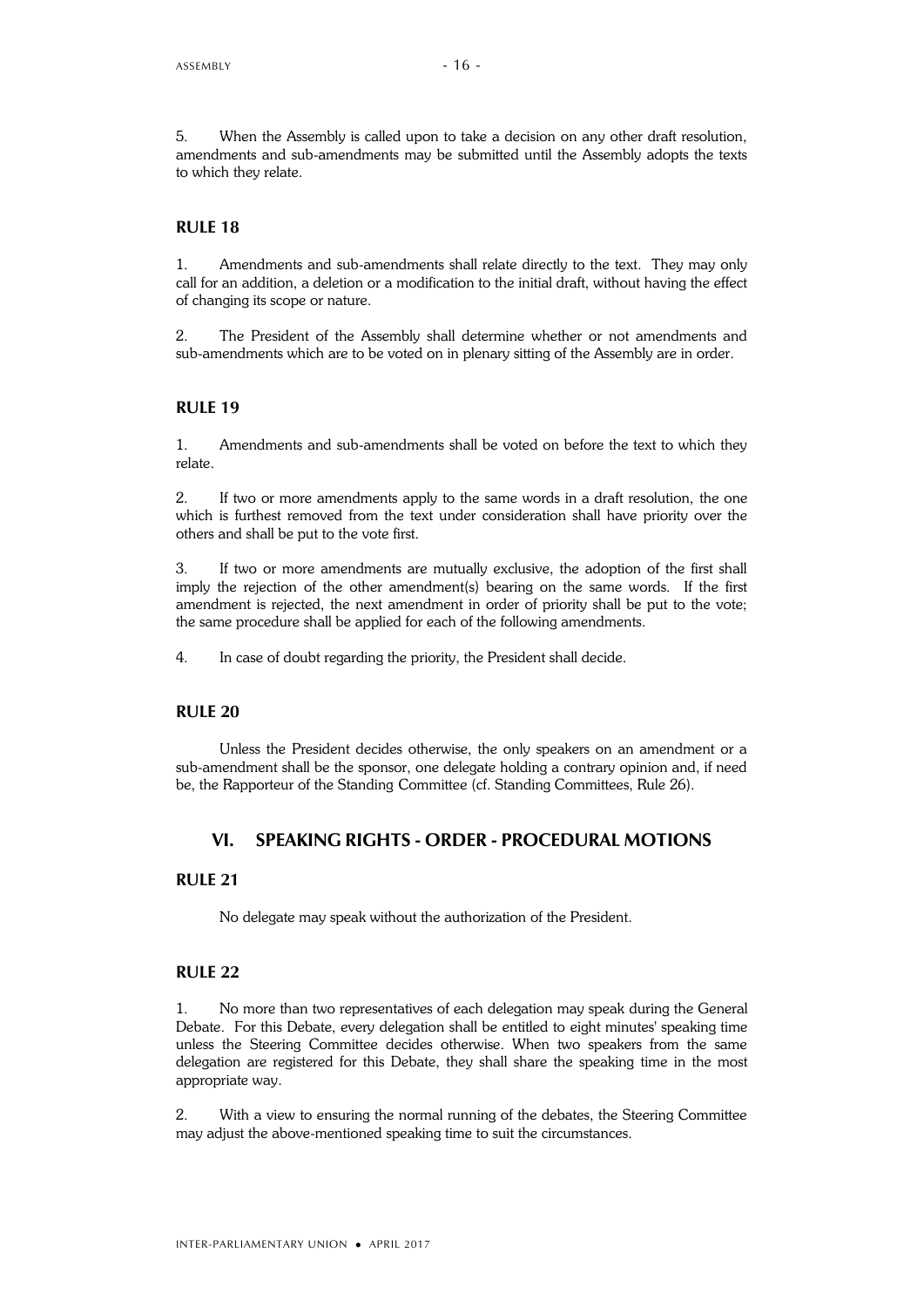3. Notwithstanding the provisions of paragraph 1 above, the President may, at the end of the corresponding sitting, give the floor briefly to a delegation wishing to exercise its right of reply.

### **RULE 23**

1. As a general rule, delegates shall take the floor in the order in which they have asked to speak.

2. However, the registration of speakers for the General Debate shall be governed by a specific procedure established by the Assembly.

- 3. Speakers may only be interrupted by other delegates on a point of order.
- 4. The President shall rule immediately and without debate on all points of order.

### **RULE 24**

The President shall call a speaker to order when the latter does not keep to the subject under discussion or prejudices the debate by using abusive language. The President may, if necessary, withdraw permission to speak and may have the objectionable words struck from the record.

### **RULE 25**

The President shall deal immediately with any incident which may arise during the meeting and, if necessary, take any measure required to restore the normal working of the Assembly.

### **RULE 26**

1. Priority to speak shall be given to delegates wishing to propose:

- (a) Adjournment of the debate sine die;
- (b) Adjournment of the debate;
- (c) Closure of the list of speakers;
- (d) Closure or adjournment of the meeting; or
- (e) Any other motion having a bearing on the conduct of the meeting.

2. These procedural motions shall have priority over the substantive questions; debate on the latter shall be suspended while the former are considered.

3. The mover shall make a brief presentation of the motion without entering into the substance of the question under debate.

4. During a debate on procedural motions, only the mover of the proposal and one delegate holding a contrary opinion shall be heard, each of whom may speak for not more than three minutes, after which the Assembly shall take a decision.

### **RULE 27**

Debates of the Assembly shall be public. They shall be held *in camera* only if the Assembly so decides by a two-thirds majority of the votes cast.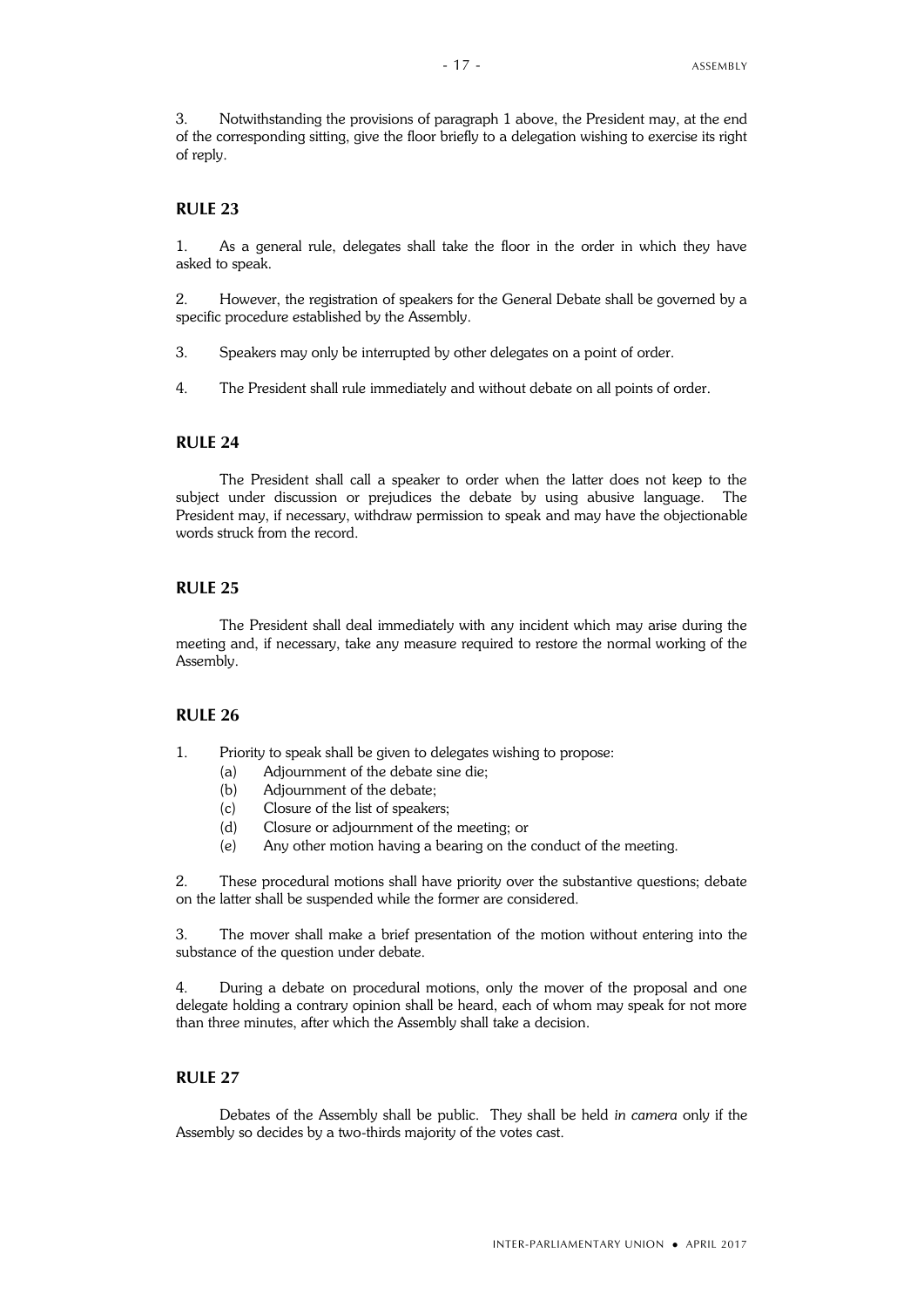### **VII. VOTING - QUORUM - MAJORITIES**

### **RULE 28**

Voting shall be conducted in conformity with Articles 15 and 16 of the Statutes.

### **RULE 29**

A table indicating the number of votes to which each Member of the IPU is entitled shall be distributed at the opening of the Assembly.

### **RULE 30**

1. Assembly votes shall be taken only after due notice has been given by the President.

2. Results of votes by secret ballot shall be ascertained by the Tellers appointed by the Assembly.

### **RULE 31**

1. Any delegate may request that part, or each paragraph, of a text submitted to the Assembly be put to the vote separately.

2. If any objection is raised, the request for division of the text shall be voted on without debate.

3. If the request for division of the text is accepted, separate votes shall be taken on those parts and paragraphs of the text on which the Assembly has resolved to take a separate vote. The full text, excluding such parts or paragraphs as may have been rejected, shall subsequently be put to the vote as a whole on the understanding that, should all the parts and paragraphs of the text be rejected, the text shall be considered as rejected in toto.

### **RULE 32**

1. Nobody may interrupt a vote once it has commenced, except to obtain clarification on the manner in which the voting is being conducted.

2. Delegates who wish to explain their vote briefly may be authorized to do so by the President, after the voting has taken place.

3. No explanation of vote shall be admissible on amendments and procedural motions.

### **RULE 33**

1. A vote may only take place if at least half of the delegations participating in the Assembly are represented in the meeting room at the time.

2. For each Assembly, the quorum shall be established on the basis of the number of delegations effectively participating at the first plenary meeting. This quorum shall be announced by the Secretary General at that time.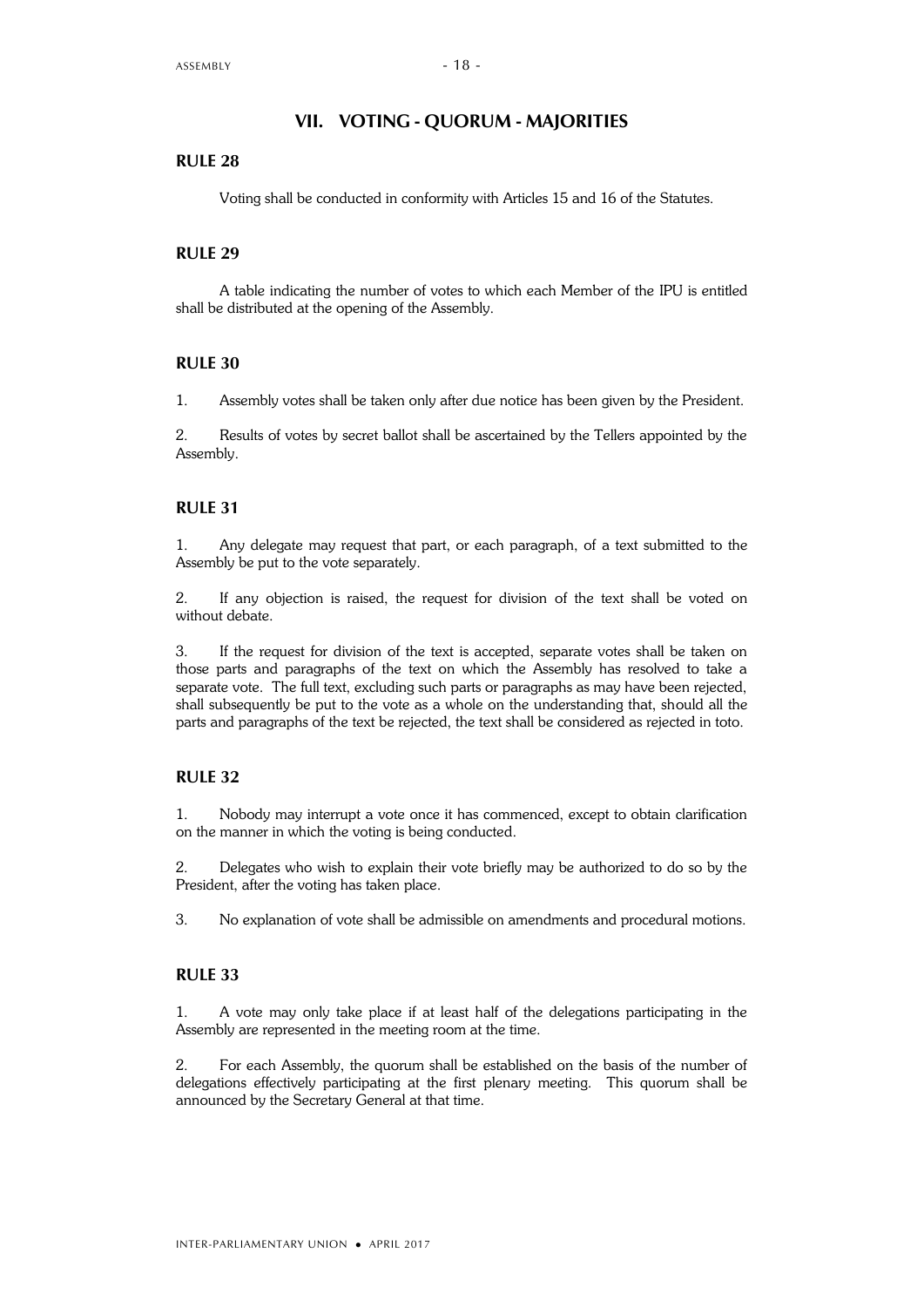1. Subject to the provisions of Rules 11.2, 16.2 and 28, the Assembly shall take decisions by a majority of the votes cast.

2. In calculating the number of votes cast, only affirmative and negative votes shall be taken into account.

3. When a specified majority is required, the number of affirmative votes must be equal to at least one third of the total number of votes allocated to delegations actually participating in the Assembly (cf. Rule 33.2).

4. In case of a tie, the proposal under consideration shall be considered as rejected.

### **VIII. SECRETARIAT**

### **RULE 35**

1. The Secretary General of the IPU shall be responsible for the organization of the IPU Secretariat. The Secretary General or his/her representative shall assist the President in directing the work of the Assembly.

2. The Secretary General or his/her representative may at any time, at the request of the President, offer the Assembly advice on any question which the meeting has under consideration (cf. Secretariat, Rule 6).

### **RULE 36**

The Secretary General shall transmit to the Members of the IPU as rapidly as possible all the documents submitted for the Assembly.

### **RULE 37**

1. The IPU Secretariat shall receive all documents, reports and draft resolutions and distribute them, together with the summary records of the sittings, in English and French. It shall ensure the simultaneous interpretation of the debates in these two languages, as well as in Arabic and Spanish.

2. The IPU Secretariat shall maintain the documents of the Assembly in its archives and, in general, carry out all the tasks which the Assembly may deem fit to entrust to it.

### **RULE 38**

1**.** The summary record of the proceedings shall be published and distributed before the following Assembly.

2. Should the Assembly sit *in camera*, it may decide that no records of the sitting will be kept.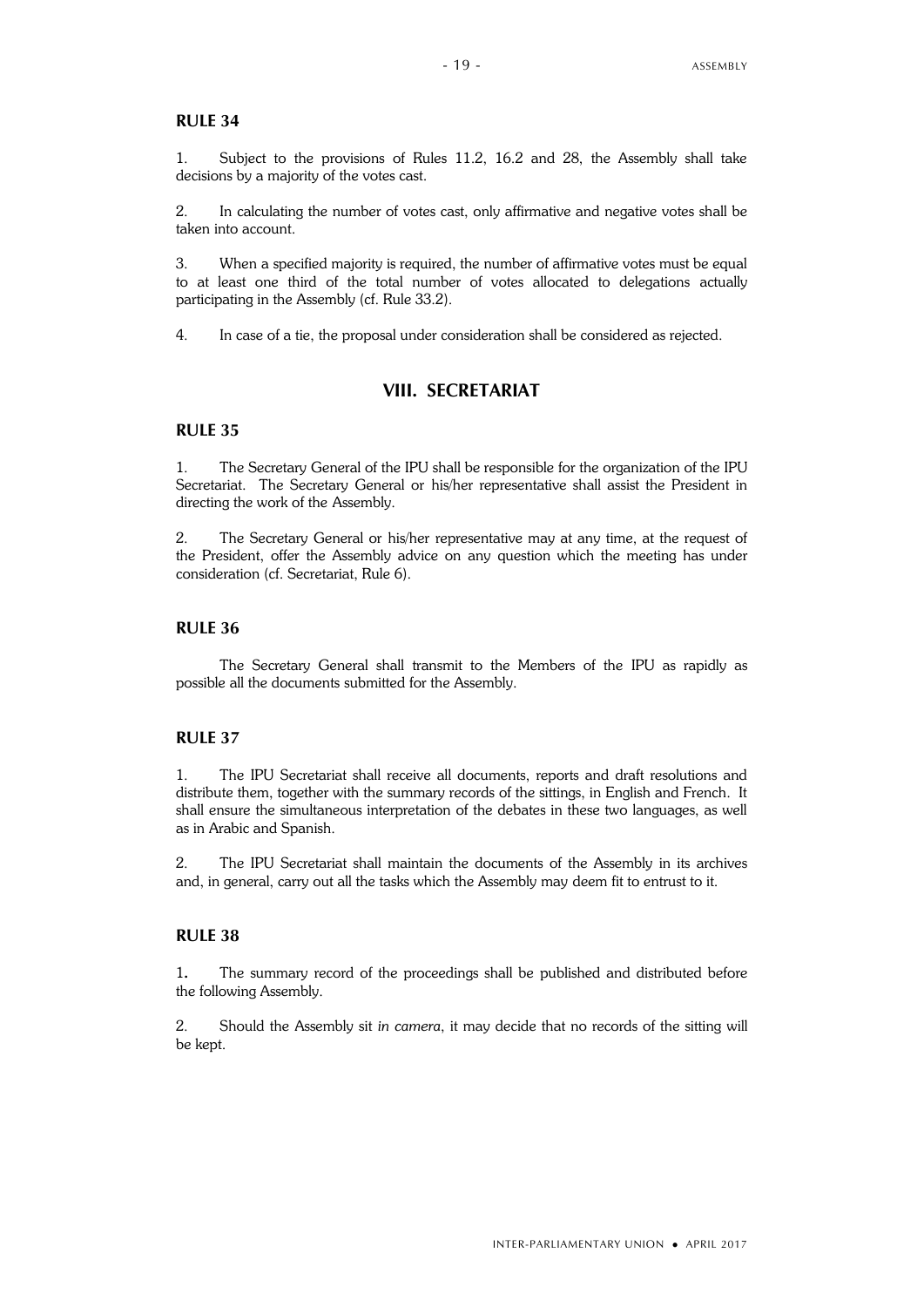### **IX. CLOSE OF THE ASSEMBLY**

### **RULE 39**

1. At the close of each Assembly, the President shall enumerate the principal resolutions adopted.

2. It shall be the duty of the Members of the IPU to submit these resolutions within their respective Parliaments, in an appropriate form, and to communicate them to their Governments with a view to obtaining the most active support possible for the implementation of these resolutions (cf. Statutes, Art. 7).

### **X. ADOPTION AND AMENDMENT OF THE RULES**

### **RULE 40**

1. The Assembly shall adopt and amend its Rules by a majority of the votes cast.

2. Proposals for amending the Rules of the Assembly shall be formulated in writing and sent to the IPU Secretariat at least three months before the Assembly meets. The Secretariat shall communicate such proposals immediately to all Members of the IPU. It shall also, if necessary, communicate to all Members any proposals for sub-amendments at least one month before the meeting of the Assembly.

3. Consideration of any request to amend the Rules shall be included automatically in the agenda of the Assembly.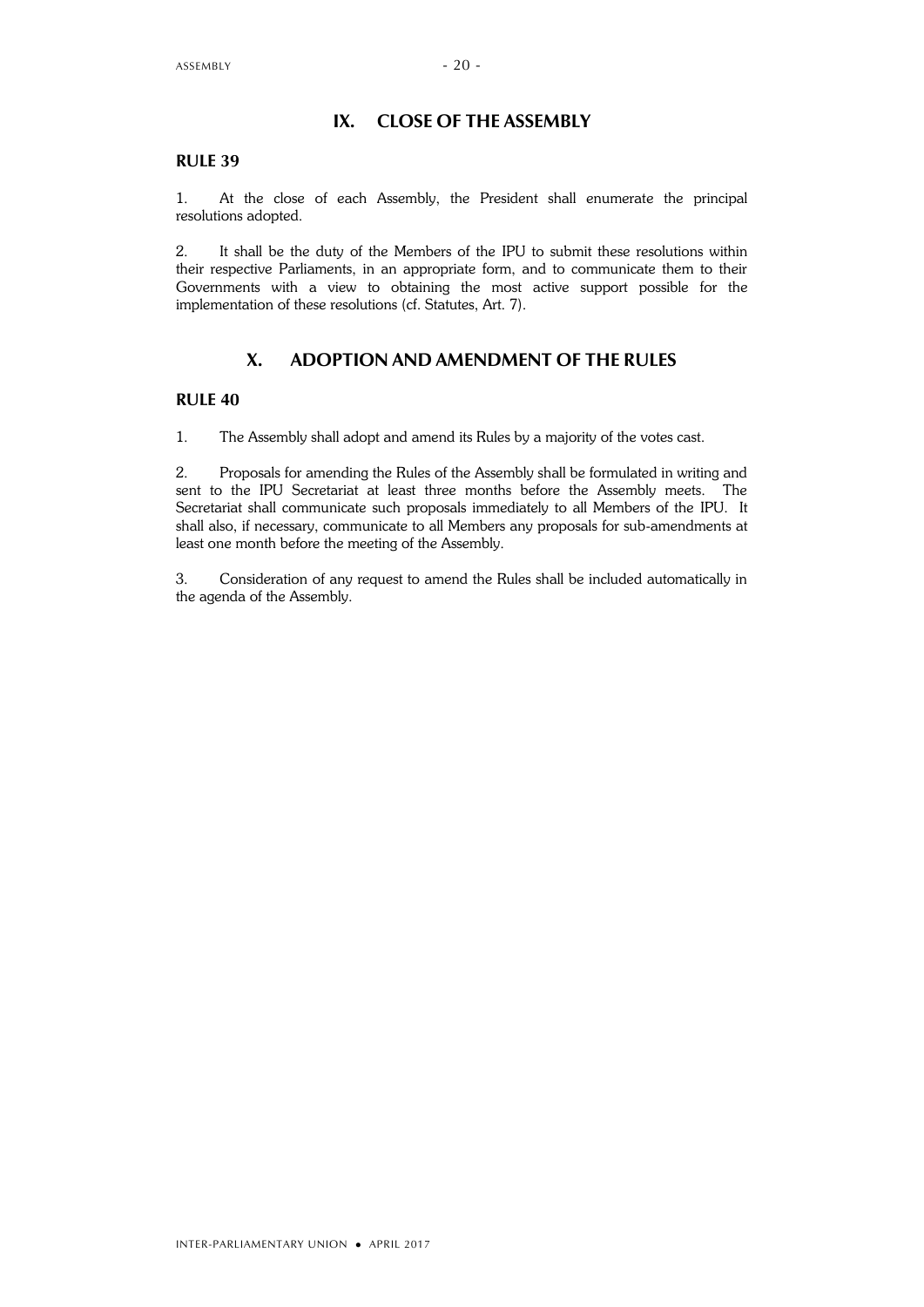### **RULES OF THE GOVERNING COUNCIL**<sup>1</sup>

*Adopted in 1971 and extensively revised in October 1983 and April 2003*

### **I. COMPOSITION**

### **RULE 1**

1. The Governing Council is composed of sitting members of Parliament designated by the Members of the IPU in conformity with Article 18 of the Statutes.

2. Each Member of the IPU shall be represented on the Governing Council by three parliamentarians, provided that its representation includes both men and women. Single-gender delegations will be limited to two members.

### **RULE 2**

A member of the Governing Council who is unable to attend may be replaced by another representative of the IPU Member in question duly authorized for that purpose (cf. Statutes, Art. 18.3 and Governing Council, Rule 1.1).

### **RULE 3**

1. Two representatives of each Associate Member of the IPU may follow the work of the Governing Council.

2. The Presidents of the Standing Committees may participate in Council meetings in an advisory capacity when questions concerning the work of their Committees are being discussed (cf. Standing Committees, Rule 17.2).

### **RULE 4**

Representatives of international organizations may be invited by the Governing Council to follow its work as observers. Representatives of other bodies to which observer status has been granted by the United Nations General Assembly may also be invited by the Governing Council as observers (cf. Statutes, Art. 21 (g)).

### **II. SESSIONS**

### **RULE 5**

The date and place of the Governing Council sessions shall be set by the Executive Committee (cf. Statutes, Art. 17 and 24.2 (c)).

<sup>1.</sup> In these Rules, whenever the words "President", "Vice-President", "delegate", "representative", "member" and "observer" are used, they should be construed as referring to both women and men.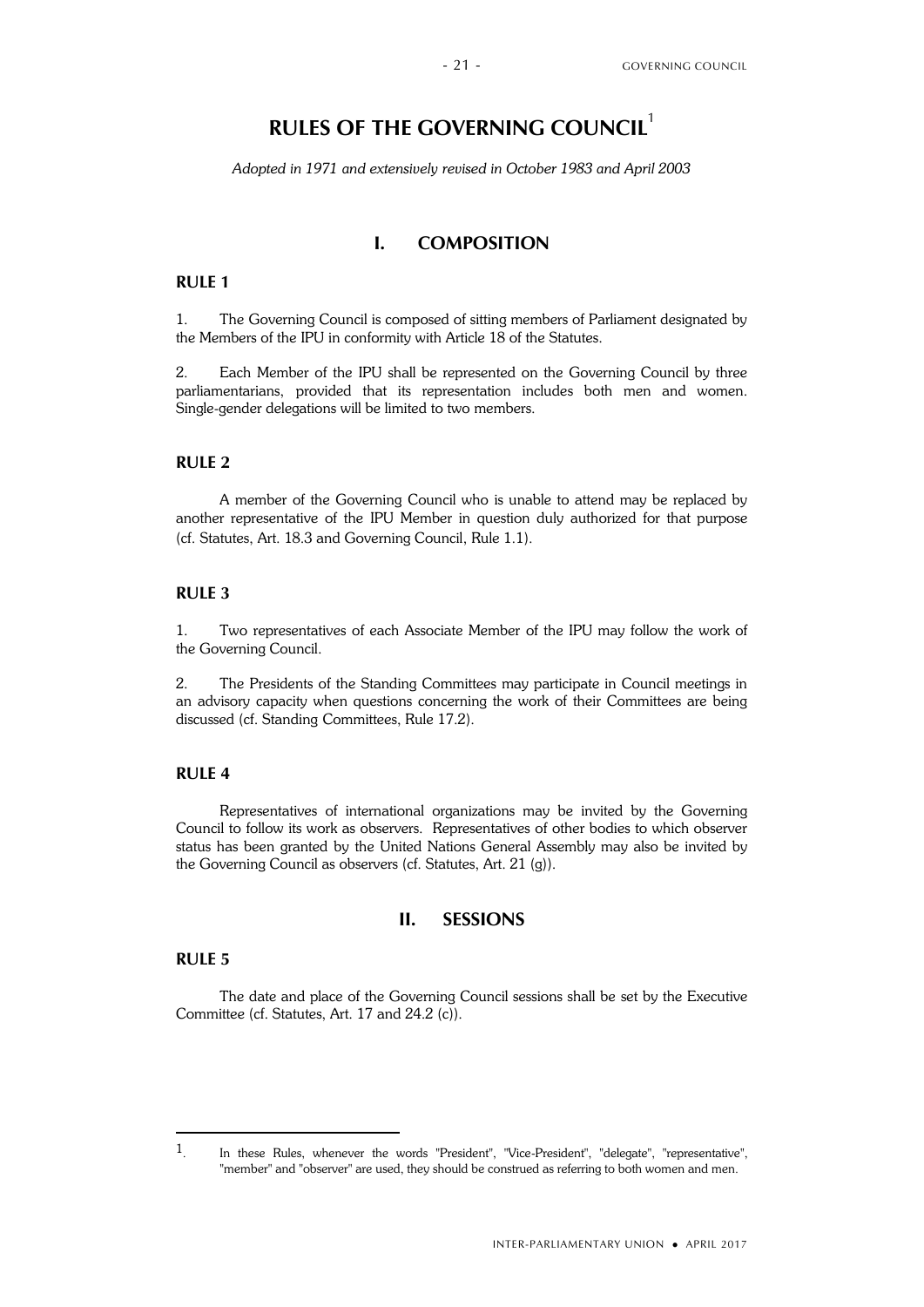### **III. PRESIDENCY**

### **RULE 6**

The President of the Inter-Parliamentary Union shall be ex officio President of the Governing Council and shall be elected in conformity with Article 19 of the Statutes.

### **RULE 7**

Candidatures for the post of President of the Inter-Parliamentary Union shall be communicated in writing to the Secretary General at least 24 hours before the opening of the meeting during which the election is to take place.

### **RULE 8**

1. The candidate who obtains an absolute majority of the votes cast shall be elected President of the Inter-Parliamentary Union.

2. If no candidate obtains an absolute majority during the first round of voting, a second round and, if need be, additional rounds shall be held among the candidates until one of them obtains this majority.

### **RULE 9**

1. If the President is absent, he/she shall be replaced by the Vice-President of the Executive Committee, designated in conformity with Rule 5.2 of the Rules of the Executive Committee.

2. In case of resignation, loss of parliamentary mandate or death, the President's functions shall be exercised by the Vice-President of the Executive Committee until such time as the Governing Council elects a new President. The same provision shall apply when the affiliation of the Member of the IPU to which the President of the Inter-Parliamentary Union belongs is suspended (cf. Statutes, Art. 19.4).

### **RULE 10**

The Member of the IPU to which the President belongs may designate another of its members to replace the President on the Governing Council with the right to vote.

### **RULE 11**

1. The President shall open, suspend and close the sittings, direct the work of the Governing Council, see that the Rules are observed, call upon the speakers, put questions to the vote, make known the results of the voting and declare the sessions closed. The President's decisions on these matters shall be final and not open to debate.

2. The President shall decide on all matters not covered by these Rules.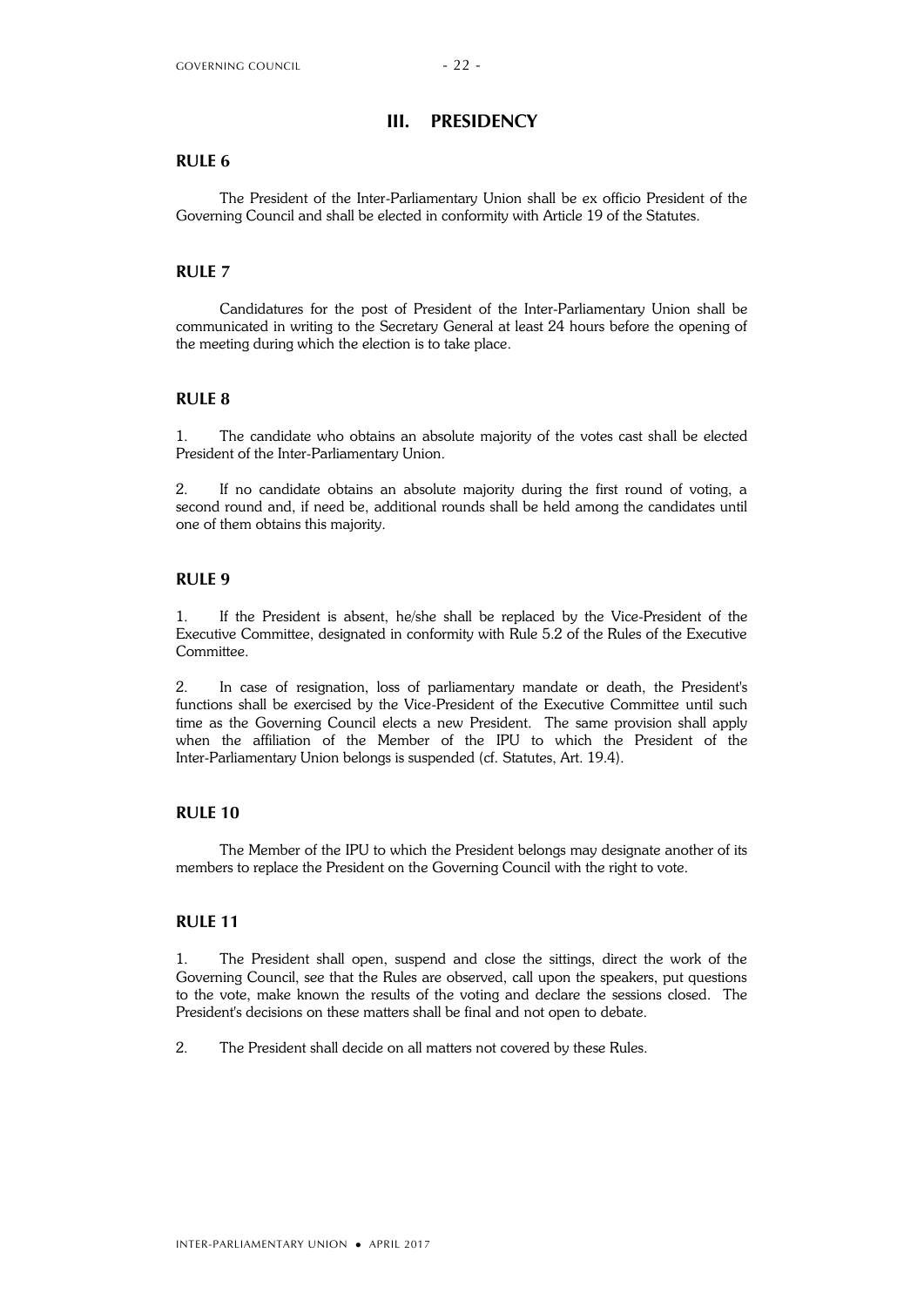### **IV. AGENDA - DECISIONS**

### **RULE 12 (cf. Statutes, Art. 20.2)**

1. The Governing Council shall adopt its agenda.

2. A provisional agenda shall be drawn up by the Executive Committee. It shall be communicated to all members of the Governing Council by the Secretary General at least one month before the opening of each regular session, accompanied by the necessary documents.

3. The Governing Council shall decide, by a majority of the votes cast, on the provisional agenda recommended by the Executive Committee.

### **RULE 13**

1. Any member of the Governing Council may request the insertion of supplementary items in the agenda (cf. Statutes, Art. 20.2); such a request shall be communicated immediately to the members of the Governing Council.

2. After hearing the opinion of the Executive Committee, the Governing Council shall decide on such a request:

- (a) By a majority of the votes cast if the request is received by the IPU Secretariat at least 15 days before the opening of the session; or
- (b) By a two-thirds majority of the votes cast if the request is received less than 15 days before the opening of the session.

### **RULE 14**

Any member of the Governing Council may submit a motion or a draft resolution on an item appearing on its agenda.

### **RULE 15**

If the text of a draft resolution has not been circulated in French and in English before its discussion, any member of the Governing Council may request the adjournment of its consideration until such time as the text has been distributed in both languages.

### **RULE 16**

Any member of the Governing Council may submit amendments to a motion or a draft resolution.

### **RULE 17**

1. Amendments, which may be submitted either orally or in writing, shall relate directly to the text. They may only envisage an addition, a deletion or a modification to the initial draft without having the effect of changing its scope or nature.

2. The President shall determine whether or not amendments are in order.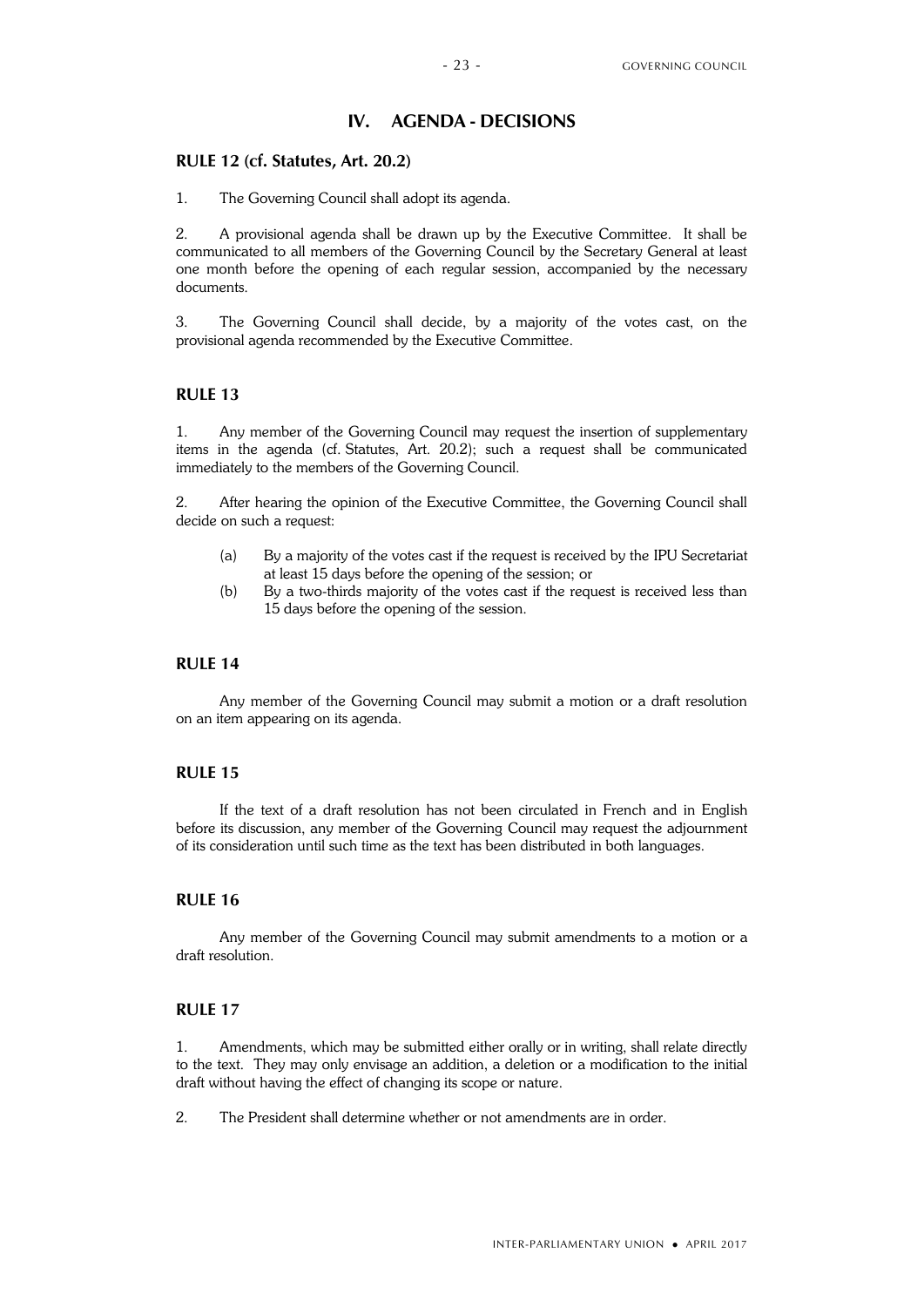1. Amendments shall be discussed before the text to which they relate. They shall likewise be voted on before the text itself.

2. Sub-amendments shall be discussed at the same time as the amendments to which they relate. They shall be voted on before the amendments concerned.

### **RULE 19**

1. If two or more amendments apply to the same words in the draft resolution, the one which is furthest removed from the text under consideration shall have priority over the others and shall be put to the vote first.

2. If two or more amendments relating to the same words are mutually exclusive, the adoption of the first shall imply the rejection of the other amendment(s). If the first amendment is rejected, the next amendment in order of priority shall be put to the vote; the same procedure shall be applied for each of the following amendments.

3. In case of doubt regarding priority, the President shall decide.

### **RULE 20**

Unless the President decides otherwise, the only speakers to be heard in discussing an amendment shall be the author of the amendment and a delegate holding a contrary opinion.

### **V. SPEAKING RIGHTS - ORDER - PROCEDURAL MOTIONS**

### **RULE 21**

No member of the Governing Council may speak without the authorization of the President.

### **RULE 22**

1. Members of the Governing Council shall speak in the order in which they request the floor.

2. Speakers may only be interrupted by other members on a point of order. They may, nevertheless, with the President's authorization, yield the floor to allow other members' requests for clarification.

3. The President shall rule immediately and without debate on all points of order.

### **RULE 23**

On the proposal of the President, or at the request of one of its members, the Governing Council may decide by a majority of the votes cast to limit the speaking time during the discussion of a particular item on the agenda.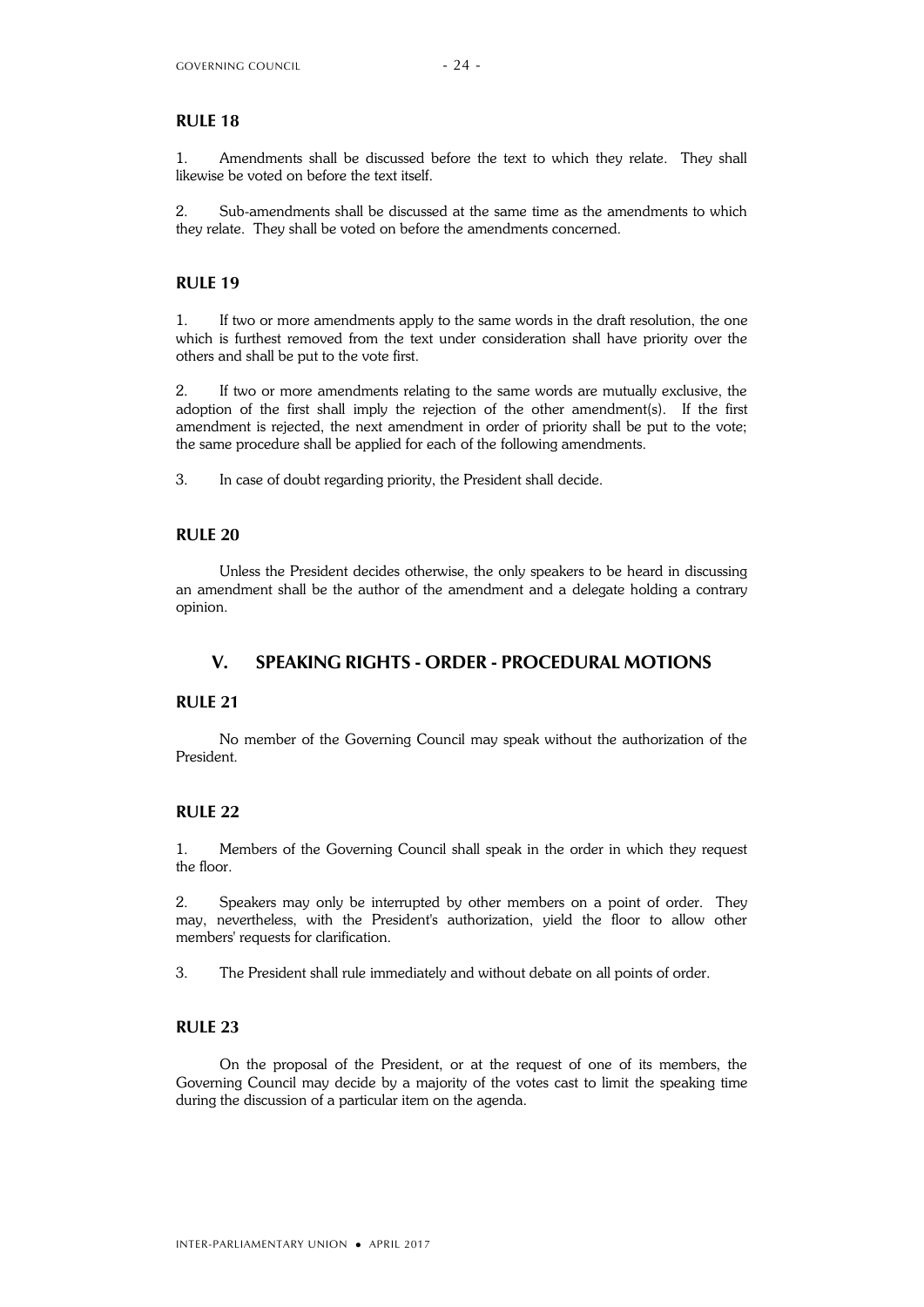The President shall call a speaker to order when the latter does not keep to the subject under discussion or prejudices the debate by using abusive language. The President may, if necessary, withdraw permission to speak and may have the objectionable words struck from the record.

### **RULE 25**

The President shall deal immediately with any incident which may arise during a meeting and, if necessary, take all measures required to restore the normal functioning of the Governing Council debates.

### **RULE 26**

1. Priority to speak shall be given to members of the Governing Council wishing to propose:

- (a) Adjournment of the debate sine die;
- (b) Adjournment of the debate;
- (c) Closure of the list of speakers;
- (d) Closure or adjournment of the meeting; or
- (e) Any other motion having a bearing on the conduct of the meeting.

2. These procedural motions shall have priority over the substantive questions; debate on the latter shall be suspended while the former are considered.

3. The mover shall make a brief presentation of the motion without entering into the substance of the question under debate.

4. During a debate on procedural motions, only the mover of the proposal and one delegate holding a contrary opinion shall be heard, after which the Governing Council shall take a decision.

### **RULE 27**

Governing Council debates shall be public. They shall be held *in camera* only if the Governing Council so decides by a majority of the votes cast.

### **VI. VOTING - QUORUM - MAJORITIES**

### **RULE 28**

1. Members of the Governing Council, or their duly appointed substitutes, shall have one vote each.

2. The President shall not vote.

### **RULE 29**

The Governing Council shall normally vote by show of hands or by standing vote. However, if the President deems it necessary or a member of the Governing Council so requests, a roll-call vote may be taken.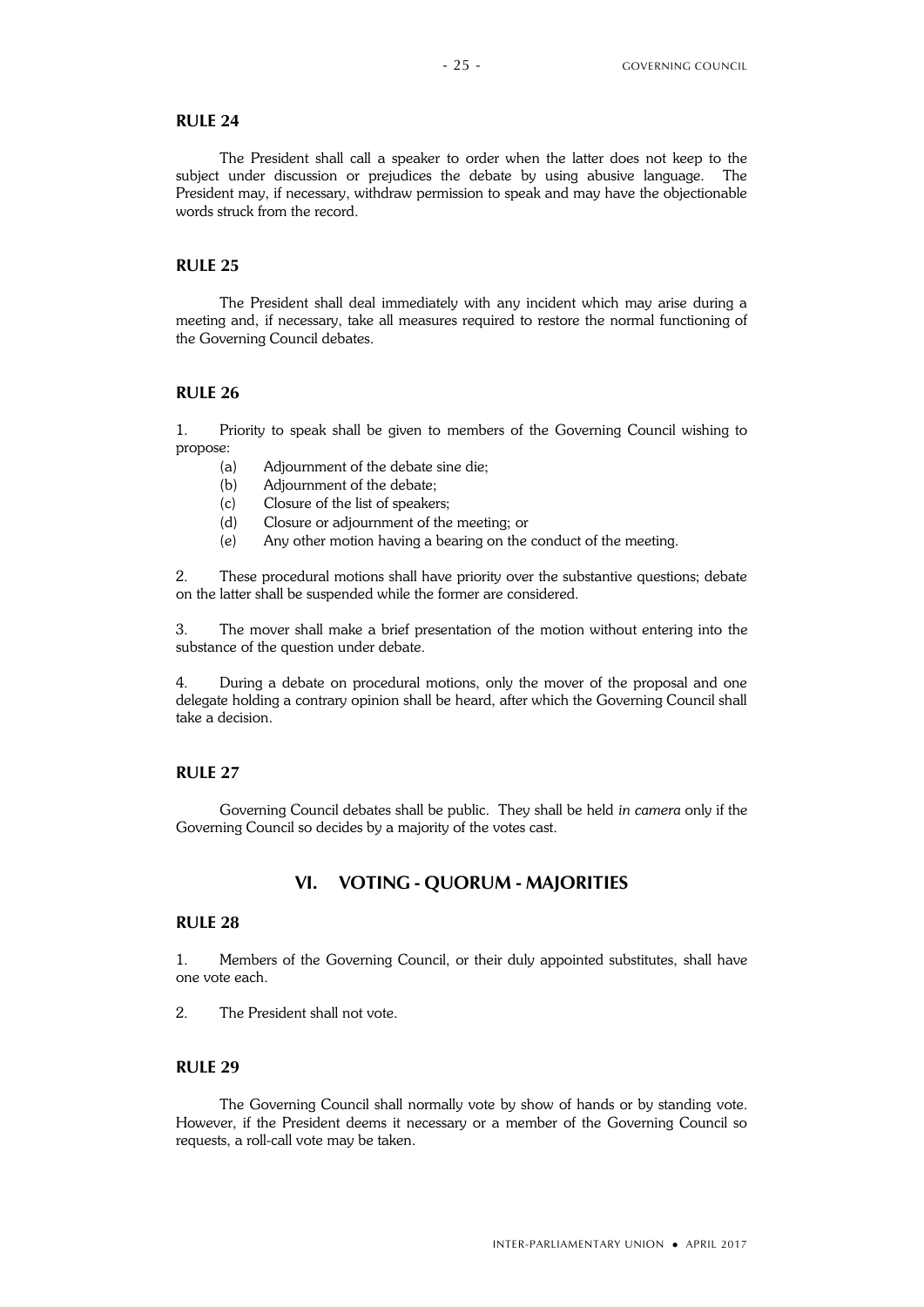1. Voting shall be conducted by secret ballot for the election of the President of the Inter-Parliamentary Union, the appointment of the Secretary General and the election of members of the Executive Committee.

2. Results of secret ballots shall be ascertained by two Tellers appointed by the Governing Council.

### **RULE 31**

Subject to the special provisions relating to amendments (cf. Rule 18) and procedural motions (cf. Rule 26), the Governing Council shall vote on proposals in the order in which they were submitted. After each vote, the Governing Council may decide whether or not it will vote on the next proposal.

### **RULE 32**

1. Any member of the Governing Council may request that part, or each paragraph, of a text submitted to the Governing Council be put to the vote separately.

2. If any objection is raised, the request for division of the text shall be voted on without debate.

3. If the request for division of the text is accepted, separate votes shall be taken on those parts and paragraphs of the text on which the Governing Council has resolved to take a separate vote. The full text, excluding such parts or paragraphs as may have been rejected, shall subsequently be put to the vote as a whole on the understanding that, should all the parts and paragraphs of the text be rejected, the text shall be considered rejected in toto.

### **RULE 33**

1. Nobody may interrupt a vote once it has commenced, except to obtain clarification on the manner in which the voting is being conducted.

2. Members of the Governing Council who wish to explain their vote briefly may be authorized to do so by the President, after voting has taken place.

3. No explanation of vote shall be admissible on amendments and procedural motions.

### **RULE 34**

1. A vote may only take place if at least half the members of the Governing Council or their duly appointed substitutes participating in the session are present in the meeting room at the time.

2. For each session, the quorum shall be established on the basis of the number of members of the Governing Council or substitutes actually participating in the first meeting. The quorum shall be announced by the Secretary General at that time.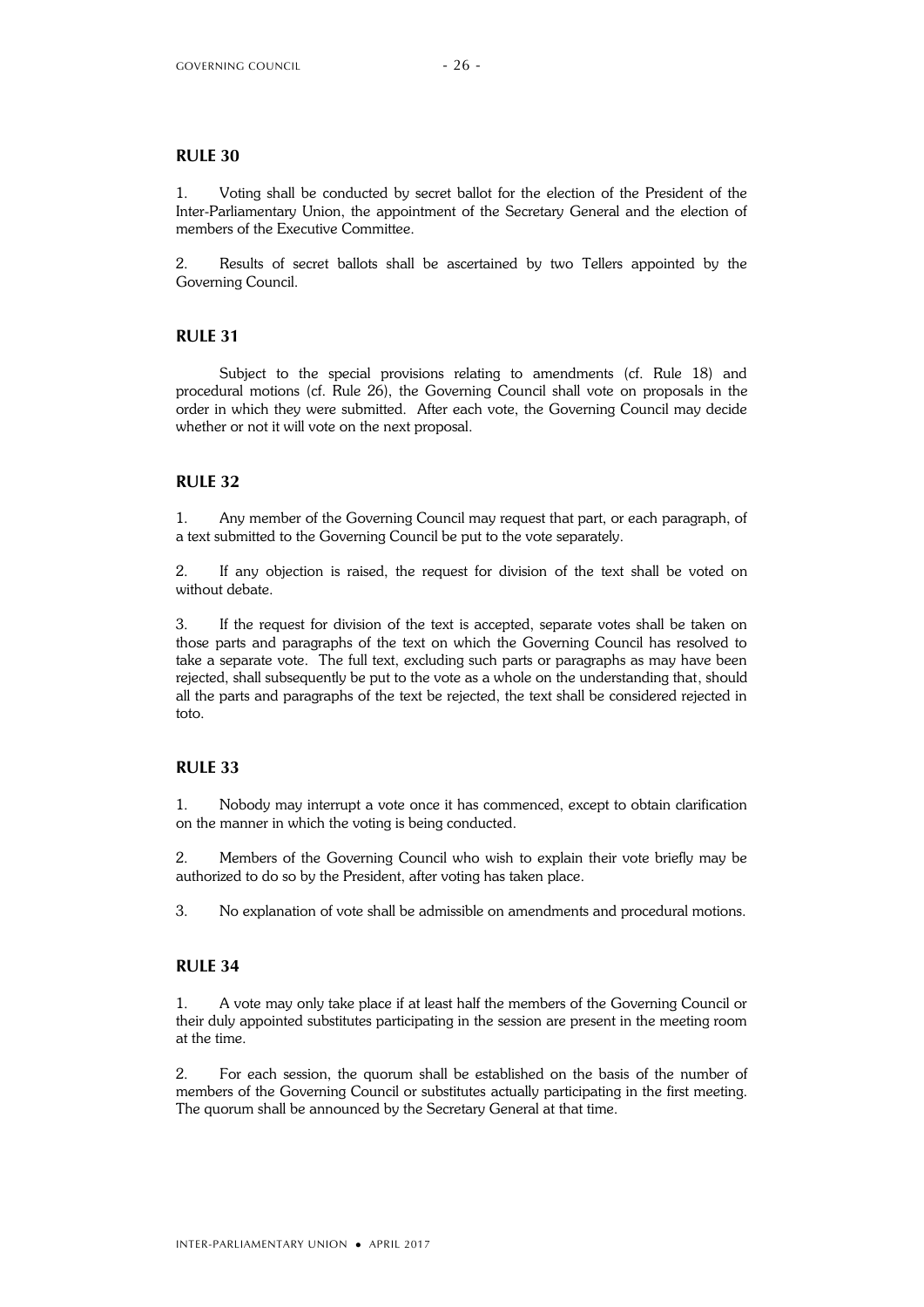- 1. The majorities required shall be the following:
	- (a) For the insertion of supplementary items in the Governing Council agenda, a two-thirds majority of the votes cast, if the request is received by the IPU Secretariat less than 15 days before the opening of the session (cf. Rule 13.2 (b));
	- (b) For the election of the President, an absolute majority of the votes cast (cf. Rule 8); and
	- (c) For any other decision, a majority of the votes cast.

2. In calculating the number of votes cast, only affirmative and negative votes shall be taken into account.

3. When a two-thirds majority is required, the number of affirmative votes must be equal to at least one third of the total number of Governing Council members or their substitutes actually participating in the session (cf. Rule 34).

4. In case of a tie, the proposal under consideration shall be considered as rejected.

### **VII. CONSULTATION AND DECISIONS BY CORRESPONDENCE**

### **RULE 36**

1. In between sessions, the President of the Inter-Parliamentary Union or the Executive Committee, acting through the Secretary General, may if necessary consult the Governing Council by correspondence.

2. For the result of this consultation to constitute a valid decision, the IPU Secretariat must have received replies from at least half of the Members of the IPU represented on the Governing Council within 40 days of the date of despatch of the communication by which the Members were consulted.

### **VIII. ELECTION OF MEMBERS OF THE EXECUTIVE COMMITTEE**

### **RULE 37**

In conformity with Article 21 (k) of the Statutes, the Governing Council shall elect the members to fill vacant seats on the Executive Committee.

### **RULE 38**

Candidatures for an election to the Executive Committee, with the exception of the case provided for in Article 25.7 of the Statutes, shall be communicated in writing to the Secretary General at least 24 hours before the Governing Council meeting at which they are to be considered.

### **RULE 39**

The Governing Council shall elect candidates who have obtained an absolute majority of the votes cast. If the requisite number of candidates is not elected in the first round of voting, additional rounds shall be held until all the vacant seats are filled. In calculating the majority, partially completed ballot papers shall be counted.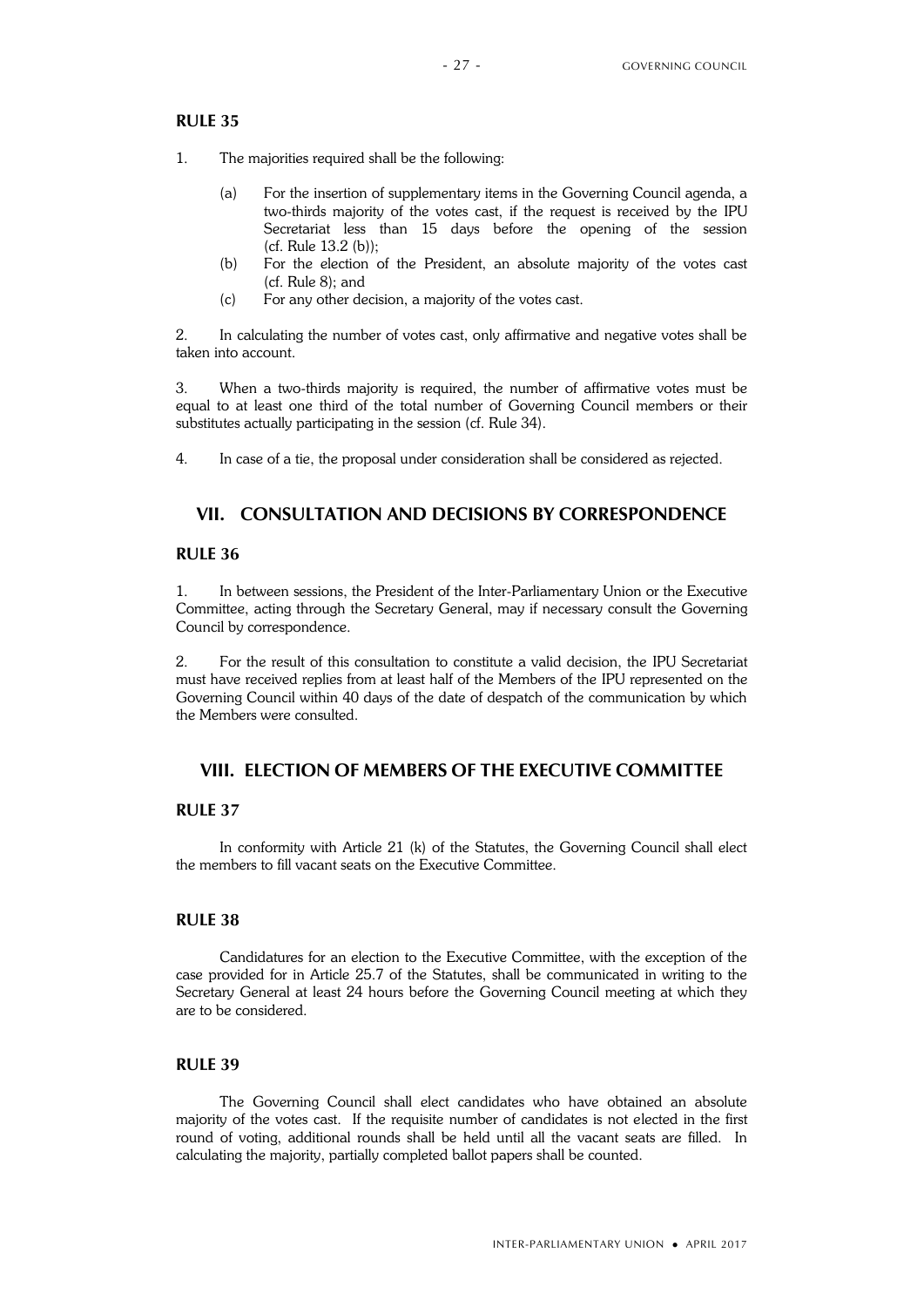### **IX. APPROVAL OF THE PROGRAMME AND BUDGET - AUDITING OF THE ACCOUNTS**

### **RULE 40**

The Governing Council, on the proposal of the Executive Committee, shall establish the annual programme and budget of the IPU (cf. Statutes, Art. 21 (h) and 26.2 (e)).

### **RULE 41 (cf. Financial Regulations, Rule 13)**

The IPU's accounts, after having been examined by the External Auditor, shall be submitted each year by the Secretary General to the two Auditors appointed by the Governing Council from among its members (cf. Statutes, Art. 21 (i)). When audited, they shall be presented for approval to the Governing Council, which shall then sanction the Secretary General's financial administration.

### **X. SECRETARIAT**

### **RULE 42 (cf. Secretariat, Rule 6)**

1. The Secretary General or his/her representative shall assist the President in directing the work of the Governing Council.

2. The Secretary General or his/her representative may be invited by the President to speak on any question under consideration.

### **RULE 43**

1. The IPU Secretariat shall receive all documents, reports and draft resolutions and distribute them in English and French. It shall ensure the simultaneous interpretation of the debates in these two languages, as well as in Arabic and Spanish.

2. It shall prepare provisional summary records of the meetings which shall be circulated to all Members of the IPU within 60 days of the close of the session and submitted for approval by the Governing Council at the opening of its next session.

### **RULE 44**

The Secretary General shall submit to each ordinary session of the Governing Council a written report on the state and work of the Inter-Parliamentary Union.

### **XI. ADOPTION AND AMENDMENT OF THE RULES**

### **RULE 45**

1. The Governing Council shall adopt and amend its Rules by a majority of the votes cast.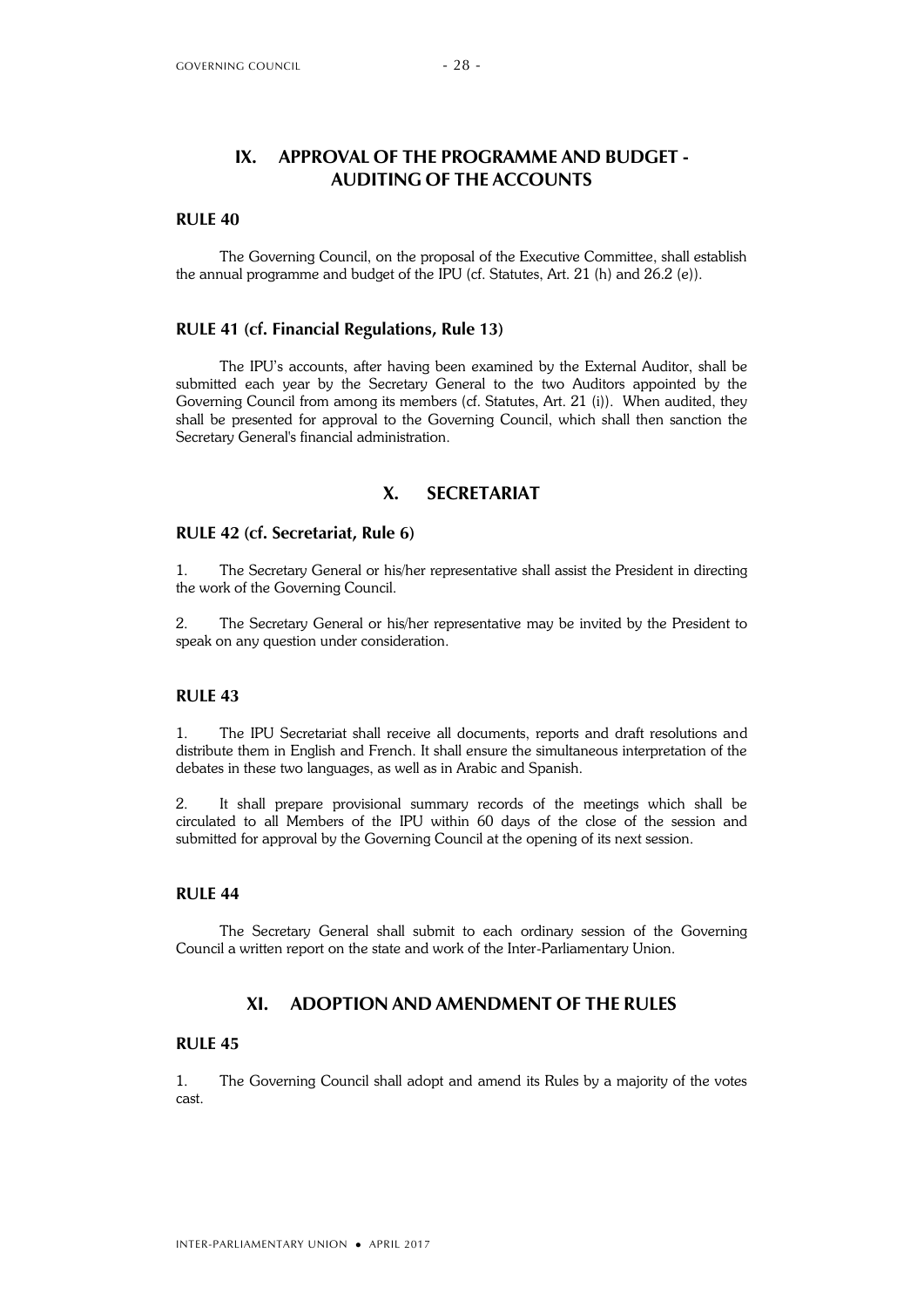2. Proposals for amending the Governing Council's Rules shall be formulated in writing and sent to the IPU Secretariat at least three months before the next meeting of the Governing Council. The Secretariat shall communicate such proposals immediately to all Members of the IPU. It shall communicate any proposals for sub-amendments at least one month before the meeting of the Governing Council.

3. If circumstances so warrant, the Governing Council may establish special rules of procedure for any extraordinary session it convenes in conformity with the provisions of Article 17.2 of the Statutes. Such special rules shall be approved by the Governing Council no later than at the regular session immediately preceding the event in question.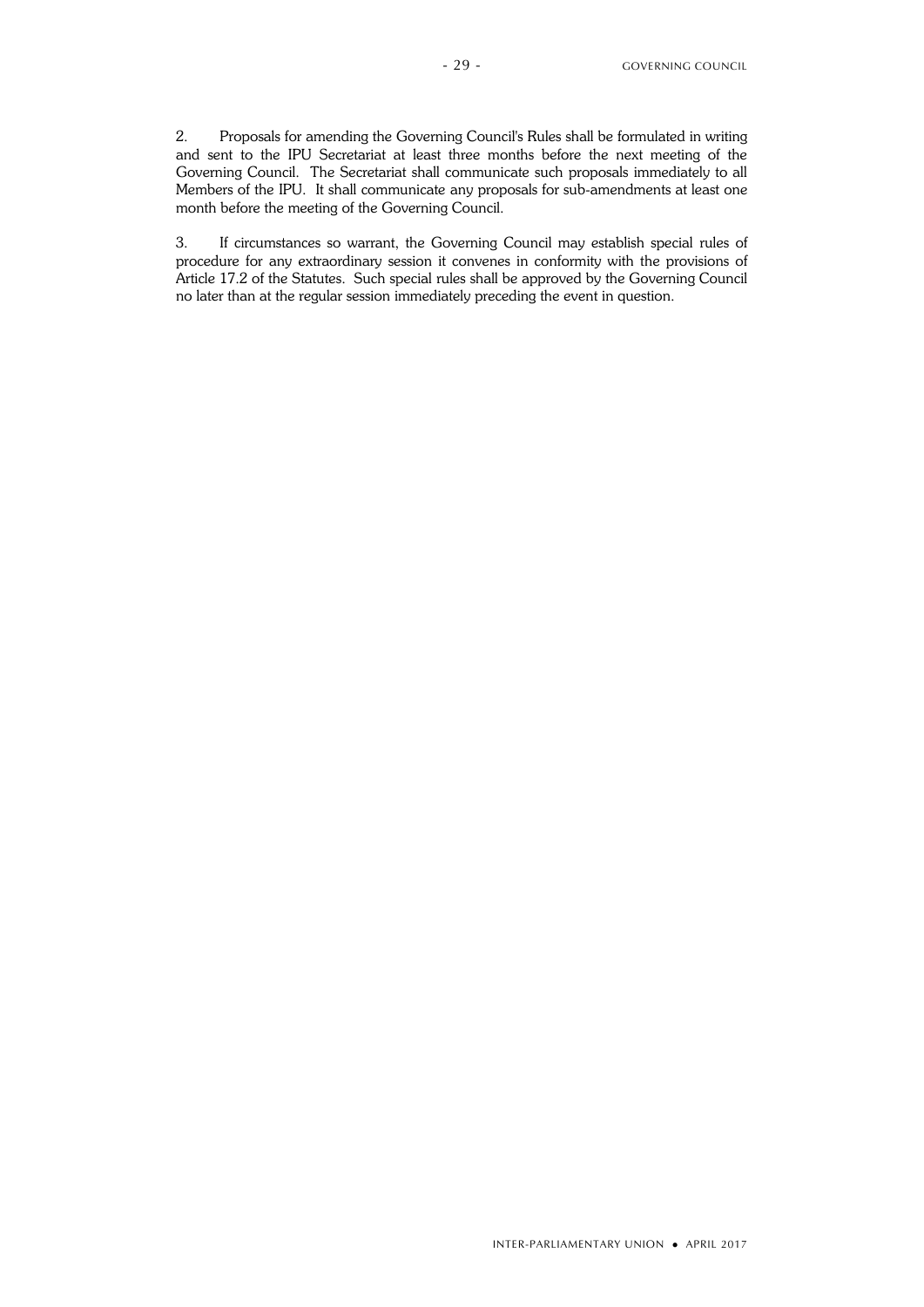### **RULES OF THE EXECUTIVE COMMITTEE**<sup>1</sup>

### *Adopted in 1972, extensively revised in October 1983 and amended in April 2003, March 2016 and April 2017*

### **I. COMPOSITION**

### **RULE 1**

The Executive Committee shall be composed of the President of the Inter-Parliamentary Union, 15 elected members, the President of the Bureau of Women Parliamentarians and the President of the Board of the Forum of Young Parliamentarians, in conformity with Article 25 of the Statutes.

### **RULE 2**

1. Any member of the Executive Committee who is unable to participate in a session may be replaced by another representative of the IPU Member concerned, duly mandated for that purpose. If the President of the Bureau of Women Parliamentarians, who is an ex officio member of the Executive Committee, is unable to attend, she may be replaced by the First Vice-President or the Second Vice-President of the Bureau, as the case may be. If the President of the Board of the Forum of Young Parliamentarians, who is an ex officio member of the Executive Committee, is unable to attend, he/she may be replaced by the youngest member present of the Board of the Forum of Young Parliamentarians (cf. Board of the Forum of Young Parliamentarians, Rule 5.9).

2. If a member of the Executive Committee dies, resigns or ceases to be a parliamentarian, the IPU Member concerned shall appoint a substitute to serve until the next session of the Governing Council, when an election shall be held in the manner stipulated in Article 25.6 of the Statutes.

3. The number of substitutes may not exceed half of the participants at a session.

### **II. SESSIONS**

### **RULE 3**

1. The Executive Committee shall meet in ordinary session at least twice a year upon convocation by the President of the Inter-Parliamentary Union.

2. It shall be convened in extraordinary session if the President deems it necessary or if three of its members**,** representing at least two geopolitical groups**,** so request.

### **RULE 4**

1. The Executive Committee shall determine the place and date of its ordinary sessions.

<sup>1</sup> In these Rules, whenever the words "President", "Vice-President", "parliamentarian" and "member" are used, they should be construed as referring to both women and men.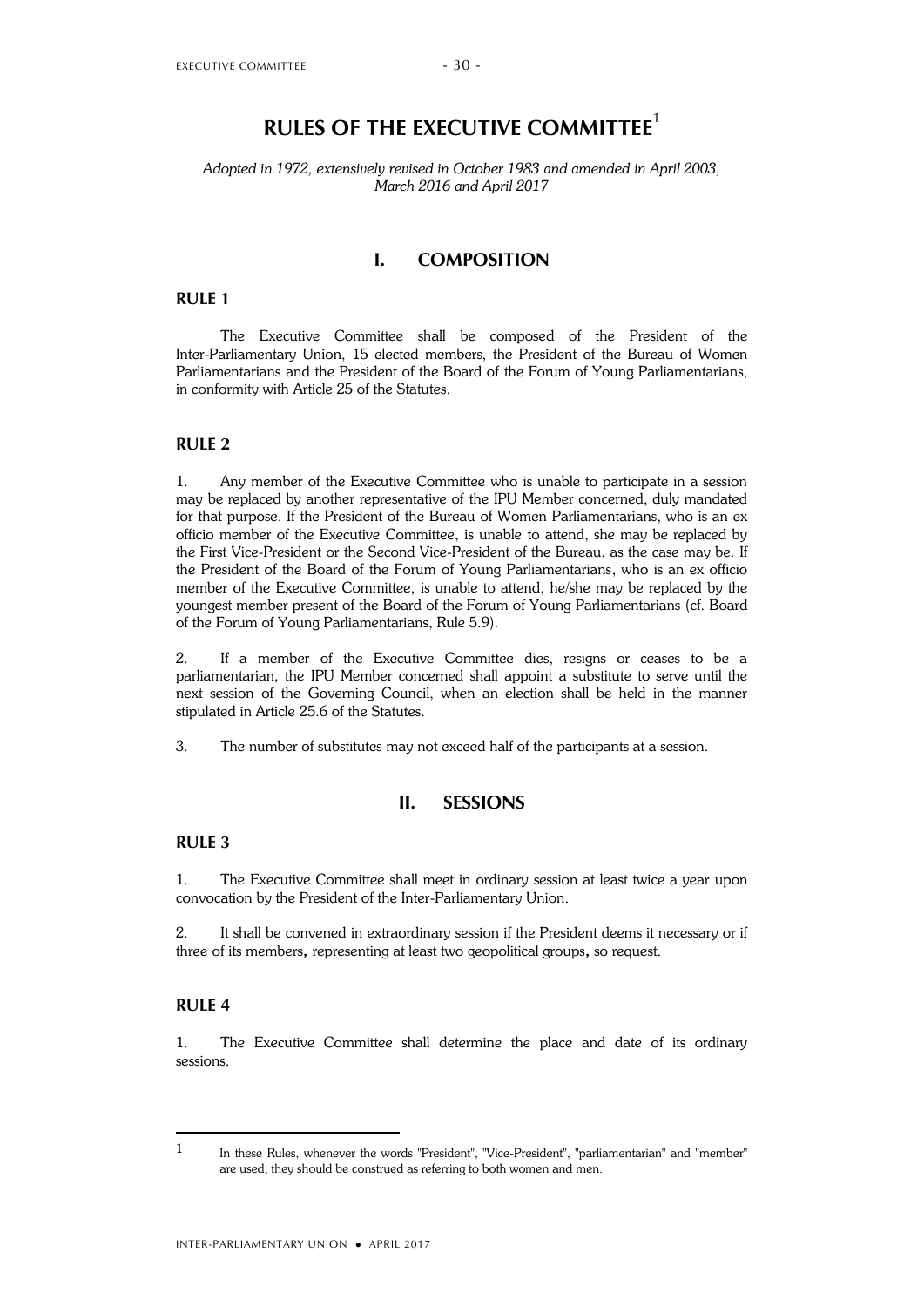2. The place and date of extraordinary sessions shall be set by the President in agreement, whenever possible, with the members of the Committee.

### **III. PRESIDENCY**

### **RULE 5**

1. The President of the Inter-Parliamentary Union shall preside ex officio over the Executive Committee.

2. A Vice-President of the Executive Committee shall be appointed by the Executive Committee each year at its last session to replace the President of the Inter-Parliamentary Union in case of the latter's absence, or to exercise the latter's functions until such time as a new President is elected by the Governing Council in case of resignation, loss of parliamentary mandate, death or of the suspension of the affiliation of the Member of the IPU to which the President belongs.

### **RULE 6**

1. The President shall open, suspend and close the meetings, direct the work of the Committee, ensure respect for the Rules, call upon members to speak, put matters to the vote, announce the results of the voting and declare sessions closed. The President's decisions on these matters shall be final and not open to debate.

2. The President shall make a decision in all cases not covered by these Rules; such decisions shall be based on the general rules of procedure contained in the Rules of the Governing Council.

### **IV. AGENDA**

### **RULE 7**

1. The provisional agenda of each session shall be determined by the Secretary General in agreement with the President. It shall be communicated to the members of the Committee at least one month before the opening of each ordinary session.

2. Any member of the Executive Committee may request the inclusion of supplementary items in the agenda.

3. The definitive agenda of each session shall be set by the Executive Committee at the opening of each session.

### **V. DELIBERATIONS - QUORUM - VOTE**

### **RULE 8**

The members of the Executive Committee shall deliberate *in camera*.

### **RULE 9**

The Executive Committee may hold valid deliberations and take valid decisions only if eight members or regularly appointed substitutes are present.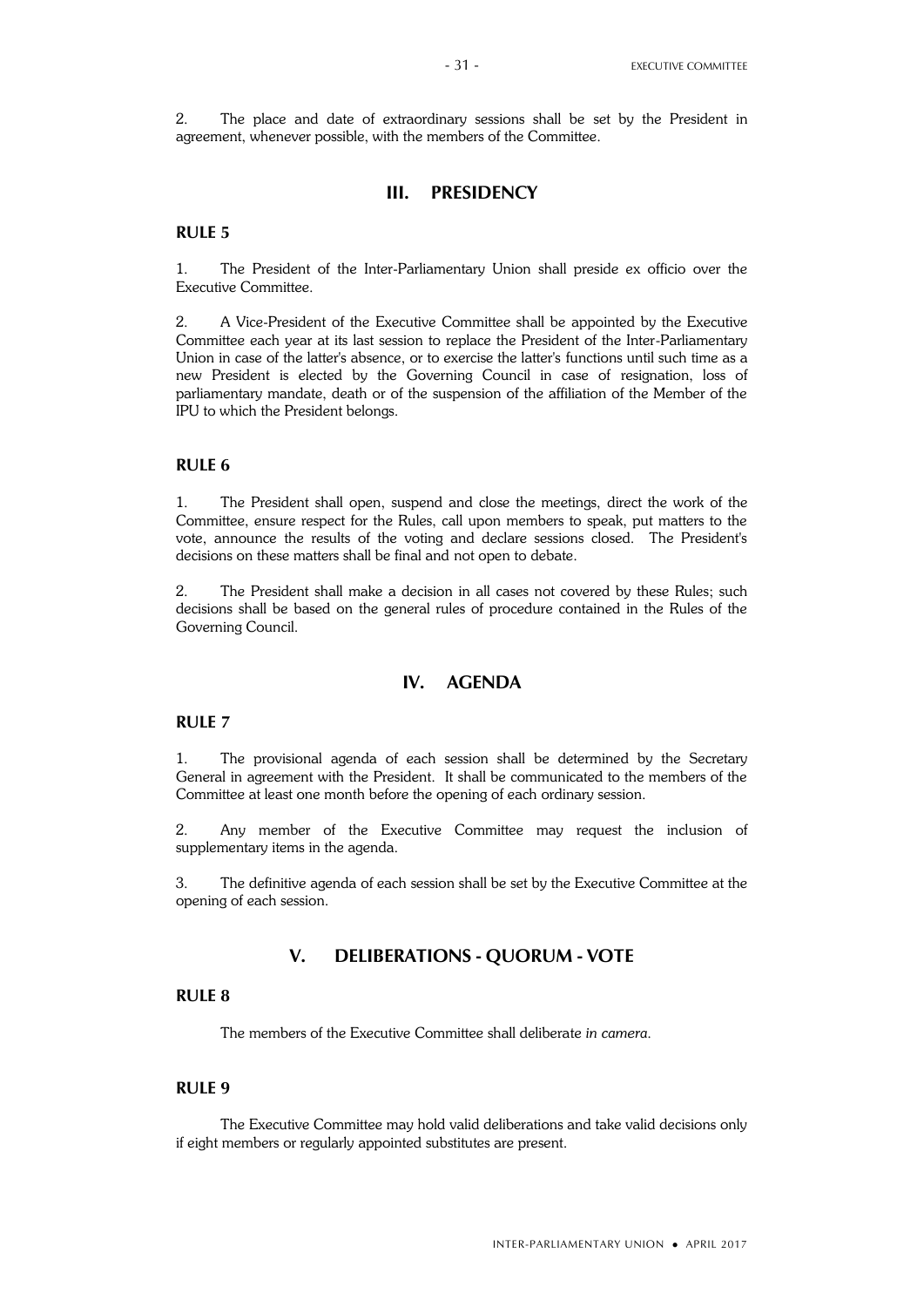1. The members of the Executive Committee or their duly appointed substitutes shall have one vote each.

2. The President shall participate in the voting only if there is a tie.

### **RULE 11**

1. The Executive Committee shall normally vote by show of hands. However, if the President deems it necessary or if one member of the Committee so requests, voting by secret ballot shall be held.

2. Subject to the provisions of Rule 16, the Executive Committee shall take all its decisions by a majority of the votes cast.

3. In calculating the number of votes cast, only positive and negative votes shall be taken into consideration.

### **RULE 12**

1. In between sessions, the President, acting through the Secretary General, shall, if necessary, consult the Executive Committee by correspondence.

2. For the results of this consultation to constitute a valid decision, the Secretariat must have received replies from at least eight members of the Committee within 20 days of the date of despatch of the communication by which they were consulted.

### **VI. SUB-COMMITTTEE ON FINANCE**

### **RULE 13**

1. The Sub-Committee on Finance shall act as an advisory body to the Executive Committee. It shall review and make recommendations to the Executive Committee on financial matters or any other issue referred to it by the Executive Committee.

2. The Executive Committee shall adopt and amend the Terms of Reference of the Sub-Committee on Finance.

3. The Sub-Committee on Finance shall be composed of one representative from each of the geopolitical groups, selected from among Executive Committee members.

4. The members of the Sub-Committee shall be elected ad personam by the Executive Committee for a term of two years, renewable once, as long as they are members of the Executive Committee.

### **VII. SECRETARIAT**

### **RULE 14 (cf. Secretariat, Rule 6)**

1. The Secretary General or his/her representative shall assist the President in directing the work of the Executive Committee.

2. The Secretary General or his/her representative may speak on any question under consideration.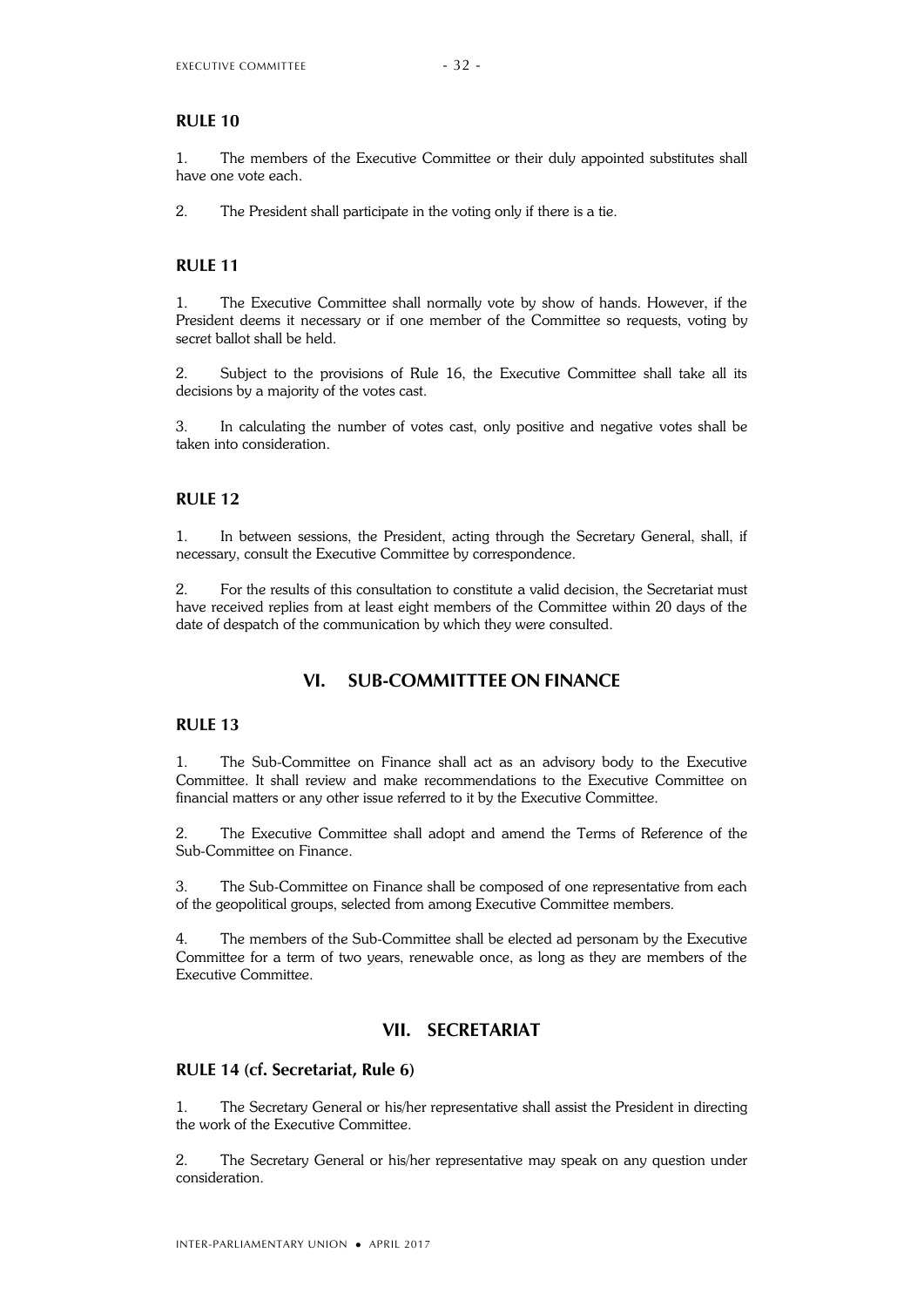1. The IPU Secretariat shall receive or prepare all documents necessary for the deliberations of the Committee and shall distribute them to its members in English and French. It shall ensure the simultaneous interpretation of the debates in these languages, as well as in Arabic and Spanish.

2. It shall prepare provisional summary records of the sessions, which shall be sent to the members of the Committee within 40 days of the close of each session and submitted for their approval at the opening of the next session.

## **VIII. ADOPTION AND AMENDMENT OF THE RULES**

## **RULE 16**

1. The Committee shall adopt and amend its Rules by an absolute majority of the members or substitutes present at the time of the vote.

2. Proposals to amend the Rules of the Executive Committee must be formulated in writing and sent to the IPU Secretariat at least three months before the next meeting of the Committee. The Secretariat shall immediately communicate such proposals, as well as any proposals for sub-amendments, to the members of the Committee.

\* \* \* \*

# **TERMS OF REFERENCE OF THE SUB-COMMITTEE ON FINANCE**

## **GUIDING PRINCIPLE**

### **RULE 1**

1. A Sub-Committee on Finance shall be established within the Executive Committee. The Sub-committee on Finance shall act as an advisory body and exercise an independent appraisal function to the Executive Committee as defined in section 2 below.

2. The work of the Sub-Committee on Finance shall be conducted in accordance with internationally accepted best practices and in compliance with IPU policies, rules and regulations.

## **ROLE OF THE SUB-COMMITTEE**

### **RULE 2**

The Sub-Committee shall review and, as appropriate, make recommendations to the Executive Committee on:

- (a) The budget;
- (b) Evaluations;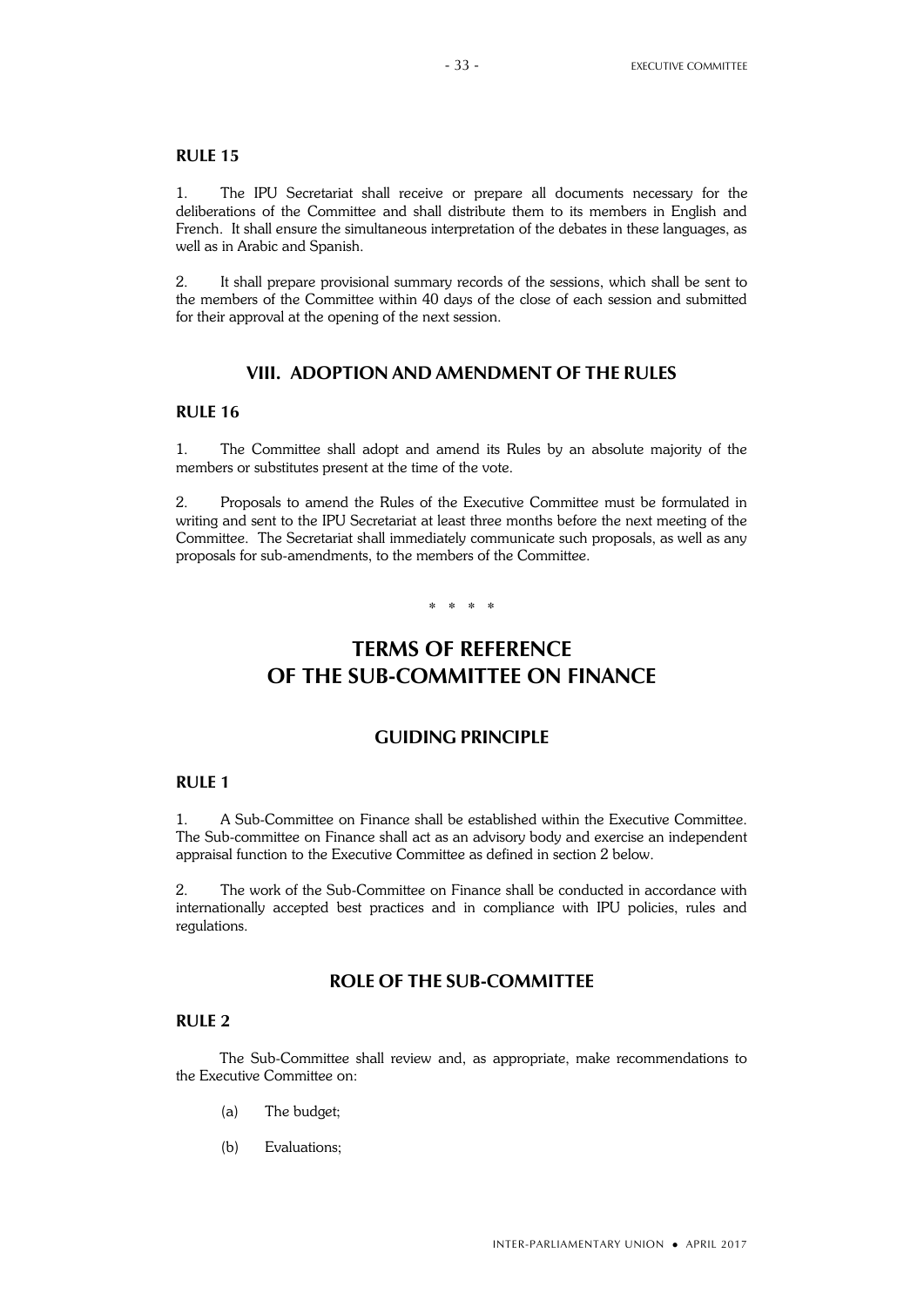- (c) The interim Financial Report, the Financial Report and audited Financial Statements, together with the Management Letter of the External Auditor;
- (d) The audit plans of the External and Internal Auditors and any reports submitted by them to the Executive Committee;
- (e) The IPU Secretariat's responses to any of the above-mentioned matters;
- (f) Other financial and administrative matters on the proposed agenda for the next session of the Executive Committee;
- (g) Financial implications of every strategic plan;
- (h) Financial contributions from other sources such as voluntary funding, fees for observer status or the like; and
- (i) Any other matter referred to it by the Executive Committee.

## **COMPOSITION OF THE SUB-COMMITTEE**

### **RULE 3**

1. Bearing in mind the need to strive for geographical representation and gender balance, the Sub-Committee shall be composed of six members of both sexes, one from each geopolitical group, selected from among Executive Committee members.

2. The Sub-Committee shall elect a Chairperson from among its members.

## **MANDATE OF THE SUB-COMMITTEE**

#### **RULE 4**

The members of the Sub-Committee shall be elected ad personam by the Executive Committee for a two-year term renewable once as long as they are still members of the Executive Committee.

## **WORKING METHODS**

## **RULE 5**

1. The Sub-Committee shall meet in closed session prior to each meeting of the Executive Committee. Extraordinary meetings may also be scheduled on an ad hoc basis as necessary.

2. The Sub-Committee shall hold annual meetings with the Internal and External Auditors.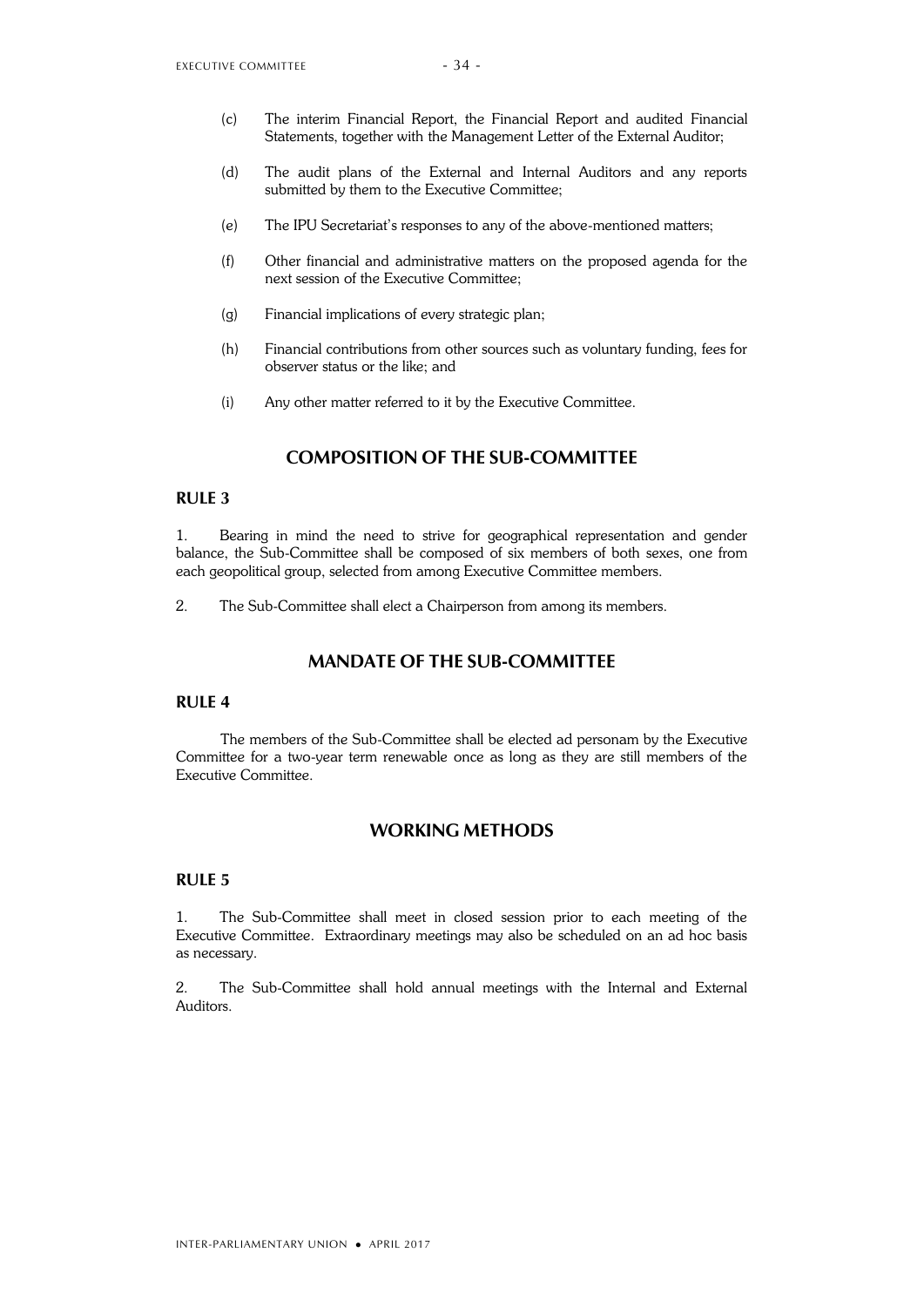## **ACCESS TO DOCUMENTS**

## **RULE 6**

The Sub-Committee shall have access to all records and documents of the Organization, including audit and evaluation reports, investigations as well as the reports and management letters from the External and Internal Auditors.

## **RESOURCES**

### **RULE 7**

1. The Sub-Committee shall be provided with administrative and secretarial support from the IPU Secretariat as and when required. The IPU Secretariat shall ensure simultaneous interpretation in English and French as well as Arabic and Spanish if so requested.

2. Travel and accommodation costs shall be covered by the national parliament of each member of the Sub-Committee.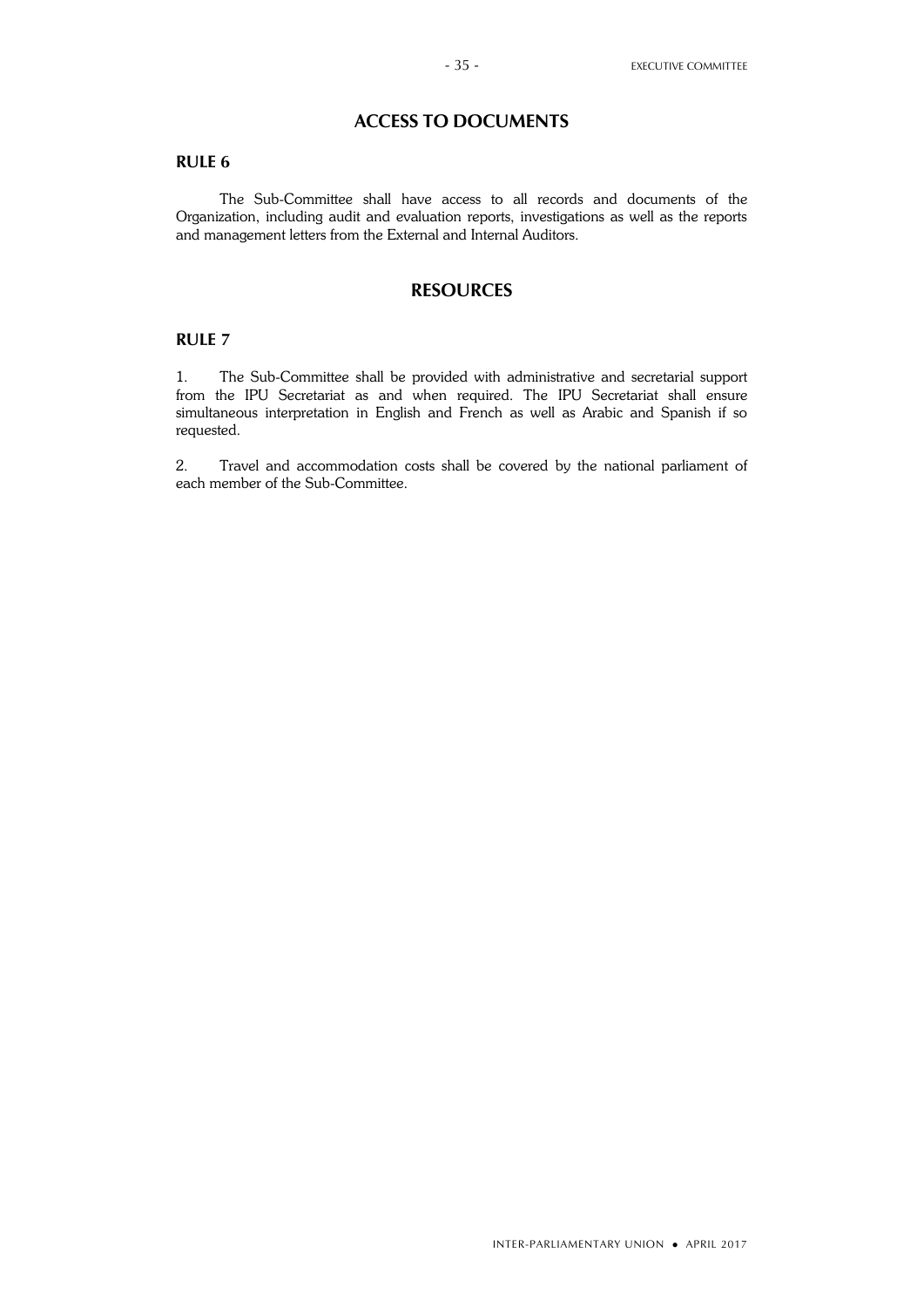# **RULES OF THE STANDING COMMITTEES**<sup>1</sup>

*Adopted in 1971, extensively revised in October 1983 and amended in April 2003, October 2013, March 2016 and April 2017*

## **I. CONSTITUTION - COMPOSITION - SESSIONS**

#### **RULE 1**

In accordance with Articles 13.1 and 21 (e) of the Statutes, the Governing Council shall establish the number and Terms of Reference of Standing Committees, which shall be able to address all issues within the competence of the Inter-Parliamentary Union.

## **RULE 2**

1. The Members of the IPU shall be represented on each Standing Committee by one member and one substitute.

2. The substitute shall have the same speaking rights as the titular member, but shall only vote in the latter's absence (cf. Rule 34.1).

## **RULE 3**

1. Representatives of international organizations or experts may be invited by the Governing Council to follow the work of the Standing Committees as observers. Representatives of other bodies to which observer status has been granted by the United Nations General Assembly may also be invited by the Governing Council as observers  $(cf. Status, Art. 21 (q)).$ 

2. Observers may only speak with the permission of the President.

#### **RULE 4**

The Members of the IPU may designate former parliamentarians to follow the work of the Standing Committees as honorary members of their delegation.

### **RULE 5**

The convocations of the Standing Committees shall be drawn up in consultation with their President by the Secretary General, who shall give effect to the relevant decisions taken by the Governing Council and the Assembly.

<sup>1</sup> In these Rules, whenever the words "President", "Vice-President", "delegate", "representative", "member" and "observer" are used, they should be construed as referring to both women and men.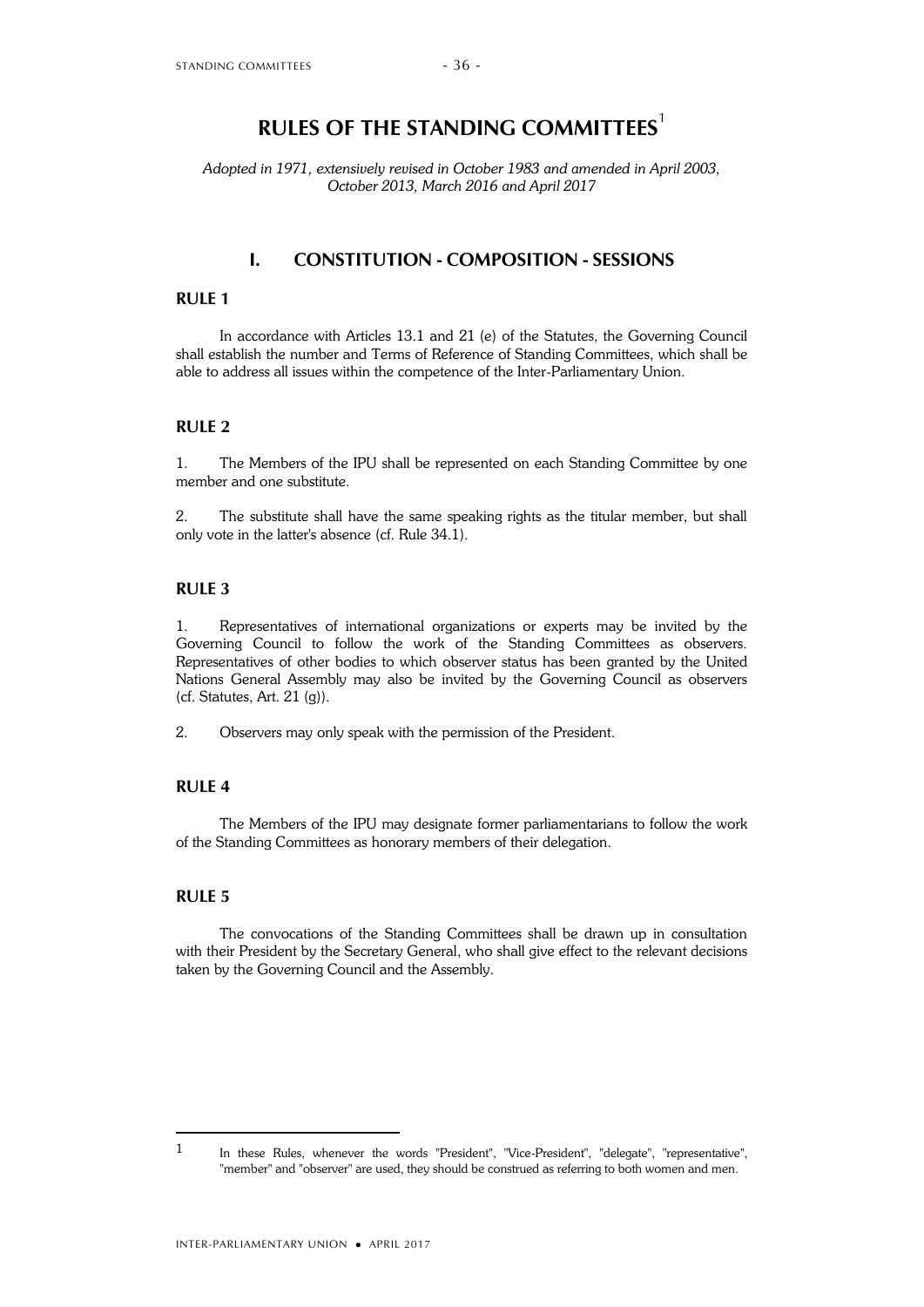## **II. TERMS OF REFERENCE**

#### **RULE 6 (cf. Statutes, Art. 13)**

1. Standing Committees shall meet during each session of the Assembly and shall normally debate and prepare one report and draft resolution per year on a subject item placed on the agenda of the Assembly (cf. Assembly, Rule 15.2). The draft resolution should duly take into account the views of different Members.

2. A system of rotation among the Standing Committees shall be put in place to determine the order in which the resolutions are prepared.

3. The Standing Committees may also be instructed by the Governing Council to study an item included in the latter's agenda and make a report.

4. Without prejudice to the provisions of Rule 6.1 and Rule 6.3, the Standing Committees shall establish their own work plans and set their agendas.

5. In addition to the consideration of explanatory memoranda and draft resolutions prepared by the rapporteurs on the subject item placed on the agenda of the Assembly (cf. Assembly, Rules 10.1 and 15.2, and Standing Committees, Rules 13.1 and 13.2), the Standing Committees may inter alia commission research, discuss reports on good practices, review implementation of and follow-up action on previous IPU resolutions, organize field missions and hold hearings on subjects related to their field of competence, whenever possible in cooperation with the United Nations and other official organizations.

## **III. BUREAUX**

#### **RULE 7**

1. Each Standing Committee shall elect a Bureau composed of three representatives of each of the existing geopolitical groups, which shall designate to each Bureau not more than two candidates of the same sex. Every effort shall be made to include young parliamentarians and encourage candidatures from new Members of the IPU as well as Members that do not hold other offices in the IPU.

2. Candidatures for a Bureau shall be submitted by the respective geopolitical group (cf. Statutes, Art. 27.2) and should have expertise and specialization as far as possible in the area of work of the given Standing Committee.

3. Elected members of the Bureau shall be supported by their respective Parliament in carrying out their function as members of the Bureau. Every effort shall be made to ensure their participation in IPU Assemblies for the duration of their mandate as members of the Bureau.

4. Members of the Bureau shall be elected or re-elected by an absolute majority of the votes cast.

5. The Standing Committees shall elect a President and a Vice-President from among the members of their Bureau. The posts of President and Vice-President shall normally be filled at a single election. The geopolitical groups shall coordinate among themselves so as to ensure, to the extent possible, an equitable distribution of the posts of President and Vice-President of Standing Committees.

6. A separate vote shall be held by secret ballot whenever there is more than one candidate for the same post. In calculating the absolute majority, partially completed ballot papers shall be counted.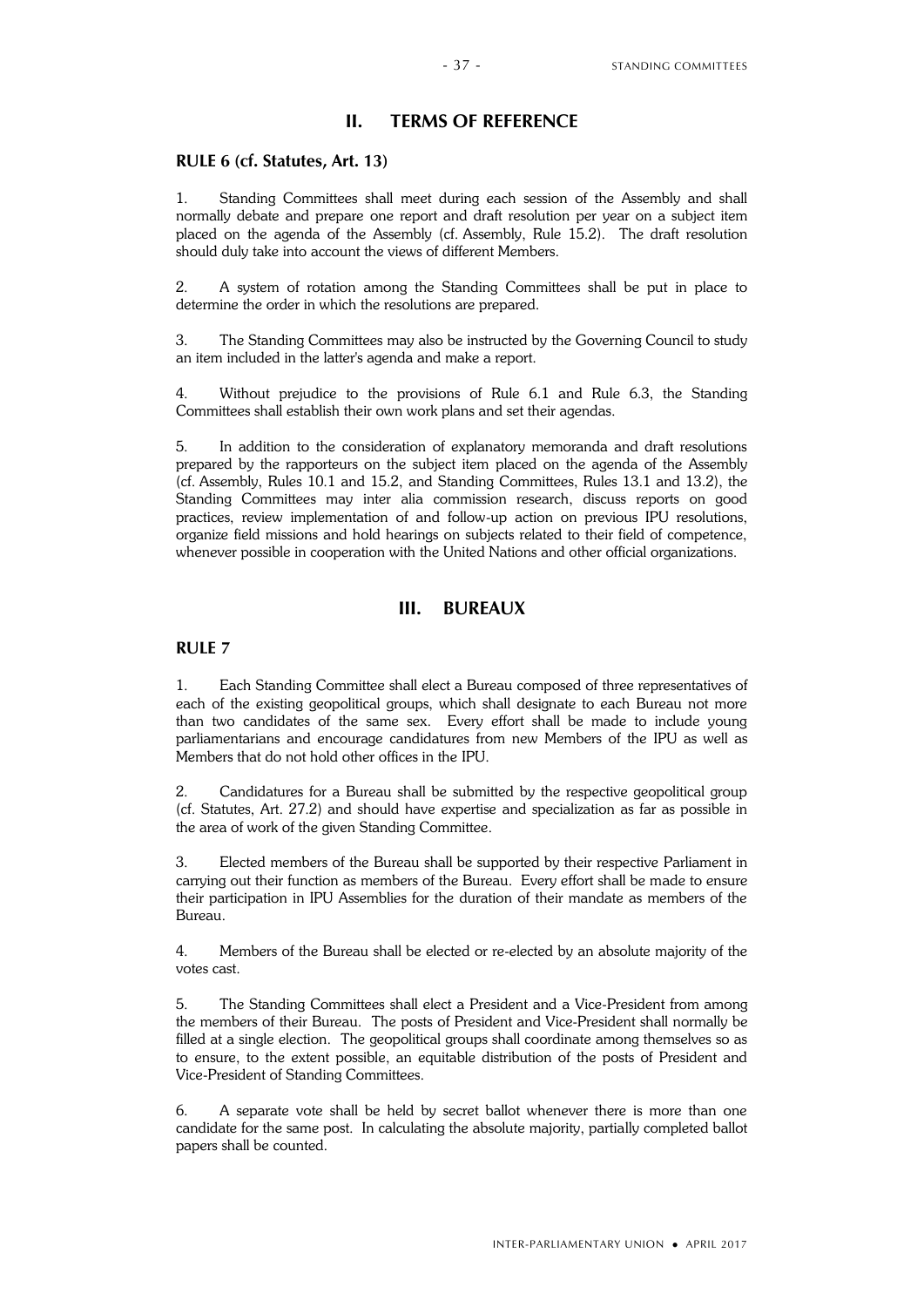1. Members of the Bureau shall be elected for a term of two years and may be re-elected for a further period of two years.

2. When a member of the Bureau has served for four consecutive years, two years must elapse before that person may again be elected to the same Bureau.

## **RULE 9**

1. In order to ensure as far as possible a fair distribution of these posts among the Members of the IPU, representatives of a Member shall not simultaneously hold more than one post as President or Vice-President of Standing Committees (cf. Rule 7.5), or hold a post in the same body for more than four consecutive years (cf. Rule 8.2).

2. Members of the Executive Committee shall not simultaneously hold office as Bureau members of Standing Committees (cf. Statutes, Art. 25.9 and Standing Committees, Rule 11.2).

3. There shall be no candidates for the post of President or Vice-President of a Standing Committee from a Member of the IPU represented on the Executive Committee.

## **RULE 10**

1. Members of the Bureau who are unable to participate in a session may be replaced by other duly mandated representatives from the same Members of the IPU for the duration of that session only.

2. Members of the Bureau who are absent for two consecutive sessions without a valid reason may lose their seat on the Bureau by a decision of the corresponding Committee. In such cases, a new election will be held at the next session of the Standing Committee to fill the respective vacancy.

3. The Bureau of each Standing Committee shall normally meet at both annual sessions of the Assembly to prepare and review implementation of the Committee's work plans and consider proposals for subject items to be discussed at future Assemblies.

4. The Bureau of a Standing Committee may meet and deliberate irrespective of the number of Bureau members present. However, a vote may take place only if at least half of the Bureau members or their duly mandated replacements (cf. Rule 10.1) are in attendance.

### **RULE 11**

1. The Vice-President shall act for the President of a Standing Committee in the latter's absence.

2. In case of resignation, loss of parliamentary mandate or death of the President of a Standing Committee, or if the affiliation of the Member of the IPU to which the President belongs is suspended, the President's duties shall be exercised by the Vice-President until such time as the Committee holds its next elections. A similar procedure shall be followed when the President of a Standing Committee is elected to the Executive Committee or to the Presidency of the Inter-Parliamentary Union (cf. Rule 9.2).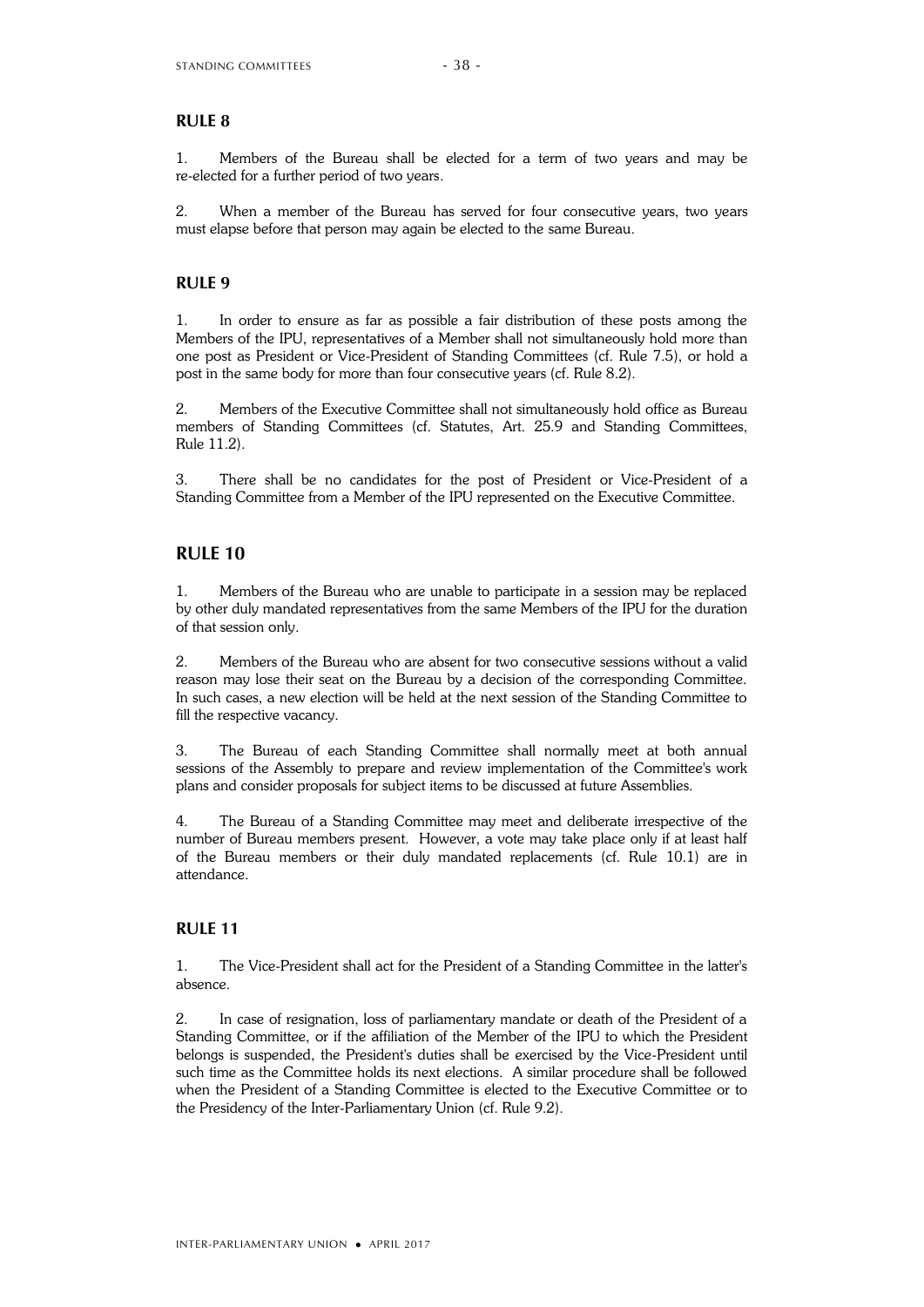1. The President shall open, suspend and close sittings, direct the work of the Committee, see that the Rules are observed, call upon the speakers, put questions to the vote, make known the results of voting and declare the sessions closed. The President's decisions on these matters shall be final and not open to debate.

2. The President shall decide on all matters not covered by these Rules, after having taken the advice of the Bureau and the President of the Inter-Parliamentary Union if necessary.

### **IV. RAPPORTEURS**

### **RULE 13**

1. The Assembly shall appoint rapporteurs for each subject item proposed by the Standing Committees. These rapporteurs will prepare a succinct, action-oriented draft resolution and an accompanying explanatory memorandum on the item placed on their Committee's agenda. Members of the IPU may contribute to the drafting process by submitting their brief written inputs in one of the official languages of the IPU (cf. Assembly, Rule 37.1). The arrangements for the submission of such inputs shall be indicated in the convocation of the Assembly. The explanatory memorandum shall remain the responsibility of its authors (cf. Assembly Rule 13).

2. The IPU Secretariat shall send the draft resolution and the explanatory memorandum to the Members in advance of the session. Members may propose amendments to the draft resolution no later than 15 days before the opening of the Assembly. However, the Forum of Women Parliamentarians shall be permitted to submit amendments which incorporate a gender perspective into the draft resolutions at any time prior to the closure of the first sitting of the respective Standing Committee. The Committee will finalize the draft resolution and submit it to the Assembly for adoption (cf. Assembly Rule 17.4).

3. The appointment of rapporteurs shall take into account the principles of gender equality and equitable geographical distribution. Every effort shall be made to include young parliamentarians among the rapporteurs.

4. If at least one rapporteur is not appointed before the end of the Assembly preceding the one where the subject is to be discussed, the President of the IPU shall be entrusted with pursuing consultations with a view to appointing these rapporteurs at the earliest possible opportunity.

## **V. AGENDA - ORDER OF DEBATES - REPORTS**

## **RULE 14**

The agenda of the Standing Committees shall be communicated to all Members of the IPU by the Secretary General, who shall give effect to the decisions taken by the Governing Council and the Assembly (cf. Statutes, Art. 13.2 and 13.3; Assembly, Rules 10.1 and 15.2).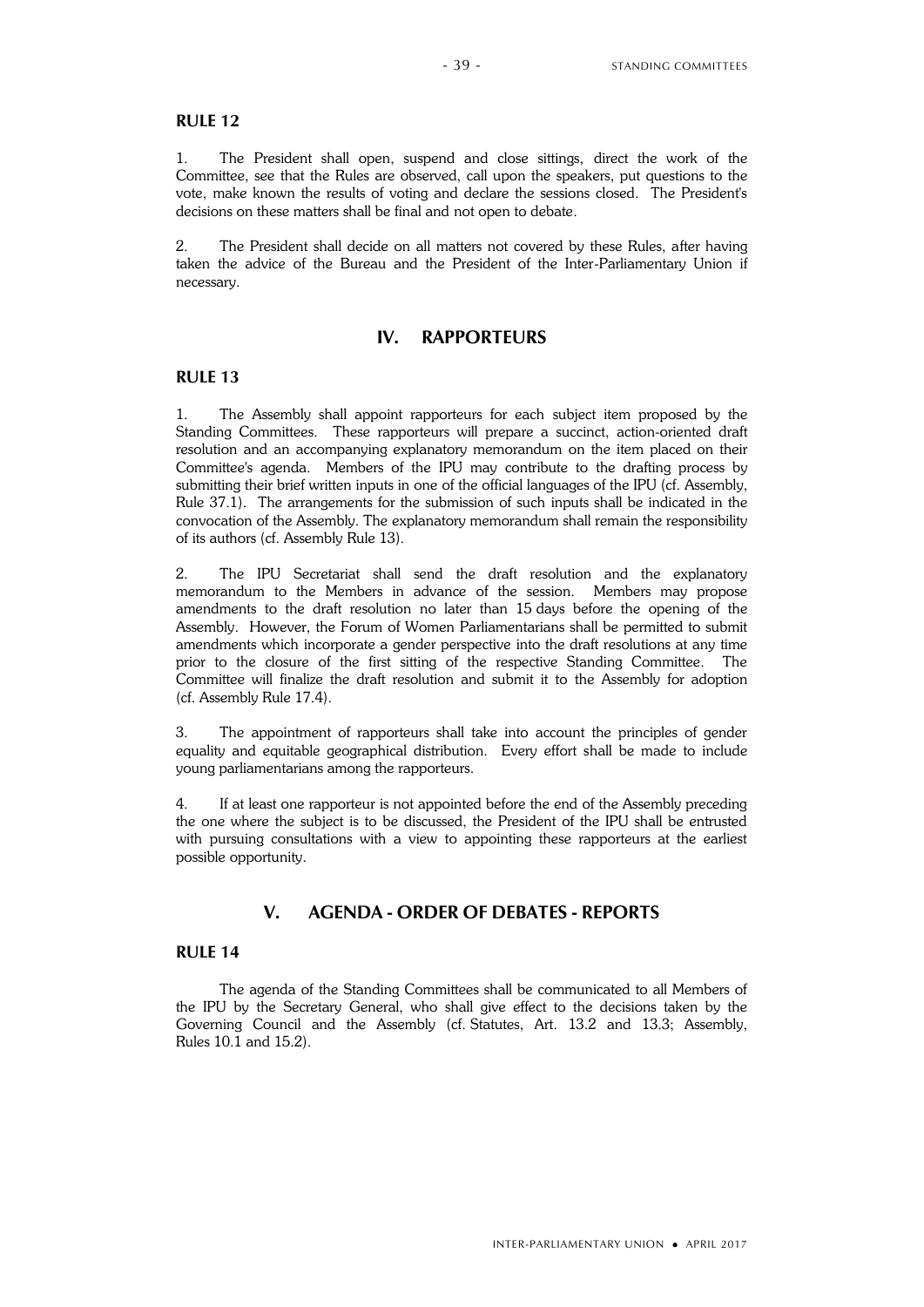A Standing Committee which is requested by the Assembly or the Governing Council to undertake preliminary consideration of a question may, on the proposal of its President or one of its members, make such procedural arrangements as are necessary to ensure the efficient organization of the debate, taking into account the time available.

### **RULE 16**

1. Resolutions shall normally be finalized in the Standing Committees. A Standing Committee may**,** if necessary, set up a drafting committee, whose members shall be competent and specialize in the subject under study.

2. The number of members of a drafting committee shall not normally exceed 11. Its composition shall take into account equitable geographical distribution and political and gender balance. The rapporteurs who have prepared the report and the draft resolution on the item placed on the Committee's agenda shall take part in the proceedings of the drafting committee as members or advisers.

3. Only the members of a drafting committee or, in the event of their prolonged absence, their substitutes, and the rapporteurs shall have the right to speak.

### **RULE 17**

1. Each Standing Committee shall appoint one of its members to present its conclusions to the Assembly.

2. The President of each Standing Committee shall act as its Rapporteur before the Governing Council (cf. Governing Council, Rule 3.2).

3. These Rapporteurs shall give an objective account of the Committee's work, taking into consideration the views of the majority and minority, and shall present any draft resolutions proposed by the Standing Committee.

## **VI. SELECTION OF SUBJECT ITEMS**

### **RULE 18**

Any Member of the IPU may submit a proposal for a subject item to be discussed by a Standing Committee at a future Assembly. Such proposals shall be deposited with the IPU Secretariat up to one day prior to the meeting of the respective Standing Committee Bureau.

#### **RULE 19**

1. A Standing Committee shall decide on the subject item to be proposed for discussion at the next Assembly (cf. Assembly, Rule 15.2) after hearing the recommendation of its Bureau.

2. When a Committee is called upon to take a decision on the subject item to be proposed for discussion at the next Assembly, the only proposals in order, other than those included in the recommendation of its Bureau, shall be earlier proposals submitted within the statutory deadlines (cf. Rule 18) but not accepted by the Bureau.

3. If a Standing Committee receives a request from a Member of the IPU to consider a proposal that was not accepted by the Bureau, the Standing Committee shall first decide whether to consider such a request.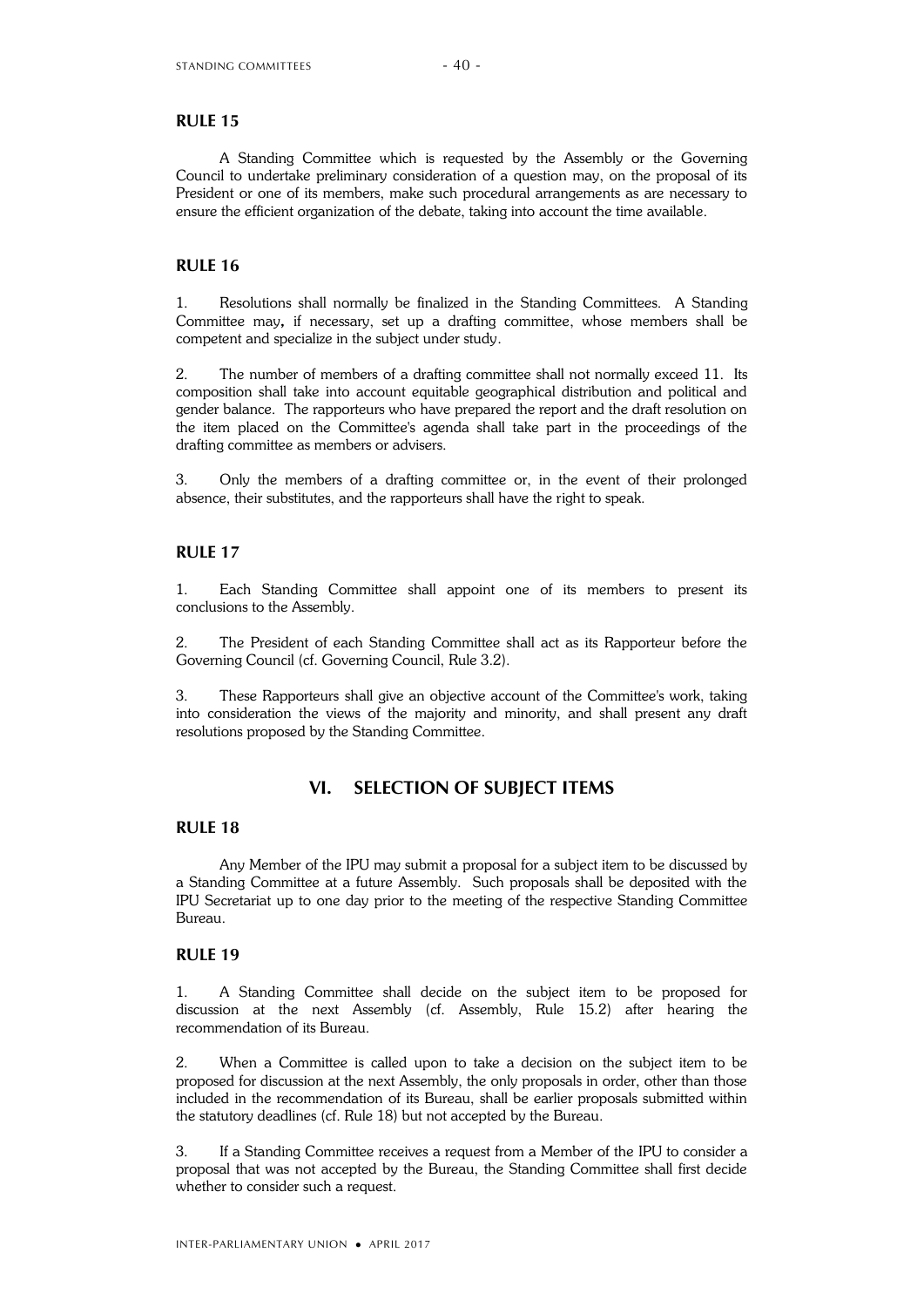1. The Bureau shall consider all duly submitted proposals for subject items to be discussed at future Assemblies and shall formulate its recommendation to the Standing Committee.

2. The authors of proposals (cf. Rule 18) shall be invited to present them to the Bureau.

3. A member of the Bureau cannot present a proposal on behalf of a delegation.

4. When considering the proposals for subject items to be discussed at future Assemblies, the Bureau may recommend one of the proposals, combine two or more of them dealing with the same subject or related subjects into a single item, put forward another subject item or decide to submit more than one proposal to the Standing Committee.

#### **RULE 21**

The Bureau of one Standing Committee may convey to the Bureau of another Standing Committee its suggestions for subject items to be discussed by that Standing Committee at future Assemblies.

## **VII. AMENDMENTS**

#### **RULE 22**

Any member of a Committee may submit amendments to a draft resolution or a motion under consideration by that Committee, and may also submit sub-amendments (cf. Assembly, Rule 17.1).

## **RULE 23**

1. Amendments and sub-amendments shall relate directly to the text. They may only envisage an addition, a deletion or a modification to the initial draft without having the effect of changing its scope or nature.

2. In exceptional circumstances, a new amendment may be considered for inclusion by the Committee if it incorporates a significant and/or recent development highlighted during the Committee debate and meets with broad consensus among the Committee members.

3. The President shall determine whether or not amendments or sub-amendments are in order.

### **RULE 24**

1. Amendments shall be discussed before the text to which they relate. They shall likewise be voted on before the text itself.

2. Sub-amendments shall be discussed at the same time as the amendments to which they relate. They shall be voted on before the amendments concerned.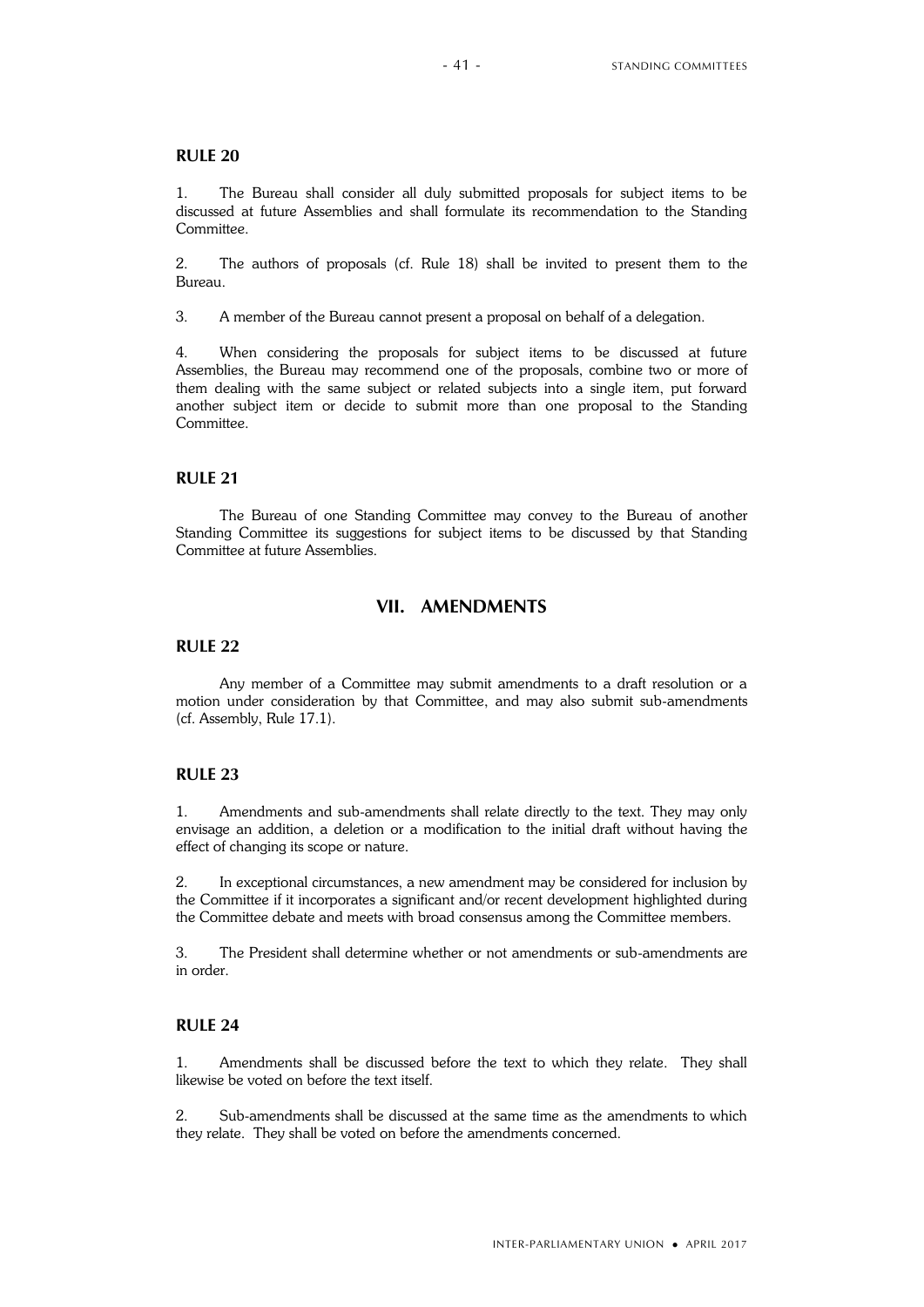1. If two or more amendments apply to the same words in a draft resolution, the one which is furthest removed from the text under consideration shall have priority over the others and shall be put to the vote first.

2. If two or more amendments relating to the same words are mutually exclusive, the adoption of the first shall imply the rejection of the other amendment(s). If the first amendment is rejected the next amendment in order of priority shall be put to the vote; the same procedure shall be applied for each of the following amendments.

3. In case of doubt regarding priority, the President shall decide.

## **RULE 26**

Unless the President decides otherwise, the only speakers to be heard in discussing an amendment shall be its author and a delegate holding a contrary opinion and, if need be, the Rapporteur of the Standing Committee (cf. Assembly, Rule 20).

## **VIII. RIGHT TO SPEAK - ORDER - PROCEDURAL MOTIONS**

## **RULE 27**

No member of a Standing Committee may speak without the authorization of the President.

#### **RULE 28**

1. Unless the President decides otherwise, members shall speak in the order in which they register.

2. Speakers may only be interrupted by other members on a point of order. They may, nevertheless, with the President's authorization, yield the floor to allow other members' requests for clarification.

3. The President shall rule immediately and without debate on all points of order.

## **RULE 29**

On the proposal of the President, or at the request of one of its members, the Standing Committee may decide to limit the speaking time allowed to each delegation and/or the number of times delegates may take the floor during the discussion of a particular item on the agenda.

#### **RULE 30**

The President shall call a speaker to order when the latter does not keep to the subject under discussion or prejudices the debate by using abusive language. The President may, if necessary, withdraw permission to speak and may have the objectionable words struck from the record.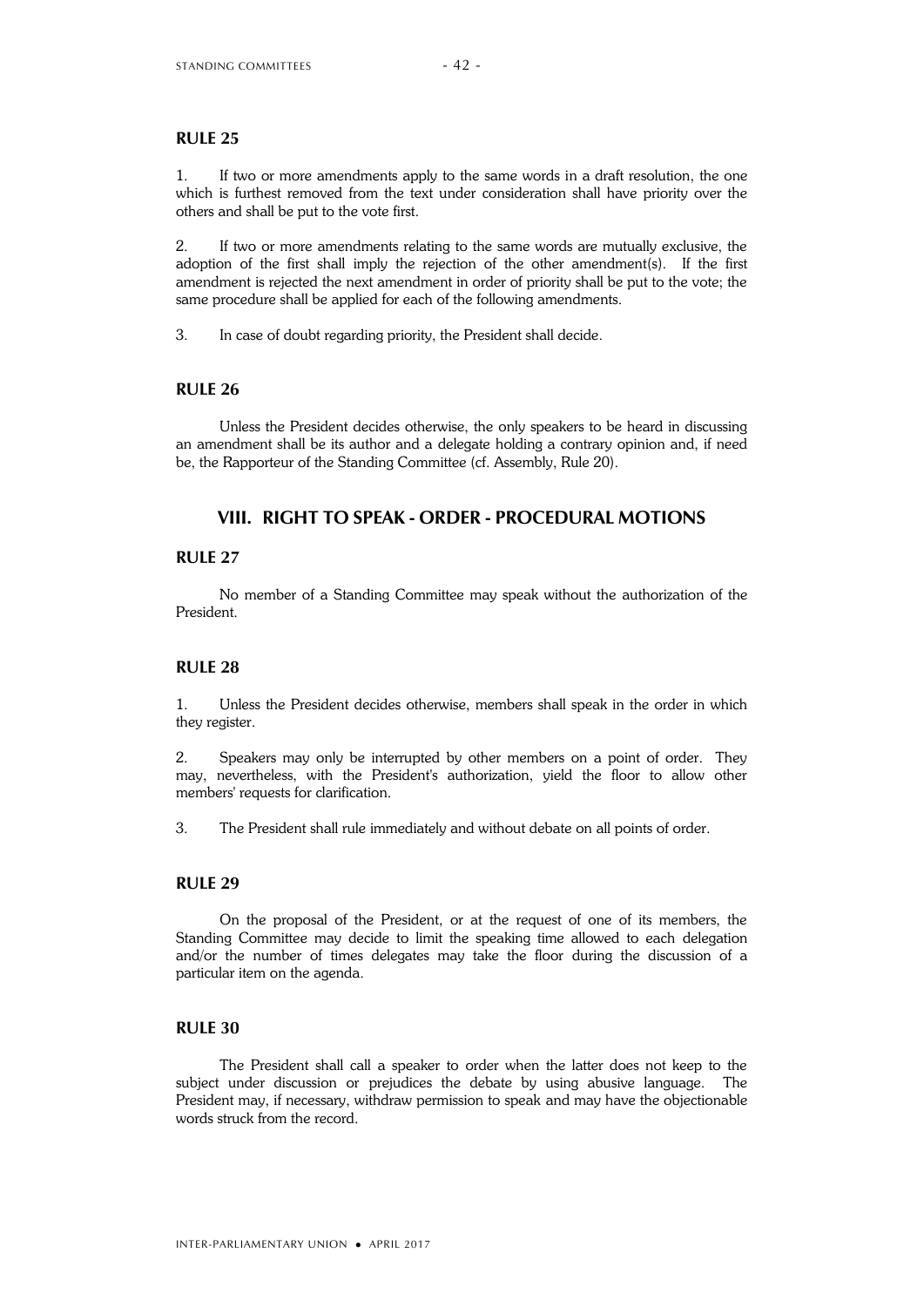The President shall deal immediately with any incident which may arise during the sitting. If necessary, the President shall take all measures required to restore the normal functioning of the Committee's debates.

#### **RULE 32**

1. Priority to speak shall be given to members wishing to propose:

- (a) Adjournment of the debate sine die;
- (b) Adjournment of the debate;
- (c) Closure of the list of speakers;
- (d) Closure or adjournment of the meeting; or
- (e) Any other motion bearing on the conduct of the meeting.

2. These procedural motions shall have priority over the substantive questions; debate on the latter shall be suspended while the former are considered.

3. The mover shall make a brief presentation of the motion without entering into the substance of the question under debate.

4. In debate on procedural motions, only the mover of the proposal and one delegate holding a contrary opinion shall be heard, after which the Committee shall decide.

5. No proposal for an adjournment sine die shall be allowed on questions which the Standing Committee has been instructed to consider and report on to the Assembly or the Governing Council (cf. Rules 6.1 and 6.3).

### **RULE 33**

Standing Committee meetings shall be public. They shall be held *in camera* only if the Committee itself so decides by a majority of the votes cast.

## **IX. VOTING - QUORUM - MAJORITIES**

## **RULE 34**

1. The right to vote shall be exercised by the titular members or, in their absence, by their substitutes (cf. Rule 2.2).

2. The President shall not be entitled to an additional or casting vote. Notwithstanding Rule 2.2 of these Rules, the President's right to vote shall be exercised by his/her substitute. The President may, however, vote if the substitute is absent from the room.

## **RULE 35**

1. Decisions of Standing Committees and their Bureaux, with the exception of elections which are held in conformity with the provisions of Rule 7, shall be taken either by show of hands or by roll-call vote.

2. The President shall in each case decide on the method of voting to be followed.

3. Results of votes by secret ballot shall be ascertained by two Tellers appointed by the Standing Committee on the President's proposal.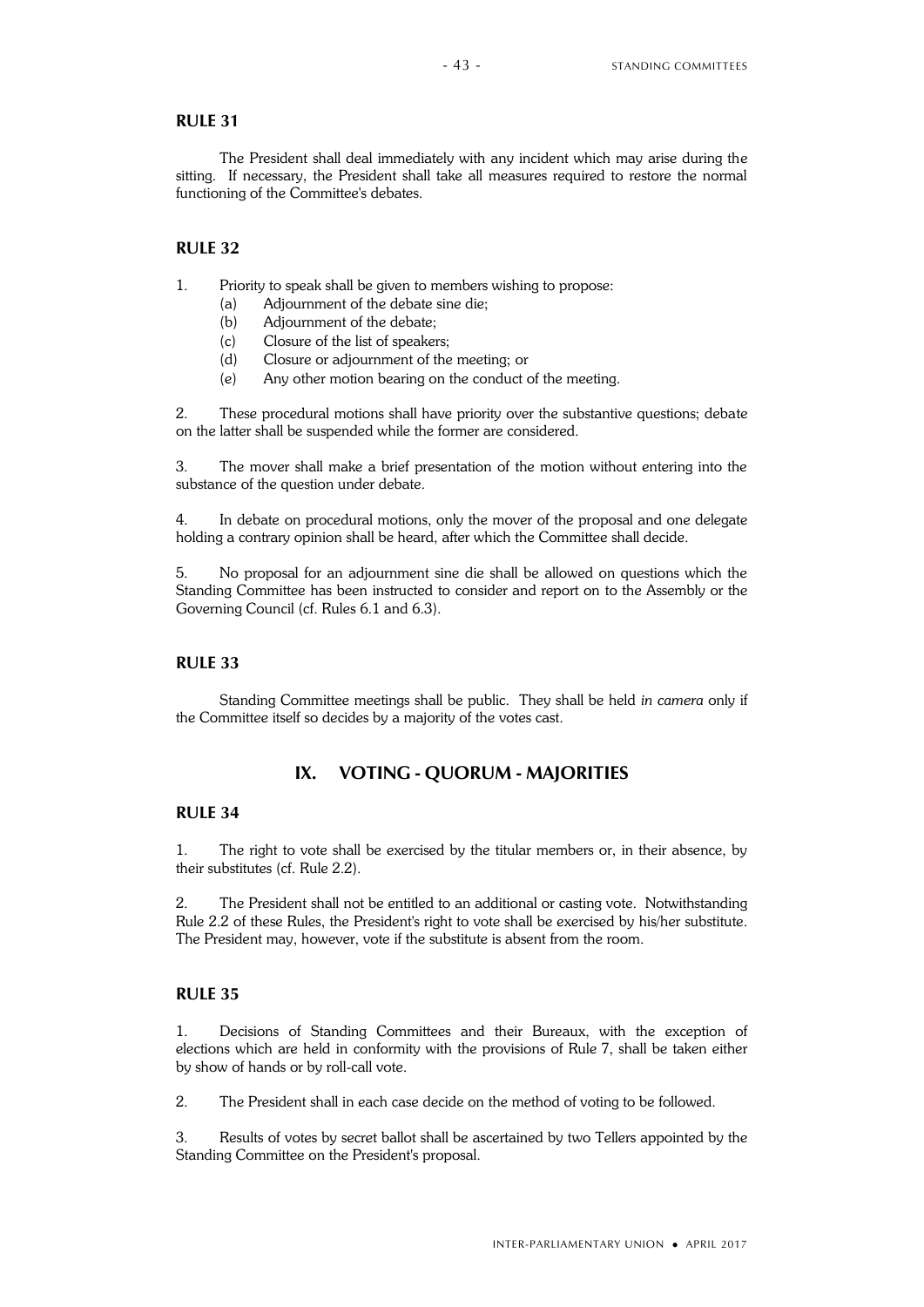Subject to the special provisions relating to amendments (cf. Rule 24) and procedural motions (cf. Rule 32), the Standing Committee shall vote on proposals in the order in which they are submitted. After each vote, the Standing Committee may decide whether or not it will vote on the next proposal.

### **RULE 37**

1. Any member may request that parts, or each paragraph, of a text submitted to the Standing Committee be put to the vote separately.

2. If any objection is raised to this motion for division of the text, the request shall be voted on without debate.

3. If the proposal for division of the text is accepted, the different parts or paragraphs of the whole text thus divided shall be voted on separately; the parts or paragraphs adopted shall subsequently be put to the vote as a whole. However, if all the paragraphs of the text are rejected, the text shall be considered as rejected in toto.

## **RULE 38**

1. Nobody may interrupt a vote once it has commenced, except to request clarification on the manner in which the voting is being conducted.

2. Members who wish to explain their vote briefly may be authorized to do so by the President, after the voting has taken place.

3. No explanation of vote shall be admissible on amendments and procedural motions.

#### **RULE 39**

1. A Standing Committee may meet and deliberate irrespective of the number of members present. However, a vote may take place only if at least half of the Members of the IPU participating in the Assembly are represented in the Standing Committee. The quorum shall be determined on the basis of the number of Members of the IPU present at the Assembly at the time of its opening.

2. The quorum shall be considered as attained and a vote taken by a Standing Committee as valid, irrespective of the number of members present or participating therein if, before the voting, the President has not been called upon by a member of the Standing Committee to verify whether there is a quorum.

## **RULE 40**

1. Decisions of Standing Committees and their Bureaux shall be taken by a majority of the votes cast, except as stipulated in Rule 7.4 of these Rules.

2. In calculating the number of votes cast, only affirmative and negative votes shall be taken into account.

3. In case of a tie, the proposal under consideration shall be considered as rejected.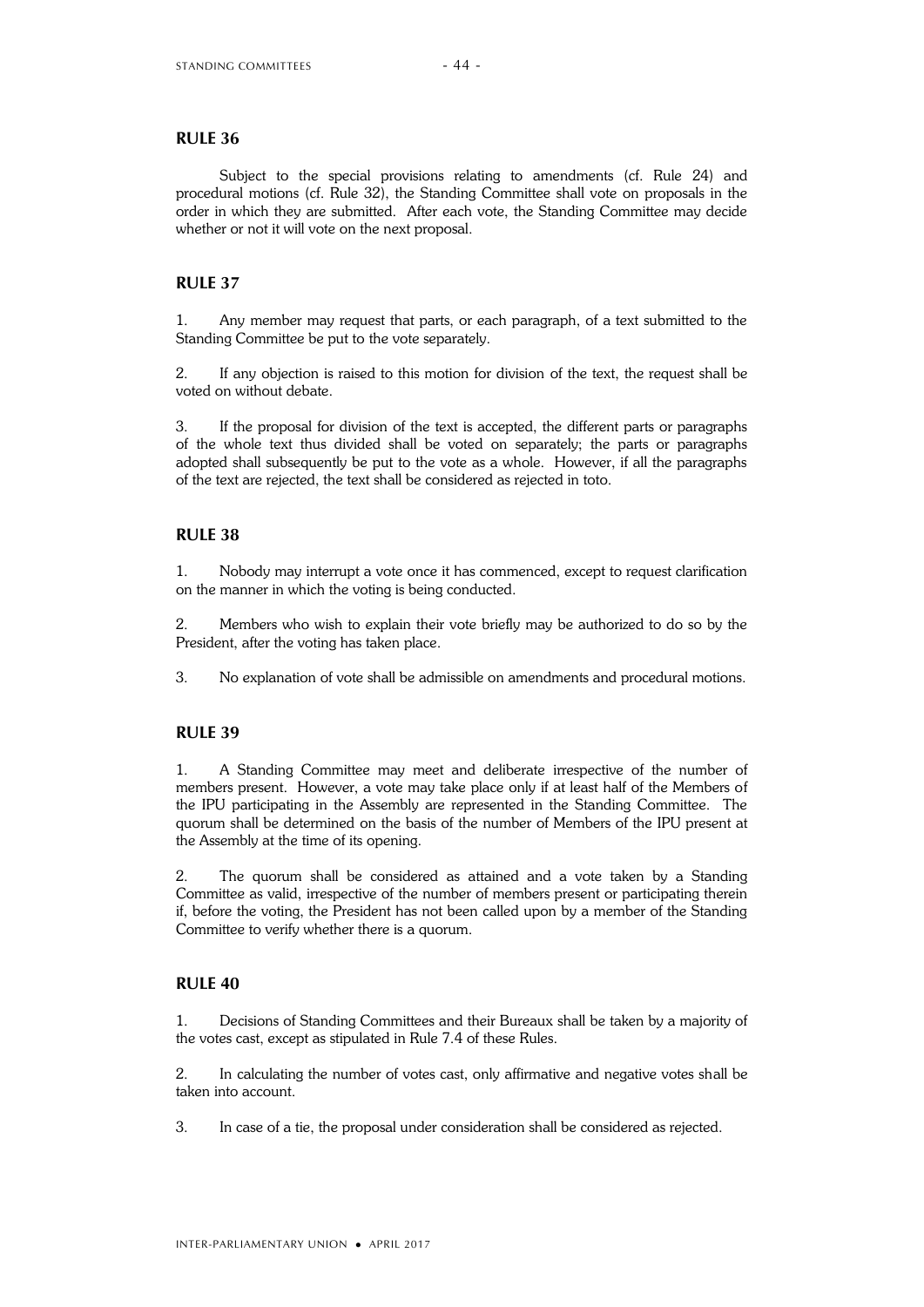# **X. SECRETARIAT**

## **RULE 41 (cf. Secretariat, Rule 6)**

1. The Secretary General or his/her representative shall assist the President in directing the work of the Standing Committee.

2. The Secretary General or his/her representative may be invited by the President to speak on any question under consideration.

### **RULE 42**

1. The IPU Secretariat shall receive the documents, reports and draft resolutions and distribute them in English and French. It shall ensure the simultaneous interpretation of the debates in these two languages, as well as in Arabic and Spanish.

2. It shall prepare the provisional summary record of the meetings, which shall be circulated to all Members of the IPU before the following session of the Standing Committee, when it will be submitted for approval at the opening sitting.

## **XI. ADOPTION AND AMENDMENT OF THE RULES**

### **RULE 43**

1. The Governing Council shall adopt and amend the Standing Committees' Rules.

2. Proposals for amending the Standing Committees' Rules shall be formulated in writing and sent to the IPU Secretariat at least three months before the next meeting of the Governing Council. The IPU Secretariat shall communicate such proposals immediately to all Members of the IPU. It shall communicate any proposals for sub-amendments at least one month before the meeting of the Governing Council.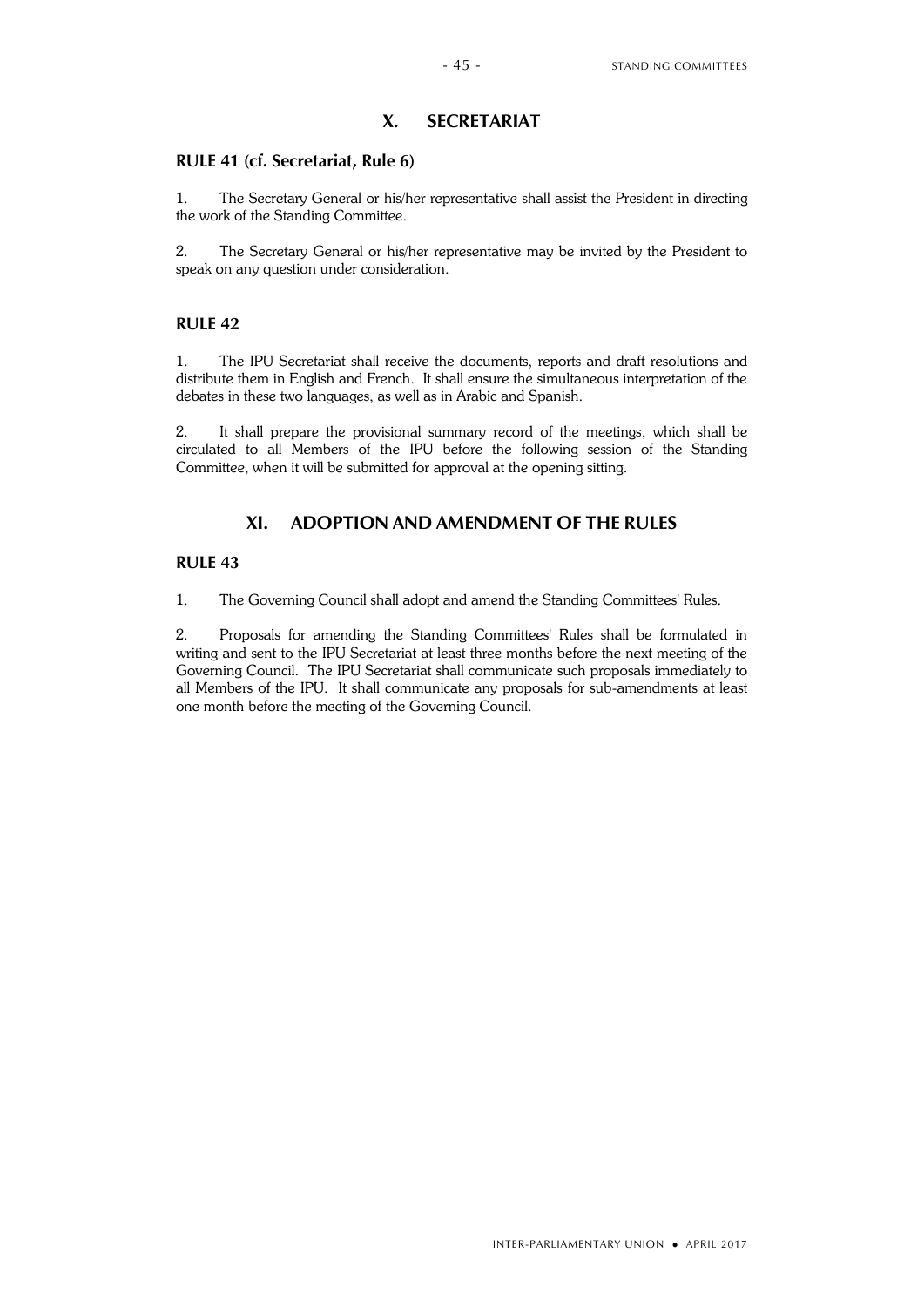## **RULES OF THE FORUM OF WOMEN PARLIAMENTARIANS**

*Adopted in April 1999, amended in April 2003, April 2008, March 2014 and extensively revised in March 2016*

## **OBJECTIVES**

### **RULE 1**

The Forum of Women Parliamentarians shall meet on the occasion of both annual sessions of the Assembly and shall report on its work to the Governing Council.

### **RULE 2**

The Forum shall have the following objectives:

- (a) To promote contacts and coordination among women parliamentarians on all topics of common interest;
- (b) To foster democracy by promoting parity and partnership between men and women in all fields, particularly in politics, and to encourage and support the action of the Inter-Parliamentary Union to those ends;
- (c) In the same spirit, to encourage and promote the participation of women parliamentarians in the work of the Inter-Parliamentary Union and to promote their equitable representation at all levels of responsibility within the Organization;
- (d) To conduct a preliminary study of certain questions considered by the Assembly or by the Governing Council and, as appropriate, to prepare recommendations on these subjects;
- (e) To establish mechanisms for relaying information on the work of the Inter-Parliamentary Union to women MPs and women politicians not taking part in IPU meetings;
- (f) To sensitize men to gender equality issues by encouraging their participation in the sessions of the Forum of Women Parliamentarians.

## **COMPOSITION**

### **RULE 3**

Women members of national Parliaments who have been designated as delegates to the statutory IPU Meetings under the provisions of Article 10 of the Statutes may take part in the sessions of the Forum of Women Parliamentarians.

### **RULE 4**

1. Women representatives of international parliamentary assemblies admitted as Associate Members of the Inter-Parliamentary Union may also take part in the sessions of the Forum of Women Parliamentarians. Their participation shall be subject to the rules governing the participation of Associate Members in the work of the Inter-Parliamentary Union.

2. Male members of Parliament may contribute to the work of the Forum of Women Parliamentarians.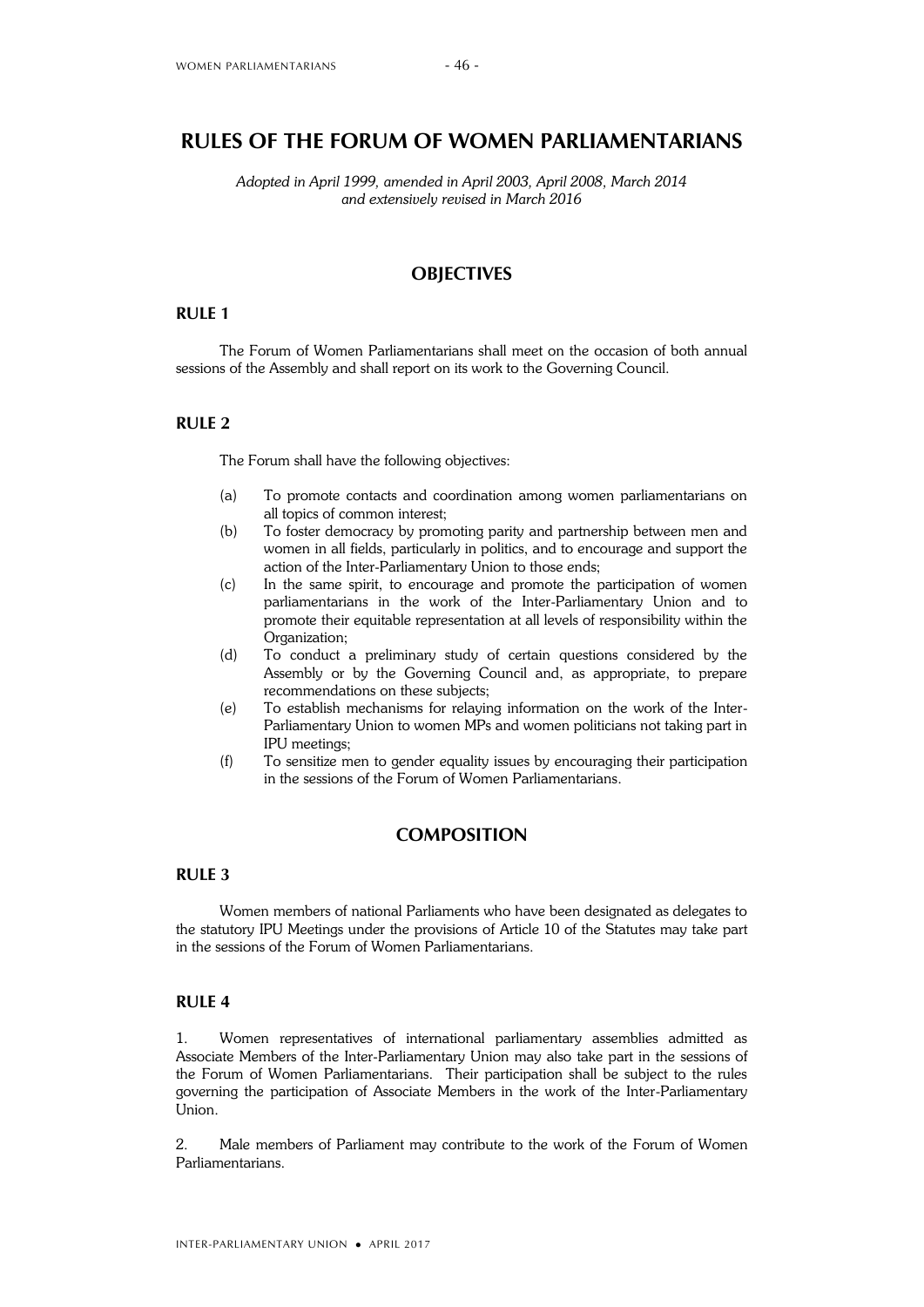The representatives of international organizations and other entities having the status of observers may follow the work of the Forum of Women Parliamentarians. Their participation shall be subject to the rules governing the participation of observers at meetings of the Inter-Parliamentary Union.

## **SESSIONS**

### **RULE 6**

1. The Forum of Women Parliamentarians shall meet on the occasion of both annual sessions of the Assembly.

2. The Forum of Women Parliamentarians shall take place on the day before the opening of the Assembly. If necessary, an additional sitting may be organized, particularly for the election of the new regional representatives to the Bureau.

3. The Convocation of the Forum of Women Parliamentarians, together with the provisional agenda, shall be sent to all Members and Associate Members of the IPU at least one month before its opening.

## **PRESIDENCY**

#### **RULE 7**

The Forum shall elect the President of the session from among the women members of the host Parliament. If the host Parliament does not comprise a woman member, the President of the Bureau shall chair the session; in her absence, the First Vice-President or the Second Vice-President of the Bureau shall chair the session. The same rule will apply for IPU Assemblies held in Geneva.

## **RULE 8**

The Forum of Women Parliamentarians shall be opened by the President of the Bureau who shall conduct, where appropriate, the election of the President of the session of the Forum. In the absence of the President of the Bureau, the Forum shall be opened by the First Vice-President or the Second Vice-President of the Bureau.

### **RULE 9**

Should the President of the session of the Forum of Women Parliamentarians have to be absent for part of the session, she shall be replaced provisionally by the President of the Bureau or, in the latter's absence, one of the two Vice-Presidents.

## **RULE 10**

1. The President shall direct the work of the Forum of Women Parliamentarians, suspend and close the sitting, see that the Rules are observed, call upon the speakers, put questions to the vote, make known the results of the voting and declare the sessions closed. Her decisions on these matters shall be final and shall not be open to debate.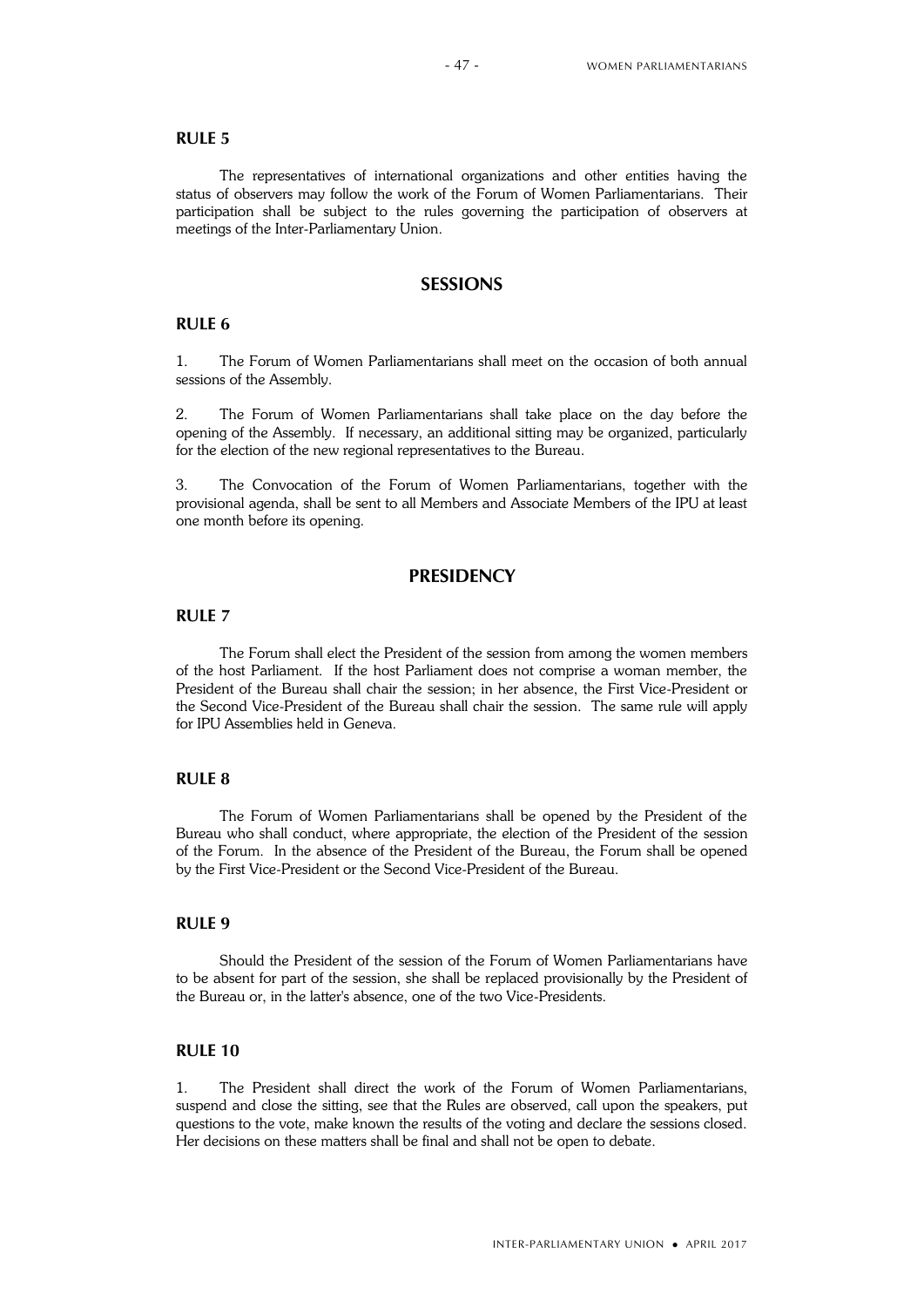2. The President shall decide on all matters not covered by these Rules, after having sought the advice of the Bureau, if necessary.

## **AGENDA**

### **RULE 11**

1. The Forum of Women Parliamentarians shall adopt its agenda.

2. A provisional agenda shall be drawn up by the Bureau in the light of the work and proposals of the previous Forum of Women Parliamentarians.

3. The agenda shall include one but not more than two substantive items for debate which may fall within the competence of the Assembly. The consideration of such items may give rise to the presentation of amendments or sub-amendments to the draft resolutions that are before the Assembly (cf. Rule 22). The agenda shall also include items relating to the activities and functioning of the Forum of Women Parliamentarians, as well as items of possible interest to the general policy of the Inter-Parliamentary Union, its functioning and programme; the consideration of these items may give rise to recommendations to the Governing Council.

4. The provisional agenda and the Convocation of the Forum of Women Parliamentarians shall be communicated to all Members and Associate Members of the Inter-Parliamentary Union at least one month before the opening of the Forum. An annotated agenda shall also be communicated to them prior to the opening of the Forum, together with all necessary documents.

5. The Forum of Women Parliamentarians shall take a decision on the provisional agenda by a majority of the votes cast (cf. Rule 23).

### **RULE 12**

1. Any participant may ask for the insertion of supplementary items in the agenda of the Forum of Women Parliamentarians.

2. After hearing the opinion of the President of the Bureau or, in her absence, one of the two Vice-Presidents, the Forum of Women Parliamentarians shall decide on such a request by a majority of the votes cast (cf. Rule 23).

## **SPEAKING RIGHTS - ORDER - PROCEDURAL MOTIONS**

#### **RULE 13**

No participant or observer may speak without the authorization of the President of the session of the Forum.

### **RULE 14**

1. During the consideration of subjects for debate, participants and observers shall indicate their wish to speak by completing a registration form, which shall be handed during the sitting to the Secretary of the Forum.

2. In principle, participants and observers shall speak in the order in which they request the floor. However, the President may alter this order so as to facilitate dialogue and no list of speakers shall be drawn up or circulated.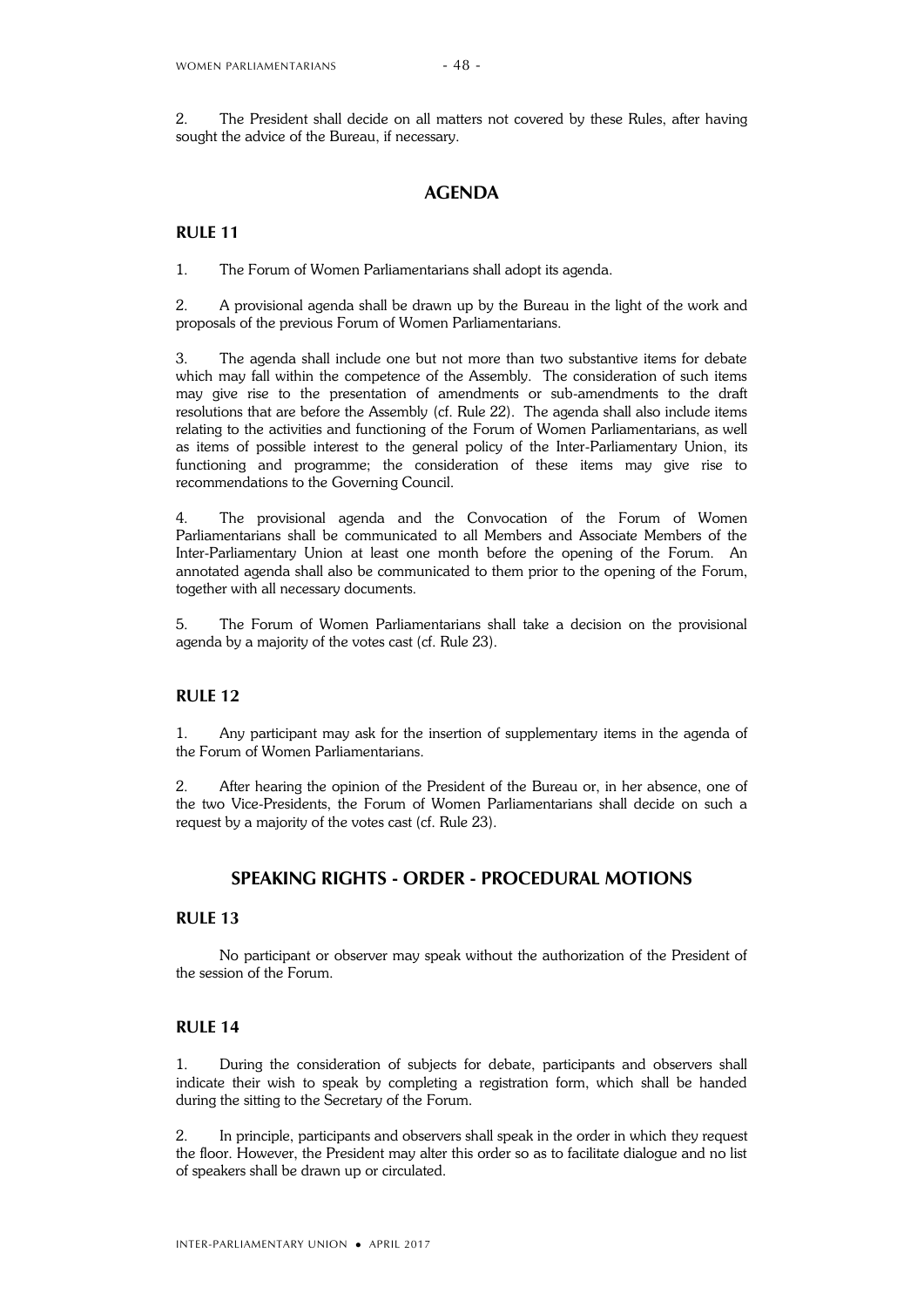3. In order to promote a lively debate, participants shall refrain from reading out presentations prepared in advance and presenting reports on national situations. Similarly, observers shall refrain, unless expressly requested to do so, from making presentations on the general activity of the organization or institution which they represent.

4. Unless the Forum of Women Parliamentarians decides otherwise, statements shall not exceed three minutes.

### **RULE 15**

Speakers may only be interrupted on a point of order. They may, nevertheless, with the President's authorization, yield the floor so as to allow other participants' requests for clarification.

## **RULE 16**

1. On the proposal of the President or at the request of a participant, the Forum of Women Parliamentarians may decide to alter the speaking time for the discussion of a particular item on the agenda.

2. The Forum of Women Parliamentarians shall decide on such a request by a simple majority (cf. Rule 23).

## **RULE 17**

1. The President shall call a speaker to order when the latter does not keep to the subject under discussion or prejudices the debate by using abusive language and may, if necessary, withdraw permission to speak. The President may have the objectionable words struck from the record.

2. Notwithstanding the provisions of paragraph 1 above, the President may, at the end of the sitting, give the floor briefly to a delegation wishing to exercise its right of reply.

## **RULE 18**

1. The President shall deal immediately with any incident which may arise during the session and, if necessary, take all measures required to restore the normal functioning of the Forum of Women Parliamentarians.

2. The President shall rule immediately and without debate on all points of order.

### **RULE 19**

1. Priority to speak shall be given to participants wishing to propose:

- (a) Adjournment of the debate sine die;
- (b) Adjournment of the debate;
- (c) Closure of the list of speakers;
- (d) Closure or adjournment of the session;
- (e) Any other motion having a bearing on the conduct of the session.

2. These procedural motions shall have priority over the substantive questions; debate on the latter shall be suspended while the former are considered.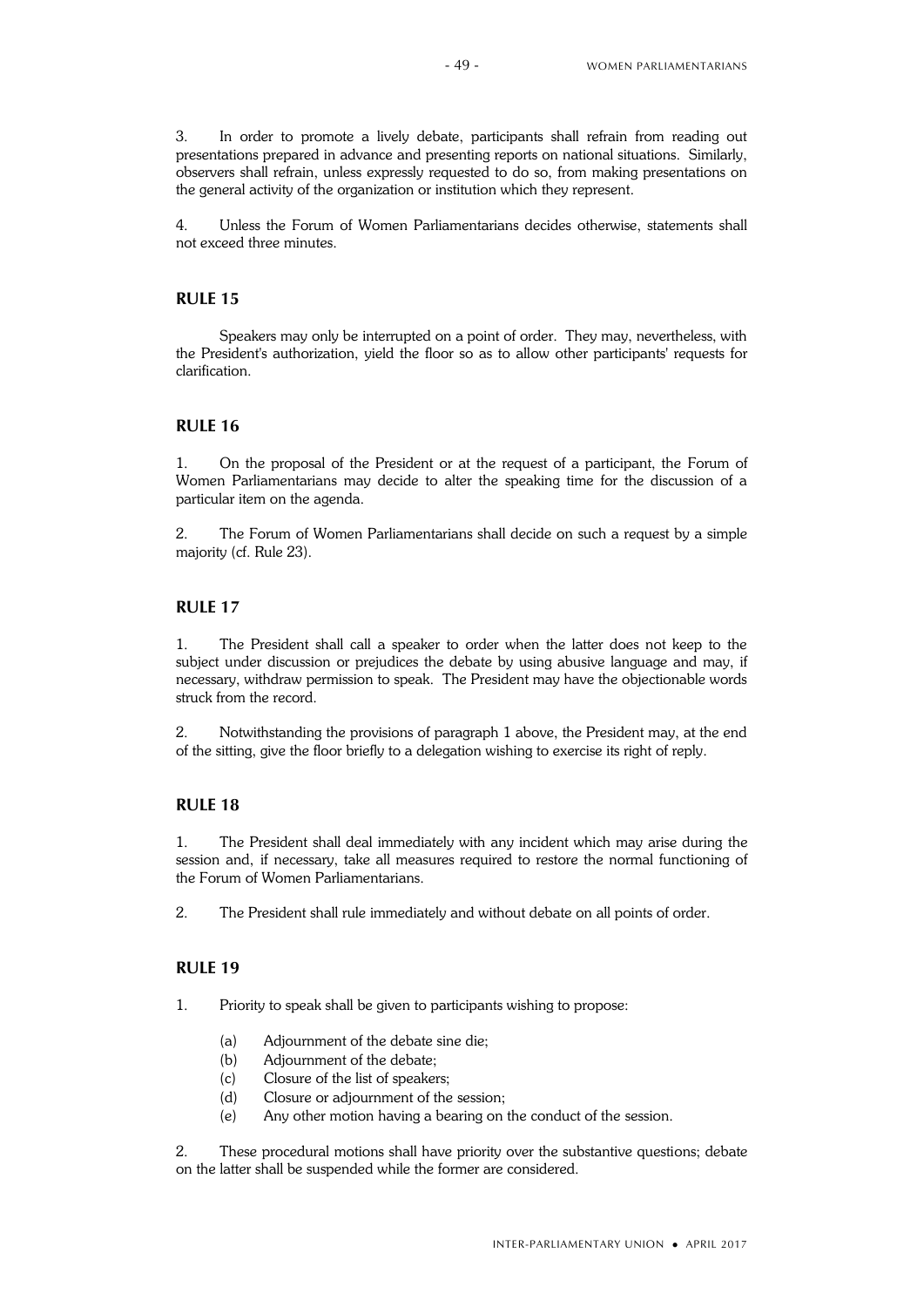3. The mover shall make a brief presentation of the motion without entering into the substance of the question under debate.

4. In debates on procedural motions, only the mover of the proposal and one speaker holding a contrary opinion shall be heard, after which the Forum shall decide on the basis of the majority of votes cast.

5. No proposal for an adjournment sine die shall be allowed on questions on which the Forum of Women Parliamentarians has been instructed by the Assembly or by the Governing Council to report.

#### **RULE 20**

The debates of the Forum of Women Parliamentarians shall be public. The Forum may, however, decide by a two-thirds majority of the votes cast that they be held *in camera*.

## **DECISIONS**

### **RULE 21**

1. Any representative of a Member of the IPU may present a motion or draft recommendation to the Forum of Women Parliamentarians to be addressed to the Governing Council on an item appearing on the latter's agenda. Such a motion or draft recommendation may be presented orally or in writing.

2. Any representative of a Member of the IPU may present amendments to such a motion or draft recommendation. Amendments, which may be presented orally or in writing, shall relate directly to the motion or draft recommendation in question; they may only envisage an addition, a deletion or a modification to the initial draft without changing its scope or nature.

3. The President of the session of the Forum of Women Parliamentarians shall determine whether a motion, draft recommendation, amendment or sub-amendment presented to the Forum by a participant is in order. In case of doubt regarding admissibility, the President of the session of the Forum of Women Parliamentarians may consult the President and Vice-Presidents of the Bureau.

4. Amendments shall be discussed before the motion or draft recommendation to which they relate; they shall be voted on before the text itself. Sub-amendments shall be discussed at the same time as the amendments to which they relate; they shall be voted on before the amendments concerned.

5. If two or more amendments apply to the same words in a motion or draft recommendation, the one which is furthest removed from the text under consideration shall have priority over the others and shall be put to the vote first. If two or more amendments relating to the same words are mutually exclusive, the adoption of the first shall imply the rejection of the other amendment(s). If the first amendment is rejected, the next amendment in order of priority shall be put to the vote; the same procedure shall be applied to each of the following amendments. Sub-amendments shall be dealt with according to the same procedure.

6. Unless the President decides otherwise, the only speakers to be heard in discussing an amendment or a sub-amendment shall be its author and a speaker holding a contrary opinion.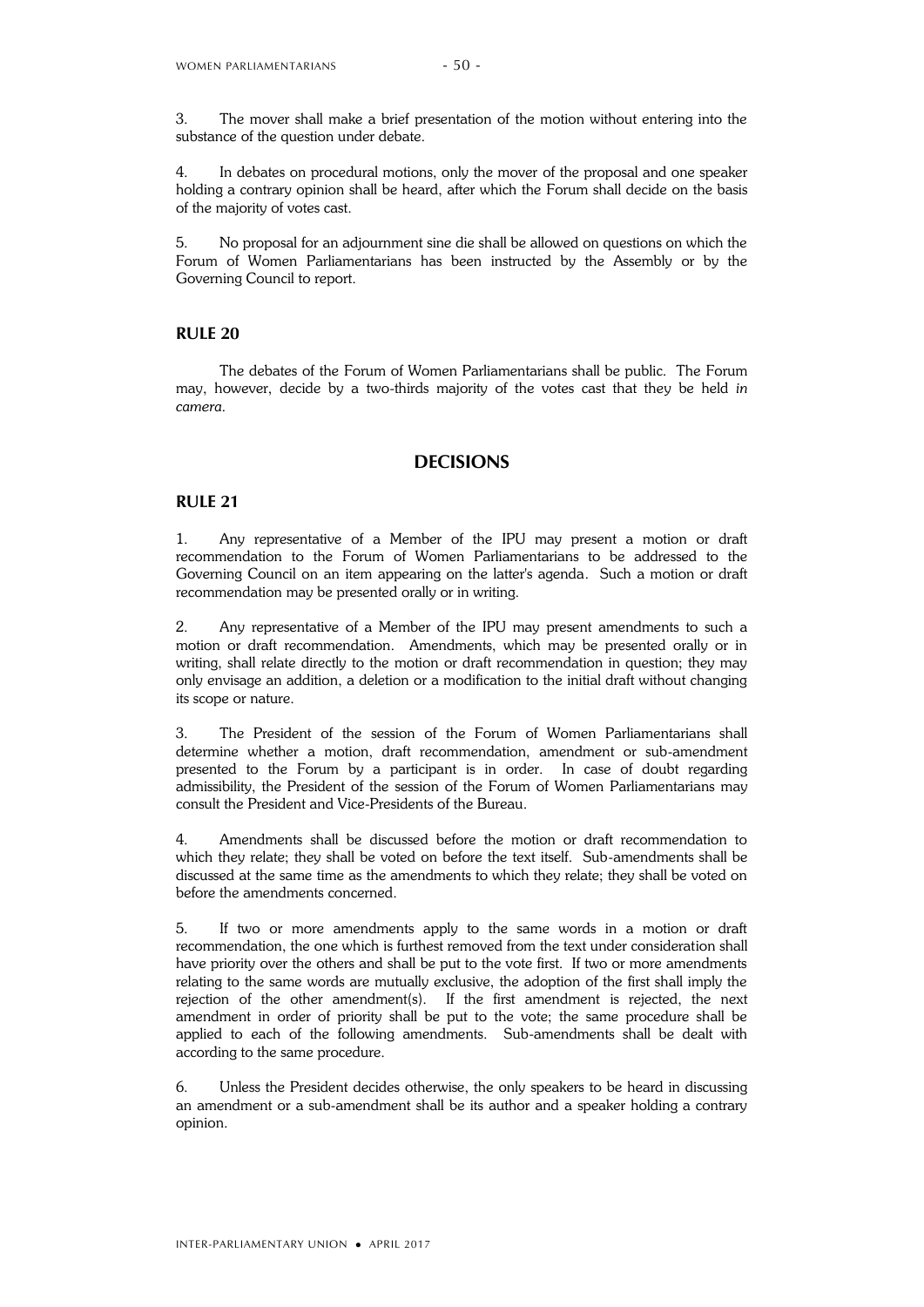7. The Forum of Women Parliamentarians shall take a decision on motions, draft recommendations, amendments and sub-amendments by a majority of the votes cast (cf. Rule 23).

#### **RULE 22**

1. So that the Assembly may benefit from the specific input of the Forum of Women Parliamentarians, the latter may decide by simple majority vote (cf. Rule 23) to entrust a small number of participants with summarizing the salient ideas expressed in the substantive debate and preparing amendments on that question to be submitted to the Standing Committee concerned.

2. The amendments shall be based on the summary of the ideas as presented at the close of the substantive debate and endorsed by the Forum. The participants entrusted with preparing amendments shall work in consultation with the President of the session of the Forum and the President and Vice-Presidents of the Bureau.

## **VOTE - QUORUM - MAJORITIES**

## **RULE 23**

1. The Forum of Women Parliamentarians shall take decisions by acclamation or, failing that, by a majority of the votes cast.

2. Each delegation may cast a maximum of two votes. No participant may cast more than one vote. Only women parliamentarians present in person shall have the right to vote. The President of the session of the Forum shall not vote.

3. A vote may only take place if at least half of the Members of the Inter-Parliamentary Union announced as being represented at the Forum of Women Parliamentarians are present in the hall at the time of the vote.

4. For each session, the quorum shall be established on the basis of the number of delegations effectively participating in the first sitting of the Forum of Women Parliamentarians and shall be announced by the Secretary General or his/her representative at that time.

## **RULE 24**

1. With the exception of elections, which shall be held in conformity with the provisions of Rule 25, decisions of the Forum of Women Parliamentarians shall normally be held by a show of hands. However, if the President deems it necessary or if one participant so requests, a roll-call vote may be held. The President of the session of the Forum shall in each case decide on the method of voting to be followed. Only positive and negative votes shall be taken into account. In case of a tie, the proposal under consideration shall be considered as rejected.

2. Subject to the special provisions relating to amendments (cf. Rule 21) and procedural motions (cf. Rule 19), the Forum of Women Parliamentarians shall vote on proposals in the order in which they are submitted. After each vote, the Forum may decide whether or not it will vote on the next proposal.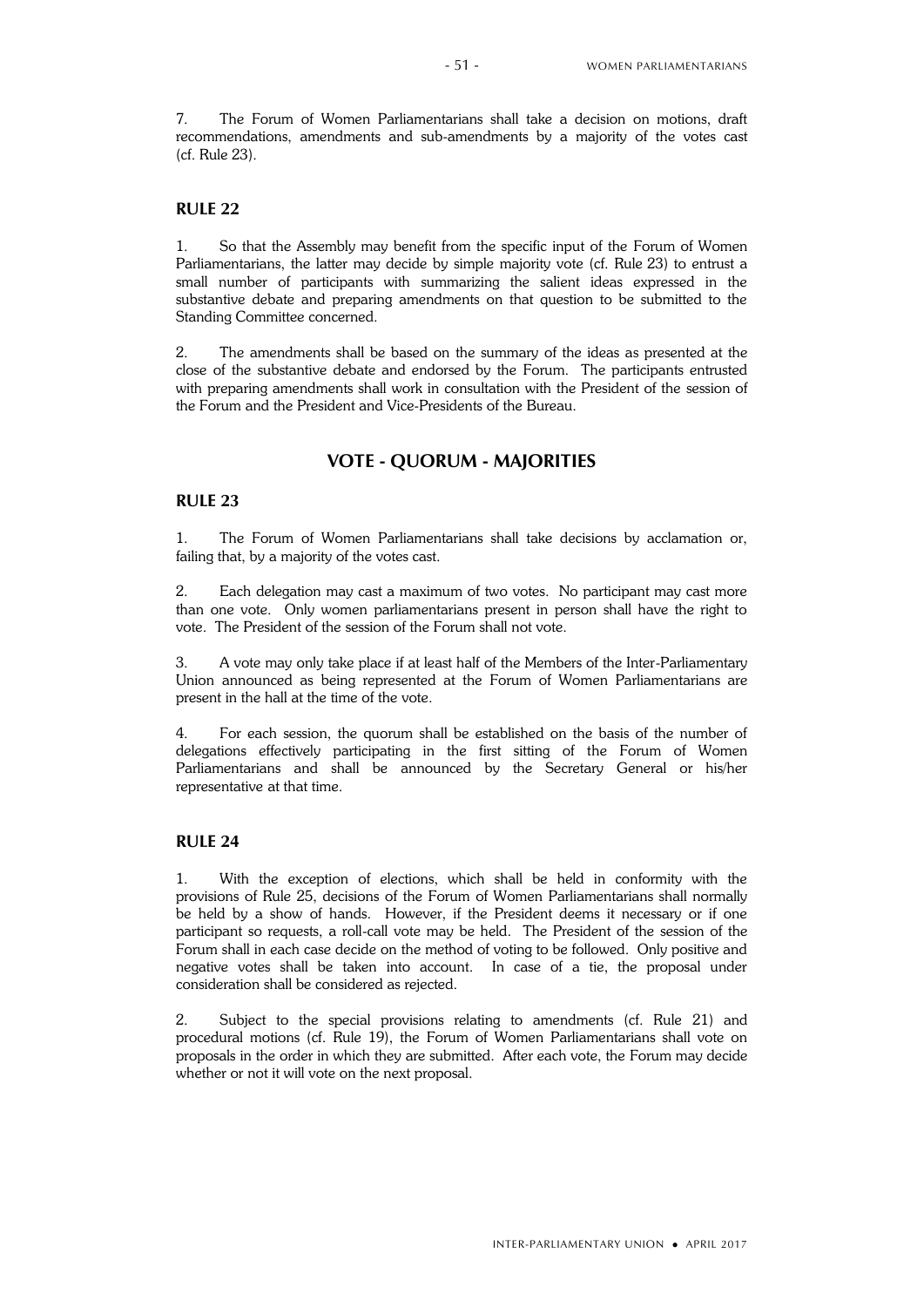1. If necessary, the Forum of Women Parliamentarians may decide to hold a secret ballot for the election of the regional representatives of the Bureau and the President and two Vice-Presidents of the Bureau.

2. Results of votes by secret ballot shall be ascertained by two Tellers appointed by the Forum of Women Parliamentarians on the proposal of the President of the Forum or of the Bureau.

## **RULE 26**

1. Nobody may interrupt a vote once it has commenced, except to request clarification on the manner in which the voting is being conducted.

2. Participants who wish to explain their vote briefly may be authorized to do so by the President, after the voting has taken place.

3. No explanation of vote shall be admissible on amendments and procedural motions.

## **REPORT AND RECOMMENDATIONS TO THE GOVERNING COUNCIL**

## **RULE 27**

1. An overall report on the work of the Forum of Women Parliamentarians and its Bureau shall be presented to the Governing Council.

2. This report shall be presented by the President of the session of the Forum or, in her absence, by the President or one of the two Vice-Presidents of the Bureau.

### **RULE 28**

The Forum of Women Parliamentarians may also make proposals and recommendations to the Governing Council concerning the general policy, functioning and programme of the Inter-Parliamentary Union.

## **BUREAU OF WOMEN PARLIAMENTARIANS**

### **RULE 29**

1. The Forum of Women Parliamentarians shall be assisted by a Bureau, whose Rules it shall approve.

- 2. The Bureau of Women Parliamentarians shall:
	- (a) Prepare sessions of the Forum of Women Parliamentarians and facilitate its normal working in conformity with the Statutes of the Inter-Parliamentary Union and these Rules;
	- (b) Ensure the continuity of work and the coordination of the initiatives of women parliamentarians; and
	- (c) Ensure, particularly through its Bureau, coordination between the Forum of Women Parliamentarians and the other bodies of the Inter-Parliamentary Union.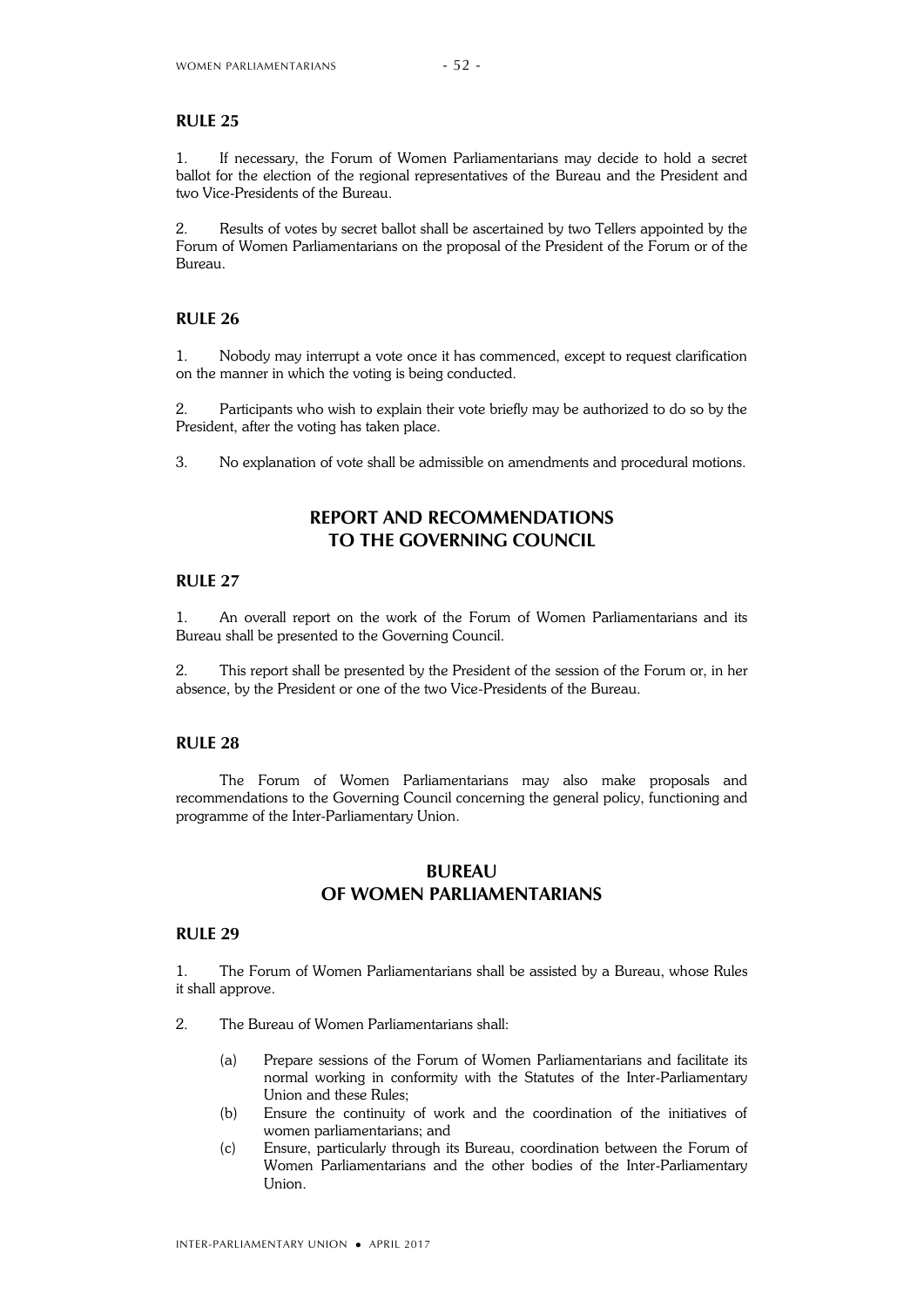1. The Bureau shall meet on the occasion of both annual sessions of the Assembly.

2. It shall hold a first sitting before the opening of the Forum of Women Parliamentarians and a second sitting during the days to follow; if necessary, a further sitting may be organized during the Assembly.

## **RULE 31**

- 1. The Bureau shall be composed of the following persons:
	- (a) The women members of the Executive Committee, who shall be ex officio members during their term of office on the Executive Committee;
	- (b) The former Presidents of the sessions of the Forum of Women Parliamentarians, who shall be ex officio members for two years from the time when they chaired the sessions of the Forum;
	- (c) Four representatives from each of the geopolitical groups which meet on the occasion of IPU meetings; these representatives shall be elected *ad personam* by the Forum of Women Parliamentarians for a four year term of office; a retiring member shall not be eligible for re-election for two years and shall be replaced by a representative belonging to another IPU Member Parliament;
	- (d) Should a regional representative die, resign or lose her seat in Parliament, the Forum of Women Parliamentarians shall proceed with the election of a replacement from the same geopolitical group; the person thus elected shall hold the office for the remainder of the term;
	- (e) Members of the Bureau may not be members in two capacities: as ex officio members and as regional representatives. A member holding both positions will lose her mandate as a regional representative to the Bureau and will be replaced in that position in accordance with the provisions of Rule 31.1 (d).

2. The regional representatives shall be elected by the Forum of Women Parliamentarians on the proposal of women parliamentarians from the respective geopolitical groups, which must present as many candidates as there are seats to be filled. Elections to the Bureau shall be held every two years, to renew half of the Bureau's membership whose four-year term has come to an end. The seats of two representatives for each geopolitical group shall therefore be renewed every two years.

3. Elected members of the Bureau shall be supported by their respective Parliaments in carrying out their function as members of the Bureau. Every effort will be made to ensure their participation in IPU Assemblies for the duration of their mandate as members of the Bureau.

## **RULE 32**

1. Members of the Bureau who are unable to participate in a session may be replaced by other duly mandated women representatives from the same Member of the IPU, for the duration of that session only.

2. Members of the Bureau who are absent for two consecutive sessions without a valid reason may lose their seat on the Bureau by a decision of the Forum of Women Parliamentarians upon recommendation of the Bureau. In such cases, a new election will be held at the next session of the Forum of Women Parliamentarians to fill the respective vacancy.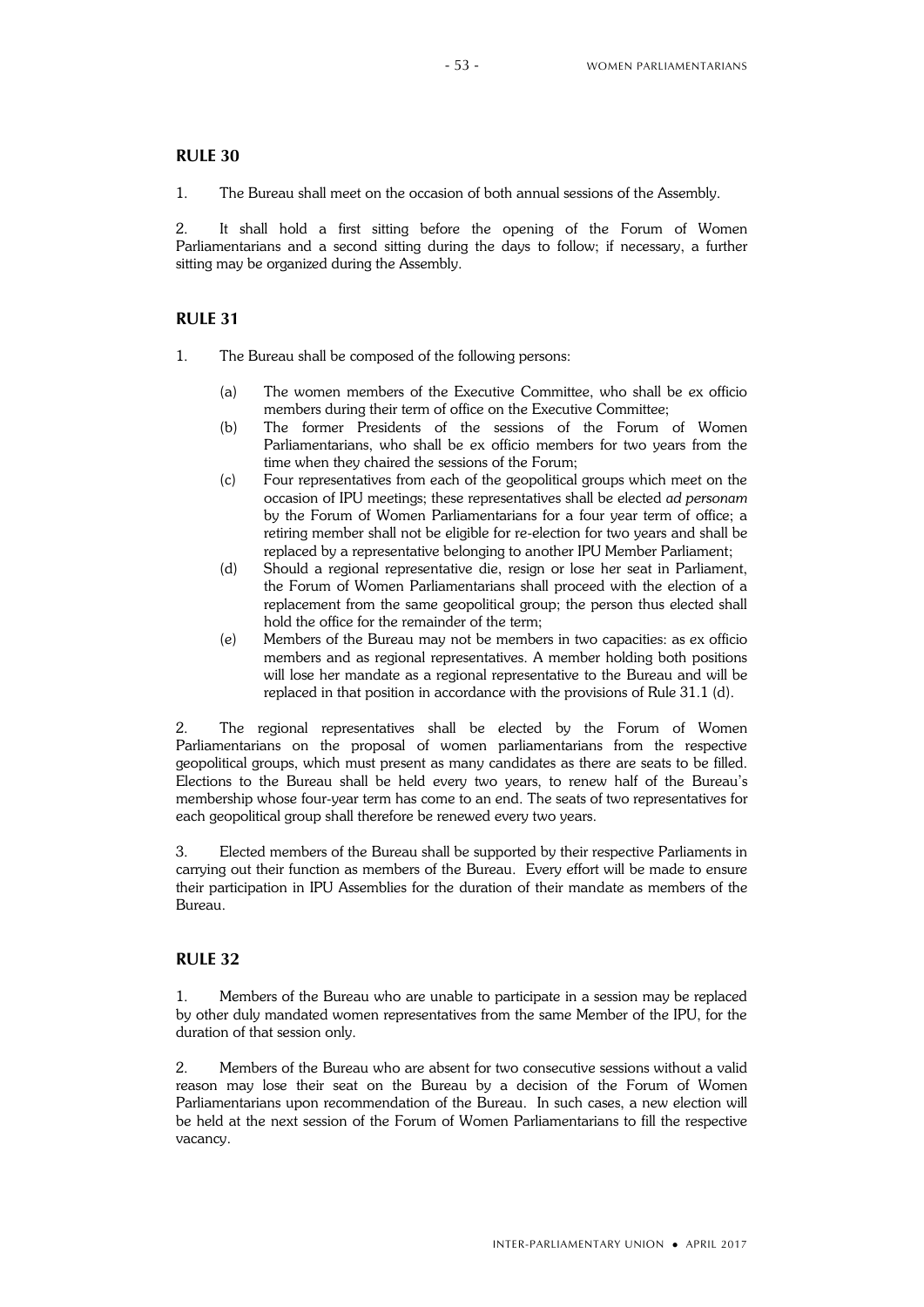1. After each renewal of half of the regional representatives, every two years, the Forum of Women Parliamentarians shall, on the proposal of the Bureau, elect the President, First Vice-President and Second Vice-President of the Bureau from among parliamentarians of different regions. Any parliamentarian who is a member of the Bureau may be elected to one of these three posts.

2. When the Forum of Women Parliamentarians takes a decision on the proposals of the Bureau, it may, if necessary, hold a secret ballot in accordance with the provisions of Rule 25.

3. In conformity with the provisions of Article 25.1 of the Statutes of the Inter-Parliamentary Union, the President of the Bureau shall be an ex officio member of the Executive Committee of the Inter-Parliamentary Union.

4. The President and Vice-Presidents shall hold office for two years till the next renewal of half of the Bureau.

5. Should the President die, resign or lose her seat in Parliament, the First Vice-President shall serve as President of the Bureau for the remainder of the term.

6. Should a Vice-President die, resign or lose her seat in Parliament or become President of the Bureau, the Bureau shall nominate to the Forum of Women Parliamentarians a candidate from among the members of the Bureau to replace her. The person thus elected shall serve as Vice-President for the remainder of the term.

#### **RULE 34**

In accordance with the provisions of its own Rules, the Bureau shall appoint, at each round of statutory IPU Meetings, one of its members to report to the Forum of Women Parliamentarians on the work carried out at its two previous sittings.

## **SECRETARIAT**

### **RULE 35**

1. The Secretary General or his/her representative shall assist the President in directing the work of the Forum of Women Parliamentarians and its Bureau.

2. The Secretary General or his/her representative may be invited by the President to speak on any question under consideration.

## **RULE 36**

1. The IPU Secretariat shall receive all documents, reports or draft resolutions and distribute them in English and French; only these documents may be distributed in the meeting room. It shall ensure simultaneous interpretation in these two languages, as well as in Arabic and Spanish.

2. The IPU Secretariat shall prepare the provisional summary record of the meetings, which shall be circulated to members within 60 days of the close of each session and submitted for the Forum's approval at the opening of the next session.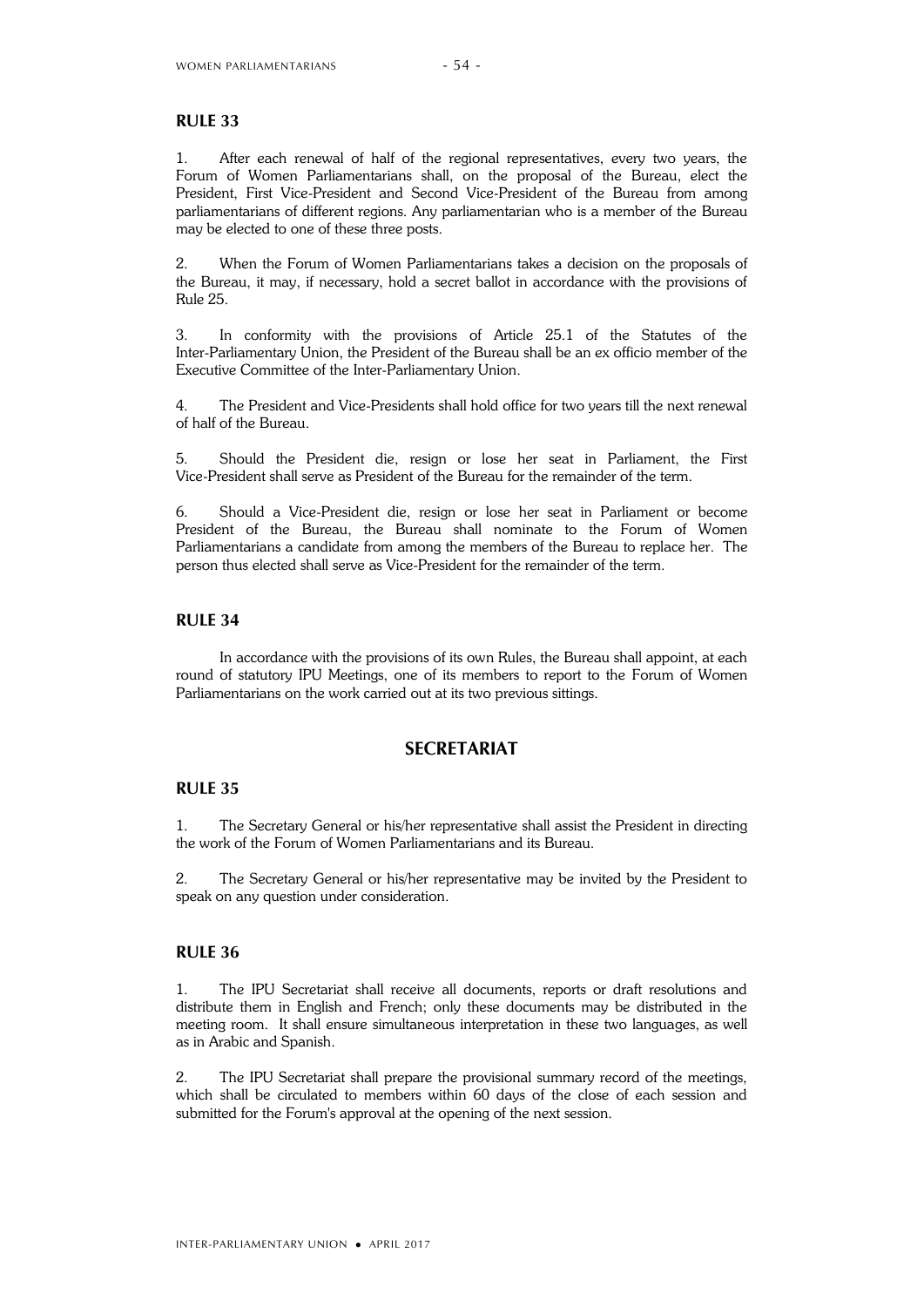## **ADOPTION AND AMENDMENT OF THE RULES**

## **RULE 37**

The Forum of Women Parliamentarians shall establish its own Rules, which shall then be presented to the Governing Council for its approval (cf. Statutes, Article 22).

### **RULE 38**

The Forum of Women Parliamentarians shall adopt its Rules by a majority of the votes cast (cf. Rule 23).

### **RULE 39**

1. Any Member of the Inter-Parliamentary Union may propose an amendment to the Rules of the Forum of Women Parliamentarians.

2. Such proposals must be formulated in writing and sent to the IPU Secretariat at least three months before the next session of the Forum of Women Parliamentarians and of the Governing Council. The Secretariat shall communicate such proposals immediately to all Members and Associate Members of the IPU. It shall also send them any proposals for subamendments at least one month before the next session of the Forum of Women Parliamentarians and the Governing Council.

3. The Forum of Women Parliamentarians shall take a decision on proposed amendments by a majority of the votes cast (cf. Rule 23).

4. Any amendment to its Rules adopted by the Forum of Women Parliamentarians shall be submitted to the Governing Council for its approval.

5. The consideration of any proposal to amend the Rules shall be automatically included in the agenda of the Forum of Women Parliamentarians and the Governing Council.

6. After hearing the opinion of the Forum of Women Parliamentarians expressed through a simple majority vote, the Governing Council shall decide on such proposals by a two-thirds majority vote.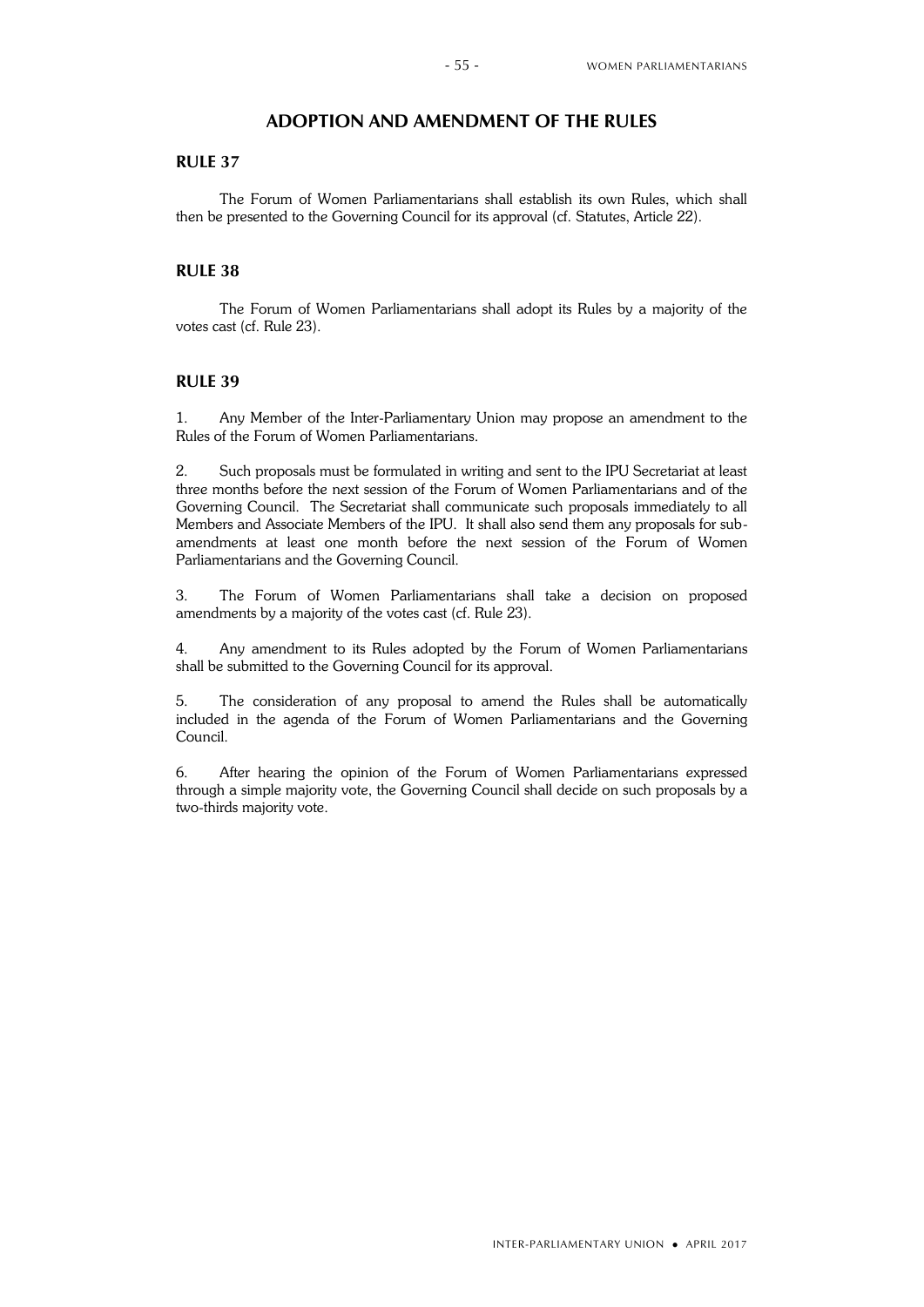## **RULES OF THE BUREAU OF WOMEN PARLIAMENTARIANS**

*Adopted in April 1999 and amended in April 2003, April 2008, March 2014 and extensively revised in March 2016*

## **ROLE AND COMPOSITION**

## **RULE 1**

1. The Forum of Women Parliamentarians shall be assisted by a Bureau, whose Rules it shall approve.

2. In accordance with the provisions of Rule 29.2 of the Rules of the Forum of Women Parliamentarians, the role of the Bureau of Women Parliamentarians is to:

- (a) Prepare sessions of the Forum of Women Parliamentarians and facilitate its normal working in conformity with the Statutes of the Inter-Parliamentary Union and the Rules of the Forum;
- (b) Ensure the continuity of work and the coordination of the initiatives of women parliamentarians; and
- (c) Ensure, particularly through its Bureau, coordination between the Forum of Women Parliamentarians and the other bodies of the Inter-Parliamentary Union.

## **RULE 2**

The Bureau shall be constituted in conformity with the provisions of Rule 31 of the Rules of the Forum of Women Parliamentarians.

## **SESSIONS**

#### **RULE 3**

1. The Bureau shall meet on the occasion of both annual sessions of the Assembly.

2. It shall hold a first sitting before the opening of the Forum of Women Parliamentarians and a second sitting during the days to follow; if necessary, a further sitting may be organized during the Assembly.

3. The convocation of the Bureau, together with the provisional agenda, shall be sent to the members of the Bureau at least one month before the date of the session.

## **PRESIDENCY**

### **RULE 4**

1. After each renewal of half of the regional representatives, every two years, the Bureau shall propose to the Forum of Women Parliamentarians the candidature of three of its members to hold office as President, First Vice-President and Second Vice-President of the Bureau.

2. The Bureau shall take a decision on these candidates in conformity with the provisions of Rules 9 to 11 of these Rules.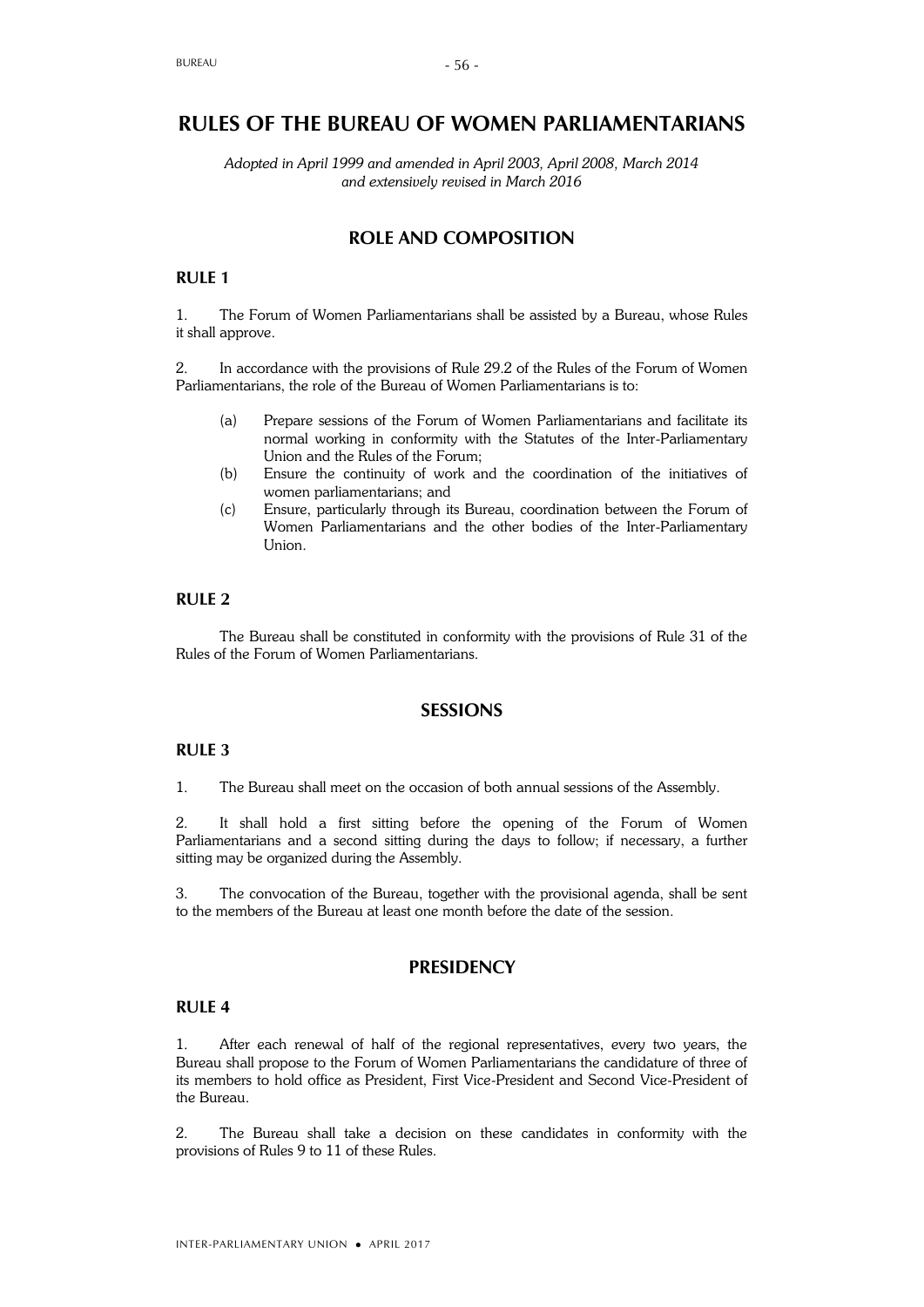3. The President and Vice-Presidents of the Bureau shall hold office for two years until the next renewal of half of the Bureau (cf. Rule 33 of the Rules of the Forum of Women Parliamentarians).

4. Should the President die, resign or lose her seat in Parliament, the First Vice-President shall serve as President for the remainder of the term.

5. Should a Vice-President die, resign or lose her seat in Parliament, the Bureau shall nominate to the Forum of Women Parliamentarians a candidate to replace her for the remainder of the term.

### **RULE 5**

1. The President shall direct the work of the Bureau, suspend and close the sitting, see that the Rules are observed, call upon the speakers, put questions to the vote, make known the results of the voting and declare the sessions closed. Her decisions on these matters shall be final and shall not be open to debate.

2. The President shall decide on all matters not covered by these Rules, on the basis of the general provisions contained in the Rules of the Forum of Women Parliamentarians.

## **AGENDA**

### **RULE 6**

1. A provisional agenda for each session of the Bureau shall be established by the Secretary General in consultation with the President of the Bureau in the light of the work and decisions of the latter at its previous session. The provisional agenda shall be sent to the members of the Bureau at least one month before the session.

2. The final agenda of each session shall be adopted by the Bureau at the start of its work.

### **RULE 7**

1. Any member of the Bureau may request the inclusion of supplementary items in the provisional agenda.

2. After hearing the opinion of the President, the Bureau shall decide on such a request in accordance with the provisions of Rules 9 to 11 of these Rules.

## **DELIBERATIONS - QUORUM - VOTING**

## **RULE 8**

The members of the Bureau shall deliberate *in camera*.

#### **RULE 9**

The Bureau may deliberate and take decisions irrespective of the number of Bureau members present. However, a vote may take place only if at least half of the Bureau members or their duly mandated replacements (c.f. Rule 32 of the Rules of the Forum of Women Parliamentarians) are in attendance.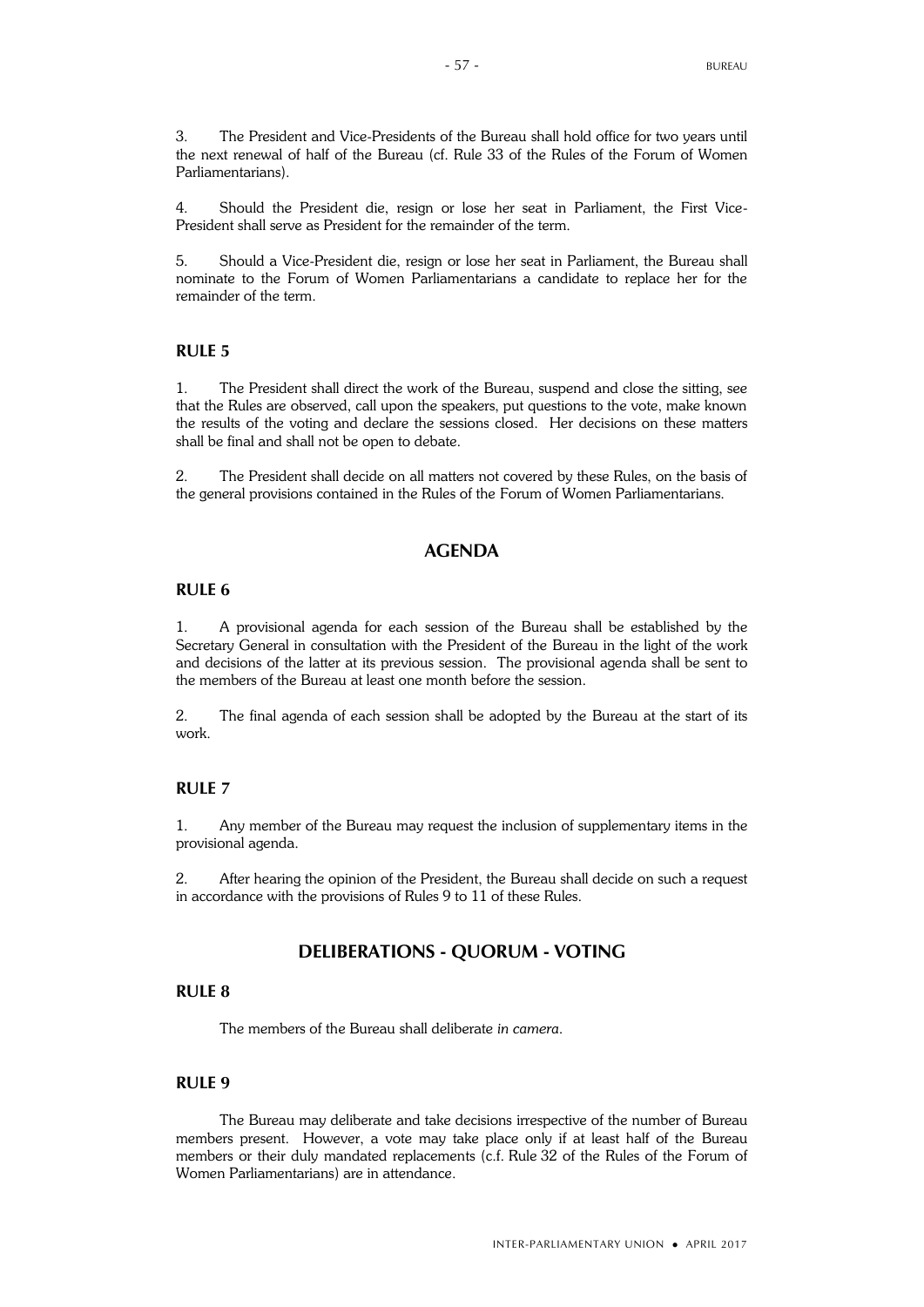- 1. Each member of the Bureau shall be entitled to one vote.
- 2. The President shall participate in the voting only in case of a tie.

### **RULE 11**

1. The Bureau shall normally vote by show of hands. However, if the President deems it necessary or if a member of the Bureau so requests, a secret ballot shall be held.

2. The Bureau shall take all its decisions by a majority of the votes cast.

3. In calculating the number of votes cast, only positive and negative votes shall be taken into consideration.

## **REPORT AND RECOMMENDATIONS TO THE FORUM OF WOMEN PARLIAMENTARIANS**

#### **RULE 12**

The Bureau shall report on its work to the Forum of Women Parliamentarians and shall present to it opinions or recommendations on all matters that fall within its competence.

#### **RULE 13**

1. At each Assembly, the Bureau shall appoint one of its members to report to the Forum of Women Parliamentarians on the work carried out since the previous session. The Bureau shall make that appointment at the start of its second sitting.

2. Only members of the Bureau having taken part in the two sittings to be covered by the report may act as Rapporteurs to the Forum of Women Parliamentarians. The same person may not be appointed as Rapporteur more than once.

3. Should the appointed Rapporteur be unable to present the report, she shall be replaced by another member who took part in the sittings to be covered by the report. The Bureau may appoint this substitute at the same time as the Rapporteur.

## **SECRETARIAT**

## **RULE 14**

1. The Secretary General or his/her representative shall assist the President in directing the work of the Bureau.

2. The Secretary General or his/her representative may be invited by the President to speak on any question under consideration.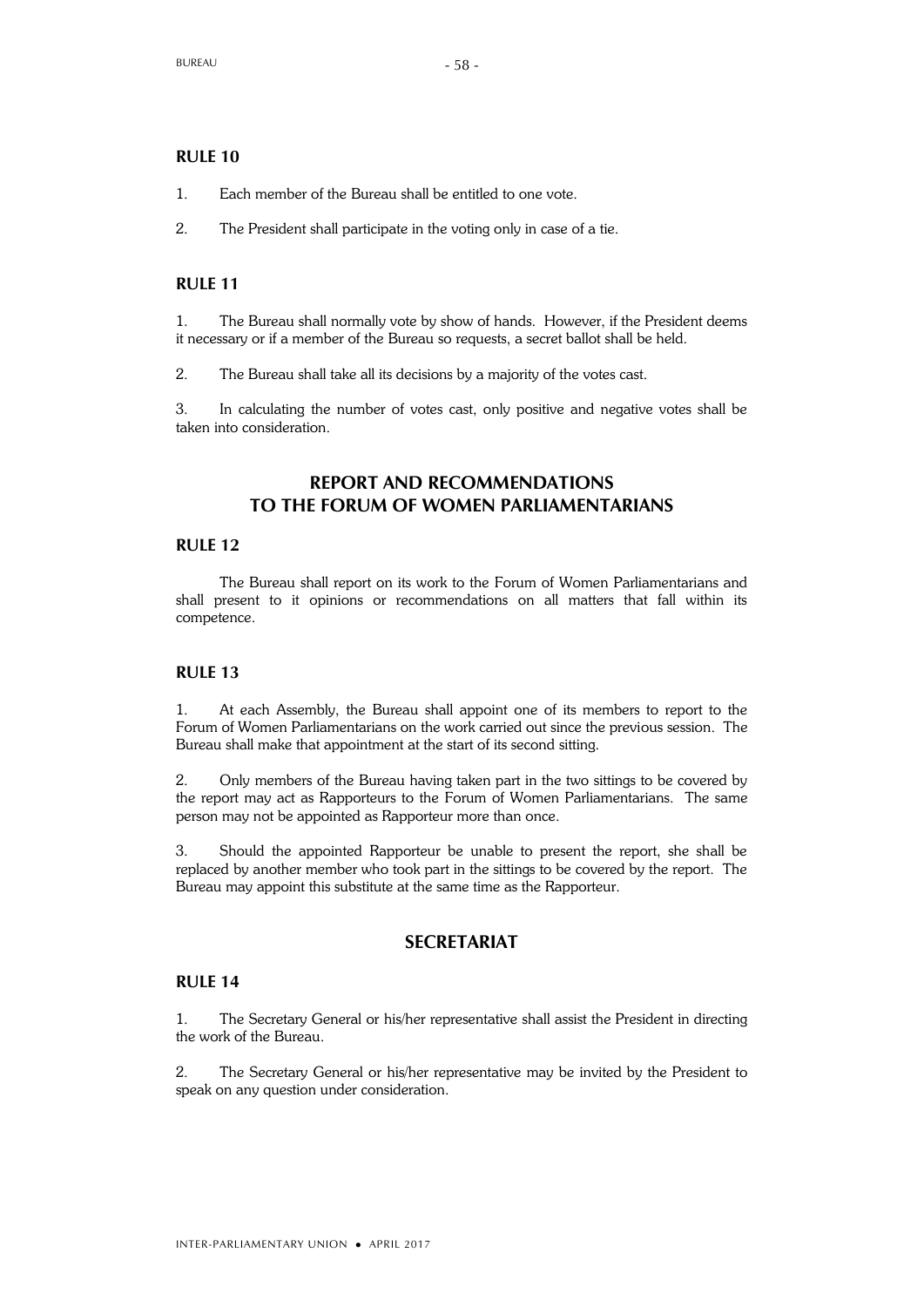1. The IPU Secretariat shall receive or prepare all documents needed for the deliberations of the Bureau and shall distribute them in English and French; only these documents may be distributed in the meeting room.

2. It shall ensure simultaneous interpretation in these two languages, as well as in Arabic and Spanish.

## **ADOPTION AND AMENDMENT OF THE RULES**

#### **RULE 16**

The Bureau shall establish its own Rules which shall then be presented to the Forum of Women Parliamentarians for its approval (cf. Statutes, Article 22).

## **RULE 17**

1. Subject to the provisions of Rule 9, the Bureau shall adopt its Rules by the majority of the votes cast by the members present at the time of voting.

2. Proposals to amend the Rules of the Bureau must be formulated in writing and sent to the IPU Secretariat at least three months before the next meeting of the Bureau. The Secretariat shall communicate such proposals immediately to all members of the Bureau and shall do likewise with any proposals for sub-amendments.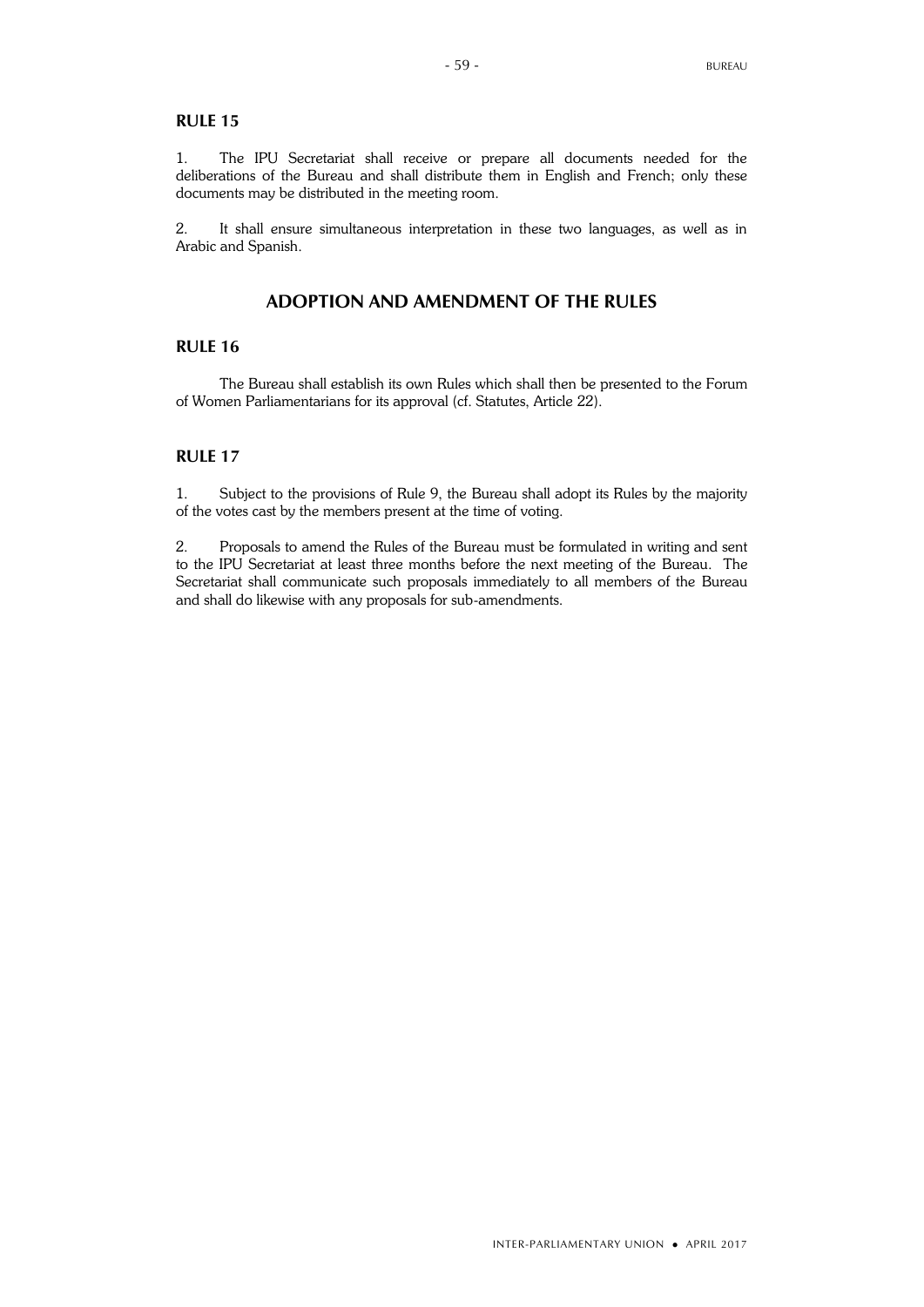# **RULES AND WORKING MODALITIES OF THE FORUM OF YOUNG PARLIAMENTARIANS OF THE IPU**

*Adopted in March 2014 and amended in April 2017*

## **I. MANDATE**

## **RULE 1**

The Forum of Young Parliamentarians is a permanent body of the IPU dedicated to enhancing the quantitative and qualitative participation of youth in parliaments and in the IPU.

## **II. OBJECTIVES**

## **RULE 2**

- 1. The objectives of the Forum of Young Parliamentarians are as follows:
	- (a) Broaden diversity and inclusiveness by increasing the presence of young parliamentarians at IPU Assemblies and meetings;
	- (b) Strengthen the added value of youth in the IPU by incorporating a youth perspective in the IPU's agenda and work and building bridges between the IPU and youth organizations;
	- (c) Achieve better parliaments and stronger democracies by promoting youth participation in parliaments and reaching out to young people involved in politics; and
	- (d) Ensure better follow-up and implementation of decisions and recommendations contained in the IPU resolution on "Youth participation in the democratic process", adopted by the 122<sup>nd</sup> Assembly in Bangkok.
- 2. Through its action, the Forum will contribute to achieving the objectives of the IPU.

## **III. WORKING MODALITIES**

## **RULE 3**

1. The Forum of Young Parliamentarians shall meet at each IPU Assembly (cf. Statutes, Art. 24).

2. It shall debate subject items placed on the agenda of the Assembly from a youth perspective and make recommendations to Committees, Groups and the Governing Council.

3. The Forum of Young Parliamentarians shall debate other youth-related issues and report back on them to the Governing Council.

## **IV. COMPOSITION**

#### **RULE 4**

1. The Members of the IPU shall be represented at the meetings of the Forum of Young Parliamentarians by their delegates who are below the age of 45 years.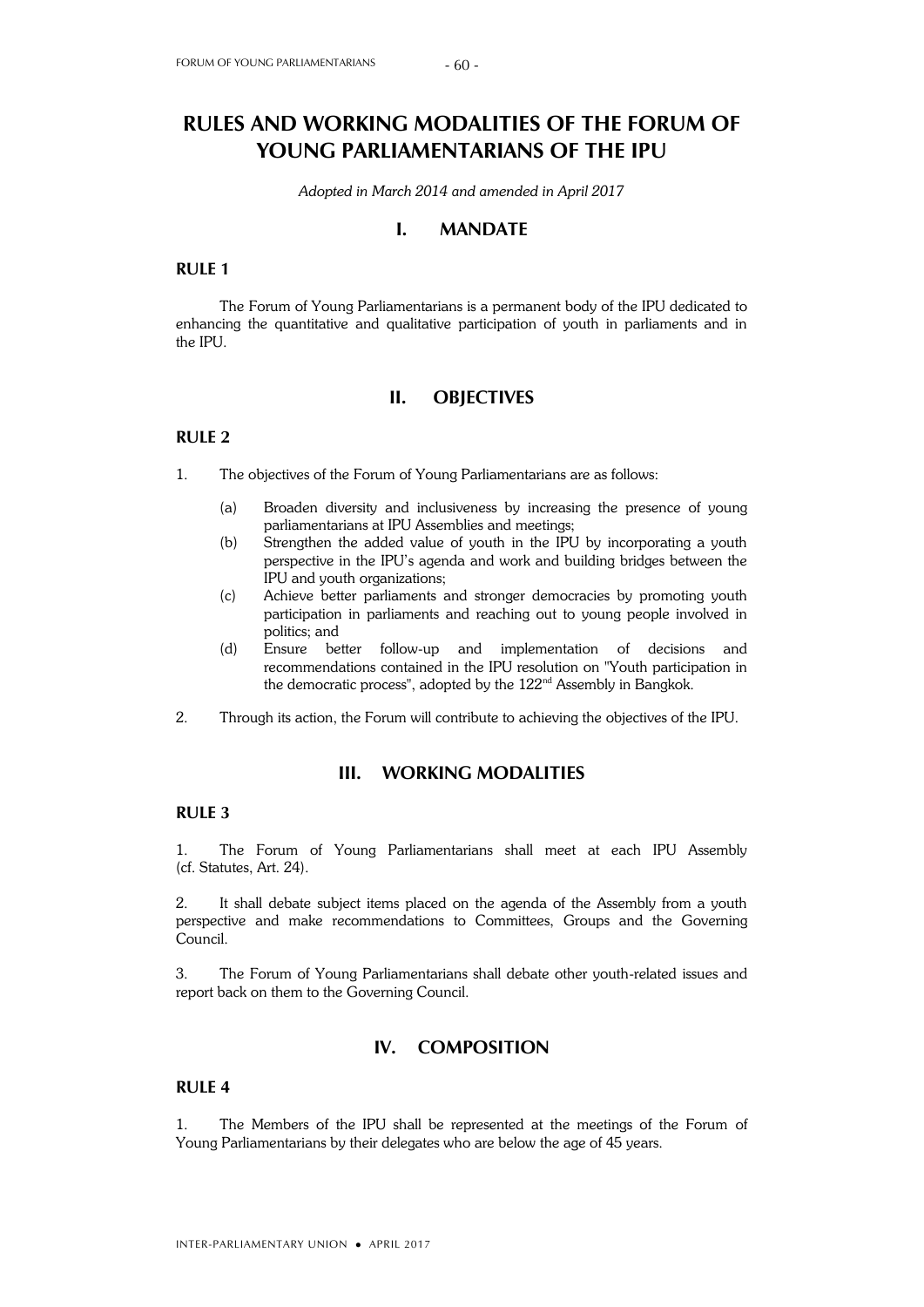2. Other delegates interested in youth issues may also attend the meetings of the Forum of Young Parliamentarians in an observer capacity.

## **V. BOARD OF THE FORUM OF YOUNG PARLIAMENTARIANS**

## **RULE 5**

1. An elected bureau, known as the "Board of the Forum of Young Parliamentarians", shall represent the Forum of Young Parliamentarians and conduct its work.

2. The Board shall draw up the convocations of the Forum of Young Parliamentarians in consultation with the Secretary General, who gives effect to the relevant decisions taken by the Governing Council and the Assembly.

3. The Board shall be composed of two representatives from each of the IPU geopolitical groups, a man and a woman.

4. The Board shall be elected every two years.

5. Officers shall be elected or re-elected at the first annual session of the Forum of Young Parliamentarians by an absolute majority of the votes cast.

6. The Board shall be presided over by a President, who shall be a member of the Board. He/she shall be elected by the members of the Board.

7. A president shall be elected every two years. The same president cannot hold office for two consecutive terms. Gender and geopolitical rotation are mandatory at each election of the president. A separate vote shall be held by secret ballot whenever there is more than one candidate of the same sex and geopolitical group for the position of president of the Board.

8. In conformity with the provisions of Article 25.1 of the IPU Statutes the President of the Board of the Forum of Young Parliamentarians shall be an ex officio member of the IPU Executive Committee.

9. The youngest member of the Board present shall replace the President in his/her absence.

10. The President shall open, suspend and close sittings, direct the work of the Forum of Young Parliamentarians, see that the Rules are observed, call upon speakers, put questions to a vote, make known the results of voting and declare the sessions closed.

11. The President shall report back on the work of the Board to the Forum of Young Parliamentarians.

## **VI. RAPPORTEURS**

### **RULE 6**

1. The Forum of Young Parliamentarians shall appoint rapporteurs to prepare "youth overview reports" on the subject items placed on the agenda of the Assembly. These reports shall include recommendations from a youth perspective on the items placed on the agenda of Committees and/or Groups. All members of the Forum of Young Parliamentarians may contribute to the youth overview reports by debating and submitting their suggestions and comments to the rapporteurs. The reports shall be debated at the meetings of the Forum of Young Parliamentarians and using information and communication technology tools. The final reports shall remain the responsibility of their respective authors.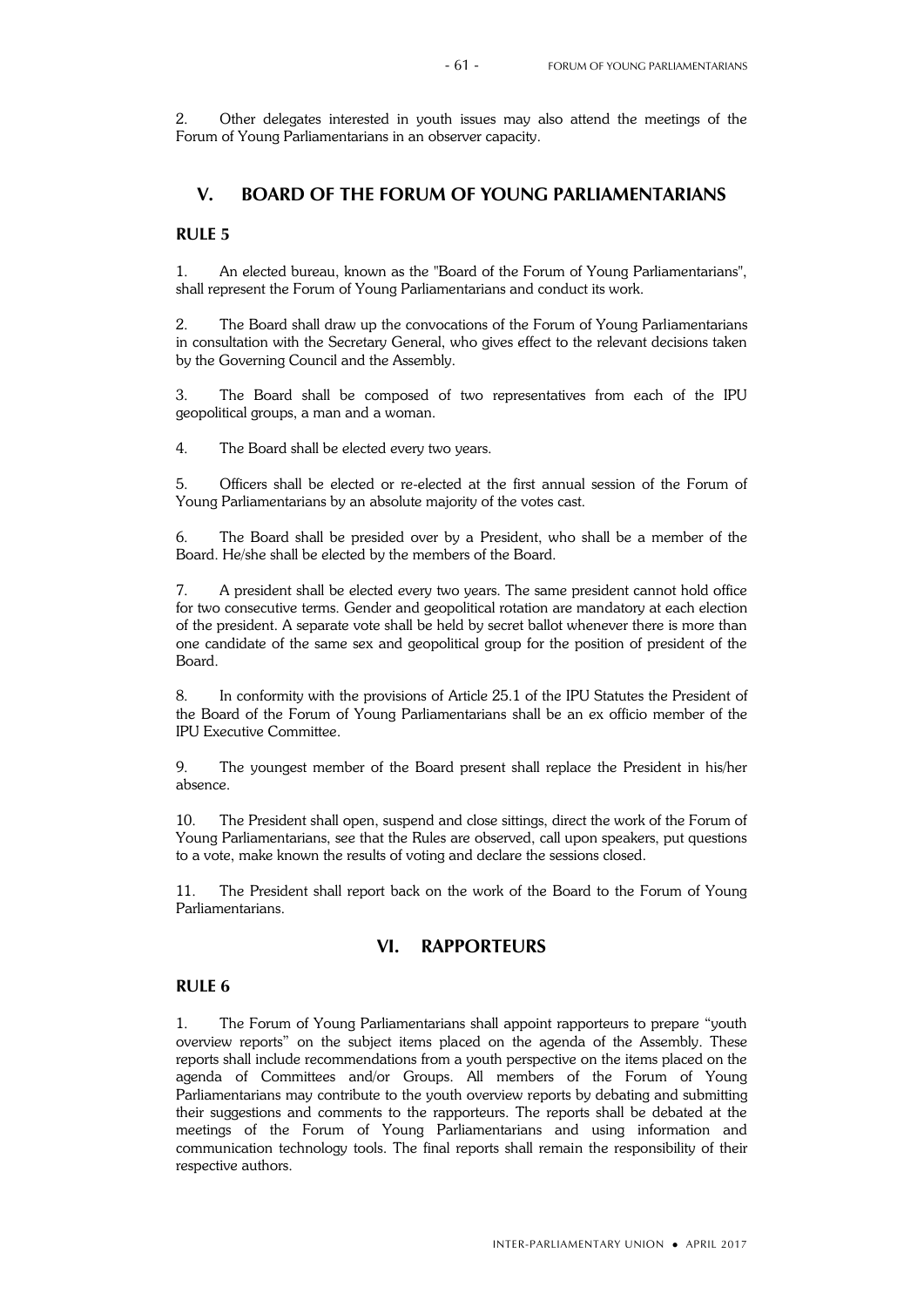2. The rapporteurs shall attend Committee and Group sessions to present their reports and recommendations.

3. The rapporteurs shall give an objective account of the Forum of Young Parliamentarians' work, taking into consideration the views of the majority and minority.

## **VII. AGENDA AND REPORTS**

## **RULE 7**

1. The agenda of the Forum of Young Parliamentarians shall be communicated to all Members of the IPU by the Secretary General, who gives effect to the decisions taken by the Governing Council and the Assembly.

2. The conclusions of the Forum of Young Parliamentarians and its Board shall be presented by the President of the Board to the Governing Council and the Assembly.

## **VIII. SECRETARIAT**

### **RULE 8**

At statutory Assemblies, the work of the Forum shall be conducted within the framework of existing practical arrangements and human resources.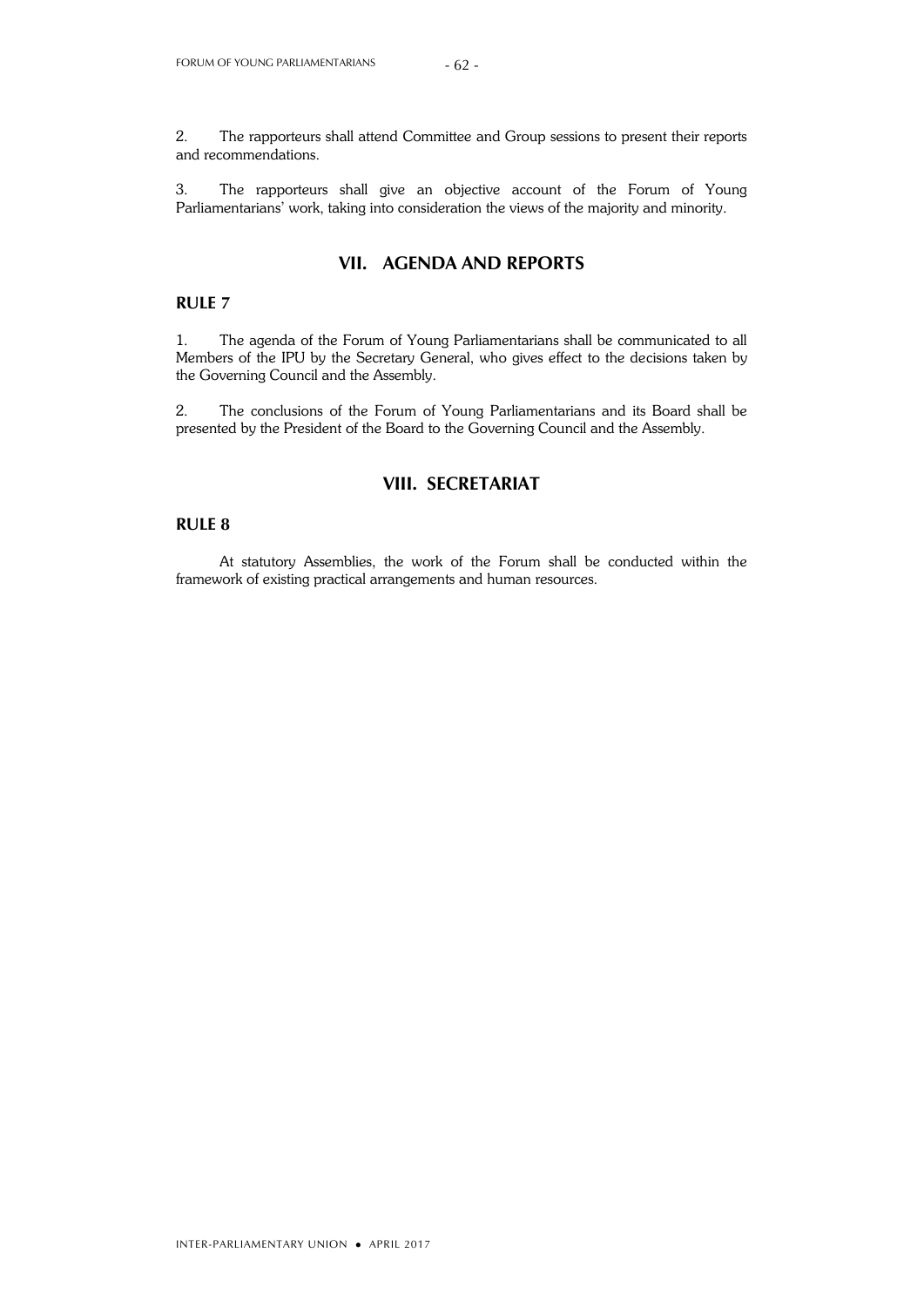# **RULES AND PRACTICES OF THE COMMITTEE ON THE HUMAN RIGHTS OF PARLIAMENTARIANS**

*Adopted in February 1989, revised in May 2007, March 2014, April 2015 and April 2017*

The functioning of the Committee on the Human Rights of Parliamentarians is governed by the "Procedure for the examination and treatment of complaints", which came into force on 1 January 1977, and by the subsequent decisions taken by the Governing Council and by the Committee itself.

# **I. COMPOSITION OF THE COMMITTEE**

## **RULE 1**

1. The Committee on the Human Rights of Parliamentarians (hereinafter called the Committee) shall be composed of 10 members of Member Parliaments of the Inter-Parliamentary Union (IPU), elected by the Governing Council in an individual capacity on the basis of their competence, commitment to human rights and availability. They shall have a good command of at least one of the IPU's two working languages: English and French. The IPU Secretary General shall ensure that candidates standing for election, the geopolitical groups and IPU Members are fully aware of the requirements stated above.

2. Committee members shall be elected for a single five-year term. In case of resignation, loss of parliamentary mandate or death of a member, or if the affiliation of the parliament to which the member belongs is suspended, his/her term shall automatically come to an end. Members who are absent for two consecutive sessions without a valid reason may lose their seat by decision of the Governing Council following a recommendation by the Committee. Upon loss of Committee membership, another person shall be elected from the same geopolitical group for a new, full five-year term.

3. The composition of the Committee should reflect an equitable geopolitical distribution of seats.

4. The Committee as a whole should be gender-balanced and in principle comprise five men and five women. In any case, there shall be no fewer than four members of either sex.

# **II. OBJECTIVES OF THE COMMITTEE**

## **RULE 2**

1. The Committee shall defend the human rights of current, and in certain circumstances, former members of a national Parliament whenever their rights are at risk or appear to have been violated.

- 2. The Committee shall aim to:
	- (a) Prevent possible violations;
	- (b) Put an end to ongoing violations; and/or
	- (c) Promote State action to offer effective redress for violations.

3. The Committee shall examine, on the basis of a detailed procedure (cf. Annexes I to IV), complaints of alleged violations of which it is seized by a qualified source.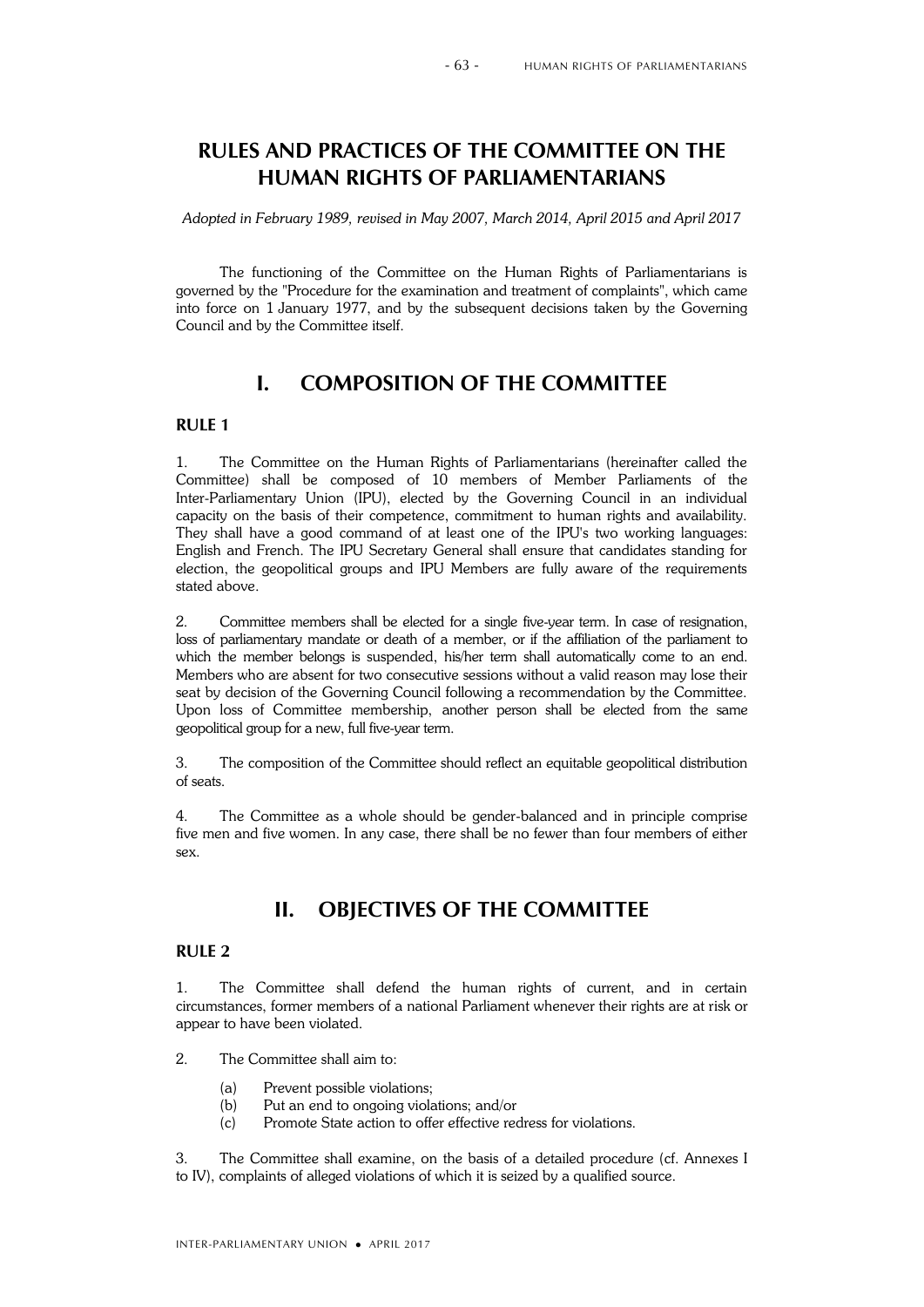4. The Committee shall use all possible means to give visibility to its work in defence of the human rights of parliamentarians. The absence of a complaint shall not preclude efforts by the Committee to advocate respect for the human rights of parliamentarians and raise awareness of violations and risks faced by parliamentarians.

5. In carrying out its mandate, the Committee shall apply international, regional and national human rights standards as well as pertinent recommendations emanating from relevant United Nations, regional and national institutions.

6. The Committee shall strive to take into account gender equality concerns in its working methods, processes and objectives.

7. The Committee may suggest that capacity-building assistance be offered to the parliament and other State institutions where the alleged violation has taken place in order to address underlying concerns giving rise to the submission of the complaint.

8. The Committee may request the IPU Secretary General to organize events or conduct studies to address thematic or regional concerns which appear in its case-load and have wider ramifications for the rights of parliamentarians and/or the functioning of parliaments. The Committee may also make specific suggestions to other IPU bodies.

# **III. METHODS OF WORK**

### **SESSIONS**

### **RULE 3**

1. Barring exceptional circumstances, the Committee shall meet three times a year: an extended session shall be held at IPU Headquarters in January or June/July and regular sessions shall be held in the days leading up to and during each of the two IPU Assemblies.

2. The Committee's sessions shall be held *in camera*.

3. The Committee shall set the dates of its next sessions in the light of proposals made by the IPU Secretary General.

4. During sessions, the IPU shall provide interpretation from and into English, French and Spanish. Case files and other documentation shall be provided in English and French only. In the event that neither English, French nor Spanish is their mother tongue, members may bring interpreters to interpret into and from an additional language. Members shall be responsible for covering the costs of such interpretation and informing the IPU Secretariat sufficiently in advance so that practical arrangements can be made. The members shall ensure that the interpreters are of high quality and respect the confidentiality of the Committee's proceedings.

### **PRESIDENT AND VICE-PRESIDENT**

## **RULE 4**

1. The Committee shall elect its President and Vice-President for one year. Both shall be eligible for re-election. The Committee will strive to ensure that the President and Vice-President are of opposite sexes.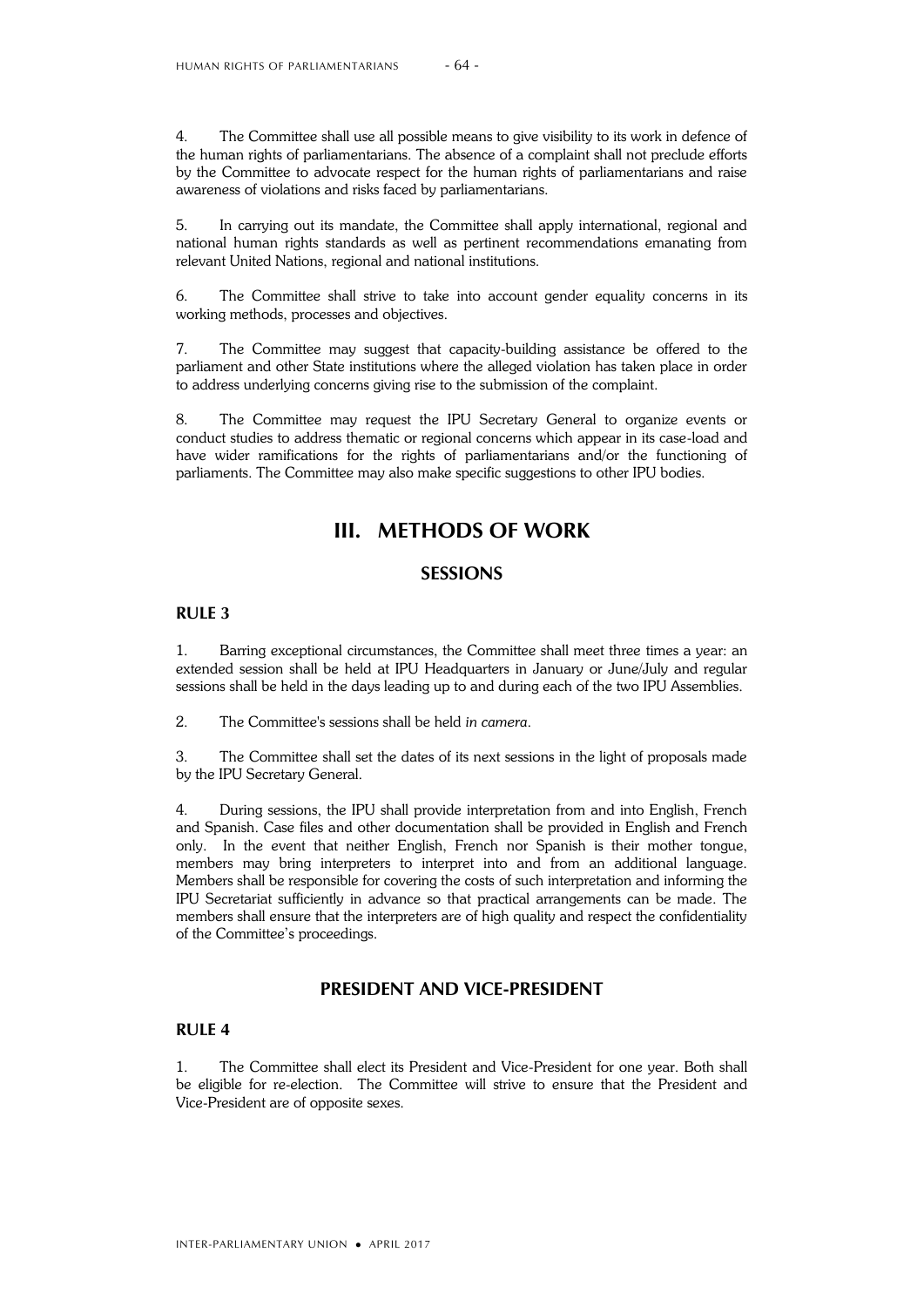2. The Vice-President shall replace the Committee President in the latter's absence. In case of resignation, loss of parliamentary mandate or death of the President, or if the affiliation of the parliament to which the President belongs is suspended, his/her functions shall be performed by the Vice-President. Should the Vice-President also become subject to any of the situations mentioned in the previous sentence, the Committee shall elect a new President and Vice-President for a one-year term.

## **AGENDA**

#### **RULE 5**

1. The provisional agenda of the Committee shall be drawn up by the IPU Secretary General, in consultation with the Committee President.

2. The agenda shall include an item on follow-up action by Committee members and Member Parliaments on decisions adopted on individual cases.

## **QUORUM**

#### **RULE 6**

At least half of the number of members in exercise of their functions shall constitute the quorum for deliberating and taking decisions.

## **CONFIDENTIAL AND PUBLIC NATURE OF THE COMMITTEE'S WORK**

#### **RULE 7**

1. The Committee's deliberations and all correspondence and documents submitted to it shall be kept confidential at all times. The Committee members shall undertake personally to respect this rule of confidentiality. The Committee shall call on the parties directly concerned to ensure that its deliberations, documents and correspondence submitted to it or sent by it remain confidential.

2. The Committee's decisions shall be made public as a matter of principle unless it believes there are overriding reasons to keep a decision confidential. Such reasons include strong indications that:

- (a) only confidentiality will promote a resolution of the case;
- (b) a public decision will put the security of the victim and/or complainant at risk;
- (c) the concerns in the case are not sufficiently clear; and/or
- (d) the complainant is using the Committee purely for political gain.

In respect of confidential cases, the IPU Secretary General shall communicate the decision only to the parties concerned. The Committee may also mandate the Secretary General to convey a confidential decision to other parties which it deems to be in a position to help it in the examination of the case. The Secretary General shall not be held responsible for the reproduction and distribution of the Committee's confidential decisions and other submissions by the parties concerned.

3. When the Committee meets during IPU Assemblies, its President shall report on its work to the Governing Council, to which it shall submit draft decisions for adoption on individual cases which, if adopted, shall enjoy the support of the full IPU membership. Should the Committee President be unable to attend, the report shall be presented by the Vice-President or, in his/her absence, by another Committee member designated by the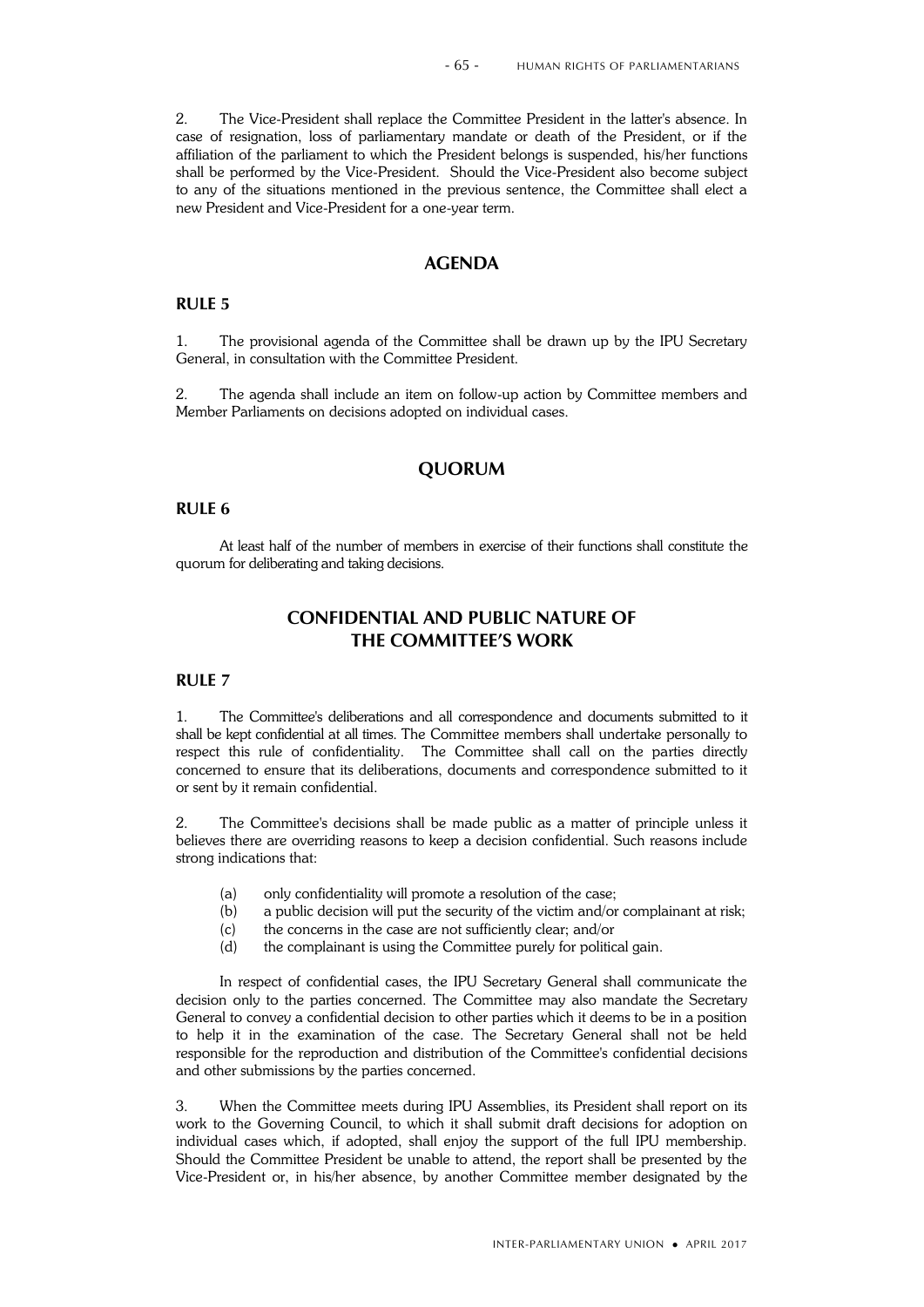Committee. The report to the Council may also contain one or more personal testimonies from the persons affected or their representatives. The text of all adopted decisions shall make mention of any clear reservation on the substance of the decision expressed by the delegation of the country concerned and/or other parties.

## **ORGANIZATION OF EXAMINATION OF CASES**

## **RULE 8**

1. The Committee shall prioritize discussion of and action on its cases. To this end, the Committee shall always examine cases which are submitted to it for the first time. It shall further prioritize examination of cases with significant developments, cases of ongoing risk to life, physical integrity and liberty or continuing serious intimidation and cases in which no developments have occurred but which require a strategic discussion and/or shift of focus.

2. Previous decisions on cases shall remain applicable as long as they have not been superseded by a new decision of the Committee.

3. Once a year, during an extended session held in January or June/July, the Committee shall examine all the cases before it and shall plan, to the extent possible, its activities for the next 12 months, including the hearing of delegations, sources and other parties and the organization of on-site missions, visits and trial observations. The foregoing shall not preclude the discussion or planning of activities at the Committee's other sessions.

4. At the extended session, the Committee shall decide for each case whether or not it will be the subject of a decision at that session. The Committee may decide, in respect of the other cases, whether, in the absence of a decision, specific follow-up action is required. The Committee shall adjourn the adoption of any decision on the other cases to a future session on the understanding that its concerns as expressed in its most recent decisions in those cases shall remain valid.

## **USE OF EXPERTS, HEARINGS, MISSIONS, VISITS AND TRIAL OBSERVATIONS**

### **RULE 9**

The Committee may consult experts, hold hearings, carry out on-site missions and visits and mandate the observation of trial proceedings in accordance with established rules and criteria (cf. Annexes III and IV).

## **RECUSAL OF COMMITTEE MEMBERS**

#### **RULE 10**

In principle, Committee members shall not attend and participate in deliberations and decisions on any case concerning a member of parliament who is a national of his/her country. The Committee may, however, invite the member concerned to provide his/her observations on the case.

### **DECISIONS**

#### **RULE 11**

As a general rule, the Committee's decisions shall be taken by consensus. In the absence of consensus, the Committee shall decide by a majority of the members present.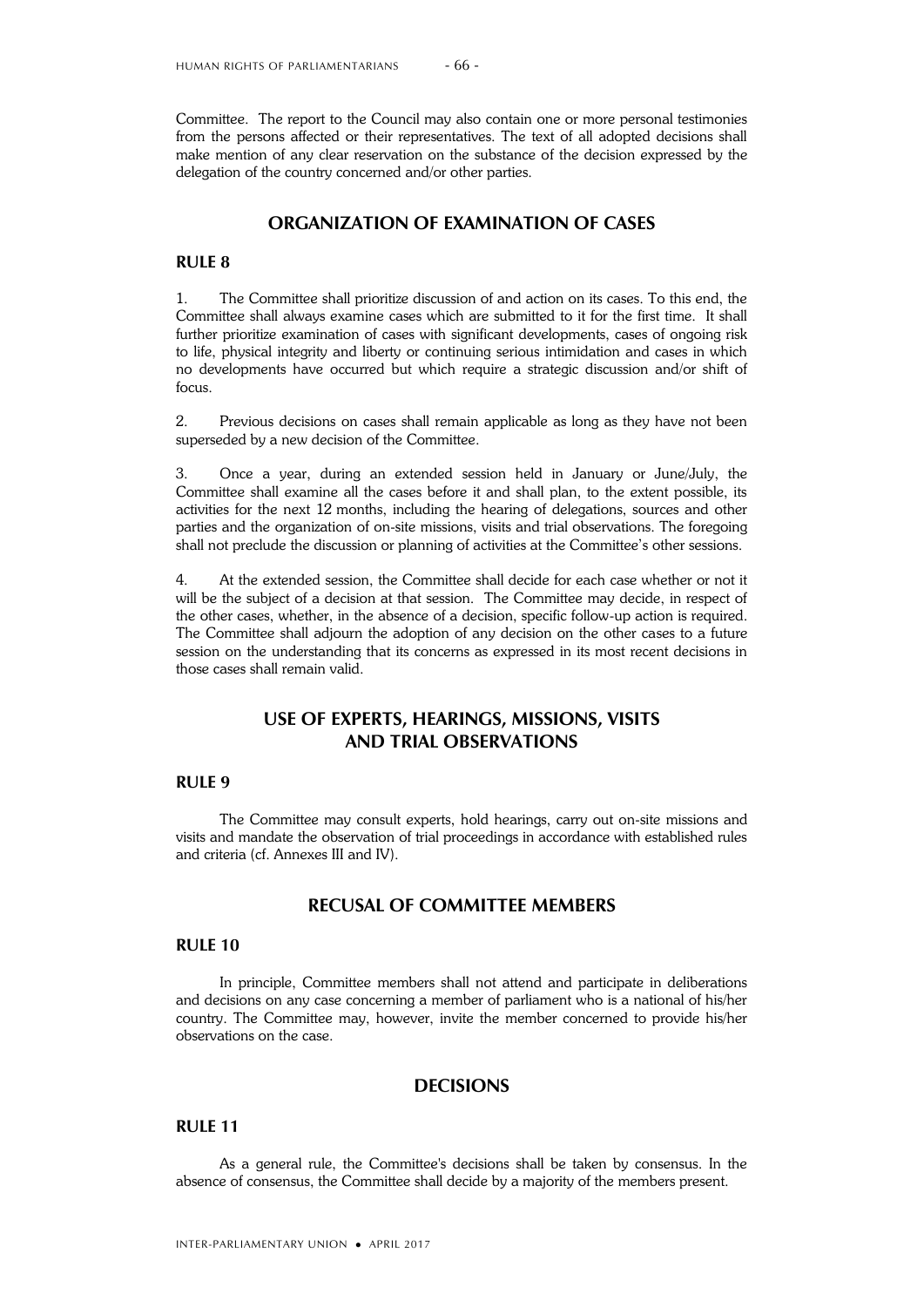## **ORGANIZATION OF WORK BETWEEN SESSIONS**

## **RULE 12**

1. Within 14 days after the end of the session, the IPU Secretary General shall provide Committee members with a succinct summary of what, if any, decision was taken for each case at the session.

2. Between sessions, the IPU Secretary General shall promote implementation of the case decisions and other follow-up action identified by the Committee at its previous session(s) and take steps in respect of any new or other cases warranting an immediate response. With regard to the other cases, the IPU Secretariat shall closely monitor developments.

3. The Committee members, and first and foremost its President, may be consulted where appropriate between sessions on the submission of new cases and developments in cases already under examination by the Committee, as well as on the organization of on-site missions, visits and trial observations.

4. Between sessions, the Committee may exceptionally adopt a public or confidential decision in the event of an urgent situation requiring its immediate attention. To this end, should the IPU Secretary General receive information from a qualified source warranting an urgent Committee decision, he/she shall contact the Committee President, and with the latter's approval, inform all other members, suggest a course of action and ask for their feedback within 48 hours, or in absolute emergencies, 24 hours.

## **PARLIAMENTARY SOLIDARITY**

#### **RULE 13**

1. The work of the Committee shall be based on the principle of parliamentary solidarity. It shall therefore seek, where useful, to engage with IPU Member Parliaments in facilitating satisfactory settlements in the cases before it and to give prominence to parliamentary action taken to promote such solutions.

2. Following each Committee session, the IPU Secretary General shall invite all IPU Member Parliaments to take action to follow up the decisions on individual human rights cases and to report on any action taken. In so doing, the Secretary General may pay special attention to certain cases warranting parliamentary action.

3. The Committee may also take other steps to promote parliamentary solidarity. Such efforts may include, but are not limited to:

- (a) Requesting the IPU Secretary General to write to the chairpersons of the geopolitical groups about the public cases pending in or outside their regions;
- (b) Inviting, at a session during the Assembly, one or two chairpersons of geopolitical groups to discuss implementation of decisions affecting their (or another) region;
- (c) Publicly informing the IPU membership about follow-up action taken by each IPU Member on decisions adopted in human rights cases;
- (d) Entrusting Committee members with the task of presenting its work to the meetings of the Executive Committee, geopolitical groups, the Association of Secretaries General of Parliaments and, possibly, the Third Standing Committee on Democracy and Human Rights during IPU Assemblies; and
- (e) Organizing, as a matter of principle, an information session for the parliamentary and other authorities of the host country of an IPU Assembly.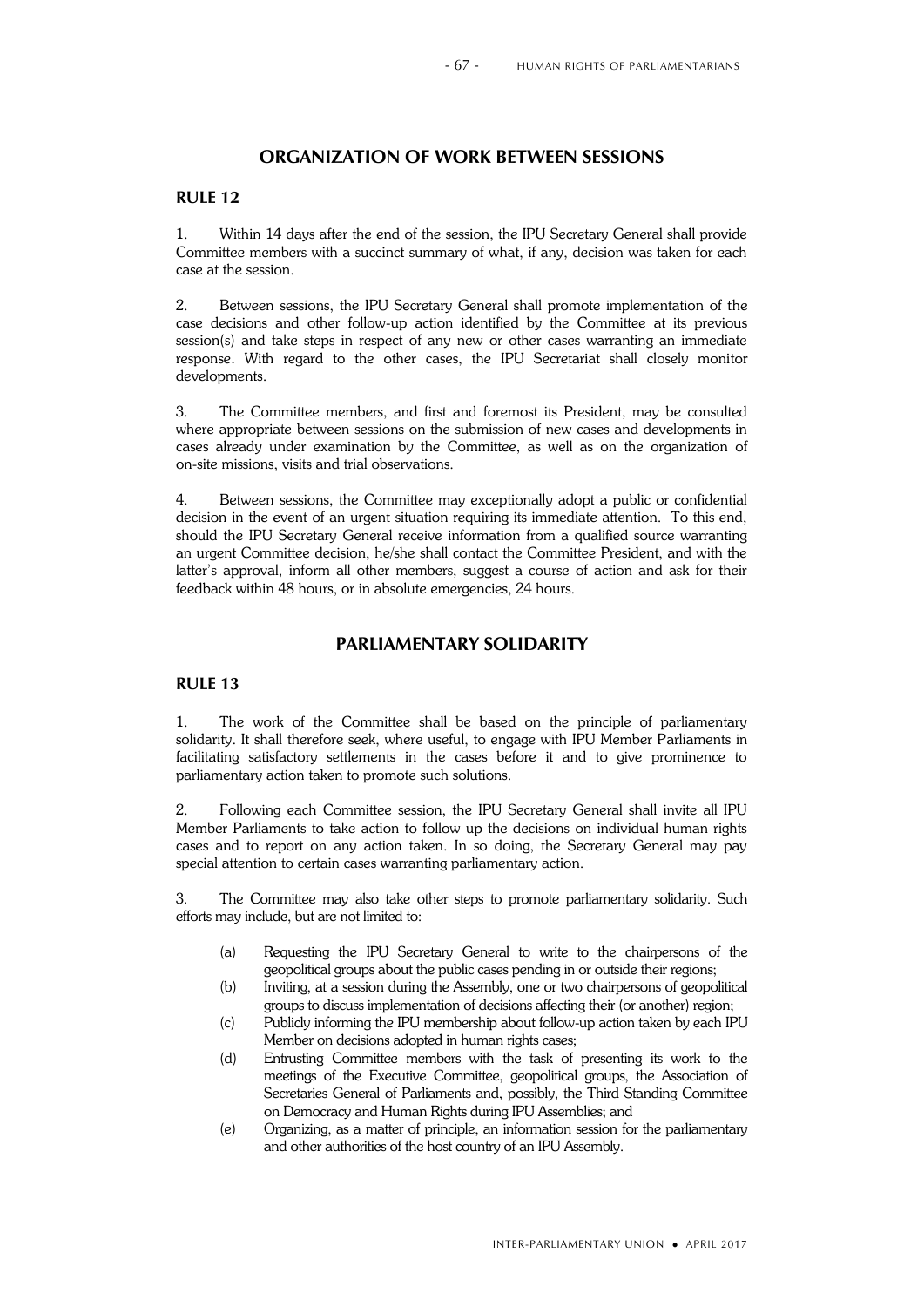## **ADOPTION AND AMENDMENT OF THE RULES**

## **RULE 14 (cf. Statutes, Art. 23)**

One or more of the members of the Committee and/or the IPU Secretary General may propose amendments to the Rules for discussion by the Committee. The Committee shall discuss such proposed amendments and adopt, with the support of an absolute majority of the members present at the time of the vote, its own views thereon. Should these views favour specific amendments to the Rules, such amendments shall be submitted to the Governing Council for approval.

### **SECRETARIAT**

### **RULE 15**

The Committee shall have a Secretary and a team of IPU staff to assist it in its day-to-day work. The Secretary shall be under the direct authority of the IPU Secretary General and, along with the former's team, cooperate closely with other IPU staff to ensure the effectiveness of the Committee's work.

\* \* \* \*

**ANNEX I**

# **PROCEDURE FOR THE EXAMINATION AND TREATMENT OF COMPLAINTS**

*Adopted in February 1989, revised in May 2007 and March 2014*

## **I. QUALIFIED COMPLAINANTS**

- 1. Qualified complainants under the procedure shall be:
	- (a) A (former) parliamentarian(s) (or person authorized by him/her/them to make such complaints and/or a family member) who has/have been the subject of a violation of his/her/their human rights;
	- (b) Another member of parliament;
	- (c) A political party; or
	- (d) An authoritative international or national organization competent in the field of human rights (United Nations and its specialized agencies; intergovernmental organizations; inter-parliamentary organizations; and non-governmental international and national organizations competent in the field of human rights).

## **II. PRESENTATION OF COMPLAINTS**

2. In principle, complaints shall be addressed to the Committee President or the IPU Secretary General, at IPU Headquarters.

3. A list of items of information to be provided shall be made available (cf. Annex II). It shall be designed to assist applicants in presenting a complaint that is as complete, precise and concise as possible.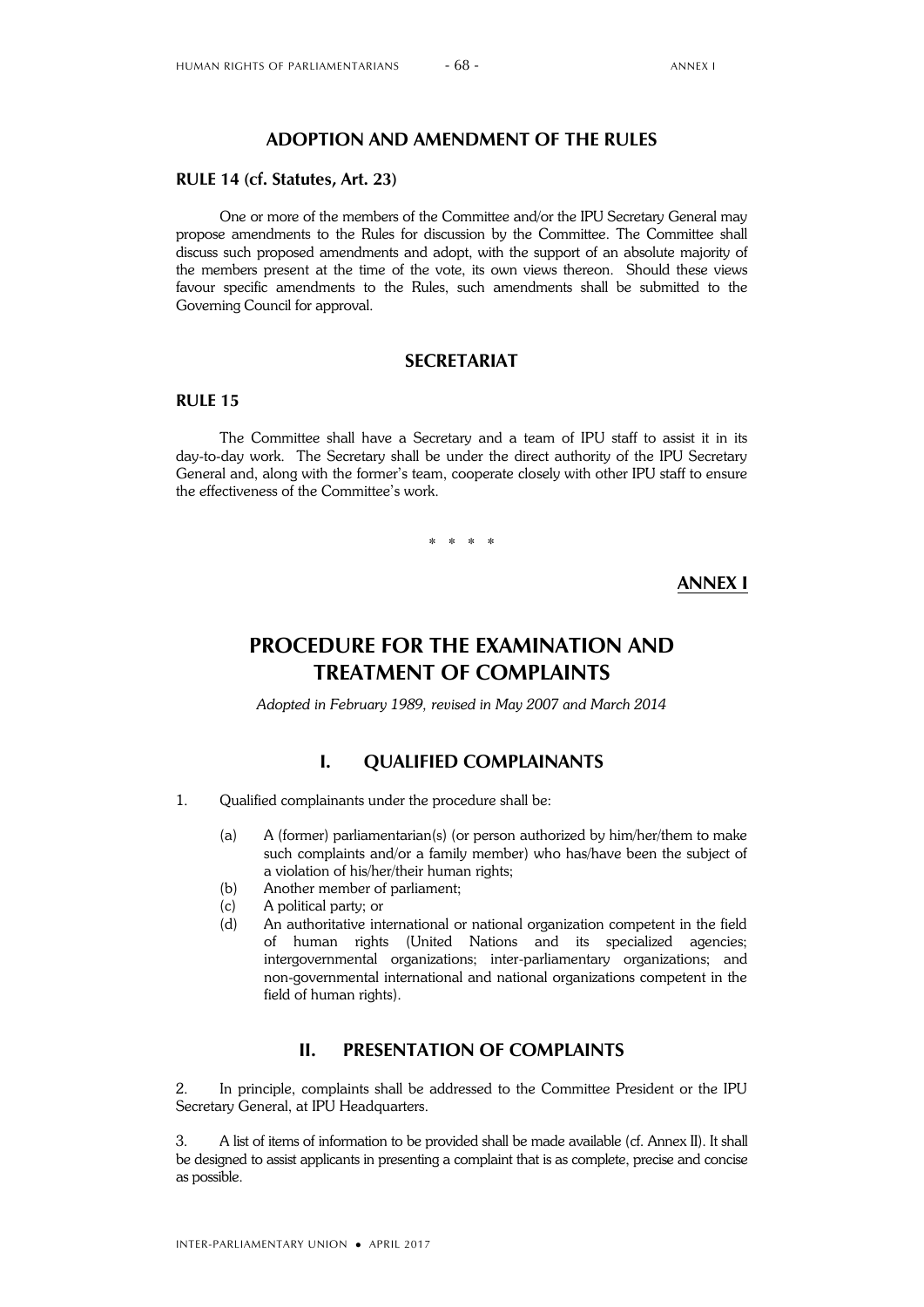### **III. PRELIMINARY INVESTIGATION OF CASES**

4. The IPU Secretary General shall establish a file on any complaint received. In order to do so, he/she shall be authorized to request additional information from the author(s) of the complaint, as well as from the authorities of the State concerned or, if appropriate, from third parties able to supply such information. He/she shall avail himself/herself of any document relevant to the study of the case, particularly the pertinent texts of national laws and international legal instruments and any document from competent international or regional organizations.

5. The IPU Secretary General shall request additional information only when there are grounds for presuming that the complaint is admissible. In the absence of such grounds, the Secretary General may refrain from conducting a preliminary investigation.

6. The identity of the author(s) of complaints shall be disclosed only with his/her/their agreement and when such disclosure is deemed appropriate.

7. The allegations and other information on file shall be outlined and forwarded first and foremost to the parliamentary authorities of the country in question for their comment. The IPU Secretary General may also address the request for information to any competent authority likely to provide official information.

8. It is expressly stated that this approach shall be aimed solely at requesting information before the case is examined by the Committee, and that it shall in no way prejudge such action as may be taken on the case by the competent bodies of the IPU.

9. The IPU Secretary General shall inform the author of a complaint of information received from the authorities of the country in question, particularly when new developments occur affecting the situation of the parliamentarian concerned, and vice versa.

### **IV. STANDARDS AND CRITERIA OF ADMISSIBILITY**

10. Complaints may refer only to members of a national Parliament, not to members of regional and local assemblies.

11. The Procedure shall be applicable to members of parliament who are or have been subjected to arbitrary actions during the exercise of their parliamentary mandate, whether the Parliament is sitting, in recess or has been dissolved as the result of unconstitutional or extraordinary measures. The Committee shall also be competent to examine complaints regarding former members of parliament when the alleged arbitrary actions refer directly to events that took place when the individual was still a member of parliament.

12. With respect to alternate members of a national parliament, admissibility shall depend on the nature of the function involved and how it is exercised.

13. Other standards and criteria of admissibility may be determined in individual cases by the Committee, based on its experience.

14. Decisions on admissibility and non-admissibility of complaints shall be transmitted to the parties directly concerned, together with a statement of the grounds of such a decision.

# **V. EXAMINATION OF COMPLAINTS**

15. For each case, the IPU Secretary General shall present a report containing the following:

 Information on the source(s) of the complaint and the date(s) of the communication(s);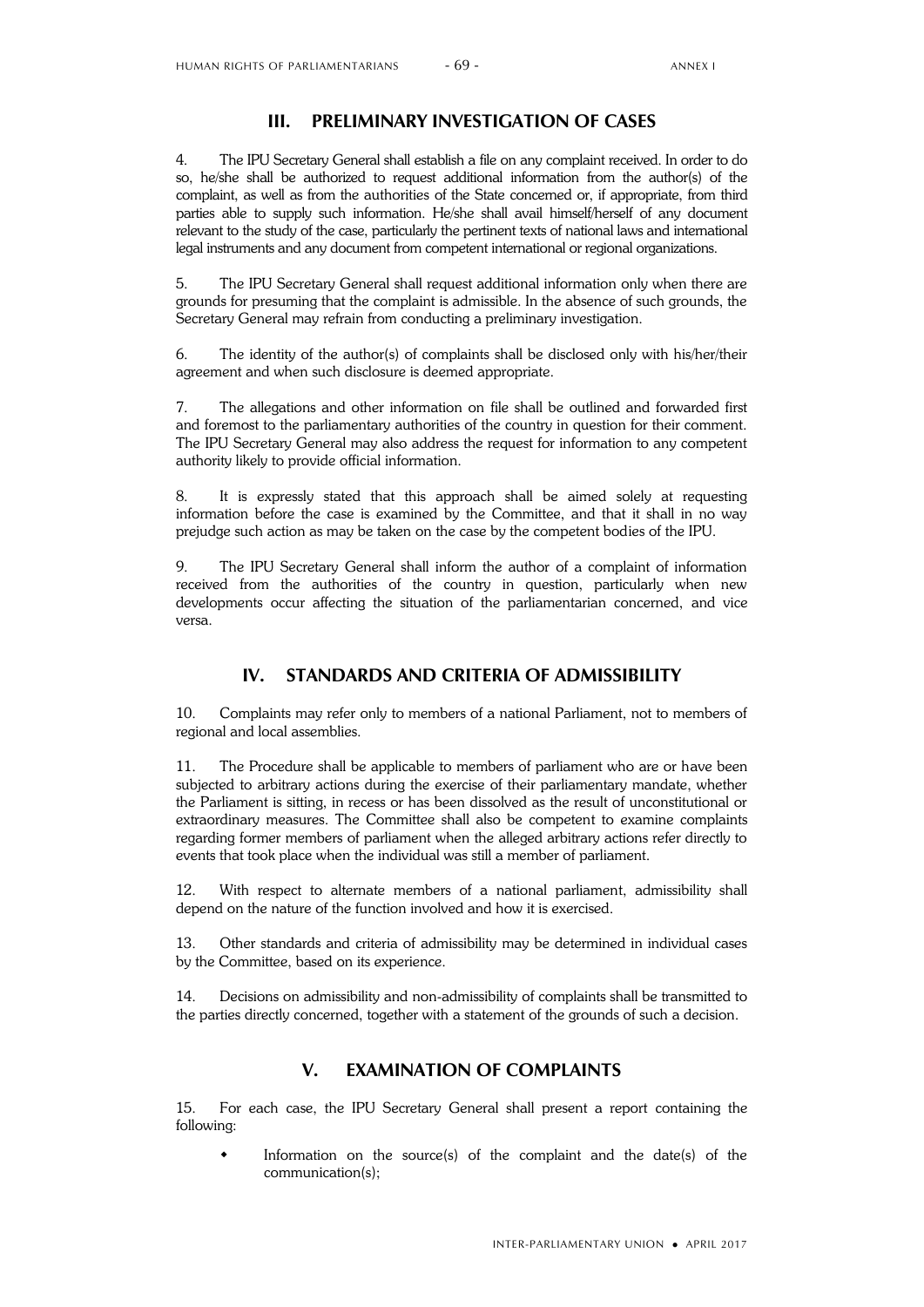- An analytical summary of the allegations and any other information on file;
- Legal references and background (national and international);
- Observations on the formal admissibility of the communication(s); and
- Information on the preliminary investigation of the case and/or previous treatment thereof, particularly the date and content of the reply from the authorities of the country in question to such requests for information as may have been addressed to them.

16. The Committee shall examine each of the cases before it on the basis of the file compiled for that purpose by the IPU Secretary General.

17. The Committee shall seek to establish the facts of a case. For this purpose, the IPU Secretary General shall invite the authorities to comment on the information provided by the author of a complaint, and the author of a complaint to comment on the information provided by the authorities. The Secretary General may also seek information from any other reliable source likely to provide relevant information.

18. The Committee shall seek, to the extent possible and as appropriate, to establish contact with the parliamentarian concerned, first of all, in order to ascertain that he/she has no objection to the Committee examining his/her case and, second, to ensure a continuous flow of first-hand information regarding his/her case.

19. The Committee shall do everything possible to foster a dialogue with the authorities of the countries concerned, first and foremost their parliament, in the pursuit of a satisfactory settlement.

20. The IPU Secretary General shall inform the Committee of any technical cooperation project the IPU is conducting or intends to conduct in a country in which it is examining a case. It may invite the Secretary General to take steps to ensure that its concerns in that case are taken into consideration in order to ensure coherent action by the IPU.

21. The Committee shall engage, including where possible through an official partnership, with relevant international and regional political structures, first and foremost their parliamentary arm, and/or their human rights mechanisms. At the national level, the Committee shall engage, where possible and useful, with in-country UN missions, national human rights institutions and national human rights organizations. The Committee shall also engage directly with parliamentary human rights committees in those countries that have cases before it and in countries that take a keen interest in human rights issues abroad.

### **VI. CONSULTATION OF EXPERTS**

22. Experts may be consulted when the Committee deems it appropriate.

### **VII. HEARINGS**

23. The Committee may hold hearings in accordance with the established rules and criteria (cf. Annex III).

### **VIII. MISSIONS, VISITS AND TRIAL OBSERVATIONS**

24. In specific cases, the Committee may decide to carry out an on-site mission and/or visit or mandate the observation of trial proceedings. Such action shall be taken in accordance with established rules and criteria (cf. Annex IV).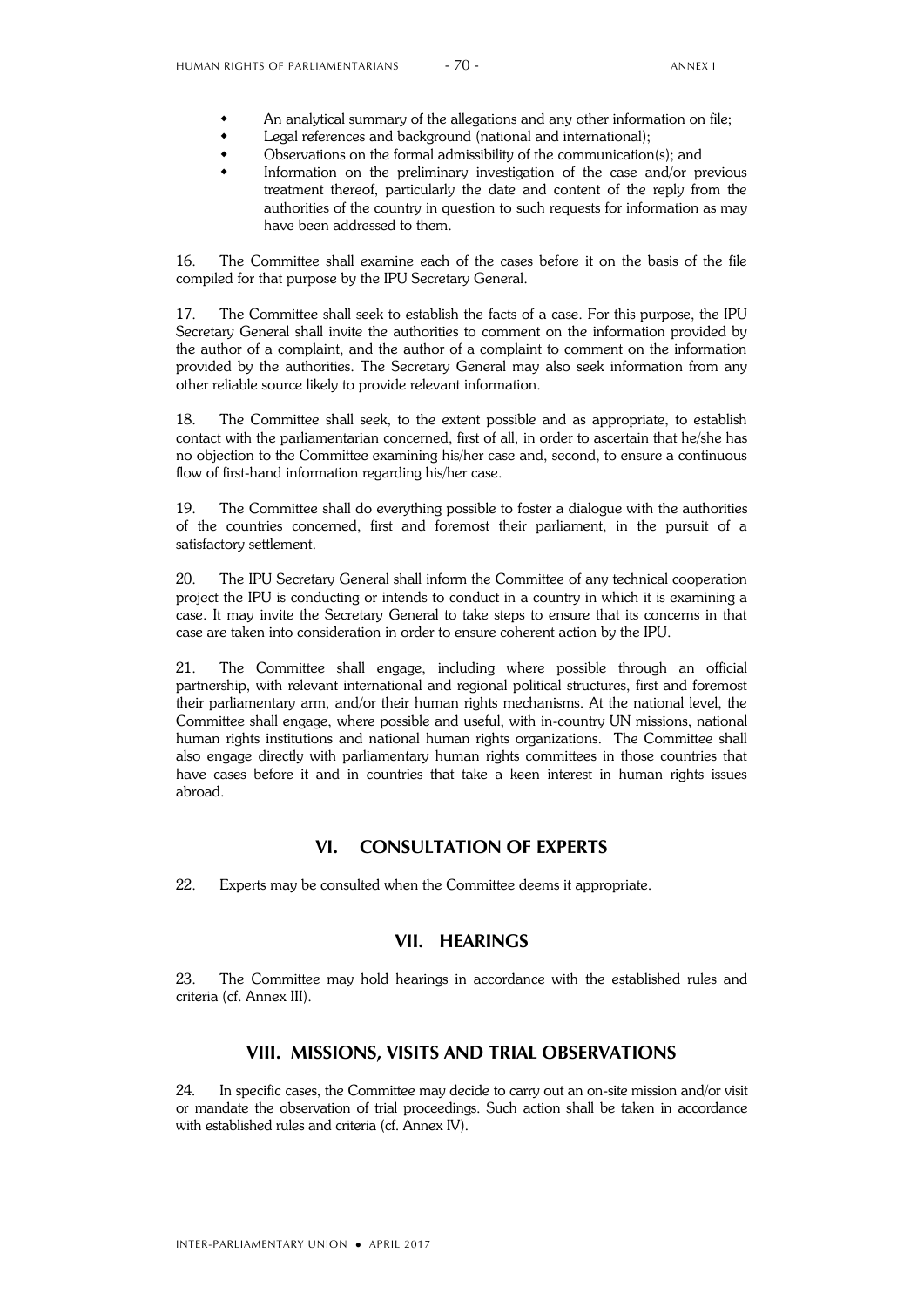### **IX. CLOSURE OF CASES**

25. The Committee shall continue in principle to examine a case at future sessions as long as a satisfactory settlement has not been reached. The Committee may decide to close a case, however, if:

- (a) in its view a satisfactory settlement cannot be reached;
- (b) the complainant has not provided any updated information in spite of repeated requests and the complainant's ability to do so; or
- (c) the complainant states that further action by the Committee is no longer useful.

26. In cases where current or former parliamentarians or their direct representatives are complainants in the case, their response, or absence thereof, shall take precedence over the response of other complainants in the matter. The Committee may reserve the right to reopen a case in the light of new information provided by complainant(s).

27. In cases where a confidential case has been satisfactorily settled, the Committee may decide to announce publicly its closure and state the reasons thereof.

28. Whenever the Committee adopts a decision to close a case, that decision shall be communicated to the parties directly concerned.

\* \* \* \*

### **ANNEX II**

# **PRESENTATION OF COMPLAINTS**

The list of items below is designed to help applicants prepare a complaint which is as complete, precise and concise as possible, so as to facilitate the work of the Committee on the Human Rights of Parliamentarians.<sup>1</sup>

# **I. INFORMATION CONCERNING THE COMPLAINANT**

Family name: ....................................................................................................................

First name: ........................................................................................................................ Nationality: .......................................................................................................................

Sex: ..................................................................................................................................

Home address: ..................................................................................................................

e-mail address for exchange of confidential correspondence: .............................................

Highlight in which capacity the person submitting the complaint meets the criteria of a qualified source:

- $\Box$  a (former) parliamentarian(s) whose rights have been violated;
- a person authorized by a (former) parliamentarian whose rights have been violated;

<sup>1</sup> This list of items was established by the Committee in January 1977.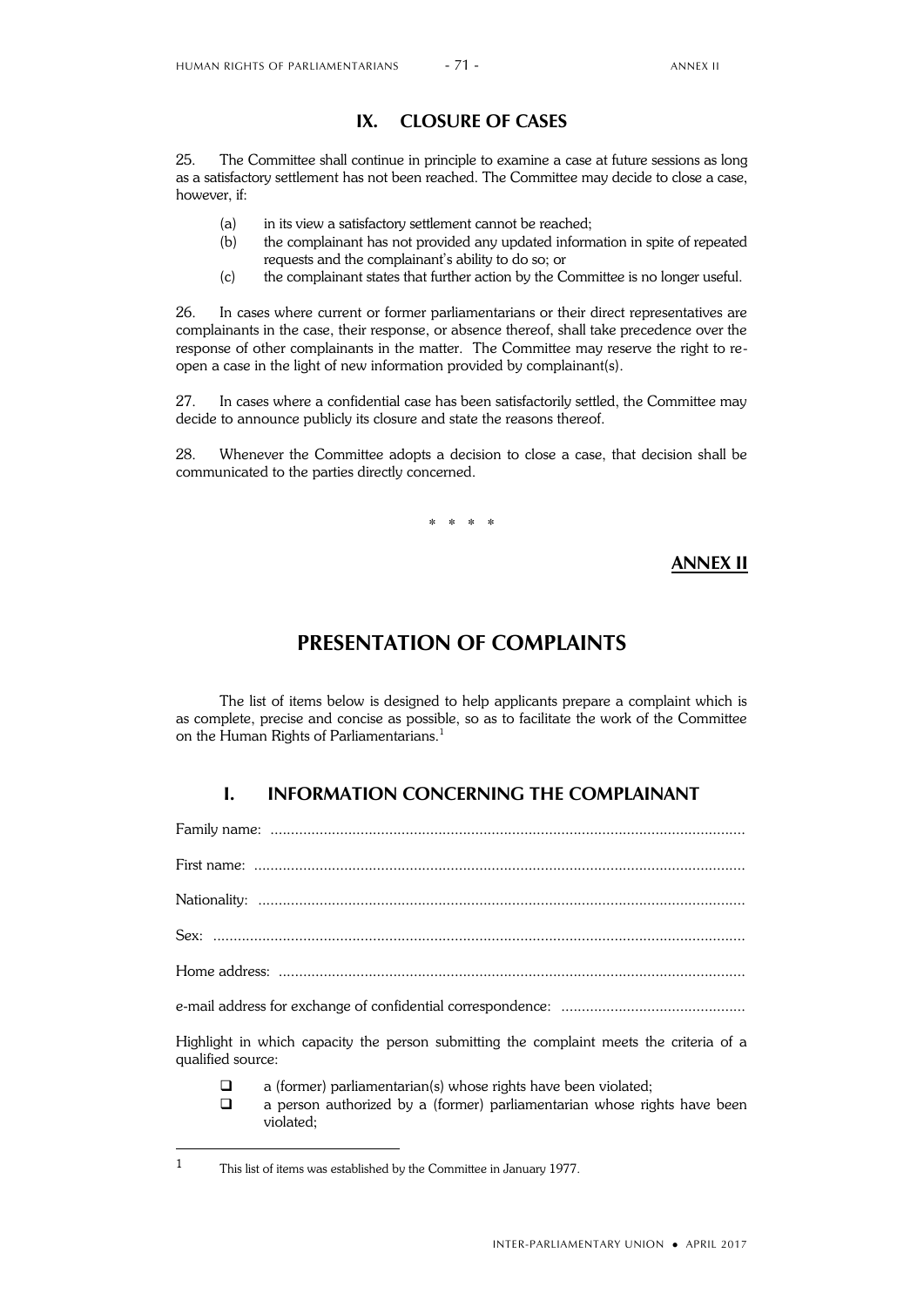- a family member of a (former) parliamentarian whose rights have been violated;
- **a** another parliamentarian;
- $\Box$  a political party; or
- a recognized national or international organization in the area of human rights (United Nations and its specialized agencies; intergovernmental organizations; inter-parliamentary organizations and national or international non-governmental organizations competent in the area of human rights).

Does the person submitting the complaint agree for his/her identity to be made known to the authorities of the State in question?

- Yes
- $\Box$  No (specify reasons for refusal)

# **II. INFORMATION CONCERNING THE VICTIM OF THE VIOLATIONS**

Member or former Member of Parliament whose rights have been violated:

Family name: ......................................................................................................... First name: ............................................................................................................. Nationality: ............................................................................................................ e-mail address for eventual exchange of confidential correspondence:

................................................................................................................................

Name of political party: ..........................................................................................

Political affiliation at the time of the alleged violation(s):

- **D** Majority
- **Q** Opposition
- $\Box$  Independent<br> $\Box$  Other (specify
- Other (specify)

Information concerning parliamentary status:

- (a) At the time of the alleged violation
	- $\square$  Sitting parliamentarian<br> $\square$  Former parliamentarian
		- Former parliamentarian (specify end date of parliamentary term)

- □ Sitting parliamentarian
- Former parliamentarian (specify end date of parliamentary term)

## **III. INFORMATION CONCERNING THE ALLEGED VIOLATION**

Statement of the facts<sup>2</sup> constituting a violation of rights (indicate in particular the place and date of the acts of violation): ..............................................................................................

...........................................................................................................................................

<sup>(</sup>b) At the time of the presentation of the communication

<sup>2</sup> The description of the facts should, as far as possible, be complete, precise and concise, and accompanied by supporting evidence.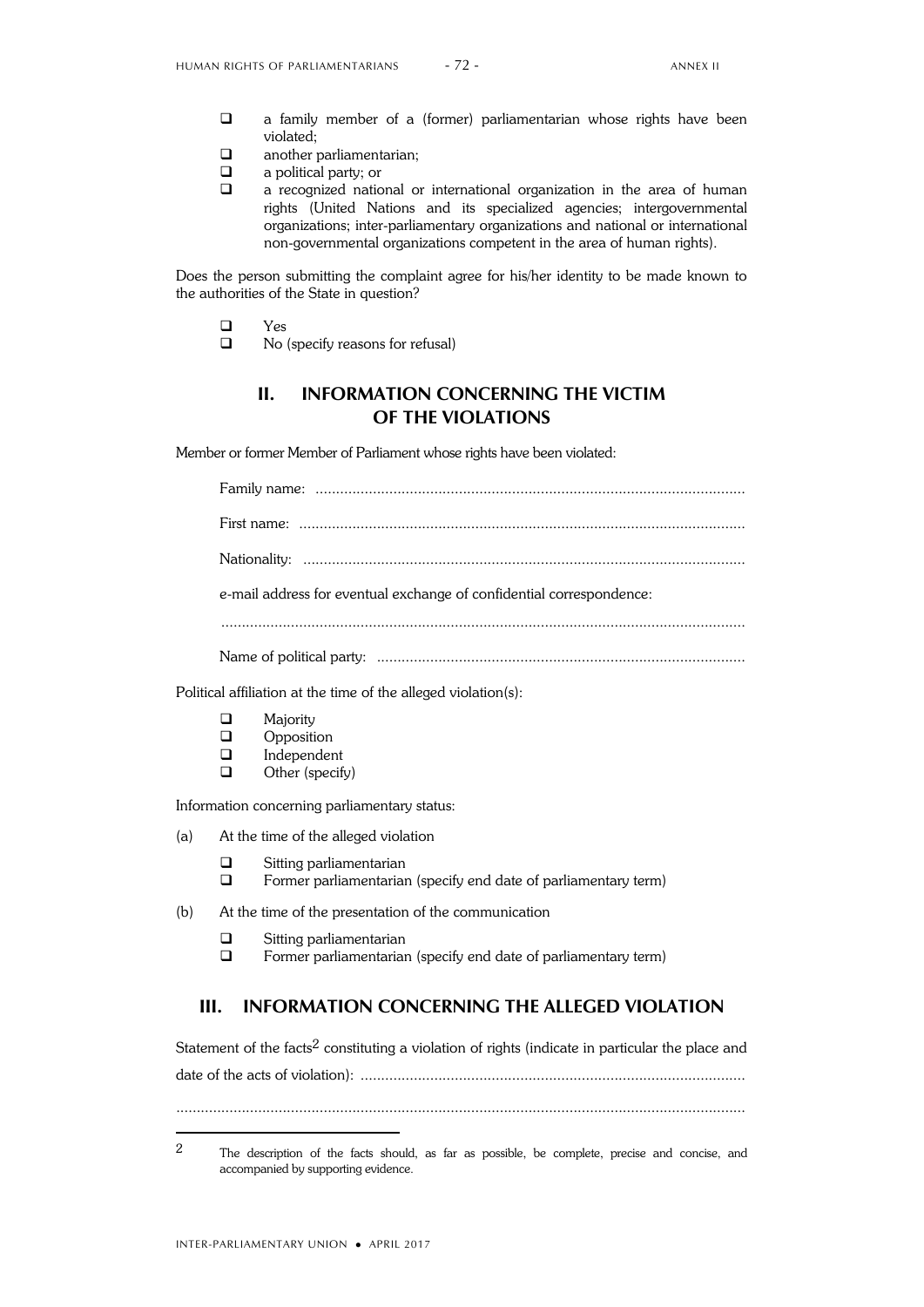| Information concerning, if relevant to the case, parliamentary immunity:                                                                                              |
|-----------------------------------------------------------------------------------------------------------------------------------------------------------------------|
| Information concerning, if relevant to the case, information on gender-based violations:                                                                              |
|                                                                                                                                                                       |
| Information concerning domestic remedies available and invoked: (parliamentary, judicial                                                                              |
| Names and addresses of persons with whom the Committee could, if necessary,<br>communicate in order to obtain further information (in particular, name and address of |
|                                                                                                                                                                       |
|                                                                                                                                                                       |
|                                                                                                                                                                       |
|                                                                                                                                                                       |
|                                                                                                                                                                       |

\* \* \* \*

### **ANNEX III**

# **ARRANGEMENTS CONCERNING HEARINGS**

*Adopted in July 1983, revised in May 2007 and March 2014*

# **I. HEARINGS WITH THE COMMITTEE IN CORPORE**

(a) Hearings may be held with parliamentary authorities, other competent authorities, the complainant(s), the alleged victim(s), representatives of relevant international and national organizations and experts;

They may be held:

- (i) on the initiative of the Committee itself;
- (ii) at the request of any of the above-mentioned entities or persons.

<sup>1</sup> The statement should, as far as possible, be accompanied by relevant extracts of the texts of the public laws referred to.

<sup>&</sup>lt;sup>2</sup> These suggestions are merely indicative. It is the responsibility of the Committee to determine, within the limit of the Inter-Parliamentary Union's capabilities, the action to be taken on them.

<sup>3</sup> For international organizations, signature of a person empowered to represent the organization.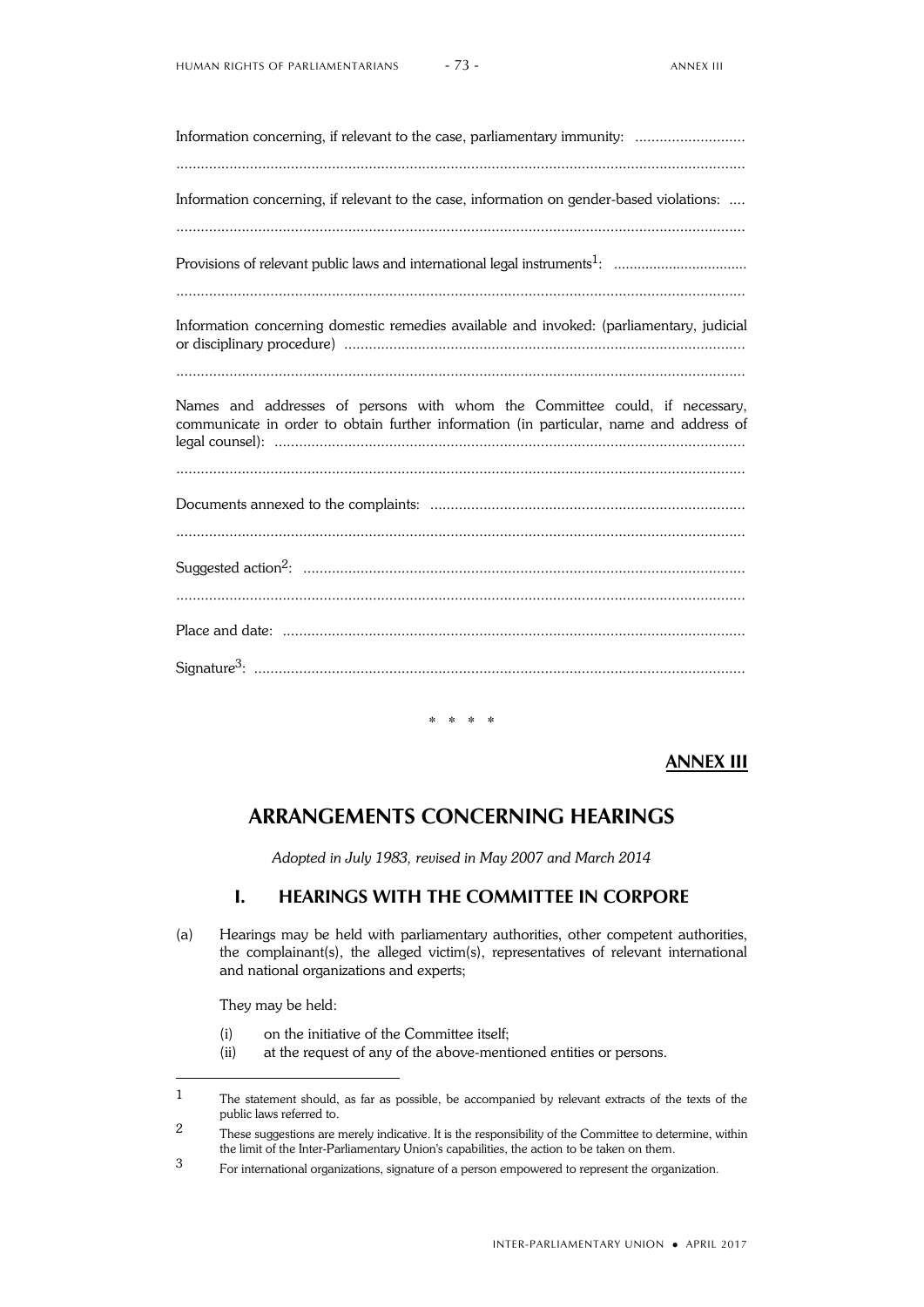- (b) The Committee shall seek to organize a hearing of its own volition and accept a request for a hearing whenever it considers this to be useful and appropriate in the examination of a case.
- (c) Requests for a hearing with the Committee shall be made in good time prior to the corresponding session so that the Committee, or its President, may assess the advisability of such a procedure and give its consent.
- (d) In order to ensure the effectiveness of this procedure, the hearing shall be held in such a way as to meet the needs of the Committee. With this in mind:
	- At the opening of the hearing, the President of the Committee may specify to the person(s) concerned the conditions in which he/she/they will be heard and inform him/her/them of the elements of the case on file to which the hearing will relate, if necessary stating the main points requiring clarification;
	- The time available to a person(s) to make his/her/their preliminary statement shall be established in advance. The person(s) shall then be invited to reply as concisely as possible to specific questions. The Committee may decide that, between the time of the general statement (which will enable it to assess the intentions of the person concerned) and the time devoted to questions, the person(s) concerned shall leave the room to enable the Committee to identify the points requiring clarification; and
	- The Committee shall decide if it is necessary to ask the person(s) being heard to confirm or clarify in writing certain points of his/her/their statements.
- (e) Hearings shall preferably take place in one of the working languages of the Committee.

# **II. HEARINGS WITH THE COMMITTEE PRESIDENT OR A DESIGNATED MEMBER(S)**

The Committee may decide to designate its President or another member(s) to meet *in camera* and hear any entities or persons mentioned under I (a).

\* \* \* \*

**ANNEX IV**

# **PRINCIPLES AND CRITERIA FOR CONDUCTING ON-SITE MISSIONS, VISITS AND TRIAL OBSERVATIONS**

*Adopted in April 1986, revised in May 2007 and March 2014*

## **I. PRINCIPLES AND OBJECTIVES**

1. In order to advance its work to defend the human rights of parliamentarians and to make progress towards the satisfactory resolution of one or more cases, the Committee may decide to carry out a mission or visit, or to observe a trial.

2. Such missions and visits may be envisaged for countries in respect of which cases are pending before the Committee or for countries that are the seat of relevant international or regional organizations or that have national parliamentary committees, other institutions and/or sources of information that may assist the Committee in its work.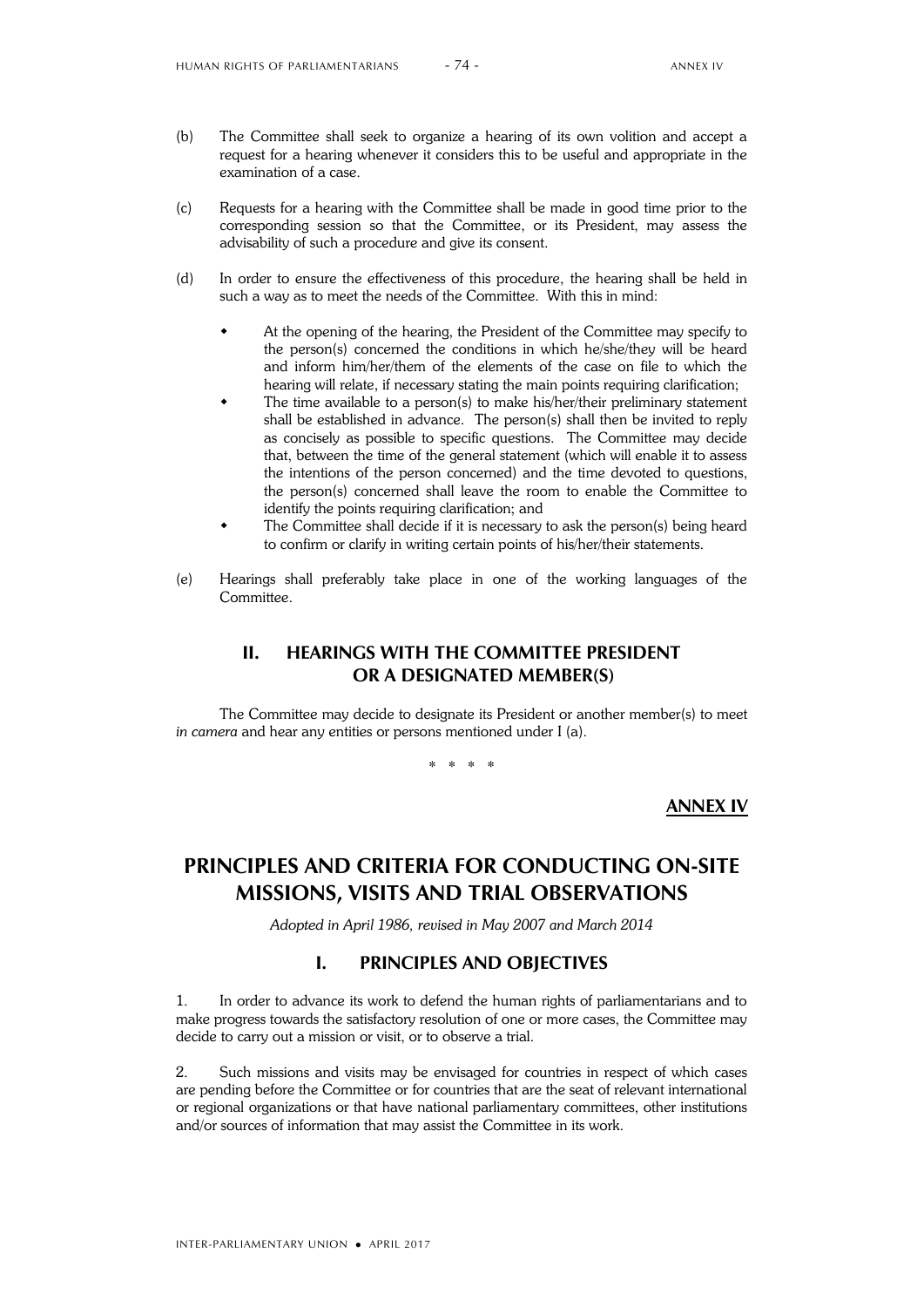3. In exceptional circumstances, a mission or visit may also address political or parliamentary challenges that go beyond the Committee's specific mandate but that need to be addressed in order to resolve the specific cases dealt with by the Committee.

4. When the Committee is not in session, a decision to dispatch a mission, make a visit and/or observe a trial may be taken by correspondence. In particularly urgent or serious circumstances, the decision may be taken by the Committee President in consultation with the IPU Secretary General. Any decision to this effect shall immediately be communicated to the Committee members.

5. Missions shall normally comprise at least two delegates, if possible at least one man and one woman, and extend over several days on the basis of a comprehensive programme that shall include meetings with all relevant authorities, the complainant(s) and other parties in a position to assist the Committee in its work.

6. Visits shall normally be carried out by a single Committee member or another person mandated by the Committee.

7. The length of trial observations shall depend on the schedule of hearings. As part of a trial observation, the observer shall meet with the relevant authorities in the case, in particular the prosecutor's office and the court authorities, as well as the complainant(s)/alleged victim(s) and defence counsel.

8. Trial observations shall be carried out by legal experts and/or members of parliament. Their competence in and impartiality vis-à-vis the case at hand shall be beyond doubt. They shall not at the same time be members of the Committee.

9. A representative(s) of the IPU Secretariat, where possible, shall accompany on-site missions and visits.

10. A mission or visit may only take place with the explicit approval of the authorities of the country in question. In cases where the parliament is represented in the IPU, the necessary contacts and approaches shall be made through that parliament or with its approval. This rule shall apply to all missions or visits except in cases where no interaction is foreseen between the delegation and the government or parliamentary authorities. In the case of a trial observation, the IPU Secretary General shall inform the authorities of the country concerned, in particular the parliament and the authority before which the proceedings are taking place, of the IPU's presence.

11. A mission or visit shall generally aim to:

- Make known to the authorities of the country in question or the institutions in that country the interest which the IPU and, through it, the international community, has in the treatment and fair settlement of an individual case;
- Gather a maximum amount of first-hand or reliable information on the case so as to enable the Committee on the Human Rights of Parliamentarians and the IPU Governing Council to take a decision based on full knowledge of the facts;
- Enquire into respect for basic human rights in the case under consideration on the basis of applicable national legislation and international legal instruments. When a case concerns allegations that legal proceedings brought against a (former) parliamentarian are not founded in law, a trial observation mission may be sent to enquire into respect for basic fair trial guarantees; and
- Contribute, as much as possible, to the settlement of the case in accordance with human rights principles.

12. A mission, visit or trial observation may thus in no way lead, either directly or indirectly, to the expression of any value judgment whatsoever of a situation in general or political regime, whatever their nature.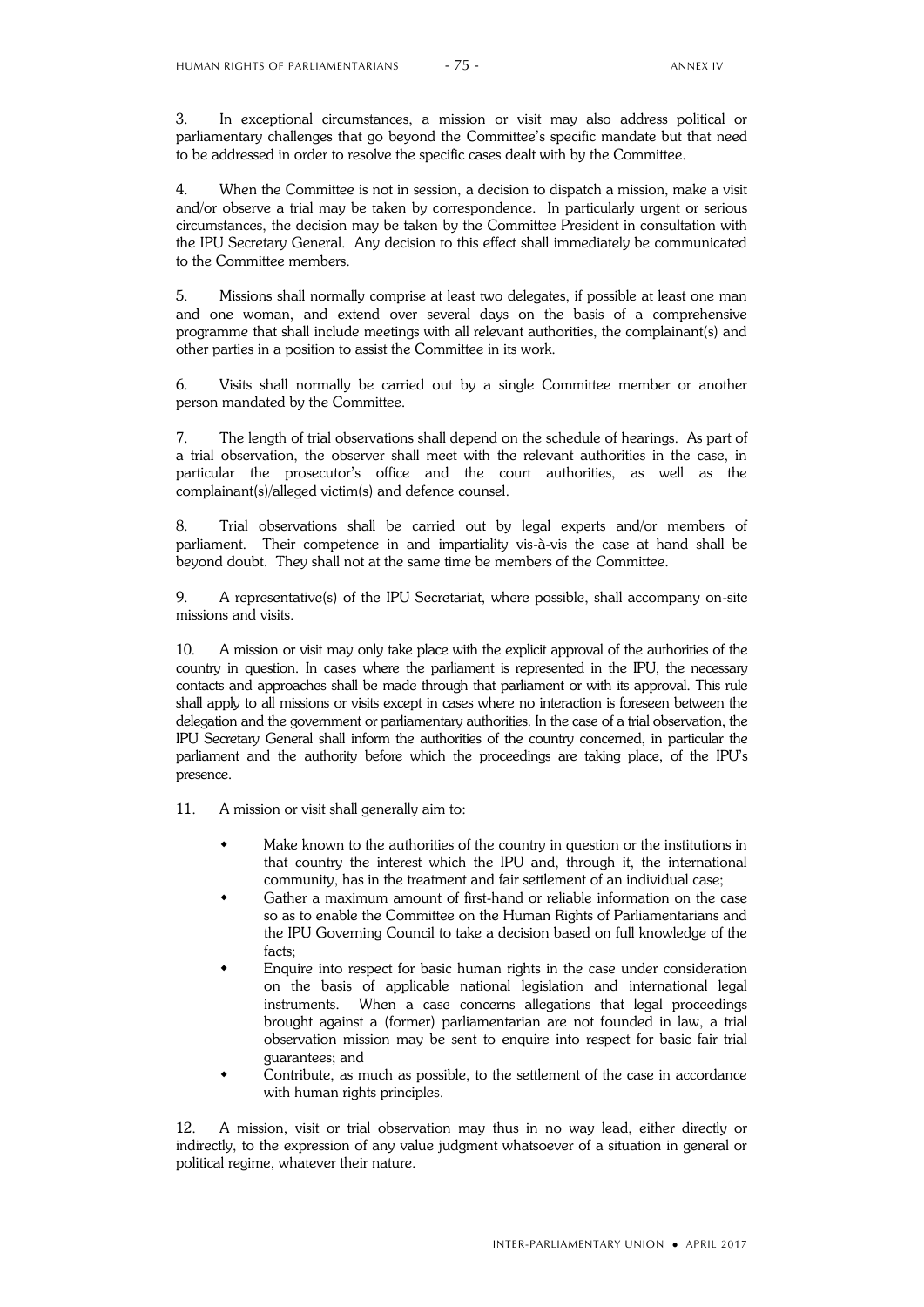### **II. FUNDING**

13. Missions, visits and trial observations shall as a general rule be funded by the core budget of the IPU.

# **III. RESPONSIBILITIES OF THE AUTHORITIES IN MISSIONS AND VISITS**

14. In the case of missions and visits, the authorities of the country concerned, first and foremost the parliament, are responsible for arranging the requested meetings with relevant authorities, providing local transport to the delegation for the duration of the mission or visit and ensuring the protection of the delegation. The authorities shall also assist in any other way possible with the effective fulfilment of the mission's or visit's mandate.

## **IV. COMPOSITION OF DELEGATIONS**

15. The following individuals may be designated to conduct missions and visits:

- Current and former members of the Committee on the Human Rights of Parliamentarians;
- Other parliamentarians with relevant expertise;
- The IPU Secretary General or his/her representative; and
- Human rights specialists.

16. In principle, the Committee shall decide at each of its sessions on the composition of delegations for proposed missions and visits. In deciding to designate one or more of its members to conduct a mission, it shall take into account criteria such as familiarity with the country's legal and political system, command of relevant languages for the mission and absence of potential challenges, whether perceived or real, to the effectiveness of the mission or visit due to the member's nationality and/or political activities. Committee members shall be required to share with the Committee before a decision is taken on the composition of the delegation any information concerning them that may adversely affect the effectiveness of the mission or visit.

17. Should the designated member(s) be prevented from participating in the mission or visit, the IPU Secretary General shall consult the Committee President on the replacement of the member(s) in question and, with the President's approval, take the necessary steps to ensure that the mission or visit can be carried out.

### **V. CONDUCT OF MISSIONS, VISITS AND TRIAL OBSERVATIONS**

18. The persons entrusted with a mission, visit and trial observation shall receive a copy of this document. They shall base their action on the principles advocated by the IPU.

#### **(a) Accreditation and terms of reference**

19. The member(s) of the delegation shall be given several copies of a letter of accreditation and, if necessary, written terms of reference. The latter shall clearly indicate the purpose of the mission.

20. Unless the Committee or the IPU Governing Council decides otherwise, the members of a delegation may not accept to act on behalf of and receive funding from any body or organization in the same country and during the same period.

#### **(b) Concerted action**

21. Concerted action shall be taken at all stages of a mission. If necessary, consultations shall take place during the mission between the members of the delegation and the IPU Secretary General.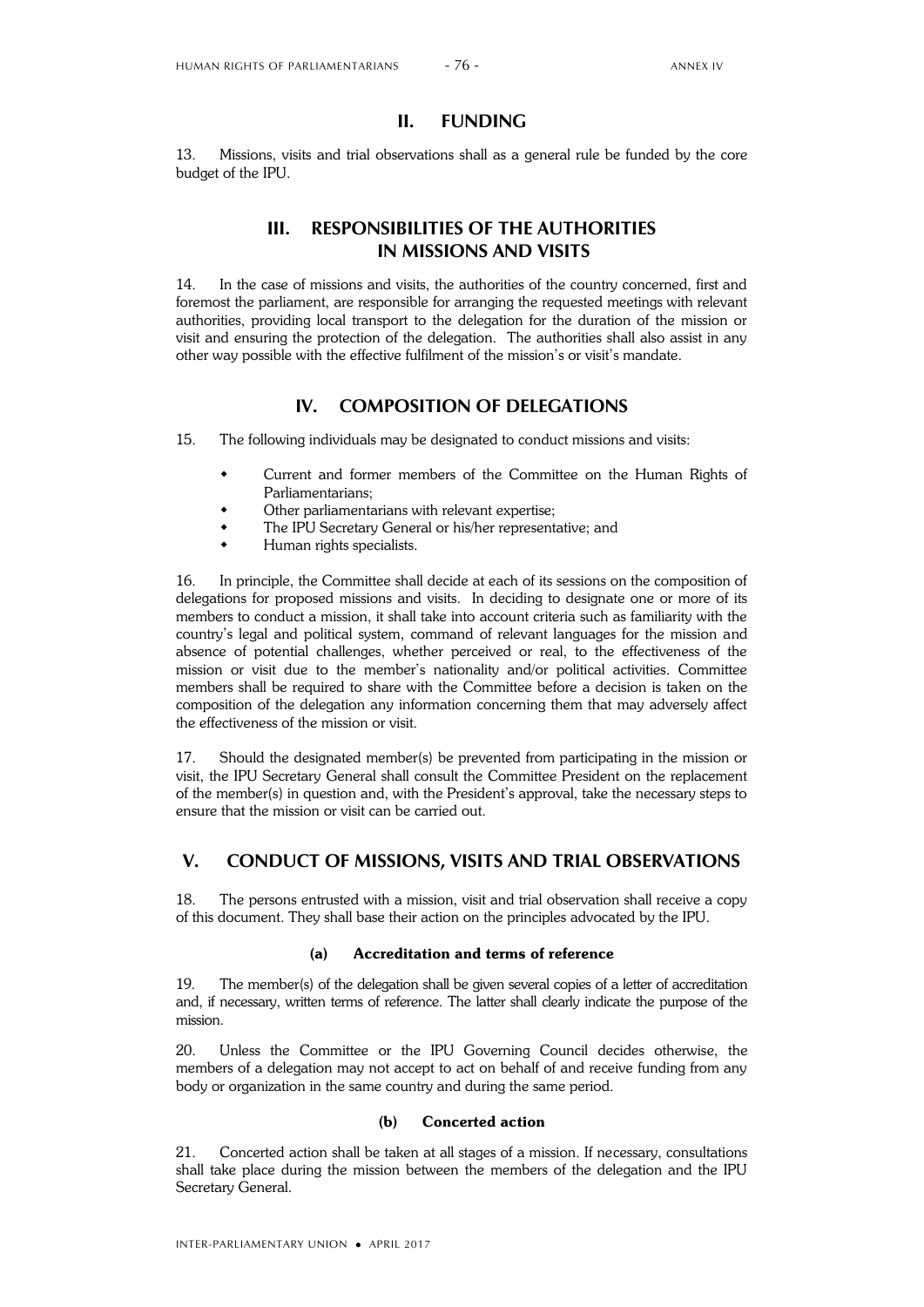22. Barring instructions to the contrary from the Committee or the IPU Governing Council, the members of a delegation shall not accept individual invitations to visit the country in question.

23. If necessary, a preparatory meeting shall be held, prior to the visit, preferably at IPU Headquarters in Geneva.

### **(c) Fulfilment of the mandate**

- 24. The delegation shall strive to gather information from all parties concerned:
	- (i) Competent authorities (governmental/parliamentary/judicial);
	- (ii) Parliamentarian(s) whose situation is the subject of the mission;
	- (iii) Third parties in a position to supply reliable information (sources of communication/relatives of the victim(s)/lawyer(s)/parliamentarian(s) communication/relatives of the victim(s)/lawyer(s)/parliamentarian(s) witness(es)/human rights organizations). The delegation may make direct contact with and hear witnesses as early as during the preparatory meeting.

25. The delegation shall ensure that no witnesses are present during its contacts with the parliamentarian(s) whose situation is the subject of the mission - including when the parliamentarian is detained or imprisoned - and with third parties in a position to supply reliable information. If interpretation is necessary, the delegation shall ensure that the interpreter respects the rule of confidentiality (see paragraph 32 below).

26. Members of delegations shall make every effort never to expose the parliamentarian(s) in question and the sources of confidential information to risks; in the case of direct contacts, they must receive assurances that no reprisals of any kind will be taken against the person(s) concerned because of such contacts. If necessary, they shall ensure that the person(s) concerned is/are able to bring to the attention of the IPU any measures taken against him/her/them after meeting with the delegation.

27. Should the delegation feel that the basic conditions for the fulfilment of its mandate are not met, it shall terminate the visit, if possible after consulting the President of the Committee and the IPU Secretary General.

#### **(d) Documentation made available to delegations**

28. All delegations shall receive as complete a set of documents as possible to ensure the effective fulfilment of their mandate.

#### **(e) Contacts with the press**

29. The IPU Secretariat shall consider, in consultation with the delegation, how to give visibility to the mission, visit or trial observation, including its preliminary findings.

30. The IPU Secretariat and the delegation may decide to organize a press conference towards the end of the mission or visit and, exceptionally, the trial observation should this be considered useful in helping implement and disseminate the preliminary findings of the delegation.

31. With regard to missions carried out in relation to confidential cases, in general no contact with the press will be made.

#### **(f) Interpreters**

32. If necessary, the mission shall be assisted by an interpreter. Depending on the situation, the interpreter may be made available to the mission by:

(i) the Parliament of the country in question;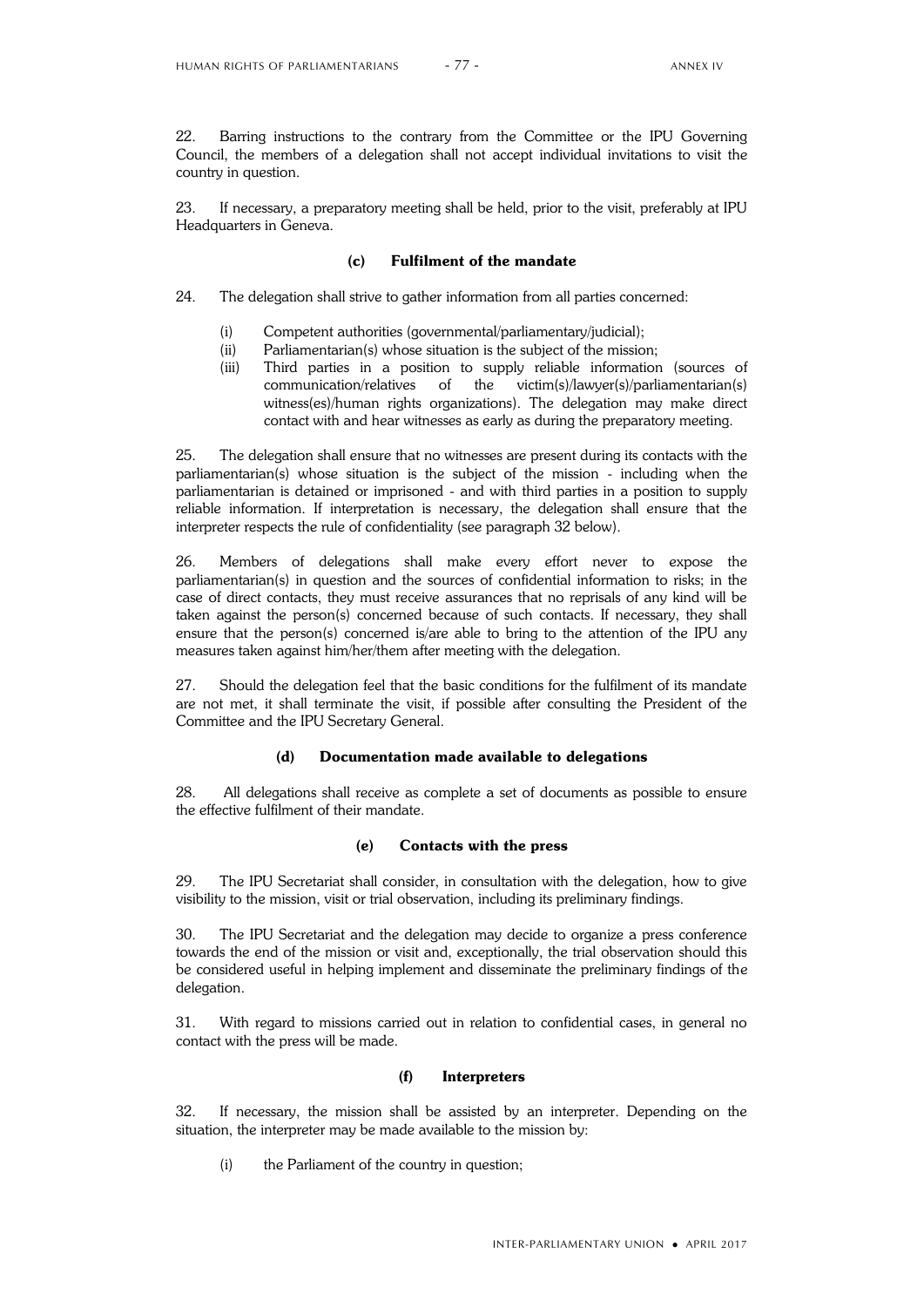- (ii) in the event of a trial which takes place in a country of which the Parliament is not a Member of the IPU, by the defence counsel of the parliamentarian concerned; or
- (iii) by the IPU Secretariat. The delegation shall ensure that interpreters who are not under oath respect the rule of confidentiality.

### **VI. REPORTS ON MISSIONS, VISITS AND TRIAL OBSERVATIONS**

#### **(a) General principles**

33. The report shall be submitted to the Committee, which shall examine it *in camera*. For the missions or visits referred to in paragraph 3 of this Annex, the report may also be submitted to other IPU bodies.

34. The report shall, where useful, be conveyed as soon as possible to the authorities of the country in question and the complainant(s) so as to enable them to forward their observations. The report may also be shared for information and comments with other interlocutors which the delegation met.

35. The Committee shall judge the way in which it is to report publicly on the mission or visit or trial observation, including whether or not to submit the entire report or part thereof to the IPU Governing Council.

36. Any report or part thereof which has been made public by the Committee, either directly or through the IPU Governing Council, may be used as such provided that mention is made of its origin.

37. The report shall be the property of the IPU.

#### **(b) Guidelines for the presentation and content of the reports**

#### (i) Presentation of reports

38. The report shall be transmitted to the Committee Secretariat as soon as possible, and in any event, within 30 days of the completion of the mission, visit or trial observation.

39. The report shall be drafted preferably in English or in French.

40. The delegation shall clearly state if certain parts of the report are to remain confidential.

41. Likewise, special mention shall be made of any minority opinion held by a member of the delegation.

42. Should a mission or visit or trial observation consist of several stages, the delegation shall submit a provisional report as soon as possible (e.g. preliminary observations on a trial hearing), it being understood that the final report (e.g. comments on the judgment handed down by the court) shall be submitted subsequently.

#### (ii) Content of reports

43. Reports should contain information on the following points in particular:

- Reference to the decision by the Committee and/or IPU Governing Council;
- Places and dates of the mission, visit or trial observation; members of the delegation;
- Contacts with the authorities of the country (parliamentary / governmental / judicial);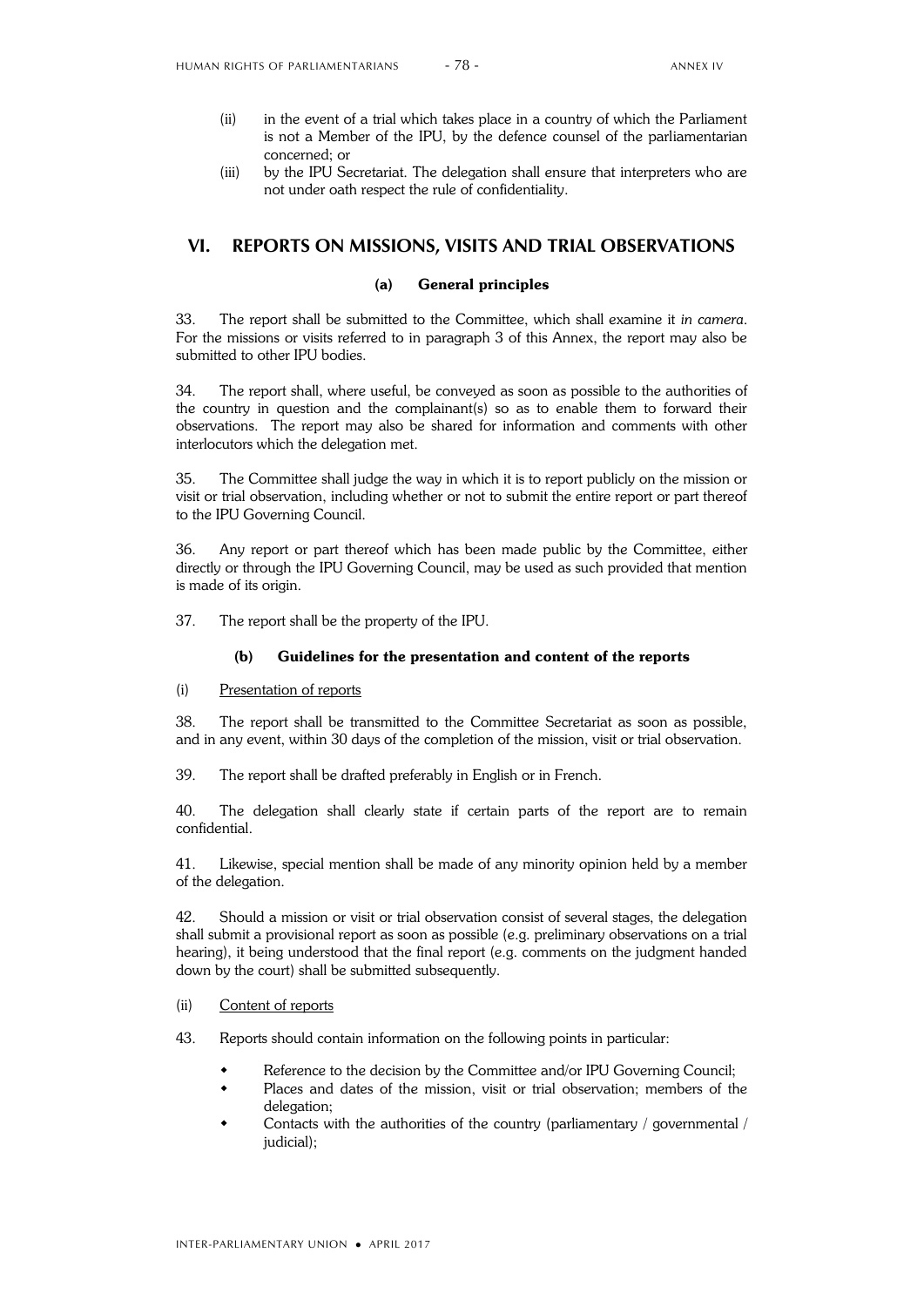- Contacts with the parliamentarian(s) who is/are the subject of the mission (dates, places and conditions of meeting; brief outline of his/her/their situation; summary of the explanations and opinions voiced by the person(s) concerned; brief account - if applicable - of the place and conditions of detention);
- Contacts with third parties;
- Prospects for a settlement of the case; and
- Conclusions and recommendations.

44. Reports of trial observations shall, in particular, contain information on the following:

- The origins of the trial and its context;<br>• Information concerning the defendants
- Information concerning the defendants;
- The court seized of the case(s);<br>• The prosecution and the defend
- The prosecution and the defence;<br>• The charges brought:
- The charges brought;<br>• The laws and decrees
- $\bullet$  The laws and decrees applied;<br> $\bullet$  The case made by the pros
- The case made by the prosecution and a summary or the text of the indictment;
- The nature of the defence and a summary of the text(s) of the case made by the defence;
- The ruling (if handed down);
- The conduct of the trial;
- Comments concerning the conduct of the trial, the ruling (if handed down) and the legal provisions applied; and
- The appeal: the possibilities of appeal; the intentions of the defence and a comment on the likelihood of an appeal succeeding.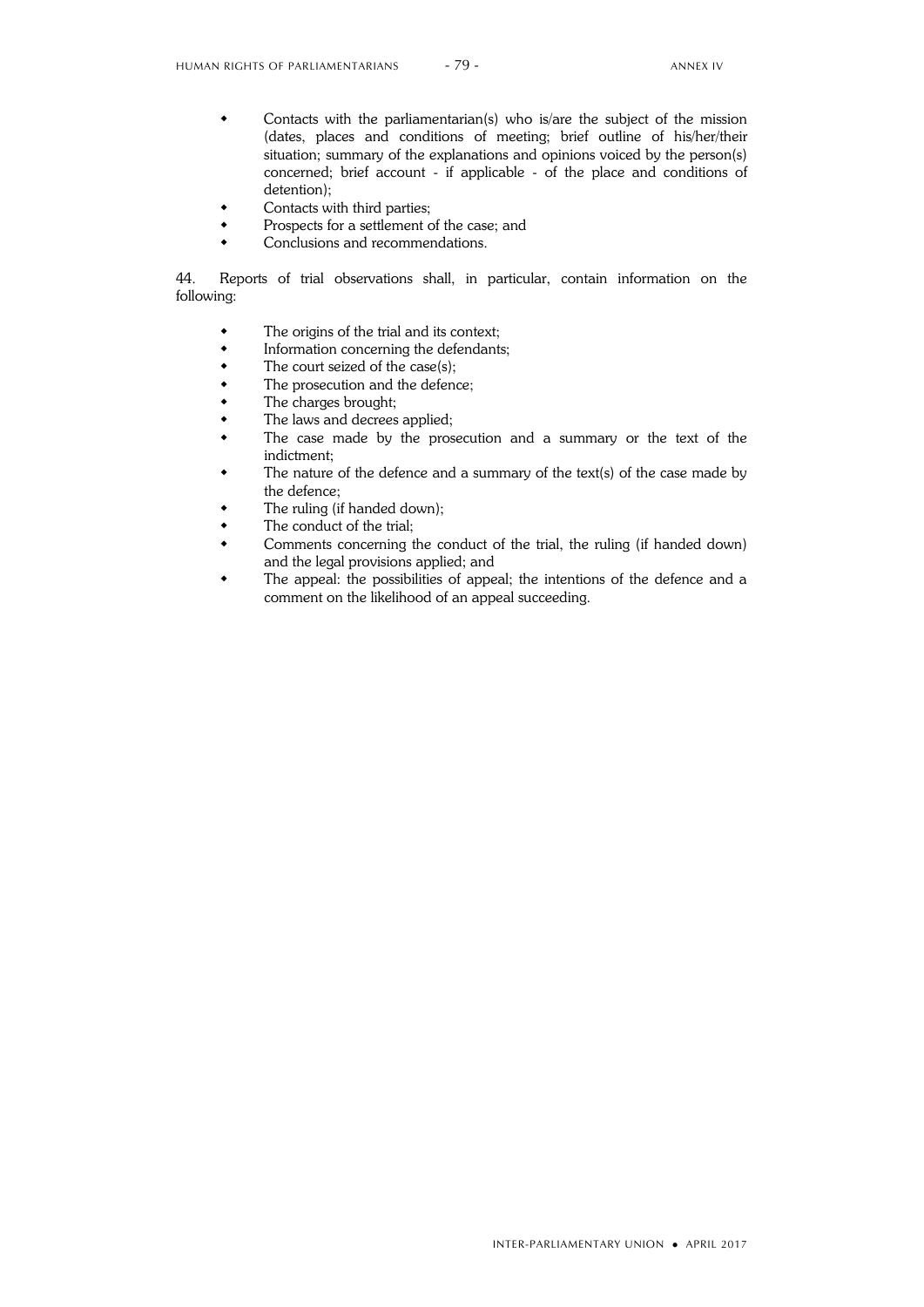*Amended in April 1996, September 1998, April 2003, October 2010 and March 2013*

### **RULE 1**

The IPU Secretariat shall, under the oversight of the Executive Committee, exercise the functions for which it is responsible or those delegated to it in conformity with the Statutes (cf. Statutes, Art. 28.2).

### **RULE 2**

The administration of the IPU Secretariat and responsibility for exercising its intrinsic or delegated functions shall be entrusted to the Secretary General (cf. Statutes, Art. 28.1).

### **RULE 3**

1. In accordance with the recruitment procedure appended to these Rules, the Secretary General shall be elected or re-elected by the Governing Council on the proposal of the Executive Committee for a four-year term, renewable twice (cf. Statutes, Art. 21 (l), 26.2 (h) and 28.1). The terms of the Secretary General's appointment shall be determined by the Executive Committee.

2. The Executive Committee may propose to the Governing Council that it waive the procedure set out in paragraph 1 above and vote on the re-appointment of the incumbent Secretary General.

### **RULE 4**

The Secretary General shall recruit the necessary staff within the framework of the budget approved by the Governing Council and shall inform the Executive Committee of appointments and terminations of employment (cf. Rule 2).

### **RULE 5**

The Secretary General shall work solely for the Inter-Parliamentary Union and may not be a member of any Parliament.

### **RULE 6**

The Secretary General or a member of the IPU Secretariat appointed by the Secretary General shall be present, in an advisory capacity, at sessions of the IPU's organs and at all meetings convened by the IPU (cf. Assembly, Rule 35.2; Governing Council, Rule 42; Executive Committee, Rule 14; and Standing Committees, Rule 41).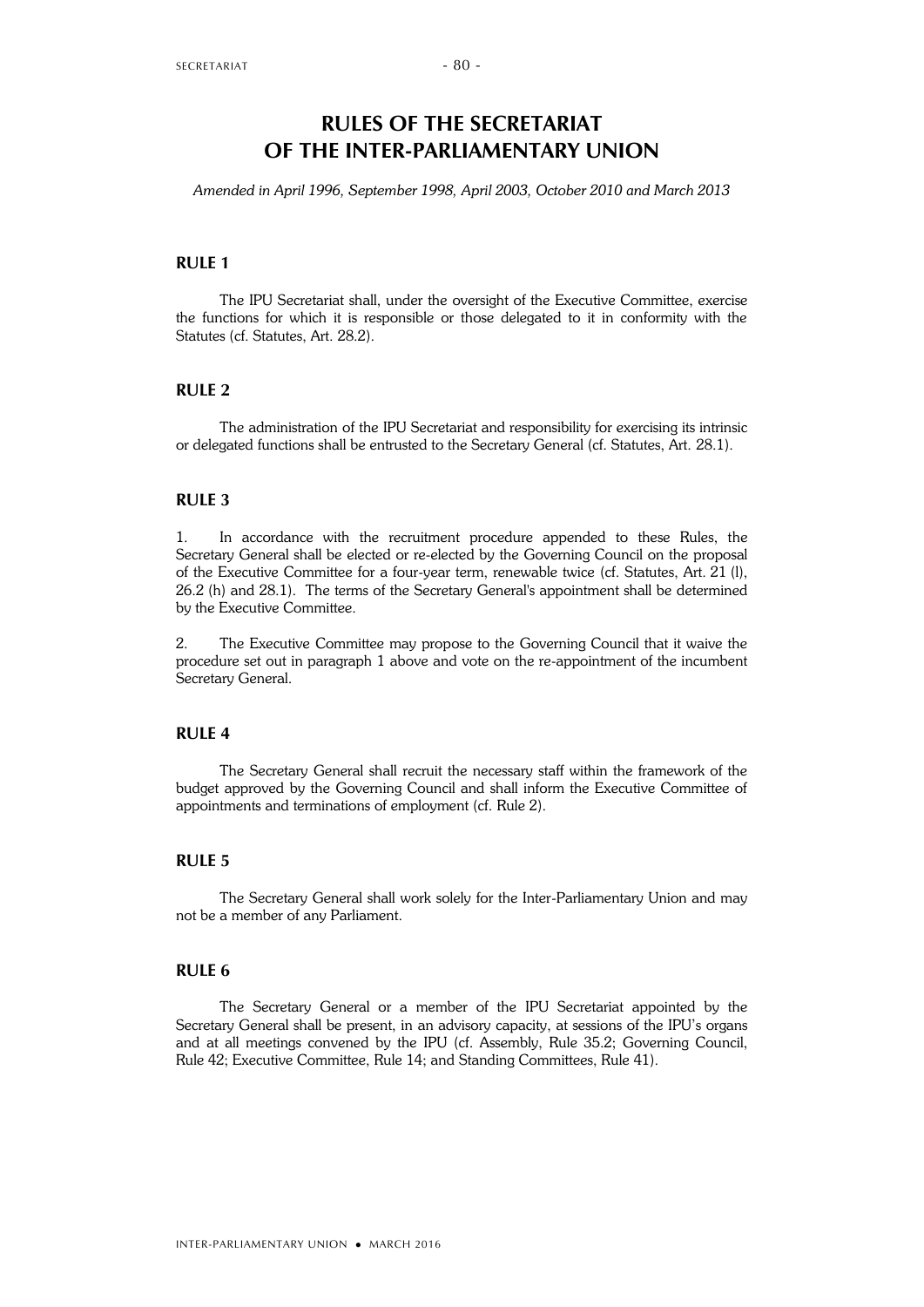#### **RULE 7**

The Secretary General shall prepare each year, for submission to the Executive Committee, a draft work programme, together with a draft budget (cf. Statutes, Art. 28.2 (f); Financial Regs., Rule 3).

#### **RULE 8**

The Secretary General shall, at the time of the Assembly or before 1 July if no Assembly is held, submit an annual report to the Executive Committee on the work of the IPU Secretariat.

#### **RULE 9 (cf. Financial Regs., Rule 10)**

1. The Secretary General shall be responsible for the execution of the budget of the IPU and the administration of its assets.

2. The sums required for payments shall be withdrawn by the Secretary General. In case of the Secretary General's absence, the right of signature may be delegated to another member of the IPU Secretariat.

### **RULE 10 (cf. Financial Regs., Rule 4)**

1. Where necessary, the Secretary General shall be authorized to make transfers from one budget heading to another in the course of a single financial period.

2. The Executive Committee shall express its opinion on these transfers before the accounts are transmitted to the Auditors appointed by the Governing Council.

3. The Secretary General may not, without the consent of the Executive Committee, effect expenditure in excess of the overall appropriations included in the annual budget.

4. Should the budget appropriations approved by the Governing Council appear to be insufficient to cover the expenditure required for the execution of the programme and the administration of the IPU, the Secretary General shall so inform the Executive Committee, which may request the Governing Council to grant supplementary appropriations (cf. Statutes, Art. 26.2 (i)).

5. In urgent cases, these appropriations may be granted by the Executive Committee, which must inform the Governing Council of such action at the latter's next session (cf. Statutes, Art. 26.2 (i)).

### **RULE 11**

The Secretary General shall provide the Executive Committee with full information on the financial administration of the IPU, developments in income and expenditure, and the policy applied in this respect (cf. Statutes, Art. 26.2 (g)).

#### **RULE 12**

Each year, before 1 March, the Secretary General shall have the accounts for the previous financial period examined by an External Auditor and shall then submit the accounts to the Auditors, who shall present them to the Governing Council. The Governing Council shall each year sanction the Secretary General's financial administration (cf. Statutes, Art. 21 (i); Financial Regs., Rule 13).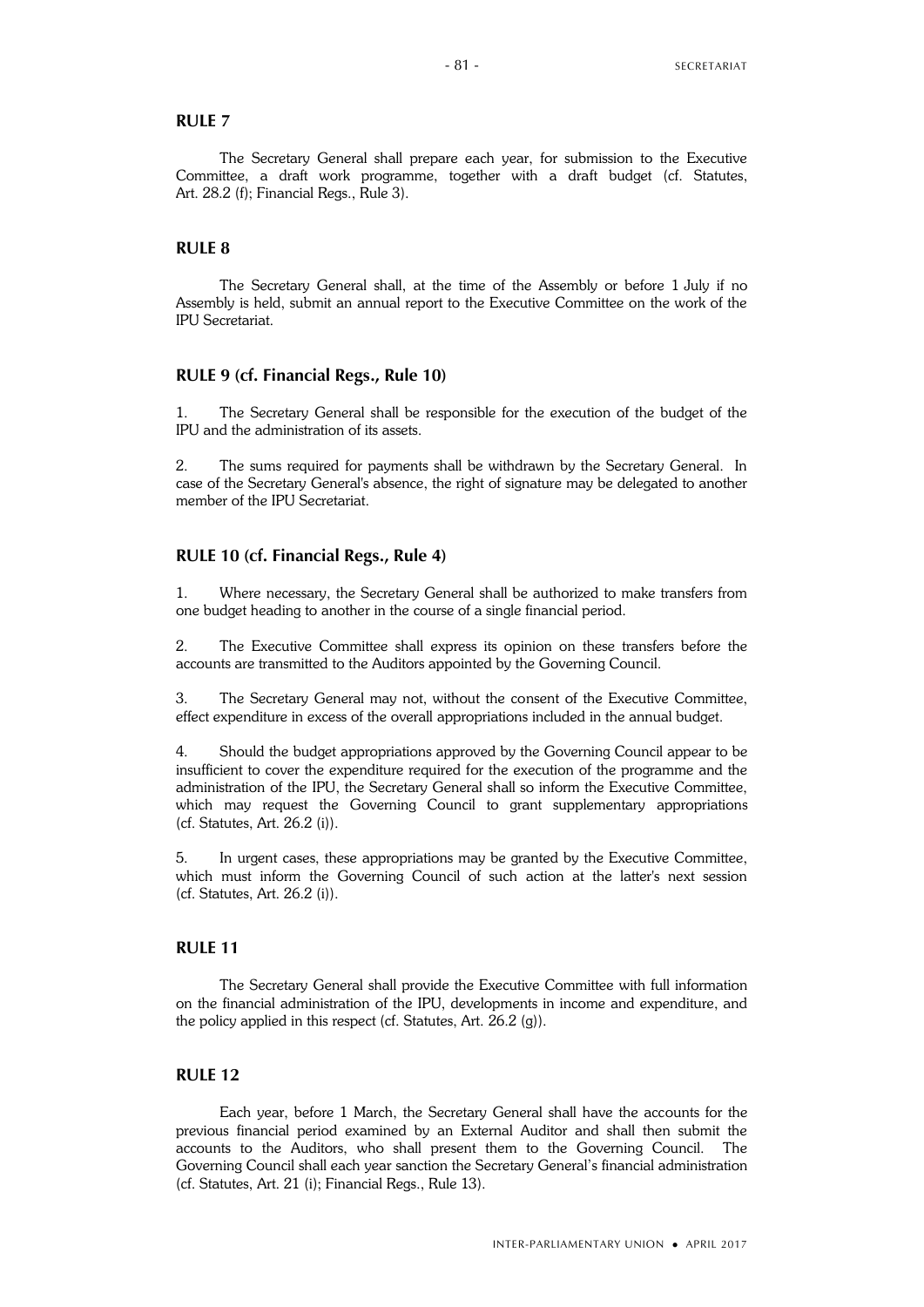# **PROCEDURE FOR SELECTING THE SECRETARY GENERAL OF THE INTER-PARLIAMENTARY UNION**

#### **Vacancy announcement**

The selection process for the post of Secretary General will commence 15 months before the expiry of the current term of the Secretary General.

A vacancy announcement containing a description of the functions of the Secretary General and the skills and qualifications required of candidates will at that time be circulated to all Member Parliaments of the IPU.

The announcement will also be placed on the IPU's website and shared with the United Nations system. All parliaments will be invited to publicize the announcement in the manner they deem fit.

At the same time as it finalizes the vacancy announcement, the Executive Committee will agree on a set of minimum requirements that have to be met by candidates in order to be retained during the initial selection process.

### **Presentation of candidatures**

Candidatures can be submitted by the candidates themselves or by one or more Members of the IPU.

Candidatures shall be submitted within a period of four months from the date of the official vacancy announcement.

Each candidature shall be submitted in one of the two working languages of the IPU – English and French – and shall consist of a letter of motivation accompanied by a curriculum vitae.

Each application will be received in confidence and recorded by the Director of Support Services, who will act as Registrar and will also respond to enquiries from candidates.

### **Shortlisting of candidates**

At the end of the period for submitting candidatures, the President of the IPU, assisted by the Registrar, will examine all candidatures to ensure that they meet the minimum requirements for the post contained in the vacancy announcement. Any candidate who does not meet these requirements will be eliminated from the process.

The complete documentation submitted by all candidates who meet the minimum requirements will be reviewed by the President of the IPU and the Vice-President of the Executive Committee, who will together draw up an initial shortlist consisting of the 20 best qualified candidates.

The complete documentation of these candidates will be shared with each member of the IPU Executive Committee together with a report from the President on the conduct and outcome of the pre-selection procedure.

After studying the candidatures, each member of the Committee will indicate up to a maximum of five candidates which he/she proposes to maintain on the shortlist.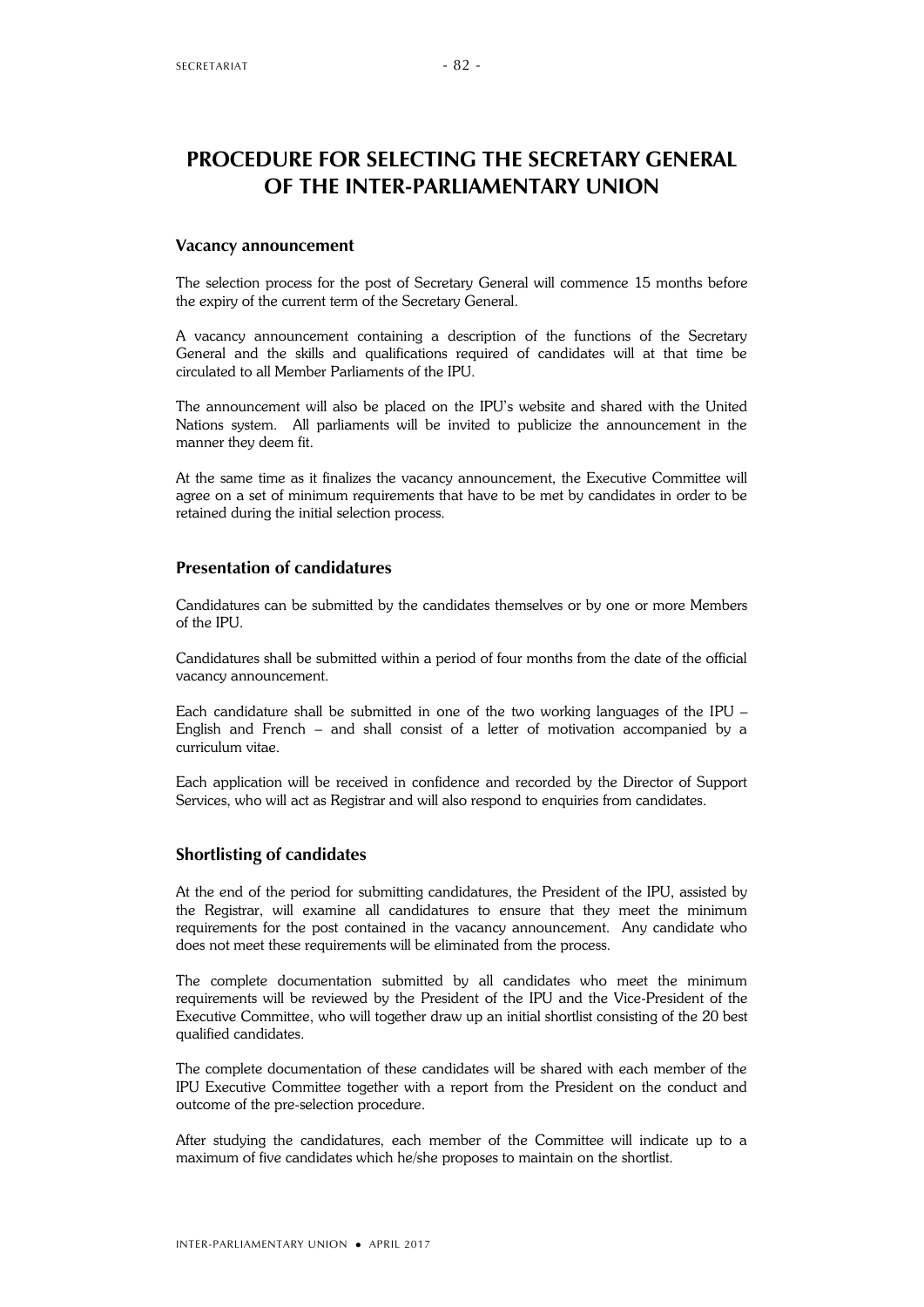The Committee members will communicate their preferences to the IPU Secretariat through a confidential procedure within a month of receiving the documentation.

The five candidates who receive the highest number of preferences will be short-listed.

### **Interviews of selected candidates**

The five short-listed candidates will be invited to the Assembly, where the final selection will take place.

The Executive Committee will devote one extra day during that Assembly to interviewing the candidates. Each candidate will be interviewed for an equal length of time. They will be invited to present their candidature for 10 minutes and will then take questions from the members.

Before starting the interviews, the Executive Committee will have agreed upon a set of questions which will be addressed to all candidates. Members of the Executive Committee will also be able to address follow-up questions to the candidates as well as questions relating to the candidate's individual presentations.

After the interviews, the members of the Executive Committee will exchange views on the candidatures. They will seek to determine if one or more of the candidates can be excluded at this stage of the procedure on the grounds that they either clearly do not meet the requirements of the post or fail to muster sufficiently wide support. To this end, the Executive Committee may resort to straw polls or similar techniques.

At the end of its deliberations, the Executive Committee will forward two or more candidatures for consideration by the IPU membership present at the Assembly.

#### **Presentation of candidatures during the Assembly**

Each candidate retained by the Executive Committee will have equal opportunities to present his/her candidature to each of the geopolitical groups, in accordance with procedures set by them.

The candidates will also be heard by the Forum of Women Parliamentarians, in accordance with a procedure determined by its Bureau.

The candidates will present their candidature during the last sitting of the Governing Council. They will each be given five minutes for this purpose.

#### **Election**

The Governing Council will elect the Secretary General by secret ballot.

For the purpose of identifying the candidate most capable of securing a broad if not allinclusive consensus among the Members, the Governing Council will elect the Secretary General with an absolute majority of the votes cast, as per Council Rule 35.1(b).

If there are more than two candidates and none receives the required majority in the first round of voting, the candidate who received the least support will be eliminated and a new round of voting held.

This procedure will be repeated until such time as one candidate receives an absolute majority of the votes cast.

The successful candidate will be appointed by the Governing Council for a four-year term.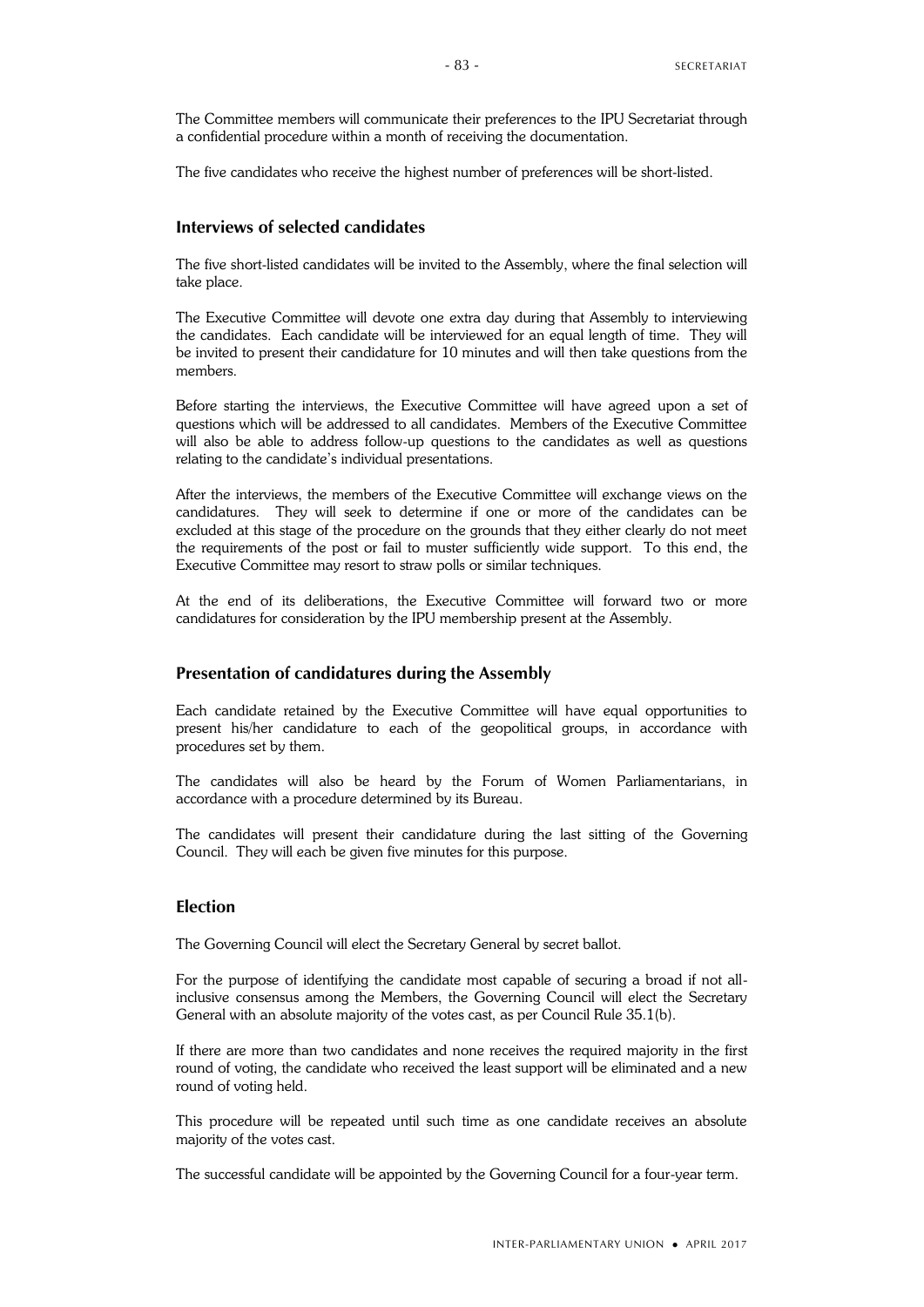# **FINANCIAL REGULATIONS OF THE INTER-PARLIAMENTARY UNION**

*Amended in April 1996, September 1998, April 2001, April 2003, October 2004, October 2005, April 2008 and April 2017*

### **I. APPLICABILITY**

#### **RULE 1**

These Regulations shall govern the financial administration of the Inter-Parliamentary Union.

### **II. FINANCIAL PERIOD**

#### **RULE 2**

The financial period shall be the calendar year from 1 January through 31 December.

#### **III. THE BUDGET**

#### **RULE 3**

1. The annual budget of the IPU shall be approved by the Governing Council (cf. Statutes, Art. 21 (h)).

2. The annual budget estimates shall be prepared by the Secretary General (cf. Statutes, Art. 28.2 (f)) and shall be presented in Swiss francs (CHF).

3. The annual budget estimates shall be accompanied by such information annexes and explanatory statements as the Secretary General may deem necessary and useful, or as required by the Governing Council.

4. The Executive Committee shall examine the annual budget estimates prepared by the Secretary General and submit them to the second session of the Governing Council with such recommendations as it considers desirable (cf. Statutes, Art. 26.2 (e)).

5. The annual budget estimates shall be transmitted by the Secretary General to all Members of the IPU at least one month prior to the opening of the session of the Governing Council.

6. Supplementary estimates may be presented by the Secretary General whenever necessary in a form consistent with the estimates for the financial year and shall be submitted to the Executive Committee. The Executive Committee shall review the supplementary estimates and submit them for approval to the Governing Council with such recommendations as it considers desirable.

7. In addition to the budget estimates for the following financial period, the Secretary General shall present to the Executive Committee and the Governing Council, for their information, provisional estimates for the next succeeding year, or such further periods as the Governing Council shall require.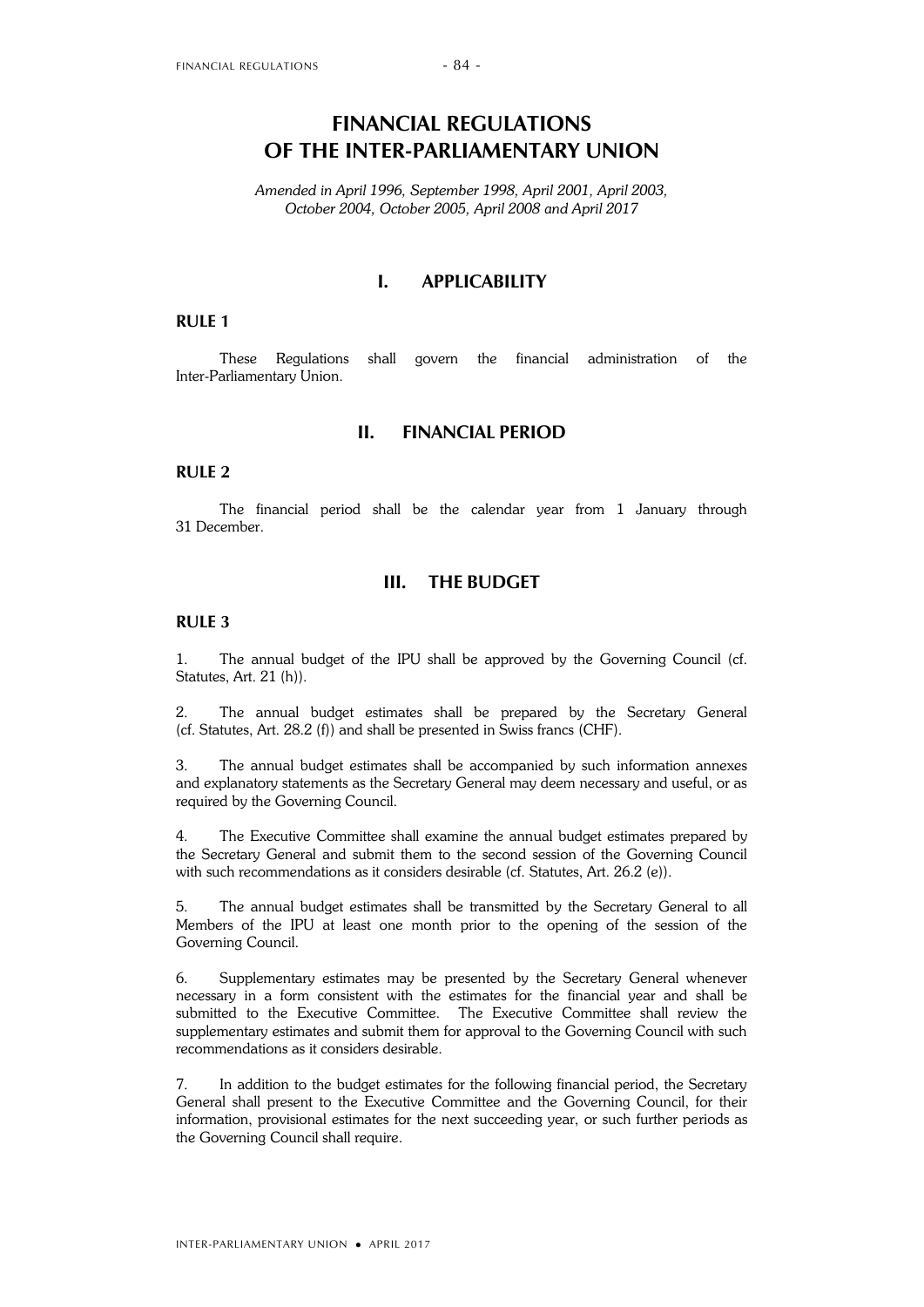8. Should the Governing Council reject the draft budget proposed by the Executive Committee, it shall either designate a balanced working group to study the question and submit a revised draft budget, possibly extending its sitting for that purpose, or shall decide to convene extraordinary sessions of the Executive Committee and Governing Council before the end of the year in question in order to find a solution and adopt the budget.

### **IV. APPROPRIATIONS**

### **RULE 4**

1. The appropriation approved by the Governing Council shall constitute an authorization to the Secretary General to incur obligations and make payments for the purpose for which the appropriations were approved.

2. The Secretary General may not, without the consent of the Executive Committee, effect expenditures in excess of the overall appropriations included in the annual budget (cf. Secretariat, Rule 10.3).

3. Should the appropriations approved by the Governing Council appear to be insufficient to cover the expenditure required for the execution of the programme and the administration of the IPU, the Secretary General shall so inform the Executive Committee, which may request the Governing Council to grant supplementary appropriations (cf. Statutes, Art. 26.2 (i); Secretariat, Rule 10.4).

4. In urgent cases, the Executive Committee may grant these supplementary appropriations and shall inform the Governing Council of such action at the Governing Council's next session (cf. Statutes, Art. 26.2 (i); Secretariat, Rule 10.5).

5. Appropriations shall be available to discharge obligations for the financial year to which they relate. Any balance of the appropriations at the close of the financial year shall be submitted by the Secretary General, through the Executive Committee, to the Governing Council for a decision concerning its use.

6. Appropriations shall remain available for 12 months following the end of the financial year to which they relate, to the extent that they are required to discharge obligations in respect of goods supplied and services rendered in the financial year and to liquidate any other outstanding legal obligations of the year.

7. At the end of this 12-month period, the remaining cash balance of these appropriations shall be subject to the same procedure as specified in Rule 4.5 above.

8. The Secretary General shall consult the Executive Committee, whenever possible, before transferring amounts from one budget heading to another within the total amount appropriated and in the course of a single financial year.

9. The Secretary General shall be authorized to make such transfers not exceeding 3 per cent of the total appropriation for any fiscal period without prior consultation of the Executive Committee, but shall submit them to the next session of the Executive Committee for its opinion before the consideration of the accounts by the Governing Council.

### **V. PROVISION OF FUNDS**

### **RULE 5 (cf. Statutes, Art. 5)**

1. The budget appropriations, as well as the possible supplementary appropriations, shall be financed by:

(a) Contributions from the Members and Associate Members of the IPU;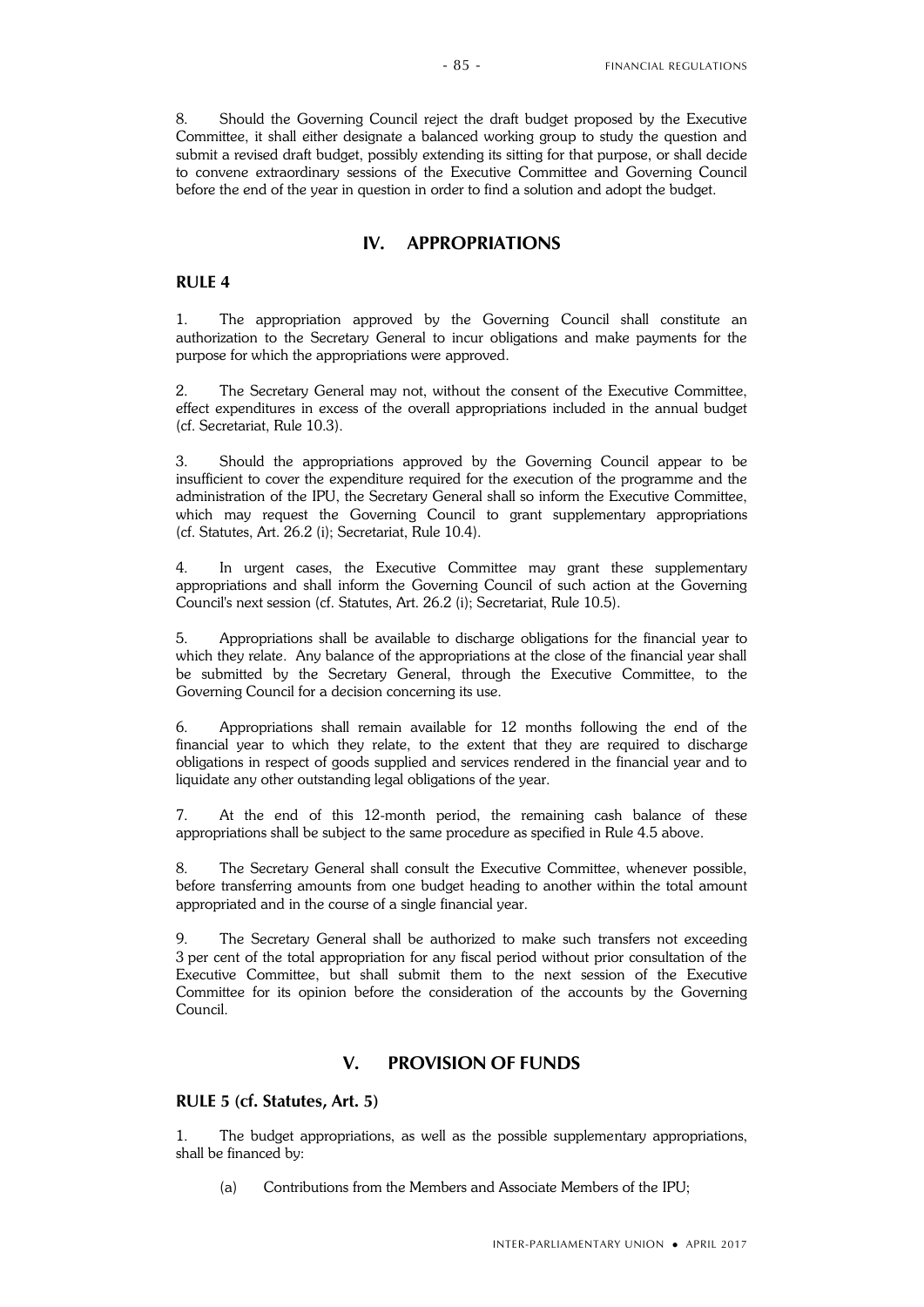- (b) Contributions from newly affiliated or reaffiliated Parliaments and special debts;
- (c) Contributions from external sources;
- (d) Income derived from investments;
- (e) Miscellaneous income; and
- (f) Any amount approved by the Governing Council in accordance with the provisions of Rule 4.5 and 4.7 above.

Pending the receipt of that income, the appropriations may be financed from the Working Capital Fund.

2. The contributions from the Members shall be calculated according to the scale of assessed contributions determined by the Governing Council, and adjusted taking into account the membership of the IPU at the date when the contributions are requested.

- 3. After the Governing Council has adopted the budget, the Secretary General shall:
	- (a) Send the relevant documents to the Members; and
	- (b) Inform the Members of their commitments in respect of annual contributions to the budget.

4. Contributions shall be considered as due at the beginning of the corresponding financial year and shall be payable by the  $31<sup>st</sup>$  day of March that year. The unpaid contributions at that date shall be considered to be in arrears.

5. Annual contributions shall be assessed and paid in Swiss francs.

6. Payments made by a Member of the IPU shall be credited to the contributions due in the order in which the Member was assessed.

7. The Secretary General shall submit to the Executive Committee and the Governing Council a report on the collection of contributions.

8. Newly affiliated or reaffiliated Parliaments which become Members of the IPU during the first half of the year shall be required to make a contribution for the full year; those affiliated or reaffiliated in the second half of the year shall be required to pay a sum equal to one half of the assessment of their contribution.

9. When the affiliation of an IPU Member is suspended because the Parliament of the country concerned has ceased to function, any arrears of contributions owed by that Member shall be written off.

10. Any Member of the IPU whose affiliation was suspended for failure to meet its financial obligations towards the IPU shall remain accountable for these arrears. Should such a Parliament subsequently present a request for reaffiliation earlier than 10 years after the date of its suspension, it shall pay, at the time of its reaffiliation, at least one third of the outstanding arrears and shall present a plan for the settlement of the full remaining amount over a reasonable period of time. Until the full sum is paid, this amount shall remain as a special debt and shall not be considered as arrears under the provisions of Articles 4.2 and 5.2 of the Statutes.

11. Notwithstanding the provisions of the preceding paragraph, a former Member of the IPU that has been suspended from the IPU for non-payment of its contributions and which requests reaffiliation to the IPU may, in special extenuating circumstances, be forgiven a part or all of its previous debt. The Governing Council shall decide on each case on an individual basis after receiving the detailed report of the Executive Committee.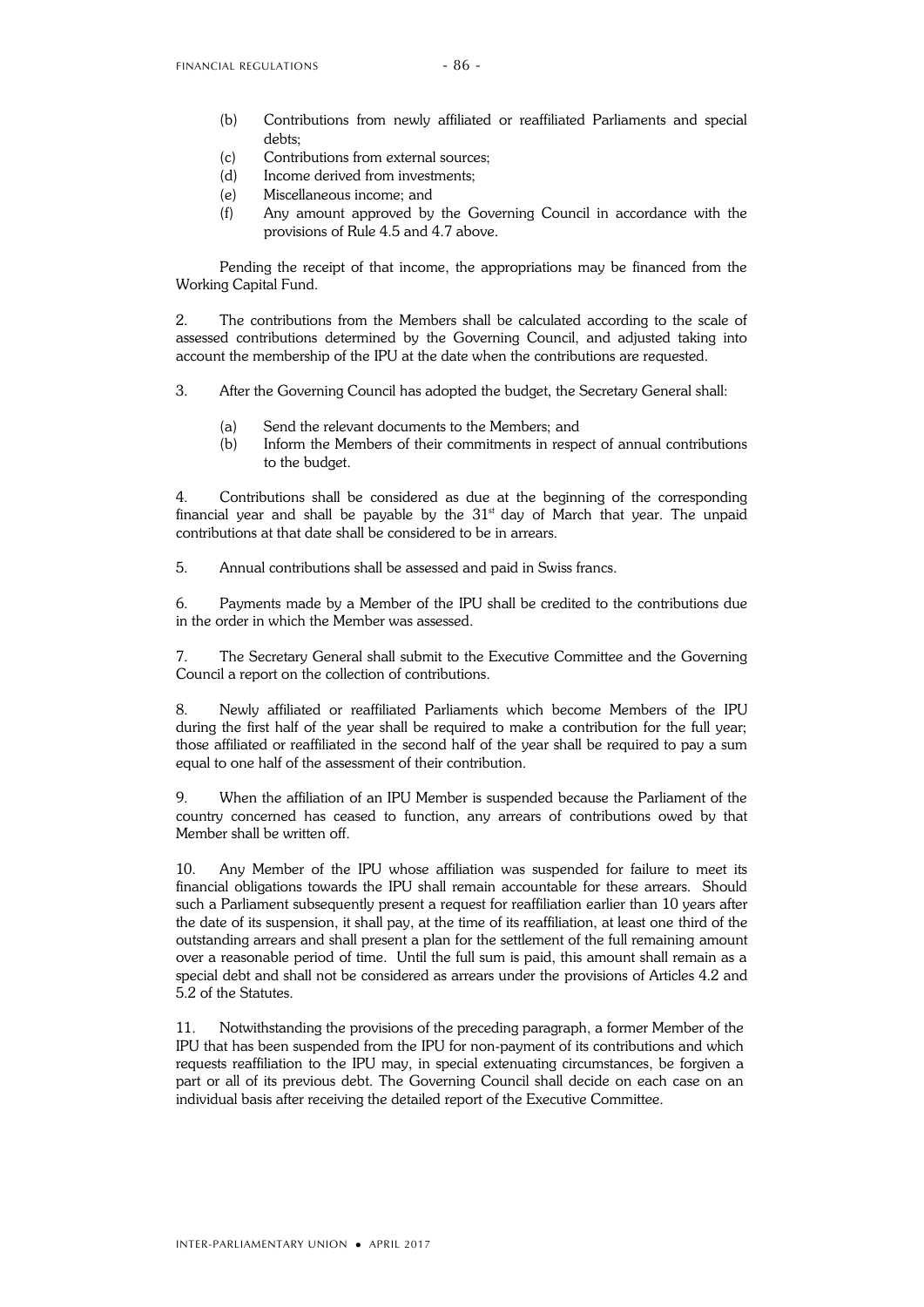# **VI. FUNDS**

### **RULE 6**

1. A General Fund shall be established. The purpose of this Fund shall be to finance the expenditures of the IPU within the framework of the regular budget and of any special budgets. The sources of financing of this Fund shall be the receipts provided for in Rule 5.1 above, including advances from the Working Capital Fund.

2. A Working Capital Fund shall be established in an amount determined by the Governing Council at a level sufficient for the following purposes:

- (a) To finance expenditures pending the receipt of incomes; and
- (b) To finance any possible extraordinary expenditure which may be decided by the Governing Council.
- 3. The sources of financing the Working Capital Fund shall be as follows:
	- (a) Corresponding appropriations included in the annual budget as its replenishment and/or its increase; and
	- (b) Any other amount as decided by the Governing Council.

4. A Staff Pension Fund shall be established with its own Regulations.

5. Trust Funds and Special Accounts may be established by the Secretary General for activities with restricted funding from external sources as decided by the Governing Council.

6. Unless otherwise provided, such funds and accounts shall be administered in accordance with the present Financial Regulations.

### **VII. OTHER INCOME**

#### **RULE 7**

1. Voluntary contributions, gifts or bequests, whether or not in cash, may be accepted by the Secretary General, following authorization by the Governing Council (cf. Statutes, Art. 21 (j)).

2. Monies accepted for the purpose specified by the donor shall be treated as Trust Funds.

3. Monies accepted in respect of which no purpose is specified shall be treated as miscellaneous income.

### **VIII. CUSTODY OF FUNDS**

### **RULE 8**

The Secretary General shall designate the bank(s) in which the funds of the IPU shall be kept.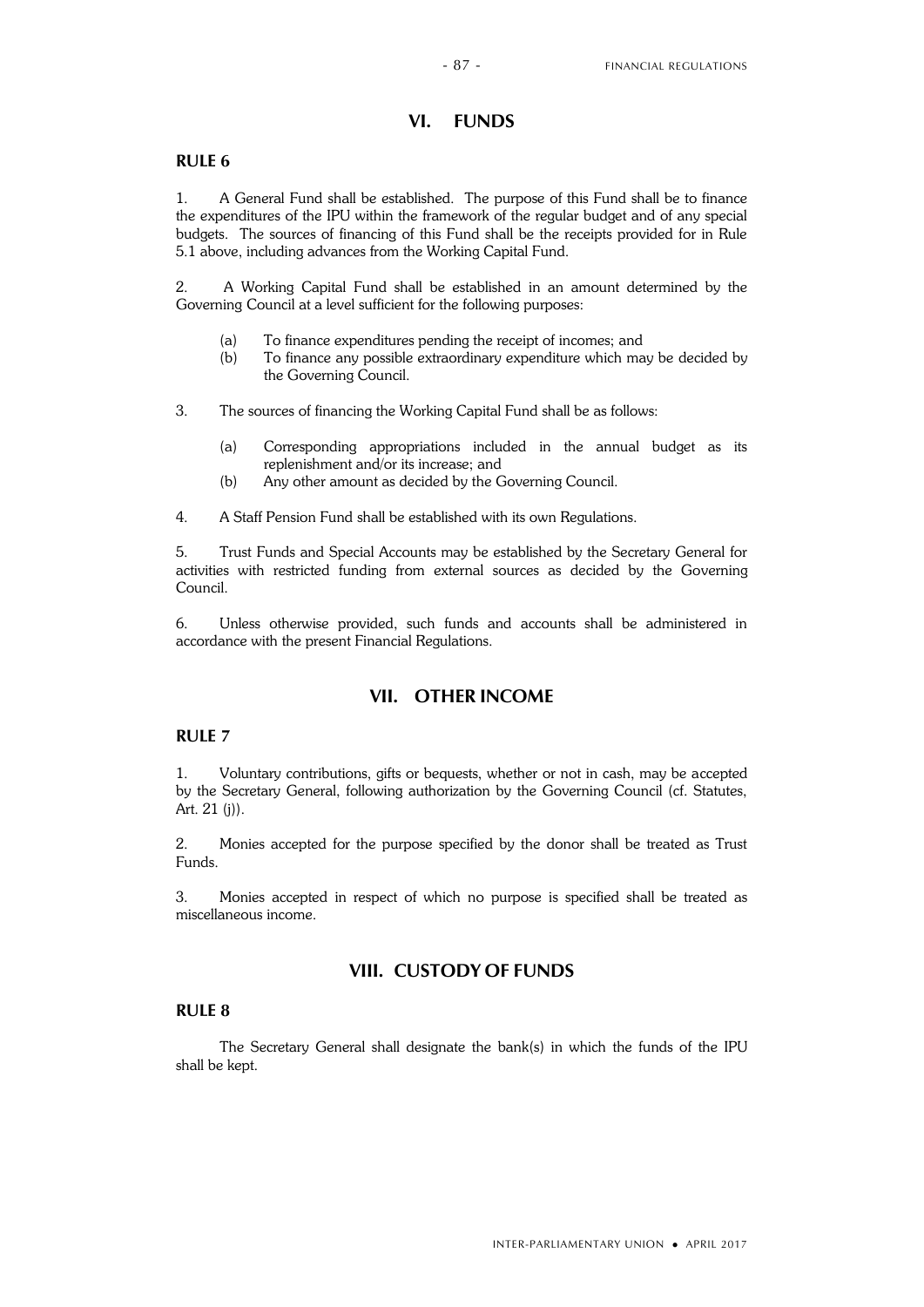### **IX. INVESTMENT OF FUNDS**

### **RULE 9**

1. The Secretary General may make investments of monies not needed for immediate requirements.

2. Income derived from investment shall be credited to the corresponding Fund.

### **X. INTERNAL CONTROL**

### **RULE 10 (cf. Secretariat, Rule 9)**

1. The Secretary General, who is responsible for the execution of the budget of the IPU and the administration of its assets, shall:

- (a) Establish detailed financial rules and procedures in order to ensure effective and efficient financial management and the exercise of economy;
- (b) Designate the officers who may receive monies, incur obligations and make payments on behalf of the IPU;
- (c) Maintain internal financial controls, which shall provide for an effective current examination and/or review of financial transactions in order to ensure:
	- (i) The regularity of the receipts, custody and disposal of all funds and other financial resources of the IPU;
	- (ii) The conformity of obligations and expenditures with the appropriations or other financial provisions approved by the Governing Council, or with the purposes and rules relating to Funds and Special Accounts; and
	- (iii) The economic use of the resources of the IPU.

2. The Secretary General may, after full investigation, write off losses of cash, stores and other assets, provided that a statement of all such amounts written off shall be submitted to the Auditors with the annual accounts.

3. The Secretary General may, in exceptional circumstances, make such ex gratia payments as are deemed to be in the interests of the IPU, and a statement of such payments shall be submitted to the Internal Auditors with the accounts.

# **XI. PROCUREMENT**

### **RULE 11**

1. Procurement functions include all actions necessary for the acquisition, by purchase or lease, of property, including products and real property, and of services, including works. The following general principles shall be given due consideration when the procurement functions of the Inter-Parliamentary Union are exercised:

- (a) Best value for money;
- (b) Fairness, integrity and transparency;
- (c) Effective international competition; and
- (d) The interest of the IPU.

2. Equipment, supplies and other requirements shall be procured through an open competitive process, except in exceptional circumstances where the Secretary General deems that, in the interest of the IPU, departure from this Regulation is desirable.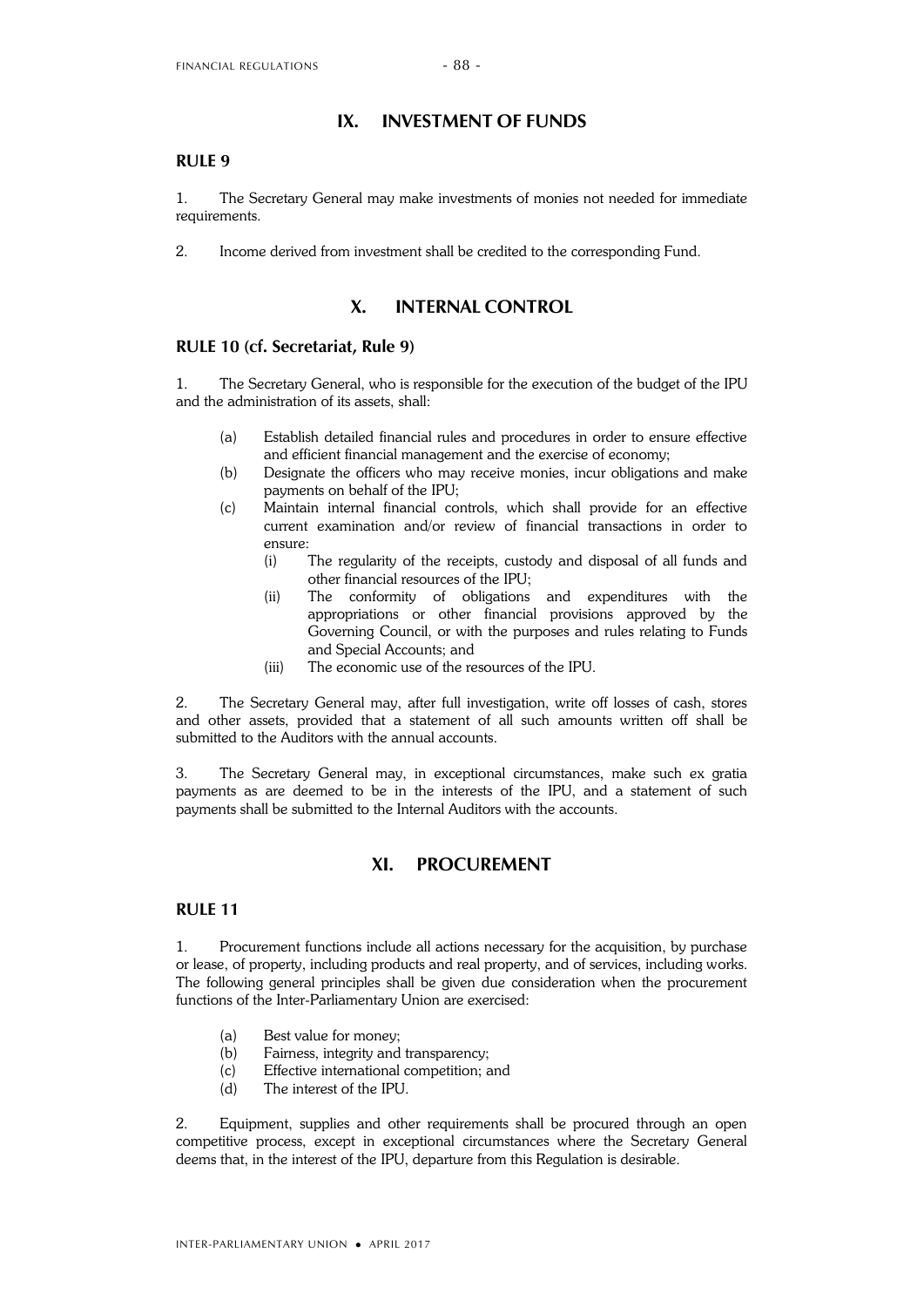### **XII. THE ACCOUNTS**

### **RULE 12**

1. The Secretary General shall maintain such accounting records as are necessary and shall submit annual accounts showing for the financial year to which they relate the income and expenditure of the General Account, all Funds and Special Accounts. The Secretary General shall also give such other information as may be appropriate to indicate the current financial position of the IPU.

2. The accounts of the IPU shall be presented in Swiss francs.

### **XIII. EXTERNAL AUDIT**

### **RULE 13**

1. The Executive Committee shall designate an External Auditor entrusted with auditing the accounts of the IPU (cf. Statutes, Art. 26.2 (j)).

2. The External Auditor shall submit a report to the Secretary General not later than 1 March following the end of the financial year. The Secretary General shall submit this report and the audited accounts not later than 15 March to the two Auditors appointed by the Governing Council from among its members (cf. Statutes, Art. 21 (i)).

3. The audited accounts, together with such comments as they may consider necessary, shall be presented by the Auditors to the Governing Council for approval at its first annual session. The Governing Council shall then sanction the Secretary General's financial administration (cf. Governing Council, Rule 41).

# **XIV. RESOLUTIONS INVOLVING EXPENDITURES**

#### **RULE 14**

1. The Secretary General shall provide information on the administrative and financial implications of any proposal submitted to an organ of the IPU which may involve expenditures.

2. No resolution or decision involving expenditures shall be executed unless approved by the Governing Council which will, at the same time, decide on the means of its financing.

## **XV. GENERAL PROVISIONS**

#### **RULE 15**

1. These Regulations shall be approved by the Governing Council and shall take effect as of the date of their approval.

2. Any proposal for the suspension or amendment of a Rule(s) of the present Regulations shall be presented in writing and sent to the IPU Secretariat at least three months before the next meeting of the Governing Council.

3. The Secretary General shall immediately communicate such a proposal to the Governing Council's members and to the Executive Committee for its opinion.